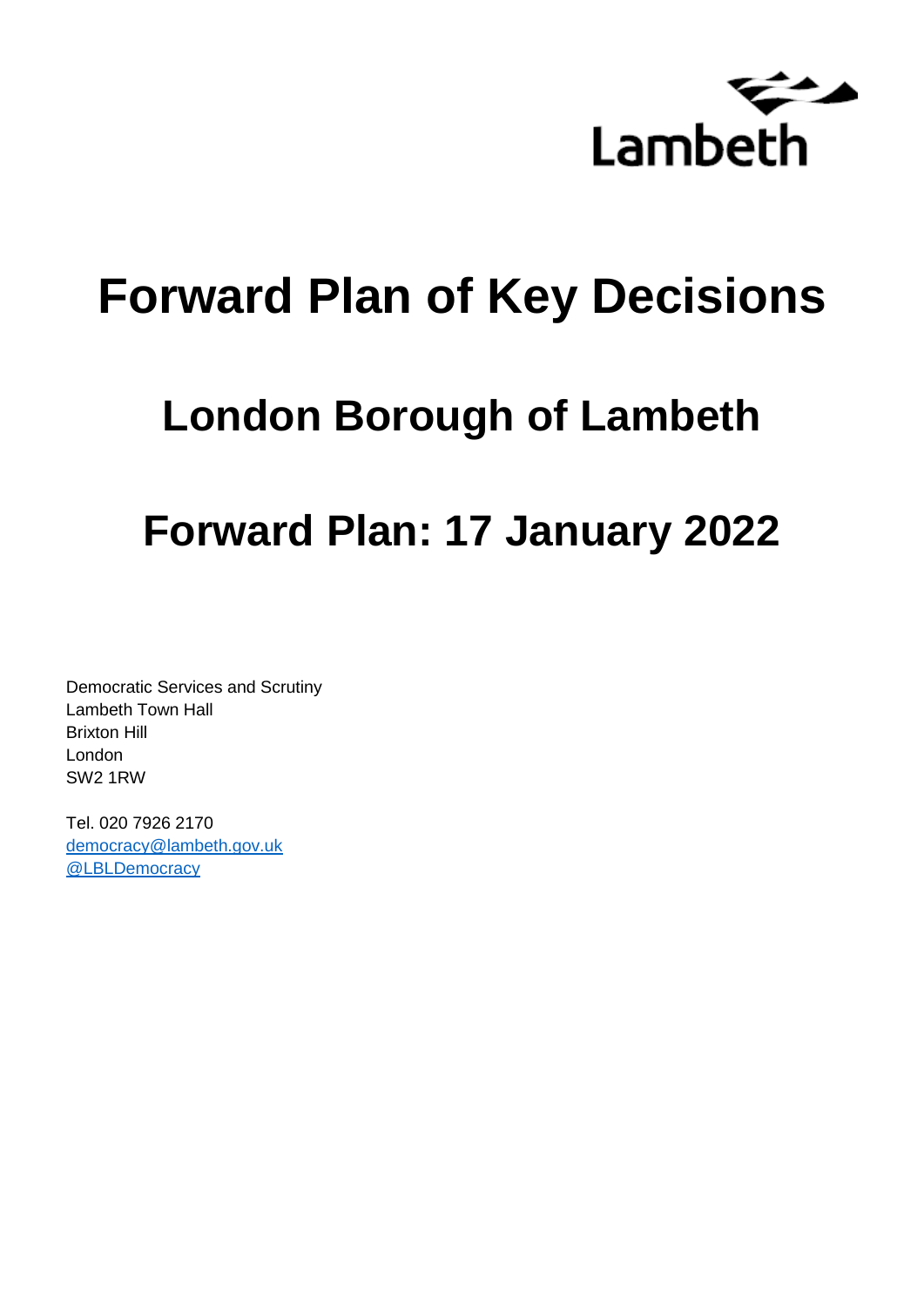# **Notice of forthcoming Key Decisions**

Local authorities are required by law to give 28 days' notice of any key decisions to be made. The Forward Plan sets out information about the key decisions that Cabinet, individual Cabinet Members, the Health and Wellbeing Board and the Better Places Joint Committee intend to make in forthcoming months. It ensures public notice of all key decisions is provided at least 28 days' in advance of the decision date.

The Forward Plan contains information about each forthcoming key decision and is published to the Council website every week, usually on a Monday.

# **What is a Key Decision?**

The Lambeth Council Constitution defines a key decision as an executive decision that:

- 1) Requires an amendment to the Community Plan Outcomes Framework or requires a recommendation to Full Council to amend the Budget and Policy Framework;
- 2) Results in the local authority incurring expenditure, raising income or the making of savings in excess of £500,000; or,
- 3) Has a significant impact on:
	- a) communities living or working in an area comprising two or more wards in Lambeth;
	- b) the wellbeing of the community or the quality of service provided to a significant number of people living or working in an area; or,
	- c) Communities of interest.

The majority of key decisions are taken by the Cabinet or individual Cabinet Members (the Executive). Each Key Decision will be communicated via a comprehensive report which must be published at least five clear days before the decision is taken. Published reports can be accessed through Decisions [Online.](http://moderngov.lambeth.gov.uk/mgDelegatedDecisions.aspx?bcr=1&DM=0&DS=2&K=0&DR=&V=0) Cabinet reports will also be available in [Cabinet agenda packs,](https://moderngov.lambeth.gov.uk/ieListMeetings.aspx?CommitteeId=225) which are published five clear days before the meeting.

The Executive cannot consider key decisions that have not been included on the Forward Plan. However, the Council Constitution sets out procedures that can be used if a decision that has not been advertised on the Forward Plan must be taken immediately. Urgency procedures can only be used in exceptional circumstances. For further information on Access to Information procedure rules please see Part 3, Section 2 of the [Council Constitution](http://moderngov.lambeth.gov.uk/ieListMeetings.aspx?CId=738&info=1&MD=Constitution) or contact Democratic Services.

# **What information is included on the Forward Plan?**

The Forward Plan gives information about:

- key decisions that are likely to be considered in forthcoming months;
- the earliest date a key decision can be taken;
- who will make a decision;
- what consultation will be undertaken;
- whether the forthcoming report is likely to include exempt or confidential information;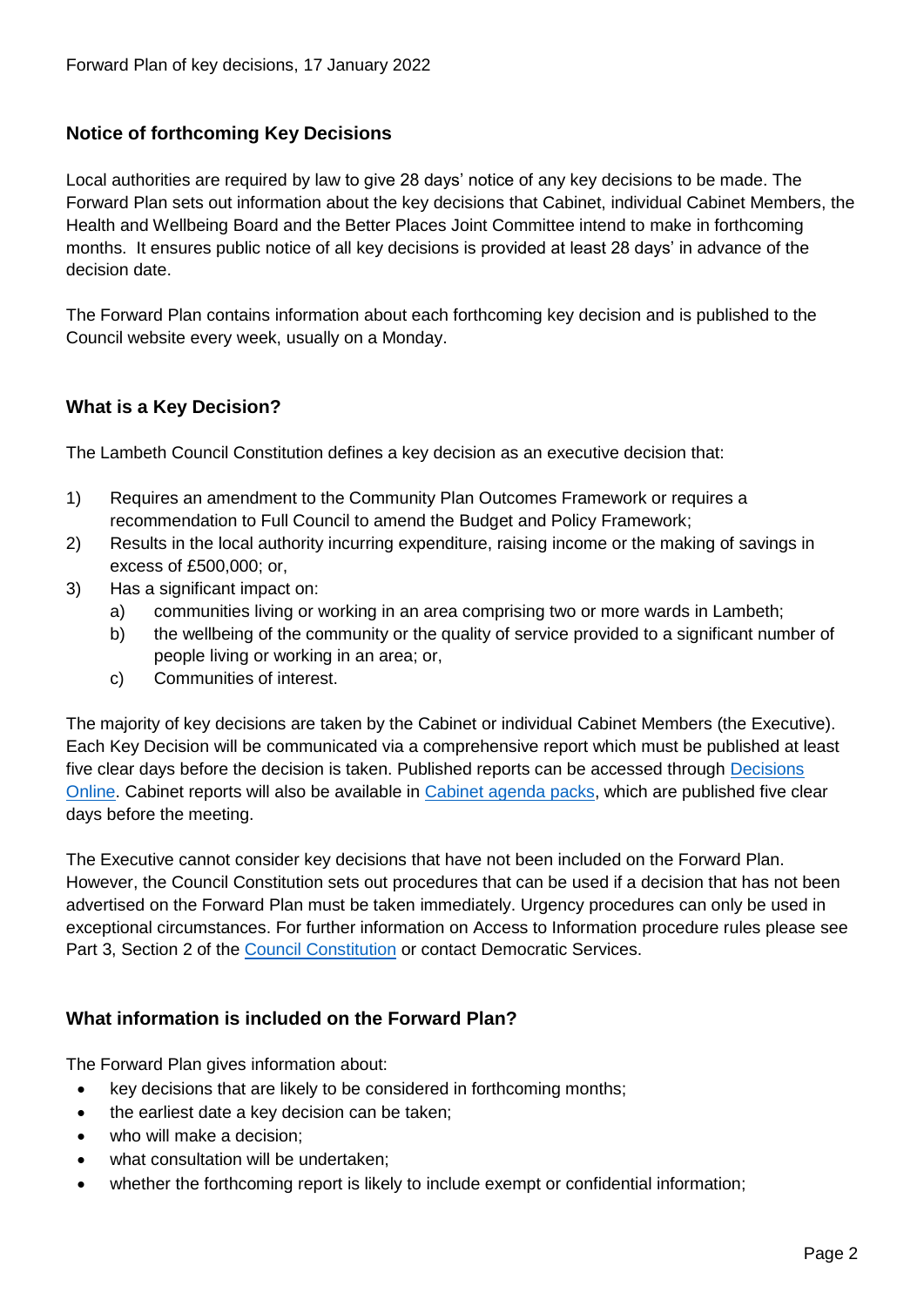- A list of background documents to be submitted to the decision maker for consideration in relation to the forthcoming decision; and,
- who you can contact for further information.

# **Public representations and further information**

Each Forward Plan entry gives the name of the relevant officer to contact about that particular decision. Where possible, a contact name, e-mail address and telephone number are provided.

Members of the public can make representations about forthcoming decisions by:

- Contacting the Lead Officer responsible for the report;
- Contacting the decision maker or relevant Cabinet Member (details can be found on the council [website\)](http://moderngov.lambeth.gov.uk/mgMemberIndex.aspx?bcr=1); and,
- Contacting Democratic Services.

Any document listed in the Forward Plan can be requested via the Lead Officer or by contacting Democratic Services. The reader is encouraged to access any such documents electronically, however copies or extracts may be made available at the following address on request: Lambeth Town Hall, Brixton Hill, SW2 1RW.

When making representations, members of the public may submit to the decision maker any further documents relevant to the decision.

All decision dates given in the Forward Plan are subject to change. Therefore, please ensure that you always consult the latest version of the Forward Plan for the most up to date information. Any further queries can be directed to Democratic Services.

# **Notice of decisions likely to contain confidential or exempt information**

Local authorities are required to specify 28 days in advance of a Cabinet meeting all the reports that are likely to contain confidential or exempt information. Should this be the case, a private 'Part 2' report will be produced to accompany the main report but will not be published. The public and press may also be asked to leave the Cabinet meeting for part of the proceedings. Any person is able to make representations if they believe the decision should instead be made in the open part of the meeting.

If you wish to make any such representation please contact Democratic Services. All representations will be documented in the relevant agenda a minimum of five clear days before the Cabinet meeting takes place. This will also include any response to the representations and a statement of the reasons why the meeting is be held in private.

For further information about exempt or confidential information please see the Access to Information Procedure Notes in Part 3, Section 2 of the [Council Constitution](http://moderngov.lambeth.gov.uk/ieListMeetings.aspx?CId=738&info=1&MD=Constitution) or contact Democratic Services.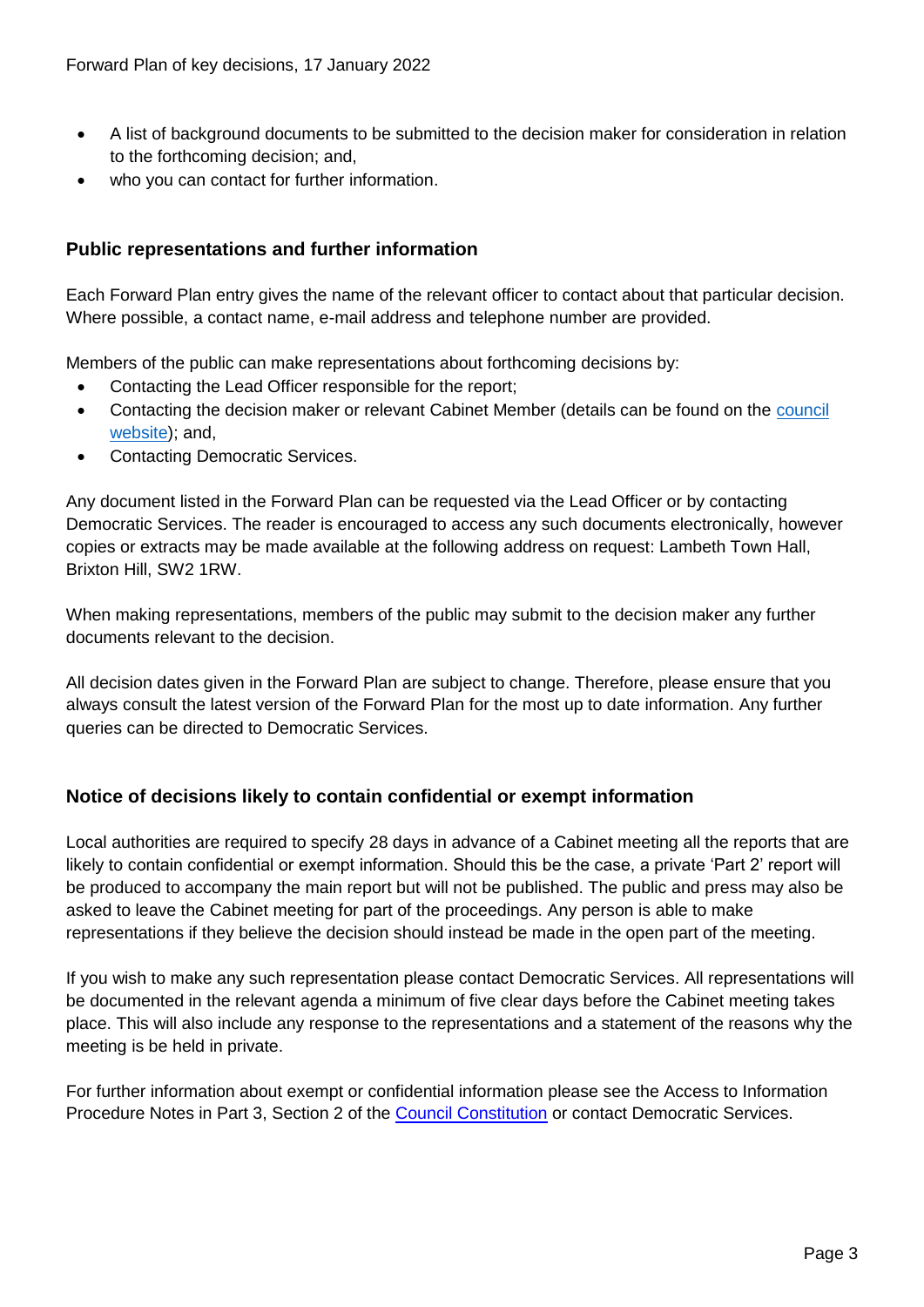| <b>Contents</b>                                                                                                    |                |
|--------------------------------------------------------------------------------------------------------------------|----------------|
| Economic Resilience Strategy refresh                                                                               | 6              |
| HRA Business Plan, Rent and Service Charge setting report                                                          | $\overline{7}$ |
| Strategic Asset Management Framework (SAMF)                                                                        | $\overline{7}$ |
| Revenue and Capital Budget 2022-23                                                                                 | 8              |
| 49 Brixton Station Road/6 Canterbury Crescent - Decision to Award Contract to<br><b>Preferred Delivery Partner</b> | 8              |
| Lambeth's Climate Action Plan                                                                                      | 9              |
| Active Lambeth Strategy 2022 - 27                                                                                  | 10             |
| Care and support services in Lambeth's extra care housing schemes                                                  | 10             |
| <b>Lambeth Housing Strategy</b>                                                                                    | 11             |
| Youth Strategy 2021-2025                                                                                           | 11             |
| Lambeth's Climate Action Plan                                                                                      | 12             |
| Council and Homes for Lambeth Joint Delivery Plan                                                                  | 12             |
| Procedure for allocating Lambeth Council's Section 106 Carbon Offset Funds                                         | 13             |
| Delivery of Housing Contracts after 2020                                                                           | 13             |
| Vehicle Leasing for the Direct Labour Organisation                                                                 | 14             |
| National Net Zero Retrofit Accelerator (NNZRA)                                                                     | 15             |
| Leigham Court Road - Amesbury and Barcombe Avenue                                                                  | 15             |
| Vassall Road Heating Replacement Project                                                                           | 16             |
| Oaklands Estate Lift Refurbishment Project                                                                         | 16             |
| <b>Brixton Road Heating Replacement Project</b>                                                                    | 17             |
| Replacement of Kitchens and Bathrooms, Fenwick Estate / Leigham Court Road<br><b>Estate</b>                        | 17             |
| <b>Asbestos Removals Contract</b>                                                                                  | 18             |
| Asbestos Surveys and Analytical Works Contract                                                                     | 18             |
| Total Asset Solution - Strategic Asset Partner                                                                     | 19             |
| <b>Total Asset Solution - Asset Delivery Partners</b>                                                              | 19             |
| Workwise Project - St Mungo's - Extension                                                                          | 20             |
| Provision of a Dynamic Purchasing System for Housing Planned Capital<br><b>Maintenance Projects</b>                | 21             |
| <b>Lambeth Housing Strategy</b>                                                                                    | 22             |
| External Refurbishment Works and Fire Safety Works to No.1- No.44 Meath House                                      | 22             |
| Front Entrance Door (FED) Replacement Programme                                                                    | 23             |
| Communal Fire Doors Replacement Programme                                                                          | 23             |
| MacIntosh Court - Roof Replacement Covering Supplier                                                               | 24             |
| Cressingham Gardens - Landlord Lateral Mains and Communal Electrics Works                                          | 24             |
| Vulnerable Adults' Pathway                                                                                         | 25             |
| Pellings Contract Purchase Agreement                                                                               | 25             |
| External and Internal Communal Upgrade Works - Knatchbull Road                                                     | 26             |
| Award of a contract for Electric Vehicle Ultra Rapid Charge Points                                                 | 26             |
| Capital Studio, Infrastructure and Capital Delivery Salaries CIL                                                   | 27             |
| Procurement for Highways Professional Services - Traffic Order Making                                              | 28             |
| <b>Fleet Maintenance Contract Procurement</b>                                                                      | 29             |
| Sustainable Travel - The Big Shift                                                                                 | 29             |
| Inflationary Increase to Parking Fees and Charges 2022/23                                                          | 29             |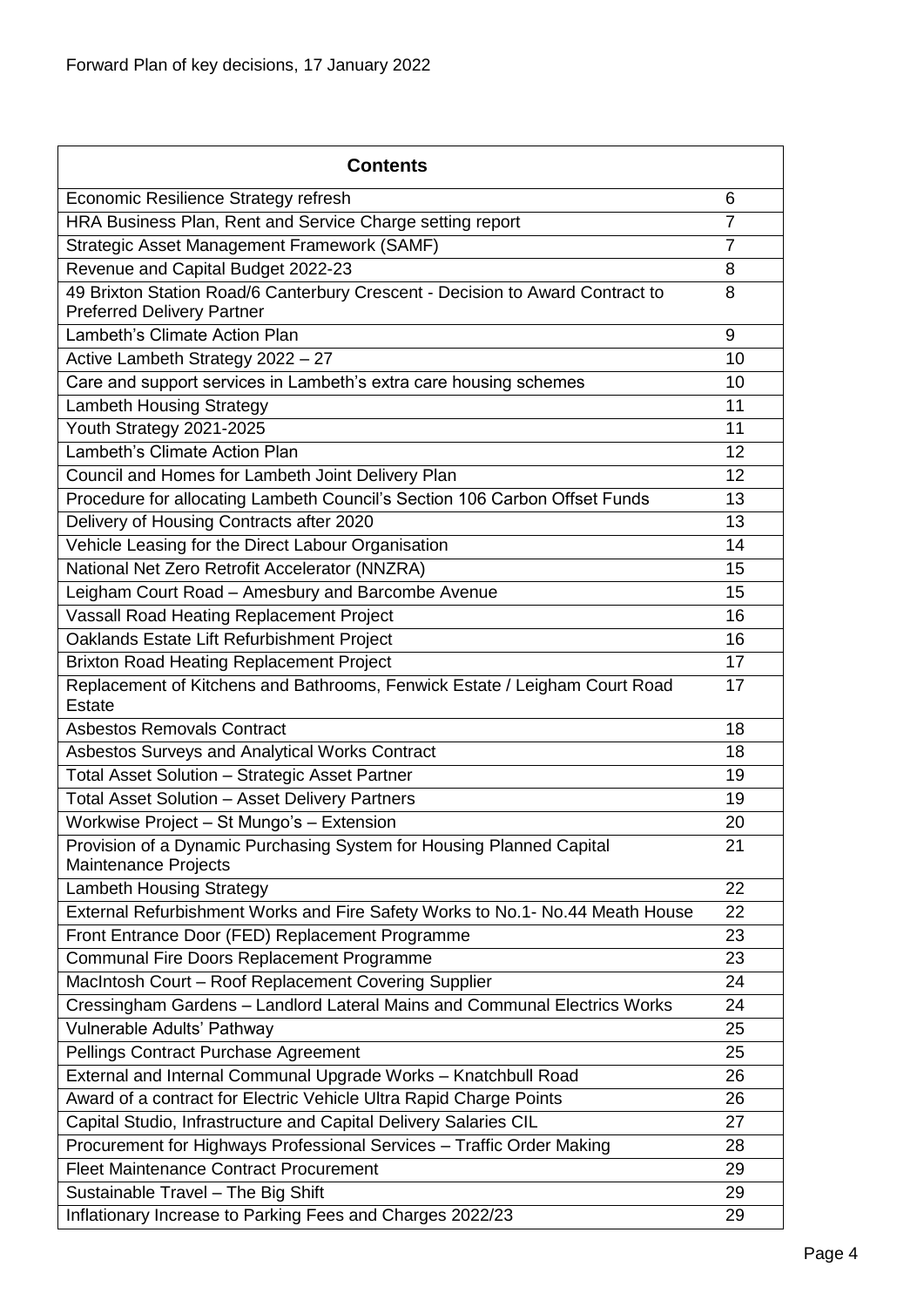| <b>Fleet Maintenance Services Contract</b>                                                                              | 30 |  |
|-------------------------------------------------------------------------------------------------------------------------|----|--|
| TYCO Supply, Installation & Maintenance of CCTV Infrastructure Contract Variation                                       |    |  |
| Farthest Gate Civil Enforcement Systems Contract Variation                                                              |    |  |
| Data Network Services - Extension                                                                                       |    |  |
| PSR - External Works and replacement of Town Hall roof                                                                  | 32 |  |
| <b>ITSM Replacement Plan</b>                                                                                            | 33 |  |
| <b>Insurance Legal Services</b>                                                                                         | 33 |  |
| Property Liability and Terrorism Insurance                                                                              | 34 |  |
| Procurement of Managed Print Service for Print and Reprographics                                                        | 34 |  |
| Digital Customer Platform Variation Order                                                                               | 35 |  |
| Capital investment for Lambeth's ICT Services - 2021/22 to 2024/25 Strategy                                             | 35 |  |
| <b>Council Tax Support</b>                                                                                              | 36 |  |
| <b>Corporate Water Supply Contract</b>                                                                                  | 37 |  |
| Extension and Variation to CDS Print and Reprographics Contract                                                         | 37 |  |
| <b>Resourcing Contract 2022</b>                                                                                         | 37 |  |
| Extension and Variation to CDS Print and Reprographics Contract                                                         | 38 |  |
| Re-procurement of Translation and Interpretation Services                                                               | 39 |  |
| Capital Funding for field drainage and renovation of Stockport Road Playing fields,                                     | 39 |  |
| <b>Woodmansterne School</b>                                                                                             |    |  |
| Re-Procurement of Early Years Service Contracts                                                                         | 40 |  |
| School admissions policy and arrangements for 2021/22 entry                                                             | 40 |  |
| Housing-related support pathway for young people                                                                        | 41 |  |
| Replacement of the Heating and Hot and Cold-Water Services to Holmewood<br>Nursery, and Kingswood Lower                 | 42 |  |
| DWP household Support Fund - allocation for households with children                                                    | 42 |  |
| School Licenced Deficits 2021/22                                                                                        | 43 |  |
| Healthy Weight Management Programme (Tier 2 and Tier 3)                                                                 | 43 |  |
| Re-procurement of community support services                                                                            | 44 |  |
| Reprovision of Community Support Approved Provider Spot Contract Arrangements                                           | 45 |  |
| Re-procurement of community support services                                                                            | 45 |  |
| London HIV Prevention Programme (LHPP): Media and Campaigns                                                             | 46 |  |
| South Lambeth Estate - Enabling Works for the Phase 1 Development                                                       | 46 |  |
| Westbury estate - Making of Compulsory Purchase Order                                                                   | 47 |  |
| South Lambeth estate - Making of Compulsory Purchase Order                                                              | 47 |  |
| Funding Allocation for Completion of LJ Works                                                                           | 48 |  |
| Local Lettings Plan - South Lambeth Estate                                                                              | 48 |  |
| Local Lettings Plan - Knight's Walk                                                                                     | 49 |  |
| Local Lettings Plan - Fenwick Estate                                                                                    | 49 |  |
| Fenwick South - Variation to the Development Agreement                                                                  | 50 |  |
| Estate Regeneration - Buyback Programme - Dispute Resolution                                                            | 50 |  |
| Land at 53 Elliott Road - Appropriation for Planning Purposes                                                           | 51 |  |
| Land at 53 Elliott Road - Appropriation for Planning Purposes                                                           | 51 |  |
| Fenwick Place - Appropriation for Planning Purposes                                                                     | 52 |  |
| Hydethorpe Road - Appropriation for Planning Purposes                                                                   | 52 |  |
| Land at 2 Roman Rise - Appropriation for Planning Purposes                                                              | 53 |  |
| Allocation of Neighbourhood CIL to projects within the South Bank and Waterloo<br>Neighbours (SoWN) Neighbourhood area. | 53 |  |
| Approval of CIL Social Housing Relief for 17/02936/FUL Graphite Square SE11 5EE                                         | 54 |  |
|                                                                                                                         |    |  |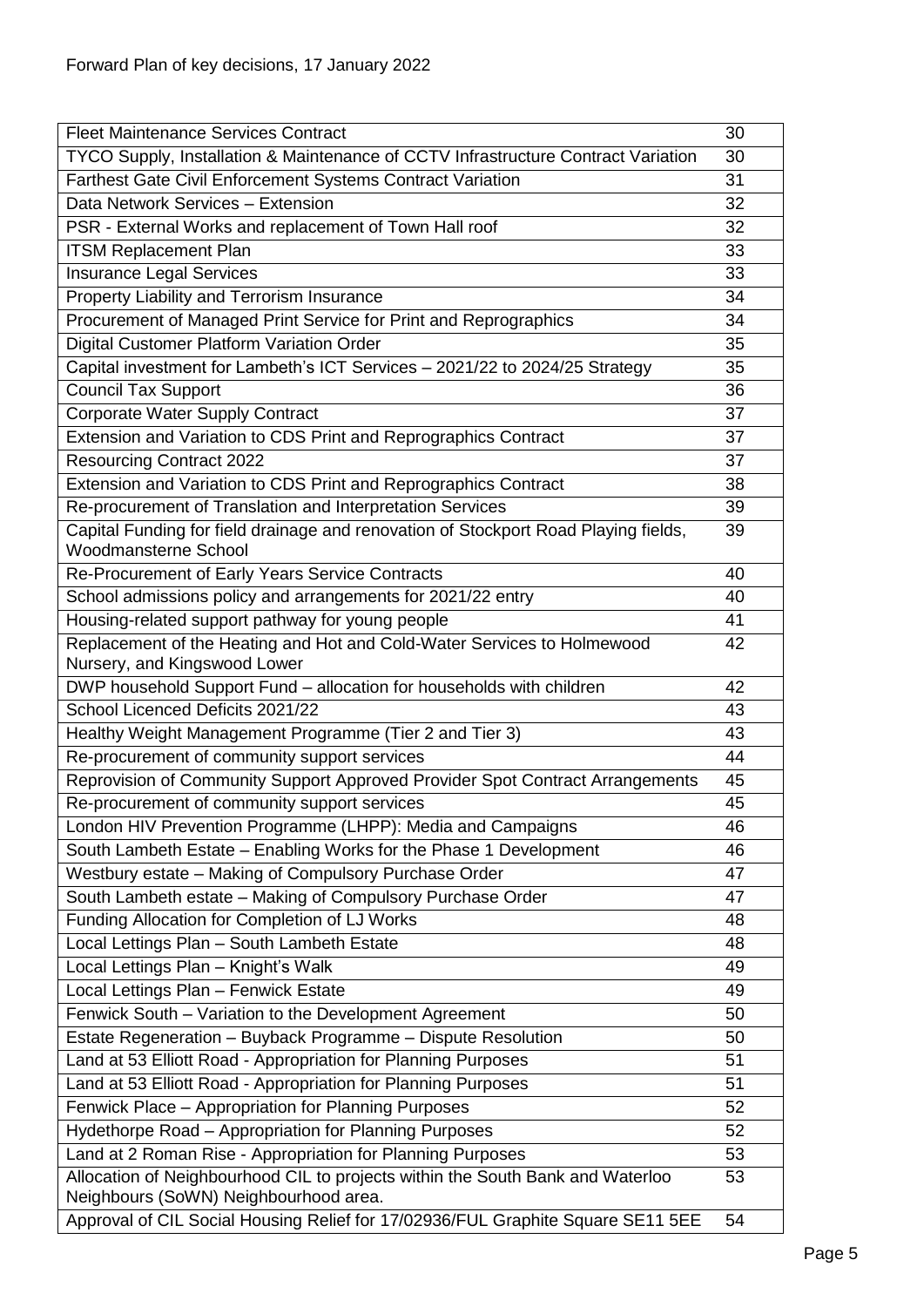| Appointment of the Principal Contractor for the Redevelopment of 114-118 Lower<br>Marsh                                                                                  | 54 |
|--------------------------------------------------------------------------------------------------------------------------------------------------------------------------|----|
| Westbury - Phase 2 - Appropriation for Planning Purposes                                                                                                                 | 55 |
| Knights Walk - Phase 2, Appropriation for Planning Purposes                                                                                                              | 56 |
| Somerleyton Road - Block F - Appropriation for Planning Purposes                                                                                                         | 56 |
| Somerleyton Road - Phase 1 - Deed of Variation & Lettings                                                                                                                | 57 |
| Waterloo Undercroft. Agreement for Lease                                                                                                                                 | 57 |
| Lower Marsh Redevelopment - Uplift in Project Costs                                                                                                                      | 58 |
| Neighbourhood Community Infrastructure Levy - Community Connections Fund                                                                                                 | 58 |
| Revision of Local Application Requirements (LARs)                                                                                                                        | 59 |
| Reducing Invalid Planning Applications (RIPA) Top Up Funding                                                                                                             | 59 |
| Sole Supplier Framework Agreement for Removal and Storage Service                                                                                                        | 60 |
| Modular homes for employed young people - Independent living powered by<br>Centrepoint                                                                                   | 60 |
| Modular homes for employed young people – Independent living powered by<br>Centrepoint                                                                                   | 61 |
| S106 and Community Infrastructure Levy: Infrastructure and Monitoring Salary<br>Expenditure                                                                              | 61 |
| Confirmation of Class MA Article 4 Directions                                                                                                                            | 62 |
| <b>Revised Draft Design SPD</b>                                                                                                                                          | 62 |
| Revised Draft Affordable Workspace SPD                                                                                                                                   | 63 |
| Omicron economic support measures                                                                                                                                        | 63 |
| Lambeth Self Help Housing Association - Additional Homes                                                                                                                 | 64 |
| Appointment of Consultants for Brockwell Hall Restoration                                                                                                                | 65 |
| ELEVATE Strategic Plan 2020-23                                                                                                                                           | 65 |
| Expenditure Arising from London Eye Section 106 Receipts                                                                                                                 | 66 |
| Appointment of contractor for West Norwood Cemetery National Lottery Heritage<br>Fund (NLHF) Project Package A1 (Restoration of St. Stephens Chapel and 14<br>monuments) | 67 |
| Brockwell Hall Restoration NLHF Project: procurement and award of works for the<br>Ground maintenance Depot Building                                                     | 67 |
| Business Case - Myatts Fields Depot Redevelopment - Request for Additional<br>Funding                                                                                    | 68 |
| Capital Investment in Parks and Open Spaces 2020-2025 (Phase Two)                                                                                                        | 68 |
| Essential Maintenance works at Carnegie Library                                                                                                                          | 69 |
| <b>Kickstart Scheme</b>                                                                                                                                                  | 69 |
| <b>ESF Connecting Communities Employment Programme</b>                                                                                                                   | 70 |

<span id="page-5-0"></span>**Decision:** Economic Resilience Strategy refresh

This decision is to formally sign off the refresh of the Economic Resilience Strategy for publication.

The new version of the strategy (one year on from the first Strategy published in August 2020) reflects the economic challenges and progress over the past year. It sets out our vision for economic recovery and resilience building as we transition from the emergency response mode into a period of longerterm economic recovery and growth. It provides a 5 pillar structure and action plans for short medium and long term actions under each pillar. This builds on the actions from the previous version of the strategy and aligns with the London recovery framework Lambeth has been involved with and influencing.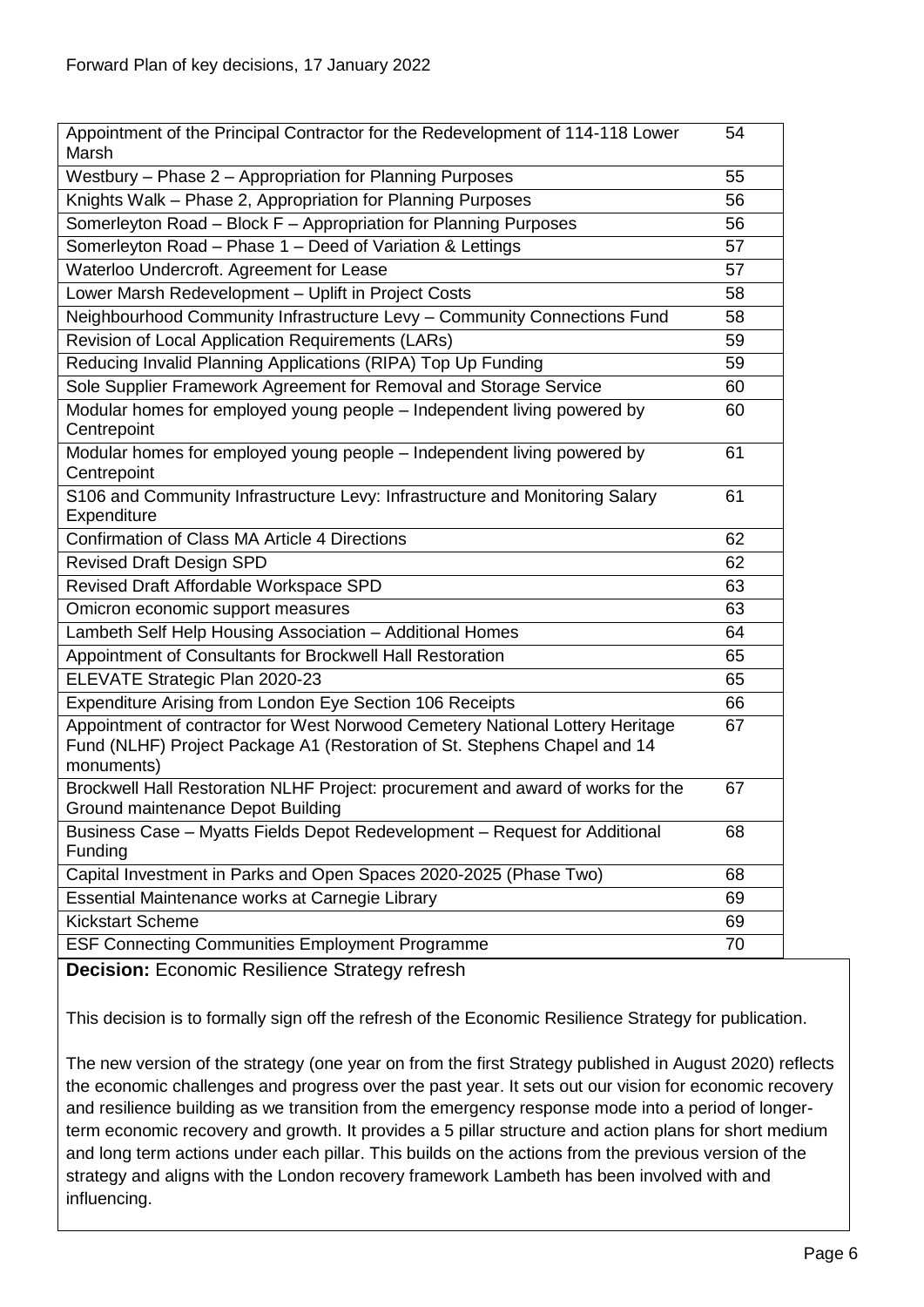<span id="page-6-1"></span><span id="page-6-0"></span>

| <b>Exempt or confidential information:</b>                                                                                                                                                                                                                                                                                                                                                                                 | <b>Consultation details:</b>                                                                    |
|----------------------------------------------------------------------------------------------------------------------------------------------------------------------------------------------------------------------------------------------------------------------------------------------------------------------------------------------------------------------------------------------------------------------------|-------------------------------------------------------------------------------------------------|
| Decision to be taken by:                                                                                                                                                                                                                                                                                                                                                                                                   | <b>Decision date:</b>                                                                           |
| Cabinet                                                                                                                                                                                                                                                                                                                                                                                                                    | 17 Jan 2022                                                                                     |
| <b>Background documents:</b><br>Economic Resilience Strategy refresh                                                                                                                                                                                                                                                                                                                                                       |                                                                                                 |
| For further information about this key decision, please contact:<br>Laura Davy, Head of High Streets<br>Idavy@lambeth.gov.uk                                                                                                                                                                                                                                                                                               |                                                                                                 |
| <b>Decision: HRA Business Plan, Rent and Service Charge setting report</b>                                                                                                                                                                                                                                                                                                                                                 |                                                                                                 |
|                                                                                                                                                                                                                                                                                                                                                                                                                            |                                                                                                 |
|                                                                                                                                                                                                                                                                                                                                                                                                                            | Decision will be based on the proposals for the Housing Revenue Account (HRA) budget, rents and |
|                                                                                                                                                                                                                                                                                                                                                                                                                            |                                                                                                 |
|                                                                                                                                                                                                                                                                                                                                                                                                                            | <b>Consultation details:</b>                                                                    |
|                                                                                                                                                                                                                                                                                                                                                                                                                            | <b>Decision date:</b>                                                                           |
|                                                                                                                                                                                                                                                                                                                                                                                                                            | 17 Jan 2022                                                                                     |
|                                                                                                                                                                                                                                                                                                                                                                                                                            |                                                                                                 |
|                                                                                                                                                                                                                                                                                                                                                                                                                            |                                                                                                 |
|                                                                                                                                                                                                                                                                                                                                                                                                                            |                                                                                                 |
|                                                                                                                                                                                                                                                                                                                                                                                                                            |                                                                                                 |
| service charges for the 2022-23 year<br><b>Ward(s) affected: All Wards</b><br><b>Exempt or confidential information:</b><br>Decision to be taken by:<br>Cabinet<br><b>Background documents:</b><br>For further information about this key decision, please contact:<br>Shankar Siva Ananthan, Group Manager, Finance and Property<br>ssivaananthan@lambeth.gov.uk<br>Decision: Strategic Asset Management Framework (SAMF) |                                                                                                 |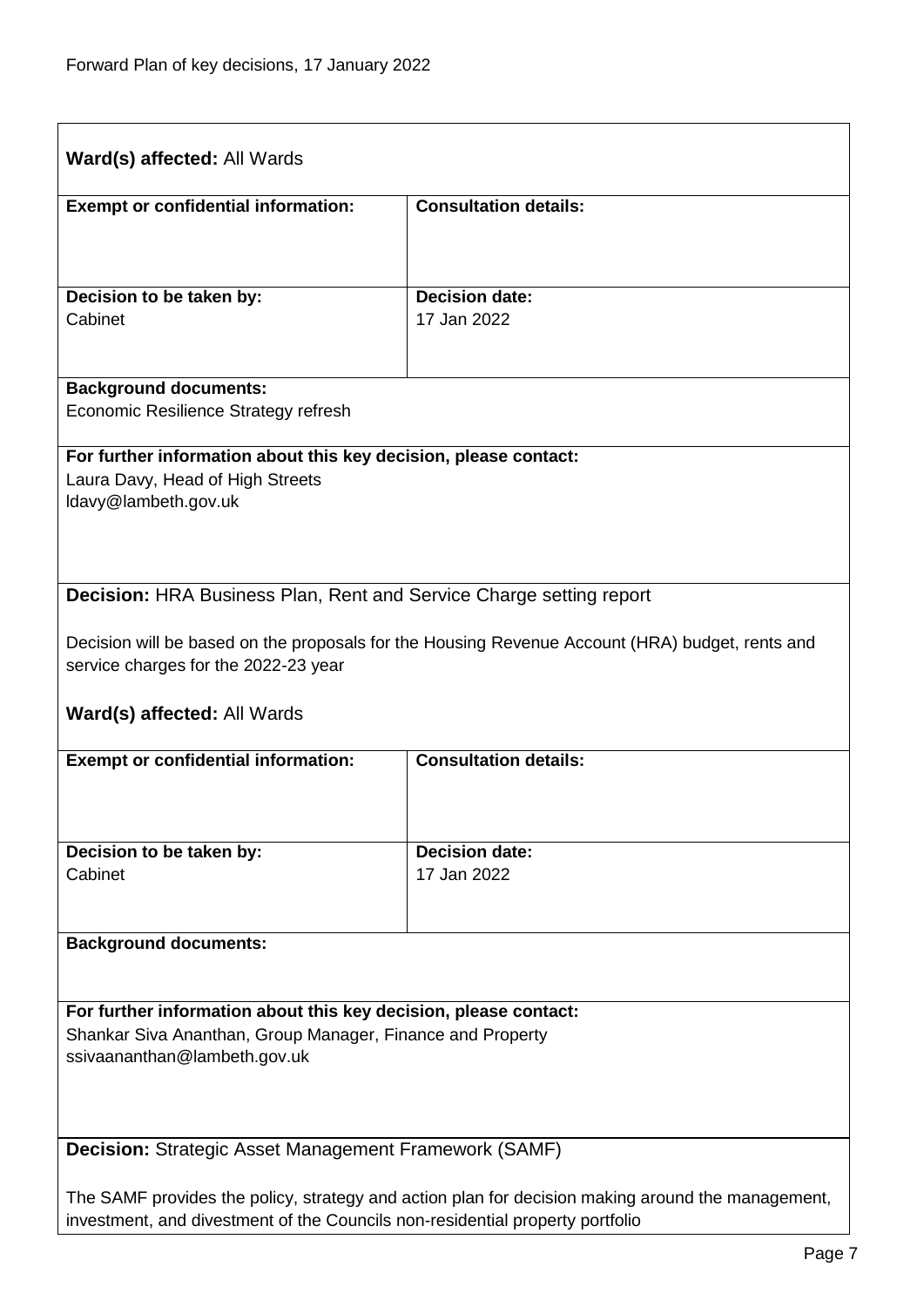<span id="page-7-1"></span><span id="page-7-0"></span>

| Ward(s) affected: All Wards                                                                                                                                              |                                                                                                         |  |
|--------------------------------------------------------------------------------------------------------------------------------------------------------------------------|---------------------------------------------------------------------------------------------------------|--|
| <b>Exempt or confidential information:</b>                                                                                                                               | <b>Consultation details:</b>                                                                            |  |
|                                                                                                                                                                          |                                                                                                         |  |
| Decision to be taken by:<br>Cabinet                                                                                                                                      | <b>Decision date:</b><br>17 Jan 2022                                                                    |  |
|                                                                                                                                                                          |                                                                                                         |  |
| <b>Background documents:</b><br>Strategic Asset Management Framework (SAMF)                                                                                              |                                                                                                         |  |
| For further information about this key decision, please contact:<br>Yvonne Hardy, Assistant Head - Directorates, Valuation and Strategic Assets<br>yhardy@lambeth.gov.uk |                                                                                                         |  |
| Tel: 0207 926 2984                                                                                                                                                       |                                                                                                         |  |
| <b>Decision: Revenue and Capital Budget 2022-23</b>                                                                                                                      |                                                                                                         |  |
| The Revenue and Capital Budget report will set out the General Fund budget for 2022-23 and<br>Treasury Management Strategy.                                              |                                                                                                         |  |
| <b>Ward(s) affected: All Wards</b>                                                                                                                                       |                                                                                                         |  |
| <b>Exempt or confidential information:</b>                                                                                                                               | <b>Consultation details:</b>                                                                            |  |
|                                                                                                                                                                          |                                                                                                         |  |
| Decision to be taken by:<br>Cabinet                                                                                                                                      | <b>Decision date:</b><br>7 Feb 2022                                                                     |  |
|                                                                                                                                                                          |                                                                                                         |  |
| <b>Background documents:</b>                                                                                                                                             |                                                                                                         |  |
| For further information about this key decision, please contact:                                                                                                         |                                                                                                         |  |
| Amaris Wong, Group Manager Strategic Finance<br>awong@lambeth.gov.uk                                                                                                     |                                                                                                         |  |
|                                                                                                                                                                          |                                                                                                         |  |
| <b>Decision:</b> 49 Brixton Station Road/6 Canterbury Crescent - Decision to Award Contract to<br><b>Preferred Delivery Partner</b>                                      |                                                                                                         |  |
|                                                                                                                                                                          | The council is seeking to appoint a delivery partner to develop two council-owned sites in Brixton town |  |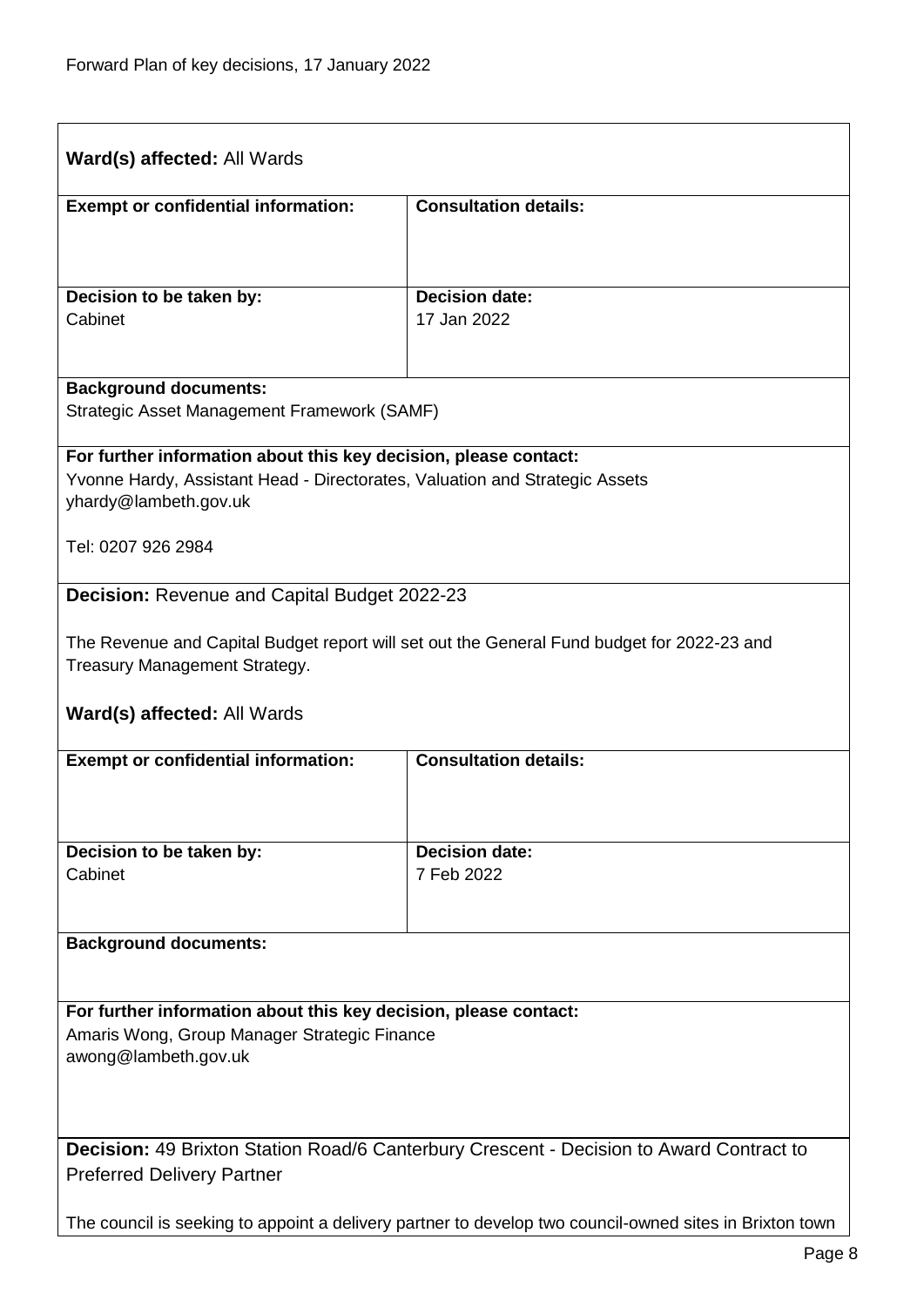centre to support its future growth and economic and community resilience. This process was agreed by Cabinet in February 2020, following which the council undertook a competitive negotiation process as part of the procurement exercise. A preferred bidder has now been identified as the most suitable development partner to deliver these two sites.

The council is seeking approval to award this contract for the development partner to deliver on the council's ambitions and objectives to support the social and economic needs of the local community.

# **Ward(s) affected:** Coldharbour

<span id="page-8-0"></span>

| <b>Exempt or confidential information:</b>                                                                               | <b>Consultation details:</b>                                                                             |
|--------------------------------------------------------------------------------------------------------------------------|----------------------------------------------------------------------------------------------------------|
|                                                                                                                          |                                                                                                          |
|                                                                                                                          |                                                                                                          |
| Decision to be taken by:                                                                                                 | <b>Decision date:</b>                                                                                    |
| Cabinet                                                                                                                  | 7 Feb 2022                                                                                               |
|                                                                                                                          |                                                                                                          |
| <b>Background documents:</b>                                                                                             |                                                                                                          |
|                                                                                                                          | 49 Brixton Station Road/6 Canterbury Crescent - Decision to Award Contract to Preferred Delivery         |
| Partner                                                                                                                  |                                                                                                          |
|                                                                                                                          |                                                                                                          |
| For further information about this key decision, please contact:<br>Alessia Montero, Principal Area Regeneration Officer |                                                                                                          |
| amonterocastro@lambeth.gov.uk                                                                                            |                                                                                                          |
|                                                                                                                          |                                                                                                          |
|                                                                                                                          |                                                                                                          |
|                                                                                                                          |                                                                                                          |
| <b>Decision: Lambeth's Climate Action Plan</b>                                                                           |                                                                                                          |
|                                                                                                                          | To approve a Climate Action Plan. The Climate Action Plan will set out a vision and strategy to reach    |
|                                                                                                                          | Net Zero, adapt to climate change, and protect biodiversity. This is a partnership strategy, facilitated |
| by the council                                                                                                           |                                                                                                          |
|                                                                                                                          |                                                                                                          |
| Ward(s) affected: All Wards                                                                                              |                                                                                                          |
| <b>Exempt or confidential information:</b>                                                                               | <b>Consultation details:</b>                                                                             |
|                                                                                                                          |                                                                                                          |
|                                                                                                                          |                                                                                                          |
|                                                                                                                          |                                                                                                          |
| Decision to be taken by:<br>Cabinet                                                                                      | <b>Decision date:</b><br>7 Feb 2022                                                                      |
|                                                                                                                          |                                                                                                          |
|                                                                                                                          |                                                                                                          |
| <b>Background documents:</b>                                                                                             |                                                                                                          |
| Lambeth's Climate Action Plan                                                                                            |                                                                                                          |
|                                                                                                                          |                                                                                                          |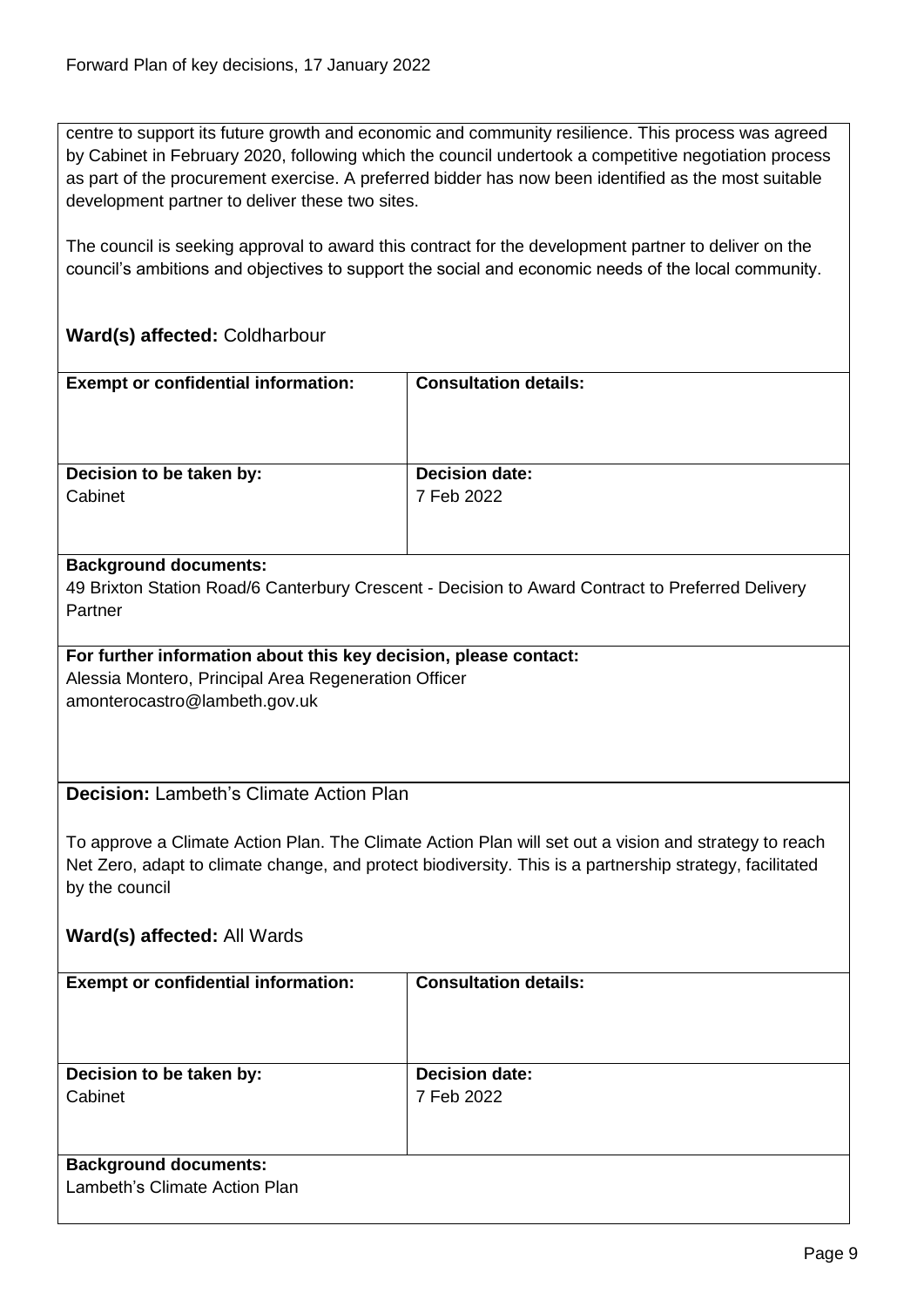**For further information about this key decision, please contact:** Hannah Jameson, Head of Policy and Partnerships hjameson@lambeth.gov.uk Room 113, Lambeth Town Hall Tel: 020 7926 6918

#### <span id="page-9-0"></span>**Decision:** Active Lambeth Strategy 2022 – 27

Since March 2021 the council has been involved in the development of a new Activity (Sport and Physical Activity) Strategy. The Active Lambeth Strategy sets out the Borough's objectives for the next five years to develop sport and physical activity for its own inherent value and to contribute to key objectives in Education, Public Health, Active Transport, Serious Youth Violence. A draft for public consultation was produced in October and the consultation process came to an end on November 14th. A further draft of the Strategy has been produced informed by feedback received. The support of Cabinet is requested for this version of the strategy.

# **Ward(s) affected:** All Wards

| <b>Exempt or confidential information:</b> | <b>Consultation details:</b> |
|--------------------------------------------|------------------------------|
|                                            |                              |
|                                            |                              |
|                                            |                              |
|                                            |                              |
| Decision to be taken by:                   | <b>Decision date:</b>        |
| Cabinet                                    | 7 Feb 2022                   |
|                                            |                              |
|                                            |                              |
|                                            |                              |
| <b>Background documents:</b>               |                              |
| Active Lambeth Strategy 2022 - 27          |                              |
|                                            |                              |
|                                            |                              |

#### **For further information about this key decision, please contact:**

Dermot Collins, Leisure Programme Manager dcollins@lambeth.gov.uk

<span id="page-9-1"></span>**Decision:** Care and support services in Lambeth's extra care housing schemes

To commence the redesign and procurement of the current Extra Care Housing contracts which all expire towards the end of June 2022.

The current contracts provide care and support services, giving older and vulnerable people the opportunity to live more independently in the community through the provision of accessible accommodation, combined with 24-hour, on-site care and support services.

| Ward(s) affected: All Wards                |                              |
|--------------------------------------------|------------------------------|
| <b>Exempt or confidential information:</b> | <b>Consultation details:</b> |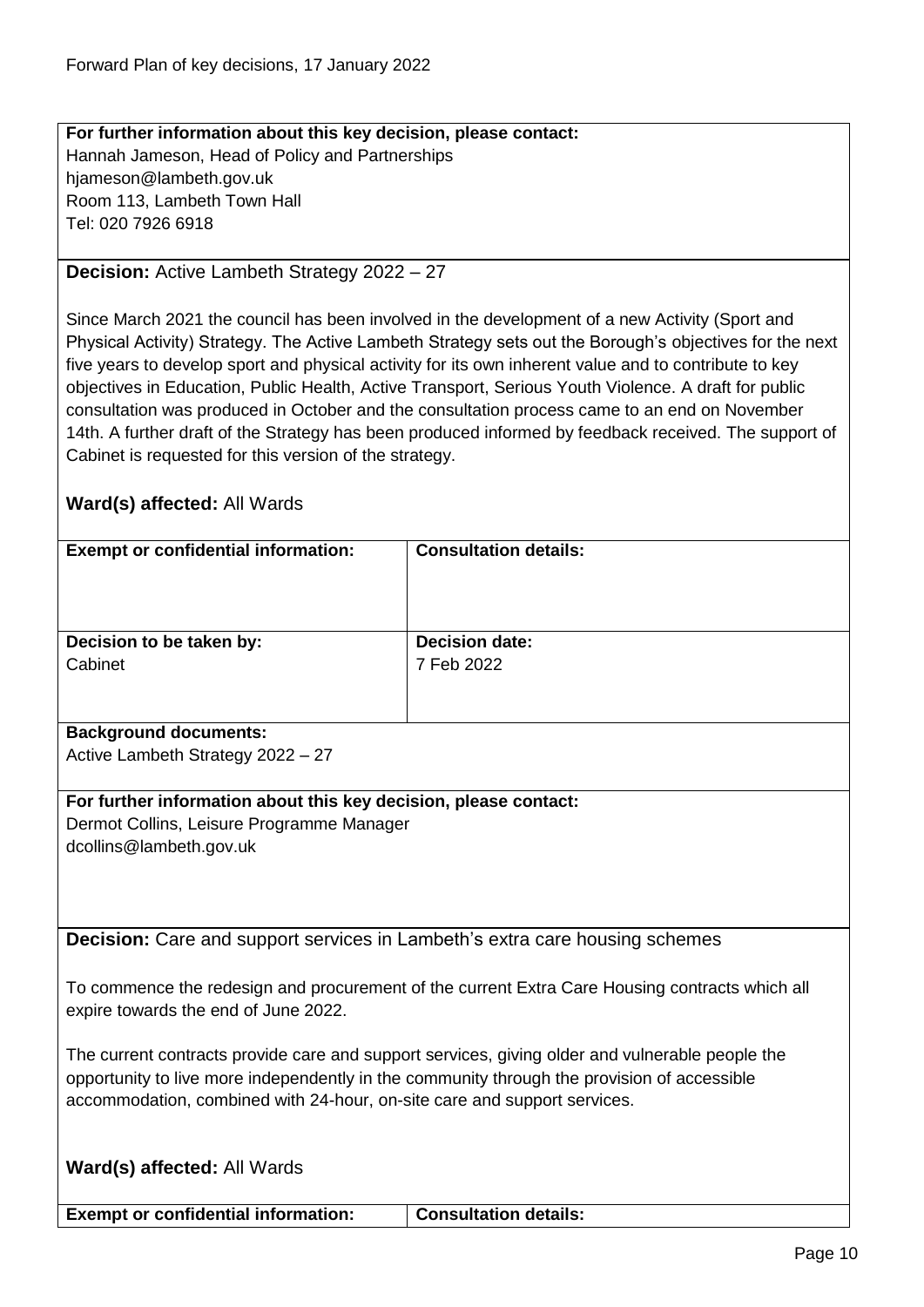<span id="page-10-1"></span><span id="page-10-0"></span>

| Decision to be taken by:                                                                                                | <b>Decision date:</b>                                                                                |  |
|-------------------------------------------------------------------------------------------------------------------------|------------------------------------------------------------------------------------------------------|--|
| Cabinet                                                                                                                 | 21 Mar 2022                                                                                          |  |
|                                                                                                                         |                                                                                                      |  |
| <b>Background documents:</b>                                                                                            |                                                                                                      |  |
| Care and support services in Lambeth's extra care housing schemes                                                       |                                                                                                      |  |
| For further information about this key decision, please contact:                                                        |                                                                                                      |  |
| <b>Ramone Nurse</b>                                                                                                     |                                                                                                      |  |
| rnurse@lambeth.gov.uk                                                                                                   |                                                                                                      |  |
|                                                                                                                         |                                                                                                      |  |
|                                                                                                                         |                                                                                                      |  |
| <b>Decision: Lambeth Housing Strategy</b>                                                                               |                                                                                                      |  |
|                                                                                                                         | For Cabinet to approve the Housing Strategy. Cabinet approval is required to adopt the strategy.     |  |
| <b>Ward(s) affected: All Wards</b>                                                                                      |                                                                                                      |  |
| <b>Exempt or confidential information:</b>                                                                              | <b>Consultation details:</b>                                                                         |  |
|                                                                                                                         |                                                                                                      |  |
| Decision to be taken by:                                                                                                | <b>Decision date:</b>                                                                                |  |
| Cabinet                                                                                                                 | 21 Mar 2022                                                                                          |  |
|                                                                                                                         |                                                                                                      |  |
| <b>Background documents:</b>                                                                                            |                                                                                                      |  |
| <b>Lambeth Housing Strategy</b>                                                                                         |                                                                                                      |  |
|                                                                                                                         |                                                                                                      |  |
| For further information about this key decision, please contact:<br>Calum Davidson, Housing Strategy and Policy Officer |                                                                                                      |  |
| cdavidson1@lambeth.gov.uk                                                                                               |                                                                                                      |  |
|                                                                                                                         |                                                                                                      |  |
|                                                                                                                         |                                                                                                      |  |
| Decision: Youth Strategy 2021-2025                                                                                      |                                                                                                      |  |
|                                                                                                                         |                                                                                                      |  |
| To adopt the new Youth Strategy which outlines Lambeth Council's commitment to a 4-year vision for                      |                                                                                                      |  |
|                                                                                                                         | youth and play services to support children and young people to be happy, safe, active, and healthy. |  |
| Ward(s) affected: All Wards                                                                                             |                                                                                                      |  |
| <b>Exempt or confidential information:</b>                                                                              | <b>Consultation details:</b>                                                                         |  |
|                                                                                                                         |                                                                                                      |  |
|                                                                                                                         |                                                                                                      |  |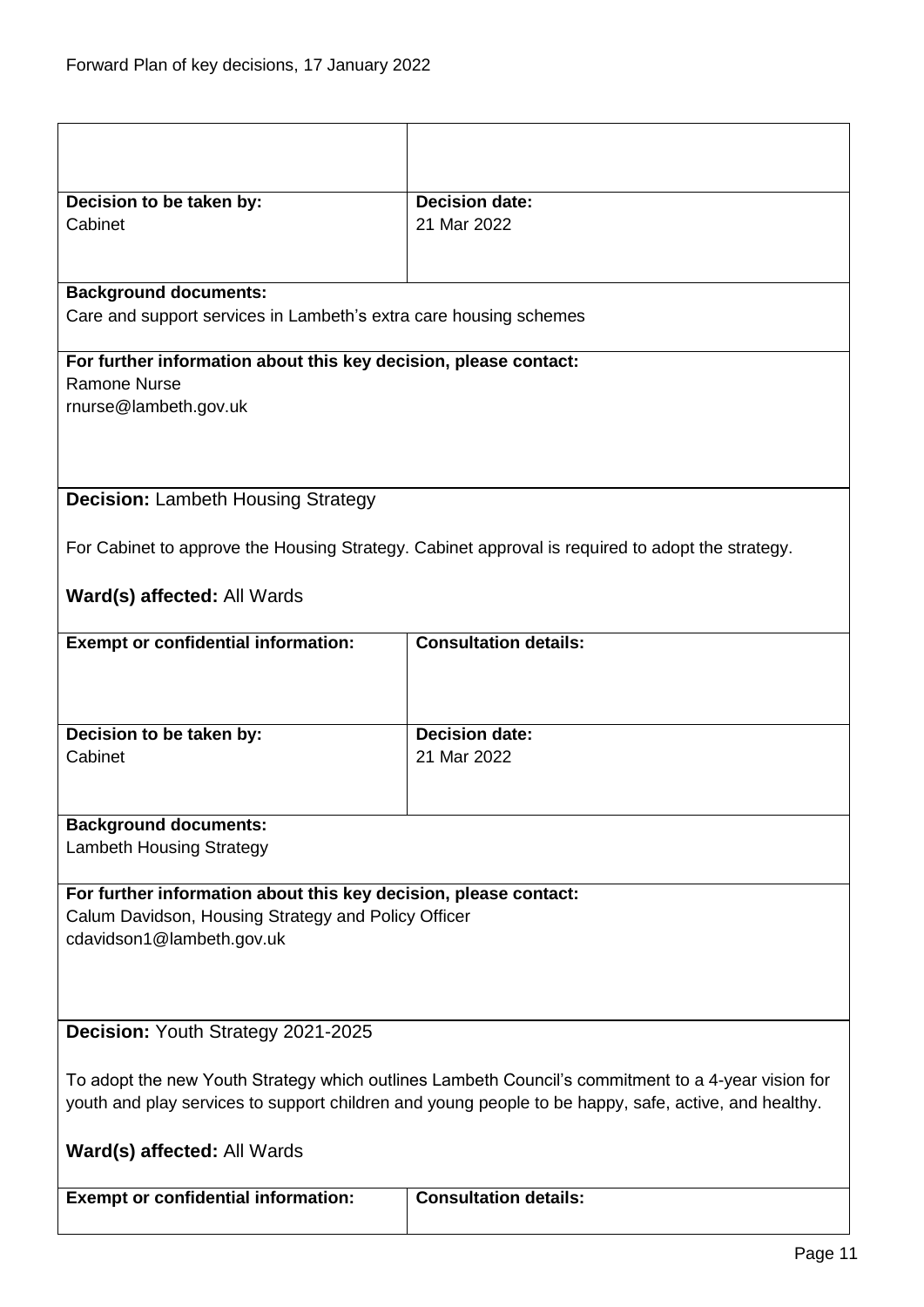<span id="page-11-1"></span><span id="page-11-0"></span>

|                                                                     | <b>Decision date:</b>                                                                                    |  |
|---------------------------------------------------------------------|----------------------------------------------------------------------------------------------------------|--|
| Decision to be taken by:<br>Cabinet                                 | 21 Mar 2022                                                                                              |  |
|                                                                     |                                                                                                          |  |
|                                                                     |                                                                                                          |  |
| <b>Background documents:</b>                                        |                                                                                                          |  |
| Youth Strategy 2021-2025                                            |                                                                                                          |  |
|                                                                     |                                                                                                          |  |
| For further information about this key decision, please contact:    |                                                                                                          |  |
| Dan Stoten, Integrated Assistant Director, Children's Commissioning |                                                                                                          |  |
| daniel.stoten@nhs.net                                               |                                                                                                          |  |
|                                                                     |                                                                                                          |  |
| Tel: 07920 545689                                                   |                                                                                                          |  |
| <b>Decision: Lambeth's Climate Action Plan</b>                      |                                                                                                          |  |
|                                                                     |                                                                                                          |  |
|                                                                     | To approve a Climate Action Plan. The Climate Action Plan will set out a vision and strategy to reach    |  |
|                                                                     | Net Zero, adapt to climate change, and protect biodiversity. This is a partnership strategy, facilitated |  |
| by the council.                                                     |                                                                                                          |  |
|                                                                     |                                                                                                          |  |
| <b>Ward(s) affected: All Wards</b>                                  |                                                                                                          |  |
|                                                                     |                                                                                                          |  |
| <b>Exempt or confidential information:</b>                          | <b>Consultation details:</b>                                                                             |  |
|                                                                     |                                                                                                          |  |
|                                                                     |                                                                                                          |  |
|                                                                     |                                                                                                          |  |
| Decision to be taken by:                                            | <b>Decision date:</b>                                                                                    |  |
| Cabinet                                                             | 21 Mar 2022                                                                                              |  |
|                                                                     |                                                                                                          |  |
| <b>Background documents:</b>                                        |                                                                                                          |  |
|                                                                     |                                                                                                          |  |
|                                                                     |                                                                                                          |  |
| For further information about this key decision, please contact:    |                                                                                                          |  |
| Hannah Jameson, Head of Policy and Partnerships                     |                                                                                                          |  |
| hjameson@lambeth.gov.uk                                             |                                                                                                          |  |
| Room 113, Lambeth Town Hall                                         |                                                                                                          |  |
| Tel: 020 7926 6918                                                  |                                                                                                          |  |
|                                                                     |                                                                                                          |  |
| <b>Decision:</b> Council and Homes for Lambeth Joint Delivery Plan  |                                                                                                          |  |
|                                                                     |                                                                                                          |  |
|                                                                     | To note progress since approval of the three-year Homes for Lambeth Delivery Plan and Corporate          |  |
|                                                                     | Plan in March 2020. To note the activities planned for 2022/23 to continue the implementation of the     |  |
| same and to make any other decisions that may be necessary          |                                                                                                          |  |
| Ward(s) affected: All Wards                                         |                                                                                                          |  |
|                                                                     |                                                                                                          |  |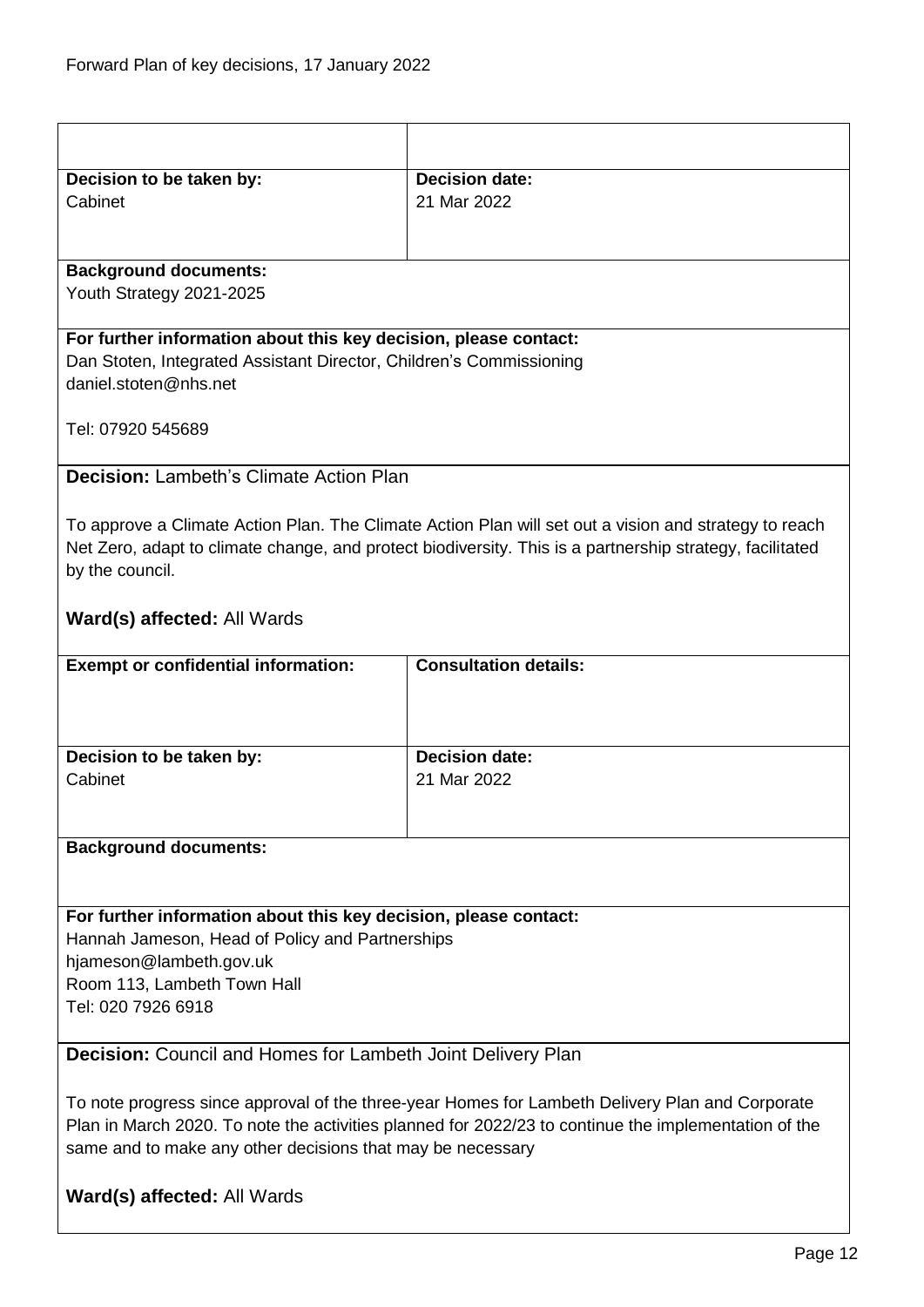<span id="page-12-1"></span><span id="page-12-0"></span>

| <b>Exempt or confidential information:</b>                                                                       | <b>Consultation details:</b>                                                                        |  |
|------------------------------------------------------------------------------------------------------------------|-----------------------------------------------------------------------------------------------------|--|
|                                                                                                                  |                                                                                                     |  |
|                                                                                                                  |                                                                                                     |  |
|                                                                                                                  |                                                                                                     |  |
| Decision to be taken by:<br>Cabinet                                                                              | <b>Decision date:</b><br>21 Mar 2022                                                                |  |
|                                                                                                                  |                                                                                                     |  |
|                                                                                                                  |                                                                                                     |  |
| <b>Background documents:</b>                                                                                     |                                                                                                     |  |
| Council and Homes for Lambeth Joint Delivery Plan                                                                |                                                                                                     |  |
|                                                                                                                  |                                                                                                     |  |
| For further information about this key decision, please contact:                                                 |                                                                                                     |  |
| Tom Branton, Director: Regeneration and Housing Growth                                                           |                                                                                                     |  |
| tbranton@lambeth.gov.uk                                                                                          |                                                                                                     |  |
|                                                                                                                  |                                                                                                     |  |
|                                                                                                                  |                                                                                                     |  |
|                                                                                                                  | <b>Decision:</b> Procedure for allocating Lambeth Council's Section 106 Carbon Offset Funds         |  |
|                                                                                                                  |                                                                                                     |  |
|                                                                                                                  | To implement a procedure for allocating Lambeth Council's Section 106 Carbon Offset Funds. The      |  |
|                                                                                                                  | procedure will continue up to the end of 2025, subject to a review following lessons learnt from an |  |
| initial 12-month pilot phase.                                                                                    |                                                                                                     |  |
|                                                                                                                  |                                                                                                     |  |
| Ward(s) affected: All Wards                                                                                      |                                                                                                     |  |
|                                                                                                                  |                                                                                                     |  |
| <b>Exempt or confidential information:</b>                                                                       | <b>Consultation details:</b>                                                                        |  |
|                                                                                                                  |                                                                                                     |  |
|                                                                                                                  |                                                                                                     |  |
| Decision to be taken by:                                                                                         | <b>Decision date:</b>                                                                               |  |
| Leader of the Council                                                                                            | Not before 5 Oct 2021                                                                               |  |
|                                                                                                                  |                                                                                                     |  |
|                                                                                                                  |                                                                                                     |  |
| <b>Background documents:</b>                                                                                     |                                                                                                     |  |
|                                                                                                                  |                                                                                                     |  |
| For further information about this key decision, please contact:                                                 |                                                                                                     |  |
|                                                                                                                  |                                                                                                     |  |
| Joe Walsh, Climate Change, Energy and Buildings - Senior Project Officer, Susatianable Growth and<br>Opportunity |                                                                                                     |  |
| jwalsh2@lambeth.gov.uk                                                                                           |                                                                                                     |  |
|                                                                                                                  |                                                                                                     |  |
|                                                                                                                  |                                                                                                     |  |
|                                                                                                                  |                                                                                                     |  |
| Decision: Delivery of Housing Contracts after 2020                                                               |                                                                                                     |  |
|                                                                                                                  |                                                                                                     |  |
|                                                                                                                  | To commence the redesign and reprocurement of all of the current housing repair, maintenance and    |  |
| capital work contracts which all expire towards the end of 2020.                                                 |                                                                                                     |  |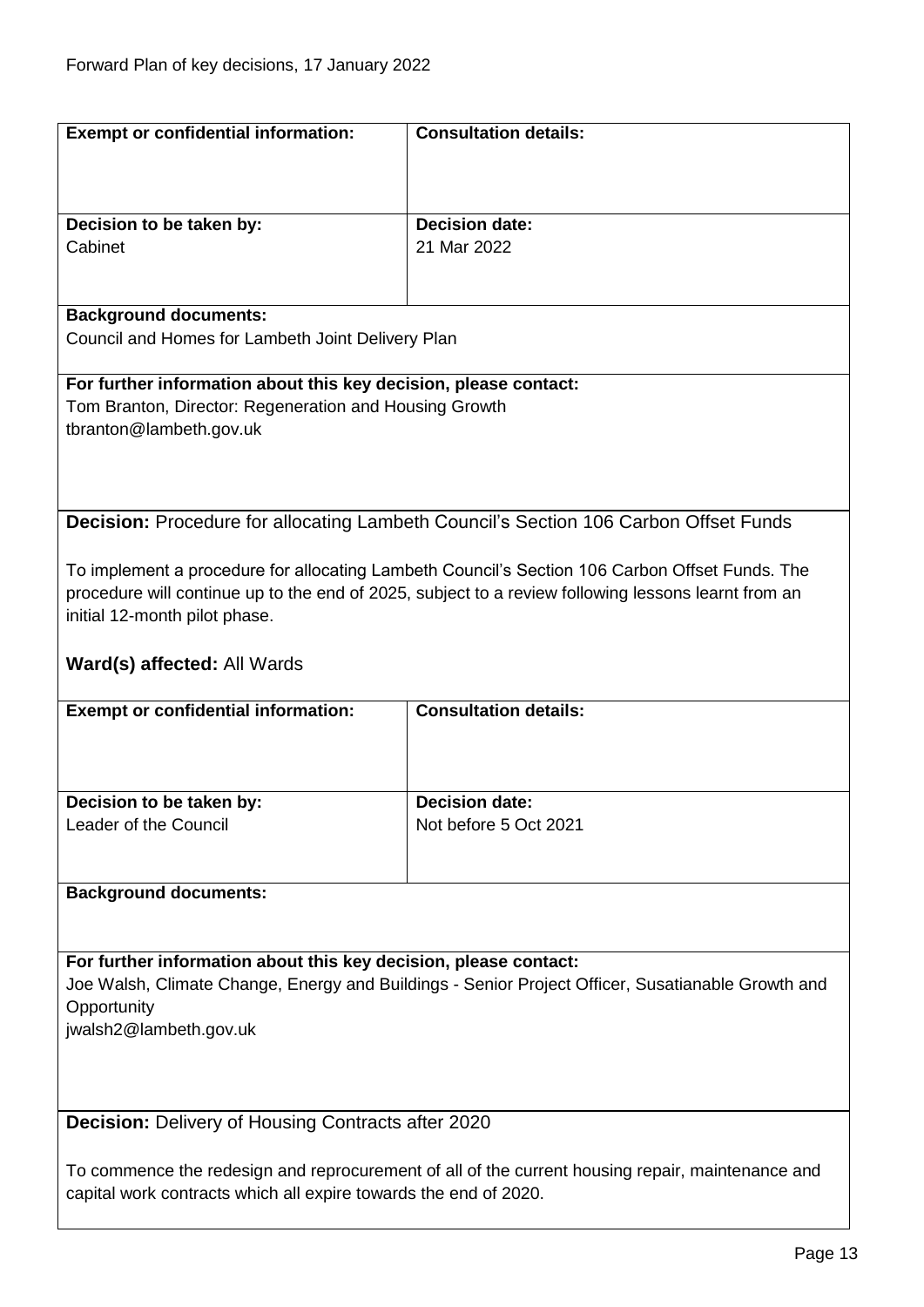These soon-to-expire contracts include: major works, housing repairs, estate and grounds maintenance, estate block cleaning, voids, gas servicing, electrical/water supplies, door entry systems and other housing based services.

<span id="page-13-0"></span>

| Ward(s) affected: All Wards                                                                                                                                                                                                                                                                                                                                                                                                                                                                                                       |                              |  |
|-----------------------------------------------------------------------------------------------------------------------------------------------------------------------------------------------------------------------------------------------------------------------------------------------------------------------------------------------------------------------------------------------------------------------------------------------------------------------------------------------------------------------------------|------------------------------|--|
| <b>Exempt or confidential information:</b>                                                                                                                                                                                                                                                                                                                                                                                                                                                                                        | <b>Consultation details:</b> |  |
| Decision to be taken by:                                                                                                                                                                                                                                                                                                                                                                                                                                                                                                          | <b>Decision date:</b>        |  |
| Cabinet Member for Housing and                                                                                                                                                                                                                                                                                                                                                                                                                                                                                                    | Not before 13 Dec 2019       |  |
| <b>Homelessness</b>                                                                                                                                                                                                                                                                                                                                                                                                                                                                                                               |                              |  |
| <b>Background documents:</b>                                                                                                                                                                                                                                                                                                                                                                                                                                                                                                      |                              |  |
| For further information about this key decision, please contact:                                                                                                                                                                                                                                                                                                                                                                                                                                                                  |                              |  |
| Andrew Jacques, Head of Contract Scrutiny and Cost Management<br>AJacques@lambeth.gov.uk                                                                                                                                                                                                                                                                                                                                                                                                                                          |                              |  |
| <b>Decision:</b> Vehicle Leasing for the Direct Labour Organisation                                                                                                                                                                                                                                                                                                                                                                                                                                                               |                              |  |
| Agree to the procurement of the vehicle leasing of 35 vehicles via the councils existing Fleet<br>Management Framework for the necessary hybrid/electric vehicles                                                                                                                                                                                                                                                                                                                                                                 |                              |  |
| DLO staff will require vehicles to move around the borough to transport materials and tools to carry out<br>their repairing or inspecting duties. The vehicles will be consistent with the Council's commitment to<br>being Zero Carbon by 2030. All vehicles leased from the leasing company will be Cat 6 compliant(EU<br>Standard) the hybrid vehicles will emit less than 75g/km CO2, or will be ultra-low emission. This is<br>ensuring the DLO only leases vehicle which are meeting the Lambeth carbon reduction standard. |                              |  |
| Ward(s) affected: All Wards                                                                                                                                                                                                                                                                                                                                                                                                                                                                                                       |                              |  |
| <b>Exempt or confidential information:</b>                                                                                                                                                                                                                                                                                                                                                                                                                                                                                        | <b>Consultation details:</b> |  |
| Decision to be taken by:                                                                                                                                                                                                                                                                                                                                                                                                                                                                                                          | <b>Decision date:</b>        |  |
| Cabinet Member for Housing and                                                                                                                                                                                                                                                                                                                                                                                                                                                                                                    | Not before 1 Sep 2020        |  |
| Homelessness                                                                                                                                                                                                                                                                                                                                                                                                                                                                                                                      |                              |  |
| <b>Background documents:</b>                                                                                                                                                                                                                                                                                                                                                                                                                                                                                                      |                              |  |
|                                                                                                                                                                                                                                                                                                                                                                                                                                                                                                                                   |                              |  |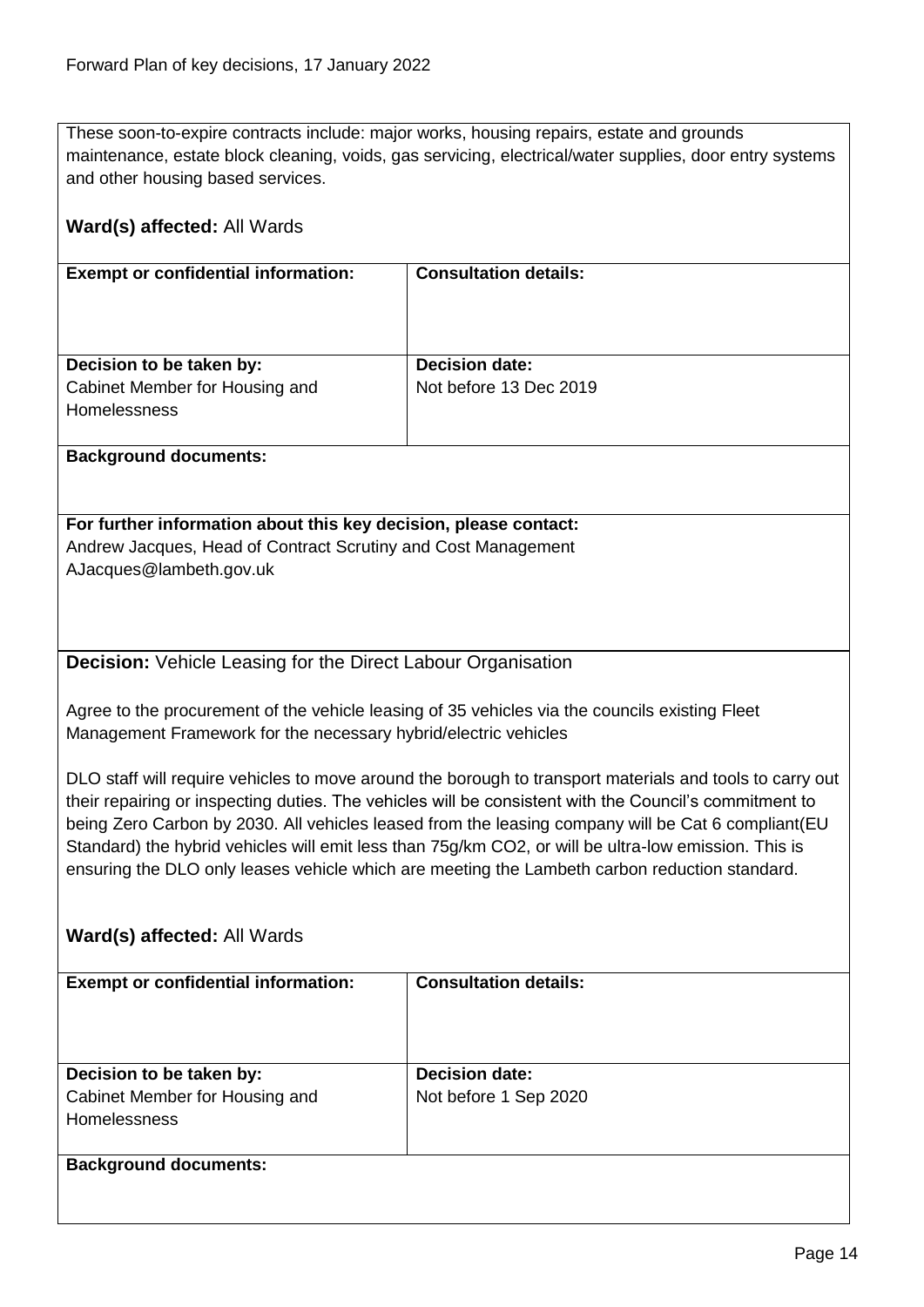# **For further information about this key decision, please contact:** Andrew Jacques, Head of Contract Scrutiny and Cost Management AJacques@lambeth.gov.uk

<span id="page-14-0"></span>**Decision:** National Net Zero Retrofit Accelerator (NNZRA)

#### **Ward(s) affected:** All Wards

| <b>Exempt or confidential information:</b> | <b>Consultation details:</b> |
|--------------------------------------------|------------------------------|
|                                            |                              |
| Decision to be taken by:                   | <b>Decision date:</b>        |
| Cabinet Member for Housing and             | 29 Dec 2021                  |
| <b>Homelessness</b>                        |                              |

#### **Background documents:**

#### **For further information about this key decision, please contact:**

Michael Axtell, Water Quality Officer maxtell@lambethliving.org.uk Housing Property Services, 10 Somerleyton Road,, LONDON, SW9 8ND Tel: 020 7926 2084

#### <span id="page-14-1"></span>**Decision:** Leigham Court Road – Amesbury and Barcombe Avenue

To award to Engie Regeneration the contract for works consisting of external refurbishment and maintenance items, including roof repairs/ replacement, chimney and parapet repairs, window and main entrance door repairs, fabric repairs including brickwork, concrete, stonework, and external decorations. in the sum of is £2,368,740, for 2021/22

#### **Ward(s) affected:** All Wards

| <b>Exempt or confidential information:</b> | <b>Consultation details:</b> |
|--------------------------------------------|------------------------------|
| Decision to be taken by:                   | <b>Decision date:</b>        |
| Cabinet Member for Housing and             | Not before 5 May 2021        |
| <b>Homelessness</b>                        |                              |
|                                            |                              |
| <b>Background documents:</b>               |                              |
|                                            |                              |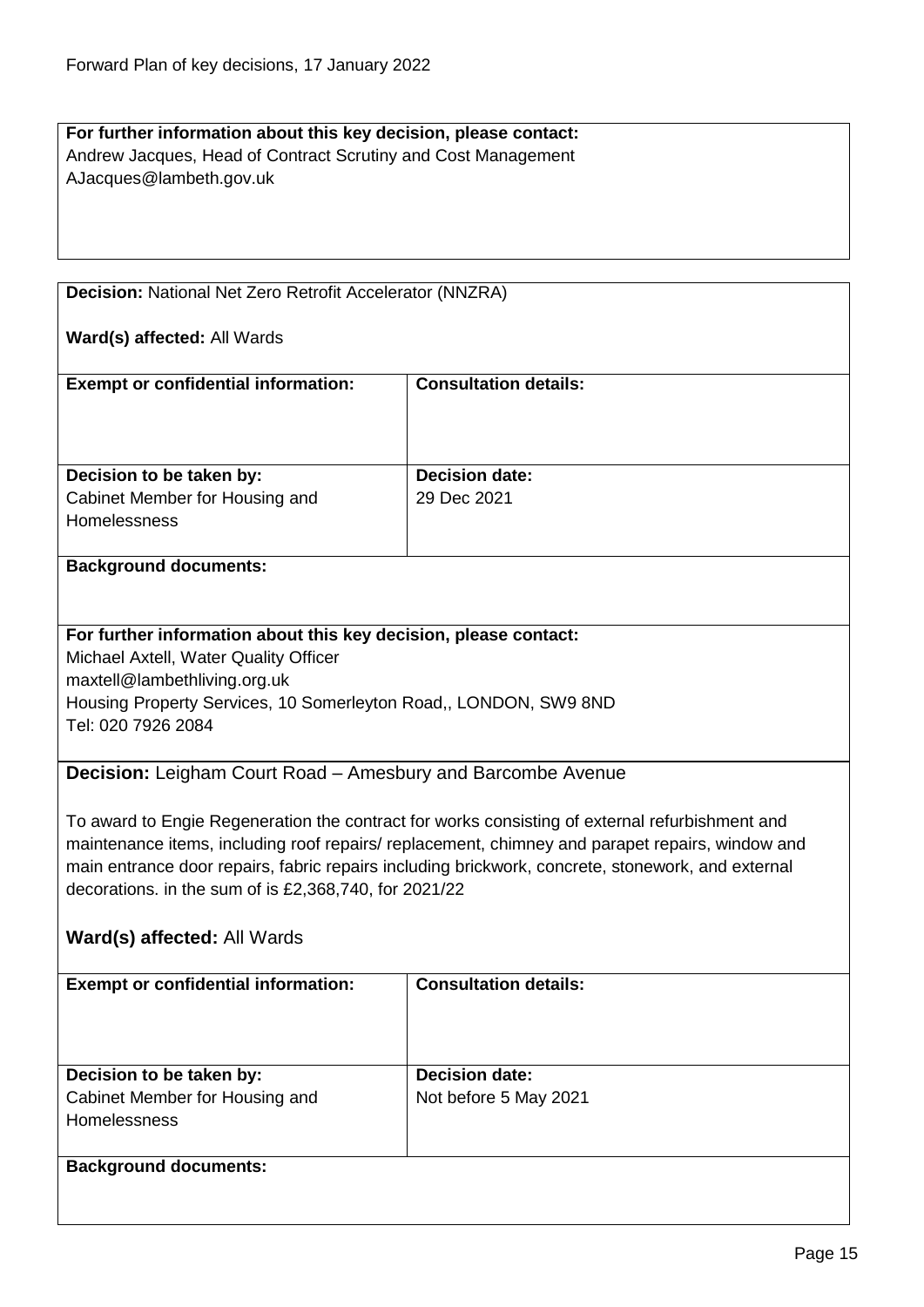**For further information about this key decision, please contact:** Paul Ingram, Capital Works Manager PIngram1@lambeth.gov.uk

<span id="page-15-0"></span>**Decision:** Vassall Road Heating Replacement Project

To instruct Regen (UK) Construction Ltd to undertake the replacement of the Communal Heating system with Individual Combi Boilers in the sum of £917,020.24. Works to be completed in the new financial year 1 April 2021.

# **Ward(s) affected:** Vassall

<span id="page-15-1"></span>

| <b>Exempt or confidential information:</b>                                                             | <b>Consultation details:</b> |  |
|--------------------------------------------------------------------------------------------------------|------------------------------|--|
| Part exempt                                                                                            |                              |  |
| Information relating to the financial or                                                               |                              |  |
| business affairs of any particular person                                                              |                              |  |
| (including the authority holding that                                                                  |                              |  |
| information)                                                                                           |                              |  |
| Decision to be taken by:                                                                               | <b>Decision date:</b>        |  |
| Cabinet Member for Housing and                                                                         | Not before 20 Jul 2021       |  |
| Homelessness                                                                                           |                              |  |
|                                                                                                        |                              |  |
| <b>Background documents:</b>                                                                           |                              |  |
|                                                                                                        |                              |  |
| For further information about this key decision, please contact:                                       |                              |  |
| Darren Bradford, Technical Services Electrical Project Manager                                         |                              |  |
| dbradford@lambeth.gov.uk                                                                               |                              |  |
|                                                                                                        |                              |  |
|                                                                                                        |                              |  |
|                                                                                                        |                              |  |
| <b>Decision: Oaklands Estate Lift Refurbishment Project</b>                                            |                              |  |
|                                                                                                        |                              |  |
| To instruct Precision Lifts Ltd to undertake the refurbishment of the lifts in the sum of £629,253.88. |                              |  |
| Works to be completed in the new financial year 1 April 2021                                           |                              |  |
|                                                                                                        |                              |  |
| Ward(s) affected: Clapham Common                                                                       |                              |  |
|                                                                                                        |                              |  |
| <b>Exempt or confidential information:</b>                                                             | <b>Consultation details:</b> |  |
| Part exempt                                                                                            |                              |  |
| Information relating to the financial or                                                               |                              |  |
| business affairs of any particular person                                                              |                              |  |
| (including the authority holding that                                                                  |                              |  |
| information)                                                                                           |                              |  |
|                                                                                                        |                              |  |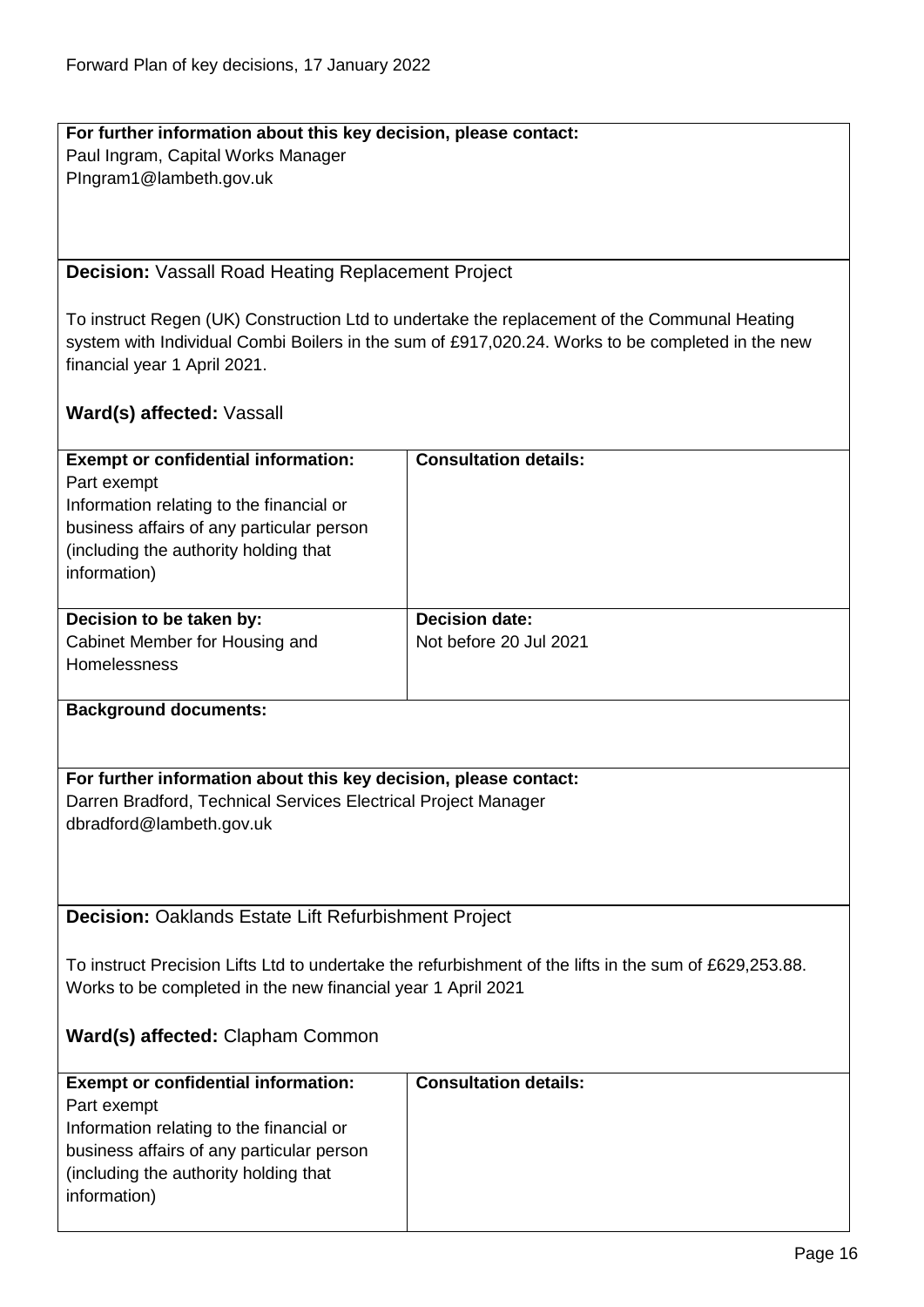<span id="page-16-1"></span>Part exempt

<span id="page-16-0"></span>

| Decision to be taken by:                                         | <b>Decision date:</b>                                                                                 |
|------------------------------------------------------------------|-------------------------------------------------------------------------------------------------------|
|                                                                  |                                                                                                       |
| Cabinet Member for Housing and                                   | Not before 20 Jul 2021                                                                                |
| Homelessness                                                     |                                                                                                       |
|                                                                  |                                                                                                       |
| <b>Background documents:</b>                                     |                                                                                                       |
|                                                                  |                                                                                                       |
|                                                                  |                                                                                                       |
| For further information about this key decision, please contact: |                                                                                                       |
| Paul Ingram, Capital Works Manager                               |                                                                                                       |
| PIngram1@lambeth.gov.uk                                          |                                                                                                       |
|                                                                  |                                                                                                       |
|                                                                  |                                                                                                       |
|                                                                  |                                                                                                       |
| <b>Decision: Brixton Road Heating Replacement Project</b>        |                                                                                                       |
|                                                                  |                                                                                                       |
|                                                                  | To instruct TBrown Group Ltd to undertake the replacement of the Communal Heating system with         |
|                                                                  | individual Combi Boilers in the sum of £903,100.00. Works to be completed in the new financial year 1 |
| April 2021                                                       |                                                                                                       |
|                                                                  |                                                                                                       |
| Ward(s) affected: Vassall                                        |                                                                                                       |
|                                                                  |                                                                                                       |
| <b>Exempt or confidential information:</b>                       | <b>Consultation details:</b>                                                                          |
| Part exempt                                                      |                                                                                                       |
| Information relating to the financial or                         |                                                                                                       |
|                                                                  |                                                                                                       |
| business affairs of any particular person                        |                                                                                                       |
| (including the authority holding that                            |                                                                                                       |
| information)                                                     |                                                                                                       |
|                                                                  |                                                                                                       |
| Decision to be taken by:                                         | <b>Decision date:</b>                                                                                 |
| Cabinet Member for Housing and                                   | Not before 20 Jul 2021                                                                                |
| Homelessness                                                     |                                                                                                       |
|                                                                  |                                                                                                       |
| <b>Background documents:</b>                                     |                                                                                                       |
|                                                                  |                                                                                                       |
| For further information about this key decision, please contact: |                                                                                                       |
|                                                                  |                                                                                                       |
| Darren Bradford, Technical Services Electrical Project Manager   |                                                                                                       |
| dbradford@lambeth.gov.uk                                         |                                                                                                       |
|                                                                  |                                                                                                       |
|                                                                  |                                                                                                       |
|                                                                  |                                                                                                       |
|                                                                  |                                                                                                       |
|                                                                  | Decision: Replacement of Kitchens and Bathrooms, Fenwick Estate / Leigham Court Road Estate           |
|                                                                  |                                                                                                       |
| Ward(s) affected: All Wards                                      |                                                                                                       |
|                                                                  |                                                                                                       |
| <b>Exempt or confidential information:</b>                       | <b>Consultation details:</b>                                                                          |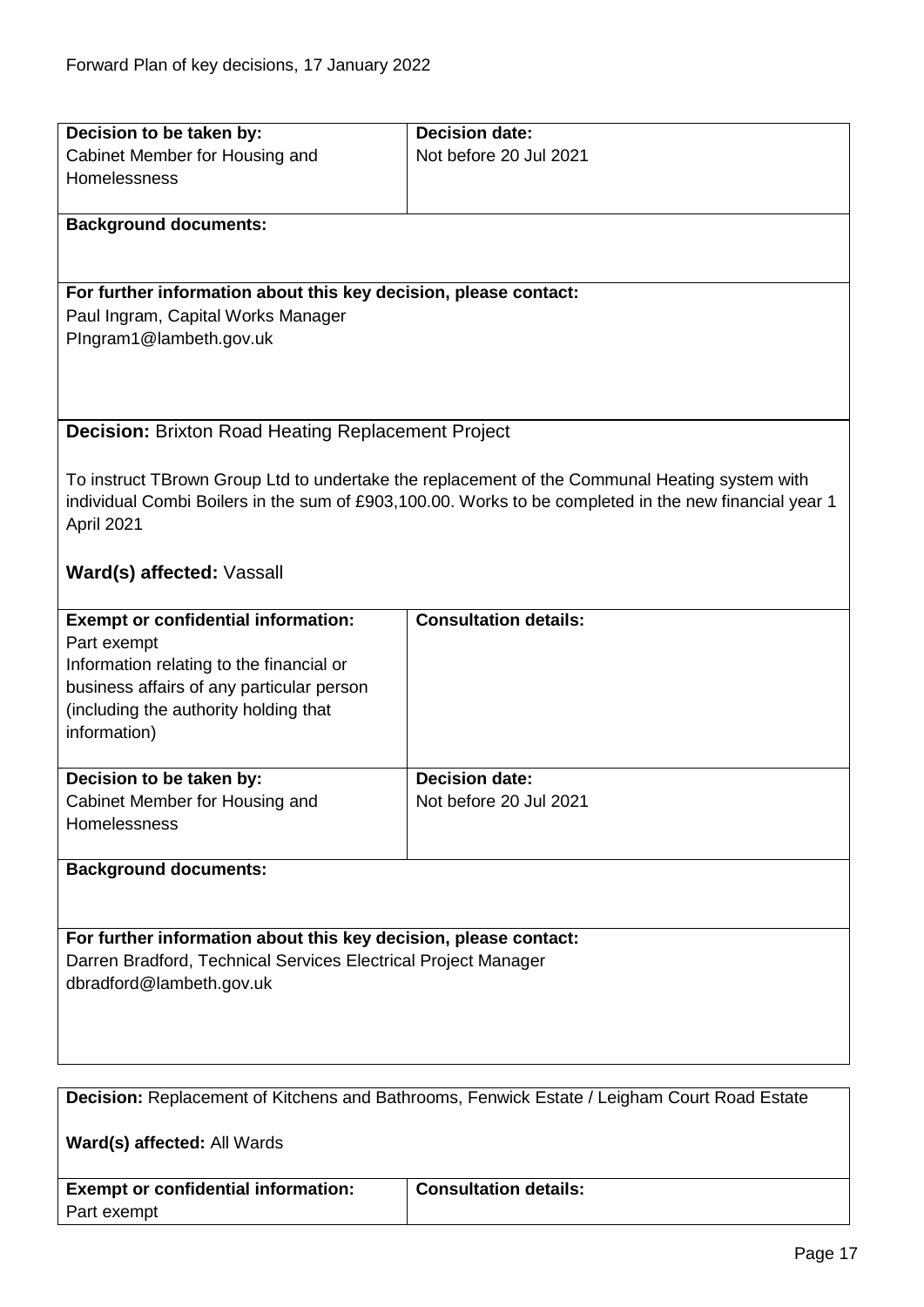<span id="page-17-1"></span><span id="page-17-0"></span>

| Information relating to the financial or                         |                                                                                                  |
|------------------------------------------------------------------|--------------------------------------------------------------------------------------------------|
|                                                                  |                                                                                                  |
| business affairs of any particular person                        |                                                                                                  |
| (including the authority holding that                            |                                                                                                  |
| information)                                                     |                                                                                                  |
|                                                                  |                                                                                                  |
|                                                                  |                                                                                                  |
| Decision to be taken by:                                         | <b>Decision date:</b>                                                                            |
| Cabinet Member for Housing and                                   | 24 Jan 2022                                                                                      |
| Homelessness                                                     |                                                                                                  |
|                                                                  |                                                                                                  |
| <b>Background documents:</b>                                     |                                                                                                  |
|                                                                  |                                                                                                  |
|                                                                  |                                                                                                  |
| For further information about this key decision, please contact: |                                                                                                  |
|                                                                  |                                                                                                  |
| Paul Ingram, Capital Works Manager                               |                                                                                                  |
| PIngram1@lambeth.gov.uk                                          |                                                                                                  |
|                                                                  |                                                                                                  |
|                                                                  |                                                                                                  |
|                                                                  |                                                                                                  |
| <b>Decision: Asbestos Removals Contract</b>                      |                                                                                                  |
|                                                                  |                                                                                                  |
|                                                                  |                                                                                                  |
|                                                                  | To approve the procurement and awarding of a new contract to undertake Asbestos Removal Works    |
|                                                                  | to communal areas of Lambeth structures including hostels, sheltered accommodation and community |
| centres.                                                         |                                                                                                  |
|                                                                  |                                                                                                  |
| <b>Ward(s) affected: All Wards</b>                               |                                                                                                  |
|                                                                  |                                                                                                  |
|                                                                  |                                                                                                  |
|                                                                  |                                                                                                  |
| <b>Exempt or confidential information:</b>                       | <b>Consultation details:</b>                                                                     |
|                                                                  |                                                                                                  |
|                                                                  |                                                                                                  |
|                                                                  |                                                                                                  |
| Decision to be taken by:                                         | <b>Decision date:</b>                                                                            |
|                                                                  |                                                                                                  |
| Cabinet Member for Housing and                                   | Not before 17 Aug 2021                                                                           |
| Homelessness                                                     |                                                                                                  |
|                                                                  |                                                                                                  |
| <b>Background documents:</b>                                     |                                                                                                  |
| <b>Asbestos Removals Contract</b>                                |                                                                                                  |
|                                                                  |                                                                                                  |
| For further information about this key decision, please contact: |                                                                                                  |
| Jamie Sud, Asbestos Advisor                                      |                                                                                                  |
|                                                                  |                                                                                                  |
| jsud@lambeth.gov.uk                                              |                                                                                                  |
|                                                                  |                                                                                                  |
|                                                                  |                                                                                                  |
|                                                                  |                                                                                                  |
| <b>Decision:</b> Asbestos Surveys and Analytical Works Contract  |                                                                                                  |
|                                                                  |                                                                                                  |
|                                                                  |                                                                                                  |
|                                                                  | To approve the procurement and award of a new contract to undertake Asbestos Surveys and         |
| accommodation and community centres.                             | Analytical Works to the communal areas of Lambeth structures including hostels, sheltered        |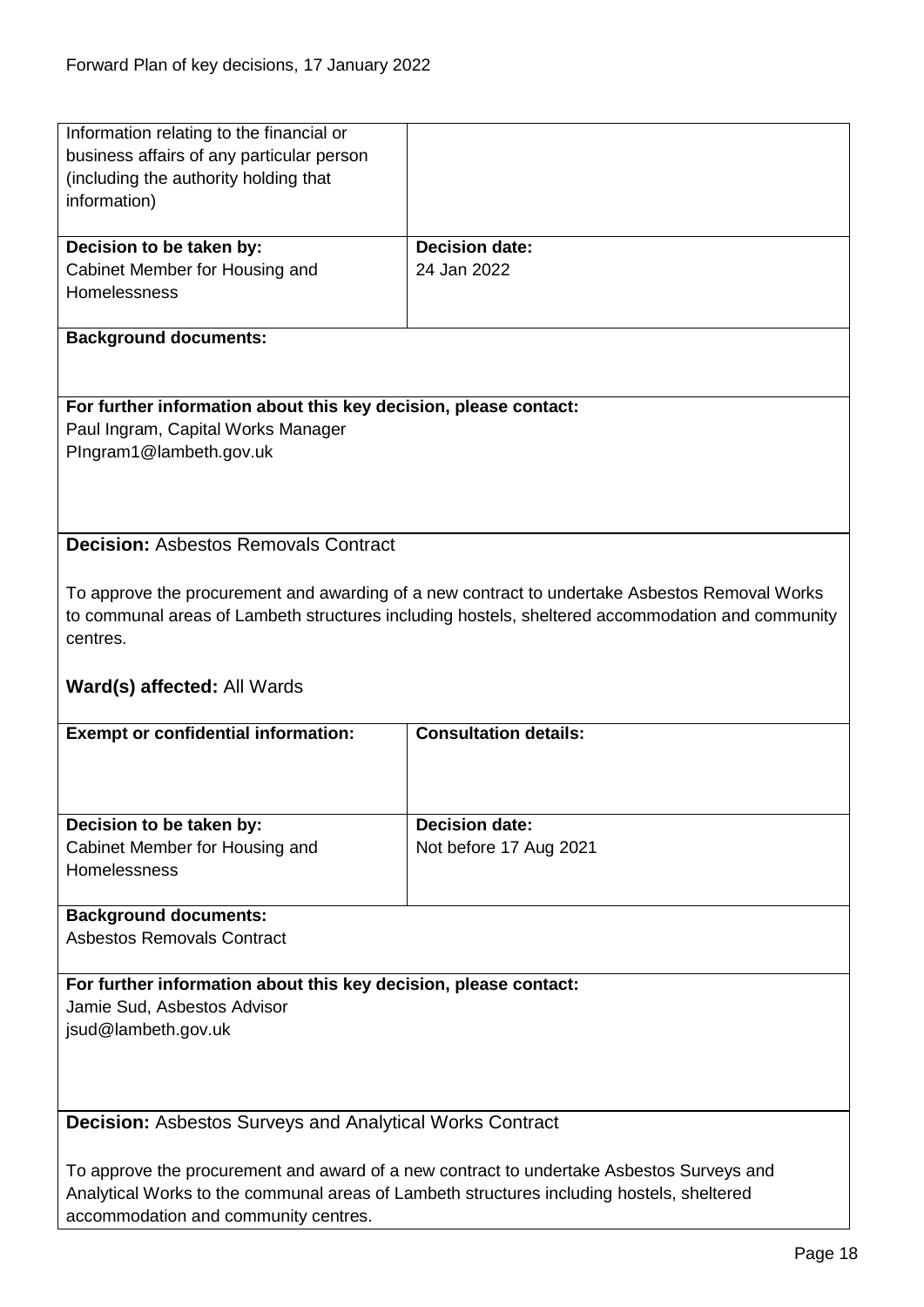| <b>Ward(s) affected: All Wards</b>                                                              |                              |
|-------------------------------------------------------------------------------------------------|------------------------------|
| <b>Exempt or confidential information:</b>                                                      | <b>Consultation details:</b> |
|                                                                                                 |                              |
| Decision to be taken by:                                                                        | <b>Decision date:</b>        |
| Cabinet Member for Housing and                                                                  | Not before 17 Aug 2021       |
| <b>Homelessness</b>                                                                             |                              |
|                                                                                                 |                              |
| <b>Background documents:</b>                                                                    |                              |
| Procurement for an Asbestos Removals Contract                                                   |                              |
|                                                                                                 |                              |
| For further information about this key decision, please contact:<br>Jamie Sud, Asbestos Advisor |                              |
| jsud@lambeth.gov.uk                                                                             |                              |
|                                                                                                 |                              |
|                                                                                                 |                              |
|                                                                                                 |                              |

<span id="page-18-0"></span>

| <b>Decision: Total Asset Solution - Strategic Asset Partner</b>                                       |                              |  |
|-------------------------------------------------------------------------------------------------------|------------------------------|--|
| Ward(s) affected: All Wards                                                                           |                              |  |
| <b>Exempt or confidential information:</b>                                                            | <b>Consultation details:</b> |  |
|                                                                                                       |                              |  |
| Decision to be taken by:                                                                              | <b>Decision date:</b>        |  |
| Cabinet Member for Housing and                                                                        | 23 Dec 2021                  |  |
| Homelessness                                                                                          |                              |  |
| <b>Background documents:</b>                                                                          |                              |  |
|                                                                                                       |                              |  |
| For further information about this key decision, please contact:                                      |                              |  |
| Andrew Jacques, Head of Contract Scrutiny and Cost Management                                         |                              |  |
| AJacques@lambeth.gov.uk                                                                               |                              |  |
|                                                                                                       |                              |  |
|                                                                                                       |                              |  |
| <b>Decision:</b> Total Asset Solution – Asset Delivery Partners                                       |                              |  |
| To approve the strategic direction to procure 2 x Asset Delivery Partners (North and South) that will |                              |  |

<span id="page-18-1"></span>manage and administer major works and statutory compliance work programmes; and broaden the client technical skills base.

Two technical delivery partnerships (North and South – 3-year duration) with two principal functions: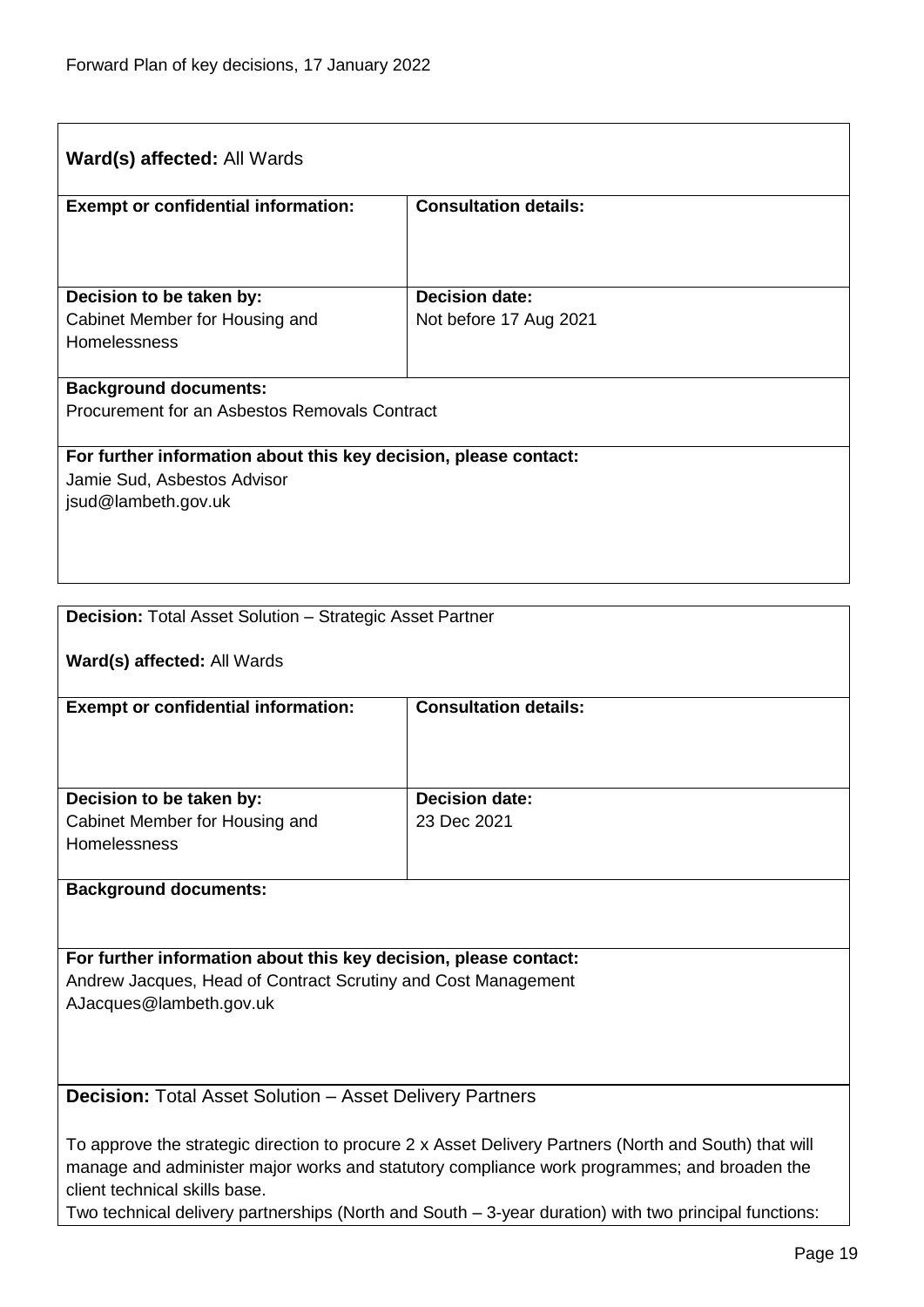a) Specify and manage major work projects (planned and procured by the strategic asset partner – using the DPS).

b) Empower and train the client team to self-manage major work projects (removing the continuous reliance on third-party consultants).

# **Ward(s) affected:** All Wards **Exempt or confidential information:** Consultation details: **Decision to be taken by:** Cabinet Member for Housing and Homelessness **Decision date:** Not before 11 Sep 2021 **Background documents:**

**For further information about this key decision, please contact:** Andrew Jacques, Head of Contract Scrutiny and Cost Management AJacques@lambeth.gov.uk

<span id="page-19-0"></span>**Decision:** Workwise Project – St Mungo's – Extension

The St Mungo's Workwise service provides employment and training services. The service is primarily targeted at those in rented housing (Council tenants, private sector tenants and homeless in temporary accommodation) who are in receipt of benefits and adversely affected by welfare reforms. Welfare reforms including the Size Criteria, Benefit Cap and Universal Credit. The proposed report is requesting for the service to be extended from 1st of May 2021 to 29th of April 2022. The service has been very successful in supporting Lambeth residents into sustained employment and training opportunities and has been instrumental in assisting Lambeth residents who have been furloughed or lost their jobs due to the Covid-19 pandemic.

The cumulative value of the contracts from February 2015 to April 2021 is £560,295.89. A further extension for the 2021/22 financial year will increase that value by a further £100,000.

# **Ward(s) affected:** All Wards

| <b>Exempt or confidential information:</b> | <b>Consultation details:</b> |
|--------------------------------------------|------------------------------|
| Decision to be taken by:                   | <b>Decision date:</b>        |
| Cabinet Member for Housing and             | Not before 11 Sep 2021       |
| <b>Homelessness</b>                        |                              |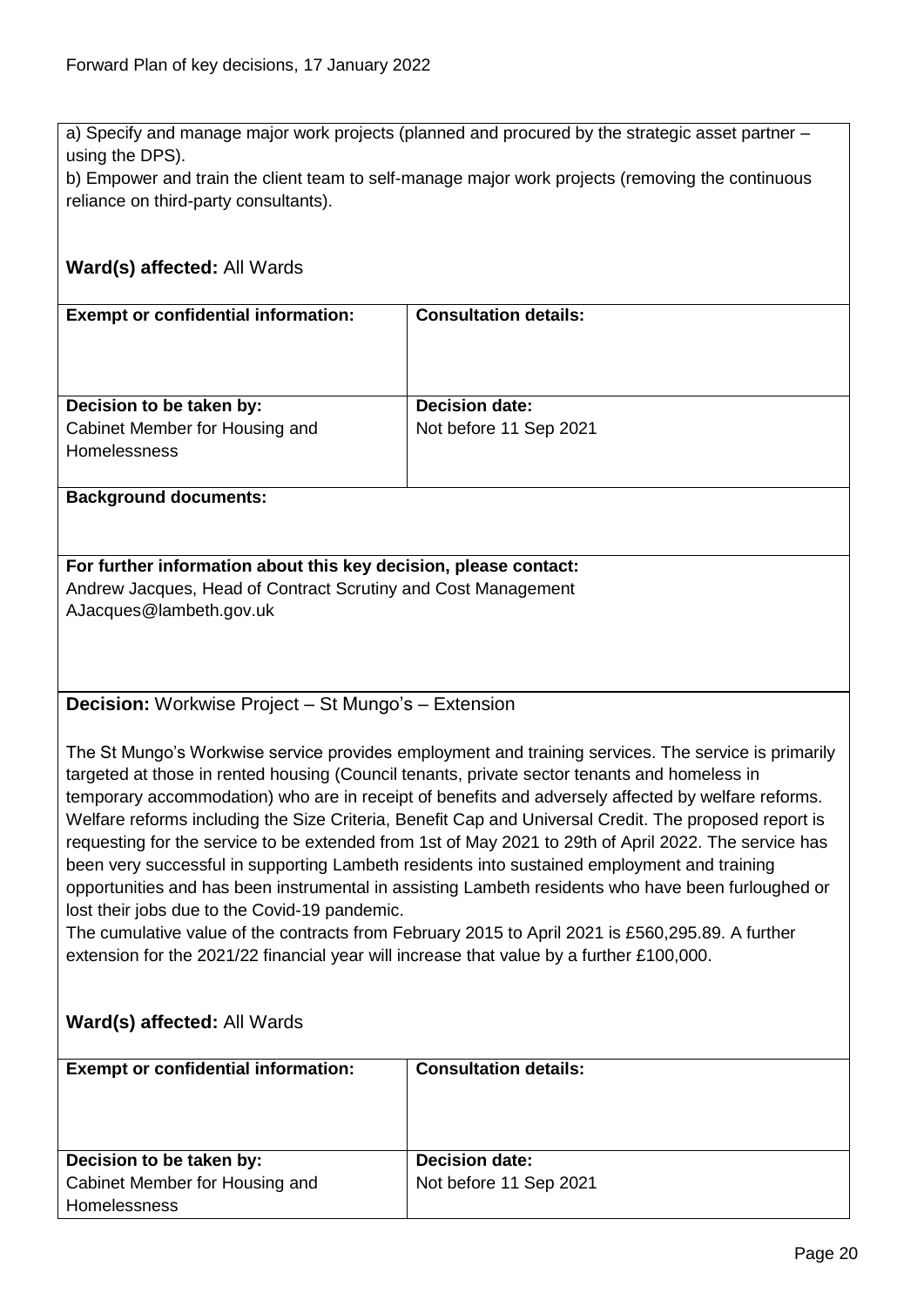<span id="page-20-0"></span>

| <b>Background documents:</b>                                                                   |                                                                                                     |
|------------------------------------------------------------------------------------------------|-----------------------------------------------------------------------------------------------------|
|                                                                                                |                                                                                                     |
|                                                                                                |                                                                                                     |
|                                                                                                |                                                                                                     |
| For further information about this key decision, please contact:                               |                                                                                                     |
| Lionel Ighodaro, Housing Support Team Manager                                                  |                                                                                                     |
| lighodaro@lambeth.gov.uk                                                                       |                                                                                                     |
|                                                                                                |                                                                                                     |
|                                                                                                |                                                                                                     |
|                                                                                                |                                                                                                     |
|                                                                                                |                                                                                                     |
| <b>Decision:</b> Provision of a Dynamic Purchasing System for Housing Planned Capital          |                                                                                                     |
| <b>Maintenance Projects</b>                                                                    |                                                                                                     |
|                                                                                                |                                                                                                     |
|                                                                                                |                                                                                                     |
|                                                                                                | To approve the implementation of a dynamic purchasing system (DPS) to manage the Council's £35m     |
| planned maintenance spend for Housing.                                                         |                                                                                                     |
|                                                                                                |                                                                                                     |
|                                                                                                | It is recognised that the Council needs to refresh its approach to the management of its assets and |
|                                                                                                | delivery of planned programmes and major works to better meet its legal and statutory obligations.  |
|                                                                                                | Underpinned by the Council's Asset Management Strategy, a Total Asset Solution is being             |
|                                                                                                |                                                                                                     |
| implemented, in pursuit of better quality, socially responsible and digitally driven services. |                                                                                                     |
|                                                                                                | The bespoke DPS will support a more co-ordinated and agile project purchasing process for the       |
| delivery of the Total Asset Solution and will also provide:                                    |                                                                                                     |
|                                                                                                | - a compliant procurement vehicle to manage tenders for the Council's housing planned capital       |
| maintenance project contracts,                                                                 |                                                                                                     |
|                                                                                                | - focus on enabling a more diverse range of suppliers to compete for contract opportunities within  |
| Lambeth and encourage the participation of local suppliers,                                    |                                                                                                     |
|                                                                                                |                                                                                                     |
|                                                                                                | - encourage small business and those owned and operated by underrepresented groups to compete       |
| for Council contracts.                                                                         |                                                                                                     |
|                                                                                                |                                                                                                     |
|                                                                                                |                                                                                                     |
| Ward(s) affected: All Wards                                                                    |                                                                                                     |
|                                                                                                |                                                                                                     |
| <b>Exempt or confidential information:</b>                                                     | <b>Consultation details:</b>                                                                        |
|                                                                                                |                                                                                                     |
|                                                                                                |                                                                                                     |
|                                                                                                |                                                                                                     |
|                                                                                                |                                                                                                     |
| Decision to be taken by:                                                                       | <b>Decision date:</b>                                                                               |
| Cabinet Member for Housing and                                                                 | Not before 12 Oct 2021                                                                              |
| Homelessness                                                                                   |                                                                                                     |
|                                                                                                |                                                                                                     |
|                                                                                                |                                                                                                     |
| <b>Background documents:</b>                                                                   |                                                                                                     |
|                                                                                                |                                                                                                     |
|                                                                                                |                                                                                                     |
| For further information about this key decision, please contact:                               |                                                                                                     |
| Cordelia Asamoah, Project Lead                                                                 |                                                                                                     |
| CAsamoah@lambeth.gov.uk                                                                        |                                                                                                     |
|                                                                                                |                                                                                                     |
|                                                                                                |                                                                                                     |
|                                                                                                |                                                                                                     |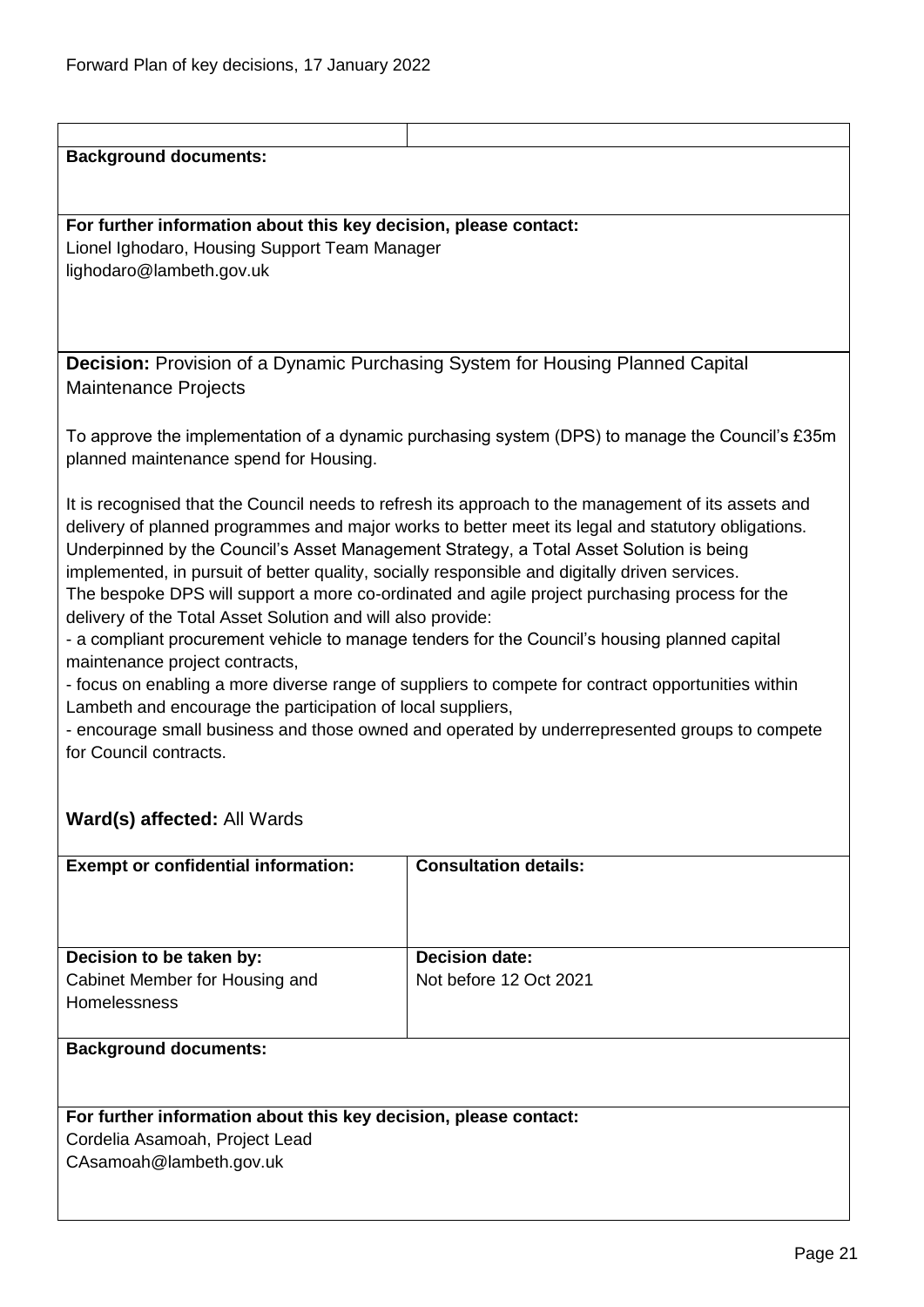<span id="page-21-1"></span><span id="page-21-0"></span>

| <b>Decision: Lambeth Housing Strategy</b>                                            |                                                                                                   |
|--------------------------------------------------------------------------------------|---------------------------------------------------------------------------------------------------|
|                                                                                      |                                                                                                   |
|                                                                                      | For cabinet to approve the Housing Strategy. Member approval is required to adopt the strategy.   |
| Ward(s) affected: All Wards                                                          |                                                                                                   |
|                                                                                      |                                                                                                   |
| <b>Exempt or confidential information:</b>                                           | <b>Consultation details:</b>                                                                      |
|                                                                                      |                                                                                                   |
|                                                                                      |                                                                                                   |
| Decision to be taken by:<br>Cabinet Member for Housing and                           | <b>Decision date:</b><br>Not before 19 Oct 2021                                                   |
| Homelessness                                                                         |                                                                                                   |
|                                                                                      |                                                                                                   |
| <b>Background documents:</b>                                                         |                                                                                                   |
|                                                                                      |                                                                                                   |
| For further information about this key decision, please contact:                     |                                                                                                   |
| Calum Davidson, Housing Strategy and Policy Officer<br>cdavidson1@lambeth.gov.uk     |                                                                                                   |
|                                                                                      |                                                                                                   |
|                                                                                      |                                                                                                   |
|                                                                                      |                                                                                                   |
|                                                                                      | Decision: External Refurbishment Works and Fire Safety Works to No.1- No.44 Meath House           |
|                                                                                      | The award of contract to the successful bidder to carry out essential fire safety works including |
|                                                                                      | replacement of external wall cladding system with external wall insulation system (EWI) and       |
|                                                                                      | refurbishment of external façade including roof repairs and redecoration. These works will ensure |
| compliance with fire safety regulations and prolong the useful life of the building. |                                                                                                   |
| Ward(s) affected: Herne Hill                                                         |                                                                                                   |
| <b>Exempt or confidential information:</b>                                           | <b>Consultation details:</b>                                                                      |
|                                                                                      |                                                                                                   |
|                                                                                      |                                                                                                   |
| Decision to be taken by:                                                             | <b>Decision date:</b>                                                                             |
| Cabinet Member for Housing and                                                       | Not before 19 Oct 2021                                                                            |
| Homelessness                                                                         |                                                                                                   |
|                                                                                      |                                                                                                   |
| <b>Background documents:</b>                                                         |                                                                                                   |
|                                                                                      |                                                                                                   |
| For further information about this key decision, please contact:                     |                                                                                                   |
| Mohammed Ullah, Capital Works - Project Manager<br>mullah@lambeth.gov.uk             |                                                                                                   |
|                                                                                      |                                                                                                   |
|                                                                                      |                                                                                                   |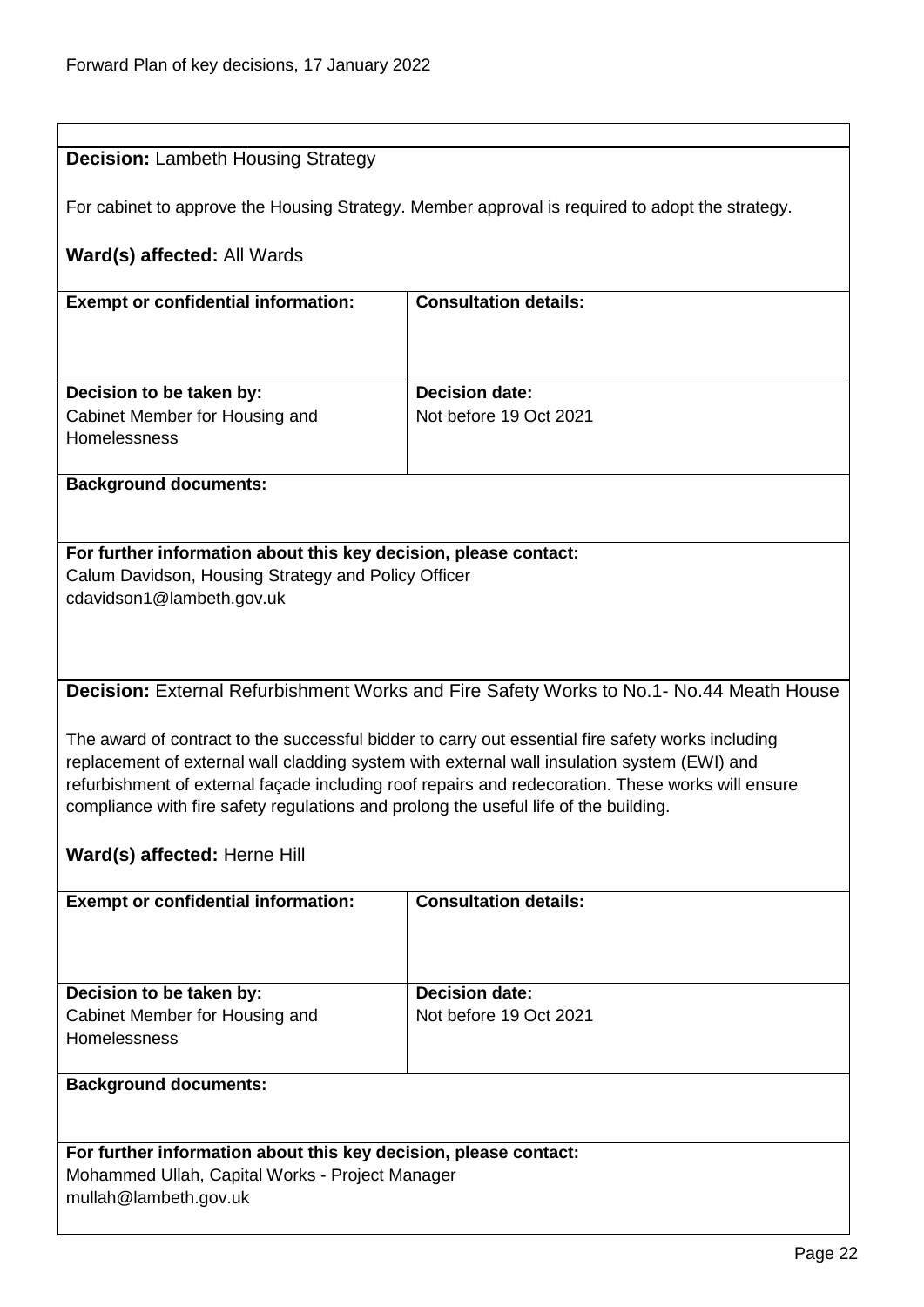$\overline{1}$ 

| <b>Decision: Front Entrance Door (FED) Replacement Programme</b>                                                |                                                                                            |
|-----------------------------------------------------------------------------------------------------------------|--------------------------------------------------------------------------------------------|
| To approve the procurement and award of a new contract to undertake the Replacement of Front<br>Entrance Doors. |                                                                                            |
| Ward(s) affected: All Wards                                                                                     |                                                                                            |
| <b>Exempt or confidential information:</b>                                                                      | <b>Consultation details:</b>                                                               |
|                                                                                                                 |                                                                                            |
| Decision to be taken by:                                                                                        | <b>Decision date:</b>                                                                      |
| Cabinet Member for Housing and                                                                                  | 5 Jan 2022                                                                                 |
| Homelessness                                                                                                    |                                                                                            |
| <b>Background documents:</b>                                                                                    |                                                                                            |
|                                                                                                                 |                                                                                            |
| For further information about this key decision, please contact:                                                |                                                                                            |
| Mark Todd, Project Manager                                                                                      |                                                                                            |
| mtodd@lambeth.gov.uk                                                                                            |                                                                                            |
|                                                                                                                 |                                                                                            |
|                                                                                                                 |                                                                                            |
| <b>Decision:</b> Communal Fire Doors Replacement Programme                                                      |                                                                                            |
|                                                                                                                 |                                                                                            |
|                                                                                                                 | To approve the procurement and award of a new contract to undertake the Replacement of the |
| <b>Communal Fire Lobby Doors</b>                                                                                |                                                                                            |
| Ward(s) affected: All Wards                                                                                     |                                                                                            |
|                                                                                                                 |                                                                                            |
| <b>Exempt or confidential information:</b>                                                                      | <b>Consultation details:</b>                                                               |
|                                                                                                                 |                                                                                            |
| Decision to be taken by:                                                                                        | <b>Decision date:</b>                                                                      |
| Cabinet Member for Housing and                                                                                  | Not before 2 Nov 2021                                                                      |
| Homelessness                                                                                                    |                                                                                            |
| <b>Background documents:</b>                                                                                    |                                                                                            |
|                                                                                                                 |                                                                                            |
| For further information about this key decision, please contact:                                                |                                                                                            |
| Mark Todd, Project Manager                                                                                      |                                                                                            |
| mtodd@lambeth.gov.uk                                                                                            |                                                                                            |
|                                                                                                                 |                                                                                            |

<span id="page-22-1"></span><span id="page-22-0"></span>٦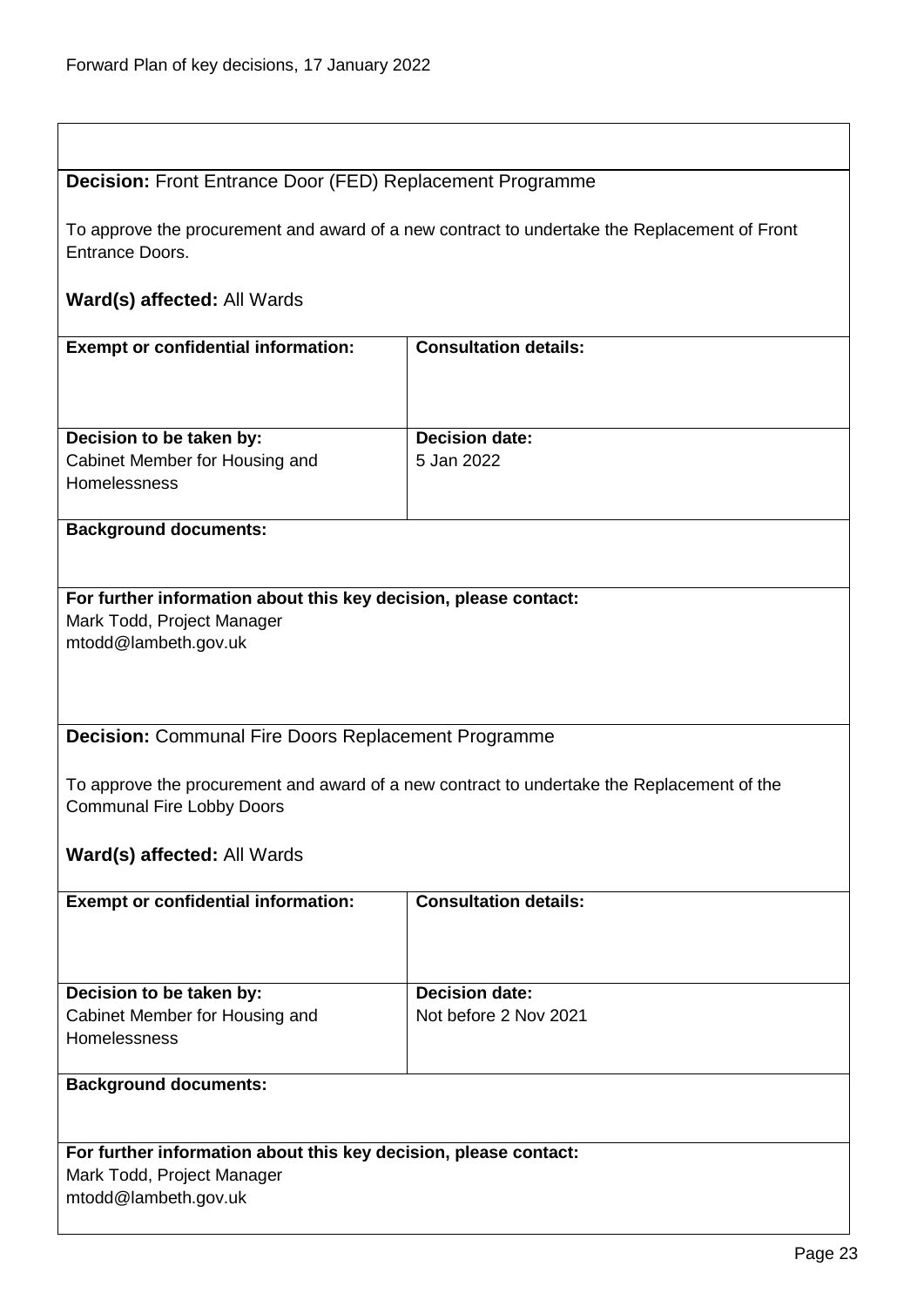# <span id="page-23-0"></span>**Decision:** MacIntosh Court – Roof Replacement Covering Supplier

To agree the approved budget of £850,000 for the replacement of the main roof serving the building.

MacIntosh Court is Grade II 1970s built sheltered housing scheme in Streatham. The building's brick structure, with a flat roof, was considered a highly successful modular construction experiment when designed by architect Kate MacIntosh who started work for the Council in 1969.

Over the past 4 years, the Council has invested in the building by replacing windows and doors, the communal heating and hot water system, along with kitchen and bathroom in homes. However, the flat roof structure has had numerous issues and there has been reports of leaks from the roofs. The roof is in urgent need of a replacement covering.

#### **Ward(s) affected:** Knight's Hill

| <b>Exempt or confidential information:</b>                                 | <b>Consultation details:</b>                   |
|----------------------------------------------------------------------------|------------------------------------------------|
| Decision to be taken by:<br>Cabinet Member for Housing and<br>Homelessness | <b>Decision date:</b><br>Not before 9 Nov 2021 |

**Background documents:**

#### **For further information about this key decision, please contact:**

Garry Dickson, Programme Manager gdickson@lambeth.gov.uk Housing Property Services, Streatham and Norwood, Lunham Road, SE19 1AA

Tel: 020 7926 8144

<span id="page-23-1"></span>**Decision:** Cressingham Gardens – Landlord Lateral Mains and Communal Electrics Works

To approve the commencement of procurement process for the refurbishment of lateral mains and communal lighting at the Cressingham Gardens Estate for an estimated sum of £1,300,000.00.

During the last two years, the landlord's communal electrical distribution has required increased maintenance visits. This is predominantly due to the installation reaching the end of its economic lifespan. The proposed works will make the installation fully electrically and safety compliant

|  | Ward(s) affected: Tulse Hill |  |
|--|------------------------------|--|
|--|------------------------------|--|

| <b>Exempt or confidential information:</b> | Consultation details: |
|--------------------------------------------|-----------------------|
|                                            |                       |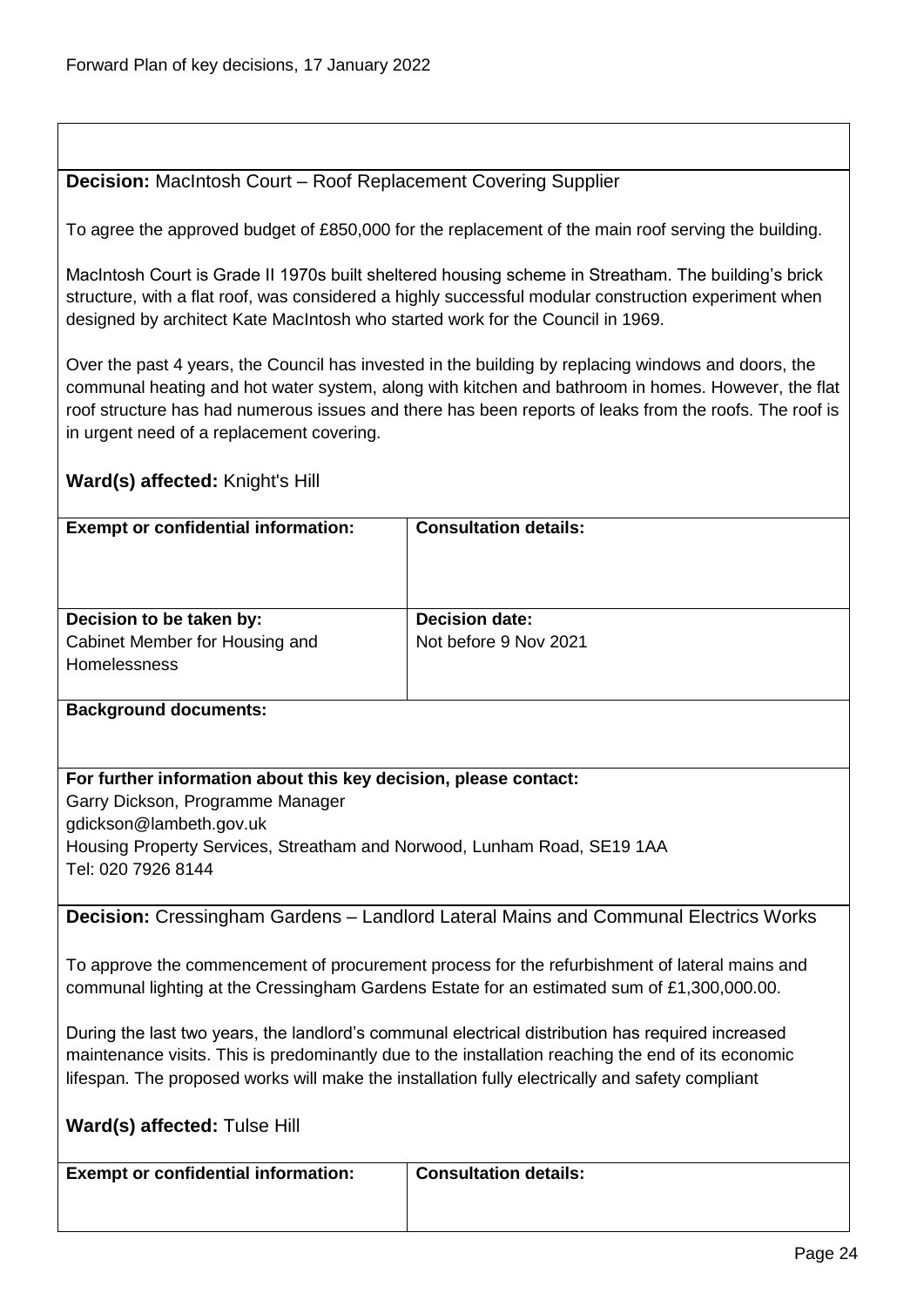<span id="page-24-1"></span><span id="page-24-0"></span>

| Decision to be taken by:                                                                   | <b>Decision date:</b>                                                                                                                                                                                       |  |
|--------------------------------------------------------------------------------------------|-------------------------------------------------------------------------------------------------------------------------------------------------------------------------------------------------------------|--|
| Cabinet Member for Housing and                                                             | Not before 7 Dec 2021                                                                                                                                                                                       |  |
| Homelessness                                                                               |                                                                                                                                                                                                             |  |
|                                                                                            |                                                                                                                                                                                                             |  |
| <b>Background documents:</b>                                                               |                                                                                                                                                                                                             |  |
|                                                                                            |                                                                                                                                                                                                             |  |
|                                                                                            |                                                                                                                                                                                                             |  |
| For further information about this key decision, please contact:                           |                                                                                                                                                                                                             |  |
| Gary Collard, Maintenance Team M&E Senior Project Manager                                  |                                                                                                                                                                                                             |  |
| gcollard@lambeth.gov.uk                                                                    |                                                                                                                                                                                                             |  |
|                                                                                            |                                                                                                                                                                                                             |  |
|                                                                                            |                                                                                                                                                                                                             |  |
|                                                                                            |                                                                                                                                                                                                             |  |
| <b>Decision: Vulnerable Adults' Pathway</b>                                                |                                                                                                                                                                                                             |  |
|                                                                                            |                                                                                                                                                                                                             |  |
|                                                                                            |                                                                                                                                                                                                             |  |
|                                                                                            | The decision to extend the current contracts will enable the Council to continue to provide supported<br>housing to vulnerable rough sleepers and single homeless people in Lambeth. It will also allow the |  |
|                                                                                            |                                                                                                                                                                                                             |  |
|                                                                                            | Commissioning team time to conduct an in-depth needs assessment and review of the provision                                                                                                                 |  |
|                                                                                            | provided to rough sleepers and single homeless people to ensure we meet the needs and achieve the                                                                                                           |  |
| best possible outcomes for some of the most vulnerable people in our borough               |                                                                                                                                                                                                             |  |
|                                                                                            |                                                                                                                                                                                                             |  |
| Ward(s) affected: All Wards                                                                |                                                                                                                                                                                                             |  |
|                                                                                            |                                                                                                                                                                                                             |  |
| <b>Exempt or confidential information:</b>                                                 | <b>Consultation details:</b>                                                                                                                                                                                |  |
|                                                                                            |                                                                                                                                                                                                             |  |
|                                                                                            |                                                                                                                                                                                                             |  |
| Decision to be taken by:                                                                   | <b>Decision date:</b>                                                                                                                                                                                       |  |
| Cabinet Member for Housing and                                                             | Not before 4 Jan 2022                                                                                                                                                                                       |  |
| Homelessness                                                                               |                                                                                                                                                                                                             |  |
|                                                                                            |                                                                                                                                                                                                             |  |
| <b>Background documents:</b>                                                               |                                                                                                                                                                                                             |  |
|                                                                                            |                                                                                                                                                                                                             |  |
|                                                                                            |                                                                                                                                                                                                             |  |
| For further information about this key decision, please contact:                           |                                                                                                                                                                                                             |  |
| Emma Casey, Commissioning Officer                                                          |                                                                                                                                                                                                             |  |
|                                                                                            |                                                                                                                                                                                                             |  |
| ecasey@lambeth.gov.uk                                                                      |                                                                                                                                                                                                             |  |
| Tel: 0207 9267539                                                                          |                                                                                                                                                                                                             |  |
|                                                                                            |                                                                                                                                                                                                             |  |
| <b>Decision: Pellings Contract Purchase Agreement</b>                                      |                                                                                                                                                                                                             |  |
|                                                                                            |                                                                                                                                                                                                             |  |
| To agree an increased budget of £485,000 for consultancy fees across a number of projects. |                                                                                                                                                                                                             |  |
|                                                                                            |                                                                                                                                                                                                             |  |
| Ward(s) affected: All Wards                                                                |                                                                                                                                                                                                             |  |
|                                                                                            |                                                                                                                                                                                                             |  |
| <b>Exempt or confidential information:</b>                                                 | <b>Consultation details:</b>                                                                                                                                                                                |  |
|                                                                                            |                                                                                                                                                                                                             |  |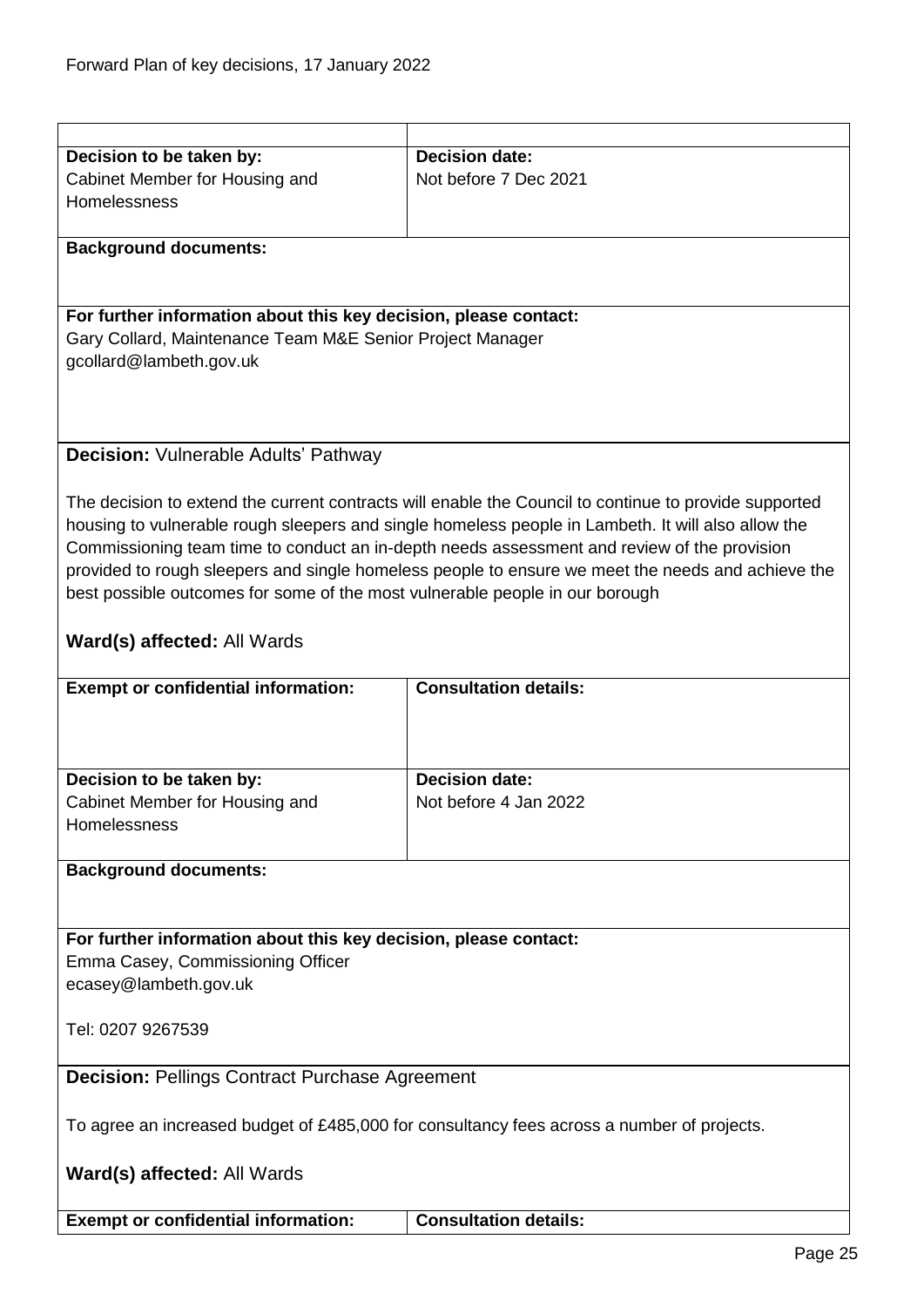<span id="page-25-1"></span><span id="page-25-0"></span>

| Decision to be taken by:                                                                      | <b>Decision date:</b>                                                                          |  |
|-----------------------------------------------------------------------------------------------|------------------------------------------------------------------------------------------------|--|
| Cabinet Member for Housing and                                                                | Not before 15 Feb 2022                                                                         |  |
| Homelessness                                                                                  |                                                                                                |  |
| <b>Background documents:</b>                                                                  |                                                                                                |  |
|                                                                                               |                                                                                                |  |
| For further information about this key decision, please contact:                              |                                                                                                |  |
| Garry Dickson, Programme Manager                                                              |                                                                                                |  |
| gdickson@lambeth.gov.uk                                                                       |                                                                                                |  |
| Housing Property Services, Streatham and Norwood, Lunham Road, SE19 1AA                       |                                                                                                |  |
| Tel: 020 7926 8144                                                                            |                                                                                                |  |
| Decision: External and Internal Communal Upgrade Works - Knatchbull Road                      |                                                                                                |  |
|                                                                                               |                                                                                                |  |
|                                                                                               | To approve the procurement of a new contract to undertake external and internal repair and     |  |
|                                                                                               | redecoration works, which includes roof repair/replacement/overlay works, windows and internal |  |
| communal area, with associated works. The estimated sum of the works is £1,370,803.           |                                                                                                |  |
|                                                                                               |                                                                                                |  |
|                                                                                               | External and communal upgrade works to Knatchbull Road is deemed essential to ensure energy    |  |
| efficiency compliance and to improve the general appearance of the structure.                 |                                                                                                |  |
|                                                                                               |                                                                                                |  |
| Ward(s) affected: Vassall                                                                     |                                                                                                |  |
|                                                                                               |                                                                                                |  |
| <b>Exempt or confidential information:</b>                                                    | <b>Consultation details:</b>                                                                   |  |
|                                                                                               |                                                                                                |  |
|                                                                                               |                                                                                                |  |
|                                                                                               | <b>Decision date:</b>                                                                          |  |
| Decision to be taken by:<br>Cabinet Member for Health and Social Care                         | Not before 15 Feb 2022                                                                         |  |
| (job-share)                                                                                   |                                                                                                |  |
|                                                                                               |                                                                                                |  |
| <b>Background documents:</b>                                                                  |                                                                                                |  |
|                                                                                               |                                                                                                |  |
|                                                                                               |                                                                                                |  |
| For further information about this key decision, please contact:                              |                                                                                                |  |
| Garry Dickson, Programme Manager                                                              |                                                                                                |  |
| gdickson@lambeth.gov.uk                                                                       |                                                                                                |  |
| Housing Property Services, Streatham and Norwood, Lunham Road, SE19 1AA<br>Tel: 020 7926 8144 |                                                                                                |  |
|                                                                                               |                                                                                                |  |
| <b>Decision:</b> Award of a contract for Electric Vehicle Ultra Rapid Charge Points           |                                                                                                |  |
|                                                                                               |                                                                                                |  |
| Approval to award a contract for installation of Electric Vehicle Rapid Charge Points         |                                                                                                |  |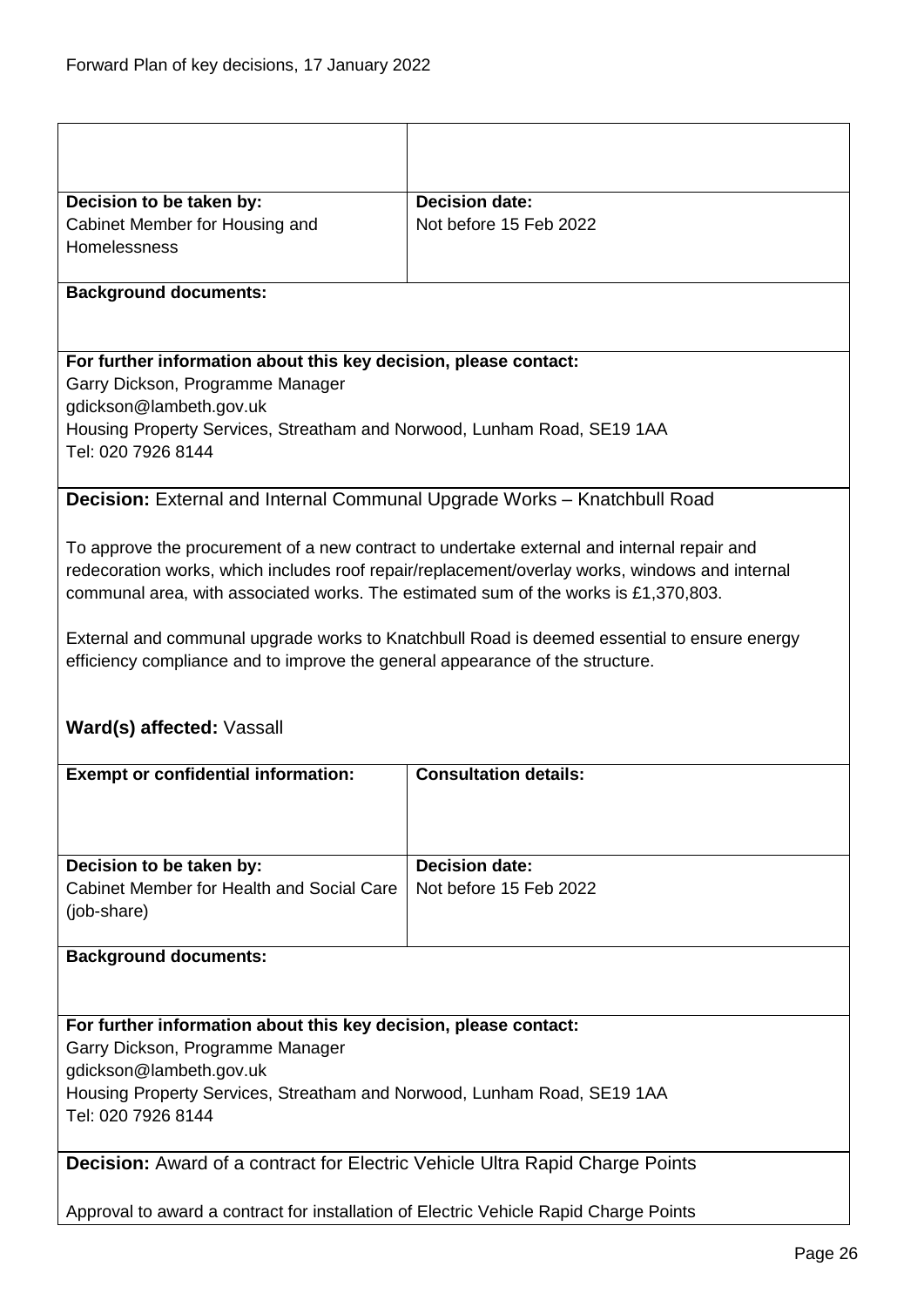To award a contract for 14 ultra-rapid charge points as part of the development of an effective electric charge point network and meet Council commitments set out in the transportation strategy and climate change agenda

# **Ward(s) affected:** All Wards

| <b>Exempt or confidential information:</b><br>Part exempt<br>Information relating to the financial or<br>business affairs of any particular person<br>(including the authority holding that)<br>information) | <b>Consultation details:</b>                   |
|--------------------------------------------------------------------------------------------------------------------------------------------------------------------------------------------------------------|------------------------------------------------|
| Decision to be taken by:<br>Cabinet Member for Sustainable Transport,<br>Environment and Clean Air (job-share)                                                                                               | <b>Decision date:</b><br>Not before 9 Feb 2021 |

#### **Background documents:**

#### **For further information about this key decision, please contact:** Dan Thomas, Programme Manager (Parks & Special Projects) dthomas4@lambeth.gov.uk

<span id="page-26-0"></span>**Decision:** Capital Studio, Infrastructure and Capital Delivery Salaries CIL

The Capital Studio is the delivery arm of the Resident Services area, covering design and construction of public realm and built environment projects. The service delivers large programmes such as the Highways Investment Programme and major public realm and green space schemes, such as in parks and cemeteries. The service is primarily funded through third party grants, such as through Transport for London, and from within allocated project budgets.

The report seeks an allocation of £1,076m from the Lambeth Community Infrastructure Levy (CIL) receipts to fund costs associated with staff costs for the Resident Services Capital Programme delivered via the Capital Studio (Infrastructure and Capital Delivery).

This report seeks funding to cover establishment salaries which can't be covered by project budgets. The identified source of funding for this infrastructure is CIL, with other sources of external and internal funding already having been secured to fund Capital Studio staff.

|  | Ward(s) affected: All Wards |  |
|--|-----------------------------|--|
|--|-----------------------------|--|

| <b>Exempt or confidential information:</b> | <b>Consultation details:</b> |
|--------------------------------------------|------------------------------|
|                                            |                              |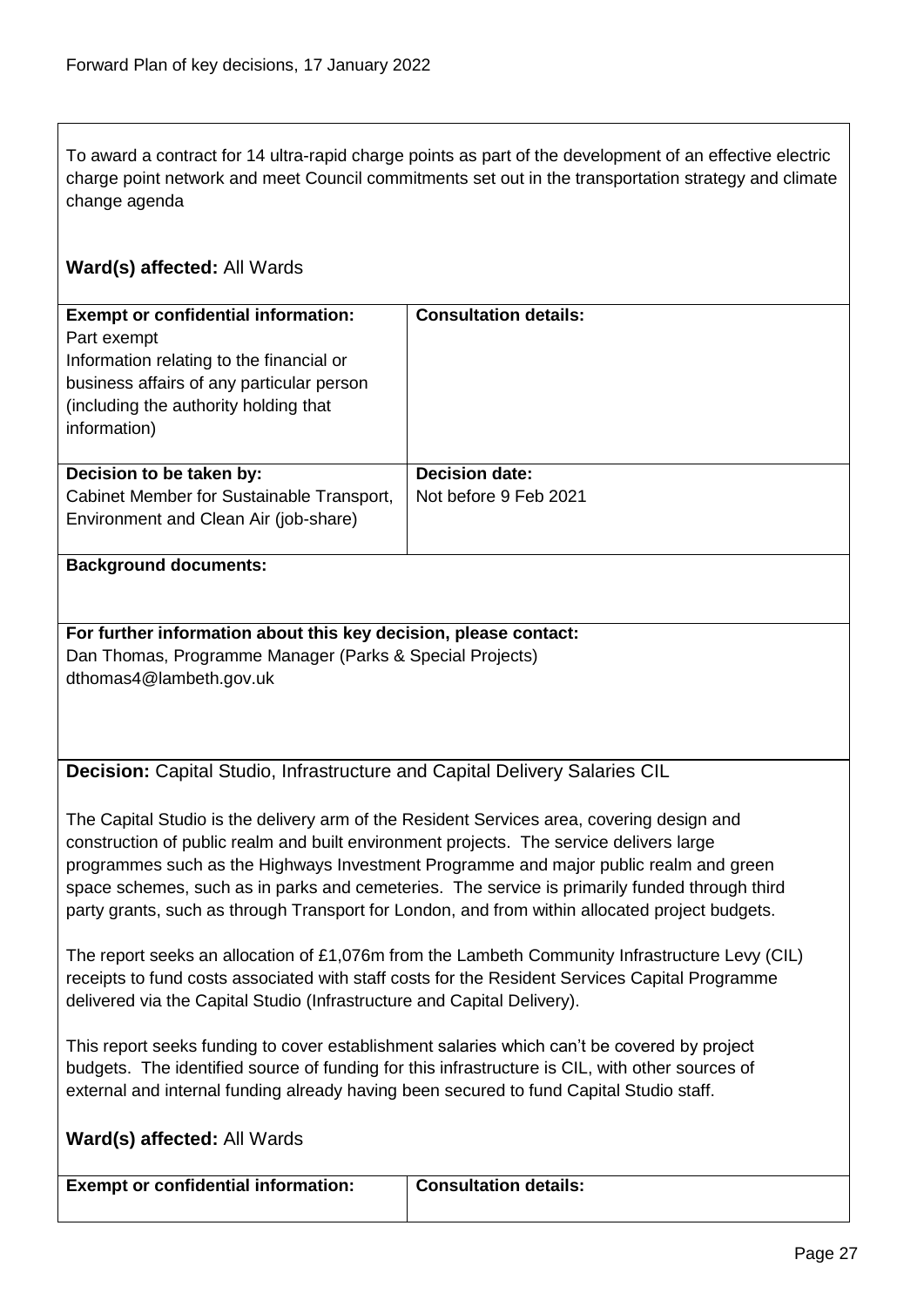<span id="page-27-0"></span>

| Decision to be taken by:                                           | <b>Decision date:</b>                                                                                 |  |
|--------------------------------------------------------------------|-------------------------------------------------------------------------------------------------------|--|
| Cabinet Member for Sustainable Transport,                          | Not before 6 Apr 2021                                                                                 |  |
| Environment and Clean Air (job-share)                              |                                                                                                       |  |
|                                                                    | Not before 6 Apr 2021                                                                                 |  |
|                                                                    |                                                                                                       |  |
| <b>Background documents:</b>                                       |                                                                                                       |  |
|                                                                    |                                                                                                       |  |
| For further information about this key decision, please contact:   |                                                                                                       |  |
| Dan Thomas, Programme Manager (Parks & Special Projects)           |                                                                                                       |  |
| dthomas4@lambeth.gov.uk                                            |                                                                                                       |  |
|                                                                    |                                                                                                       |  |
|                                                                    |                                                                                                       |  |
|                                                                    |                                                                                                       |  |
|                                                                    | Decision: Procurement for Highways Professional Services - Traffic Order Making                       |  |
|                                                                    | The purpose of this procurement is to provide the necessary information to award a contract for the   |  |
|                                                                    | provision of Highways Professional Services for public realm schemes within Lambeth. The works will   |  |
|                                                                    | primarily be focused on the administration and work to develop the full range of traffic orders. The  |  |
|                                                                    | schemes that this work supports includes Controlled Parking Zones, Major and minor Traffic schemes    |  |
|                                                                    | as well as schemes supporting Transport for London (TfL) Streetscapes initiatives such as Low Traffic |  |
| Neighbourhoods.                                                    |                                                                                                       |  |
|                                                                    |                                                                                                       |  |
| Ward(s) affected: All Wards                                        |                                                                                                       |  |
| <b>Exempt or confidential information:</b>                         | <b>Consultation details:</b>                                                                          |  |
| Part exempt                                                        |                                                                                                       |  |
| Information relating to the financial or                           |                                                                                                       |  |
| business affairs of any particular person                          |                                                                                                       |  |
| (including the authority holding that                              |                                                                                                       |  |
| information)                                                       |                                                                                                       |  |
| Decision to be taken by:                                           | <b>Decision date:</b>                                                                                 |  |
| Cabinet Member for Sustainable Transport,                          | Not before 20 Apr 2021                                                                                |  |
| Environment and Clean Air (job-share)                              |                                                                                                       |  |
|                                                                    |                                                                                                       |  |
| <b>Background documents:</b>                                       |                                                                                                       |  |
|                                                                    |                                                                                                       |  |
| For further information about this key decision, please contact:   |                                                                                                       |  |
| Shannon Consses, Head of Service Development and Street Management |                                                                                                       |  |
|                                                                    |                                                                                                       |  |
| sconsses@lambeth.gov.uk                                            |                                                                                                       |  |
|                                                                    |                                                                                                       |  |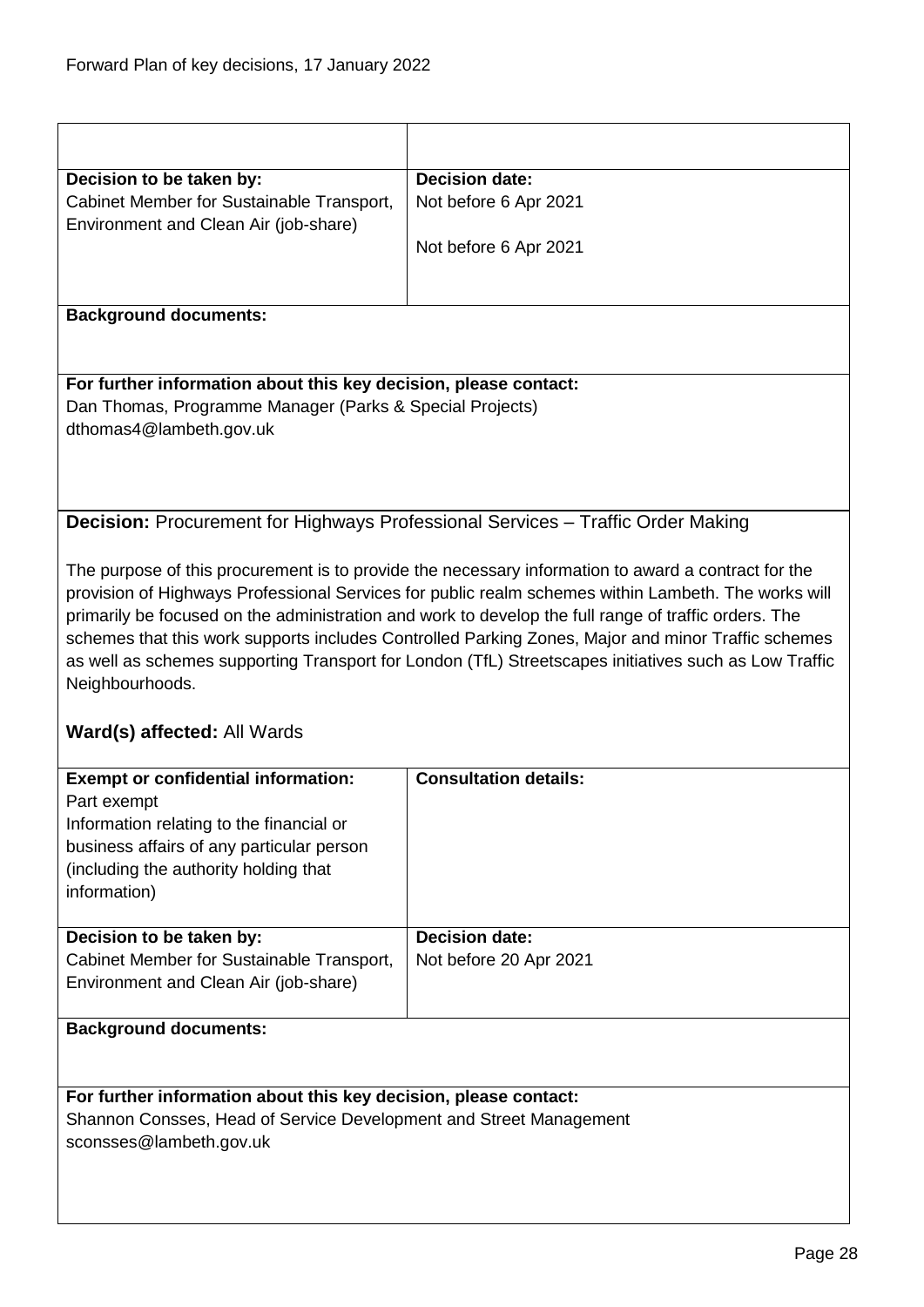<span id="page-28-2"></span><span id="page-28-1"></span><span id="page-28-0"></span>

| <b>Decision: Fleet Maintenance Contract Procurement</b>                                               |                              |  |
|-------------------------------------------------------------------------------------------------------|------------------------------|--|
|                                                                                                       |                              |  |
| Approval of contract award following competitive tender.                                              |                              |  |
| <b>Ward(s) affected: All Wards</b>                                                                    |                              |  |
| <b>Exempt or confidential information:</b>                                                            | <b>Consultation details:</b> |  |
|                                                                                                       |                              |  |
| Decision to be taken by:                                                                              | <b>Decision date:</b>        |  |
| Cabinet Member for Sustainable Transport,<br>Environment and Clean Air (job-share)                    | Not before 18 May 2021       |  |
| <b>Background documents:</b>                                                                          |                              |  |
|                                                                                                       |                              |  |
| For further information about this key decision, please contact:                                      |                              |  |
| Jonathan Pook, Parking and Enforcement Operations Manager<br>JPook@lambeth.gov.uk                     |                              |  |
|                                                                                                       |                              |  |
| <b>Decision:</b> Sustainable Travel - The Big Shift                                                   |                              |  |
| To authorise the expenditure of revenue funding to support the take up of sustainable modes of travel |                              |  |
| <b>Ward(s) affected: All Wards</b>                                                                    |                              |  |
| <b>Exempt or confidential information:</b>                                                            | <b>Consultation details:</b> |  |
|                                                                                                       |                              |  |
| Decision to be taken by:                                                                              | <b>Decision date:</b>        |  |
| Cabinet Member for Sustainable Transport,                                                             | Not before 12 Oct 2021       |  |
| Environment and Clean Air (job-share)                                                                 |                              |  |
| <b>Background documents:</b>                                                                          |                              |  |
|                                                                                                       |                              |  |
| For further information about this key decision, please contact:                                      |                              |  |
| Simon Phillips, Transport Manager - Planning, Transport & Development<br>SPhillips2@lambeth.gov.uk    |                              |  |
|                                                                                                       |                              |  |
|                                                                                                       |                              |  |
| <b>Decision:</b> Inflationary Increase to Parking Fees and Charges 2022/23                            |                              |  |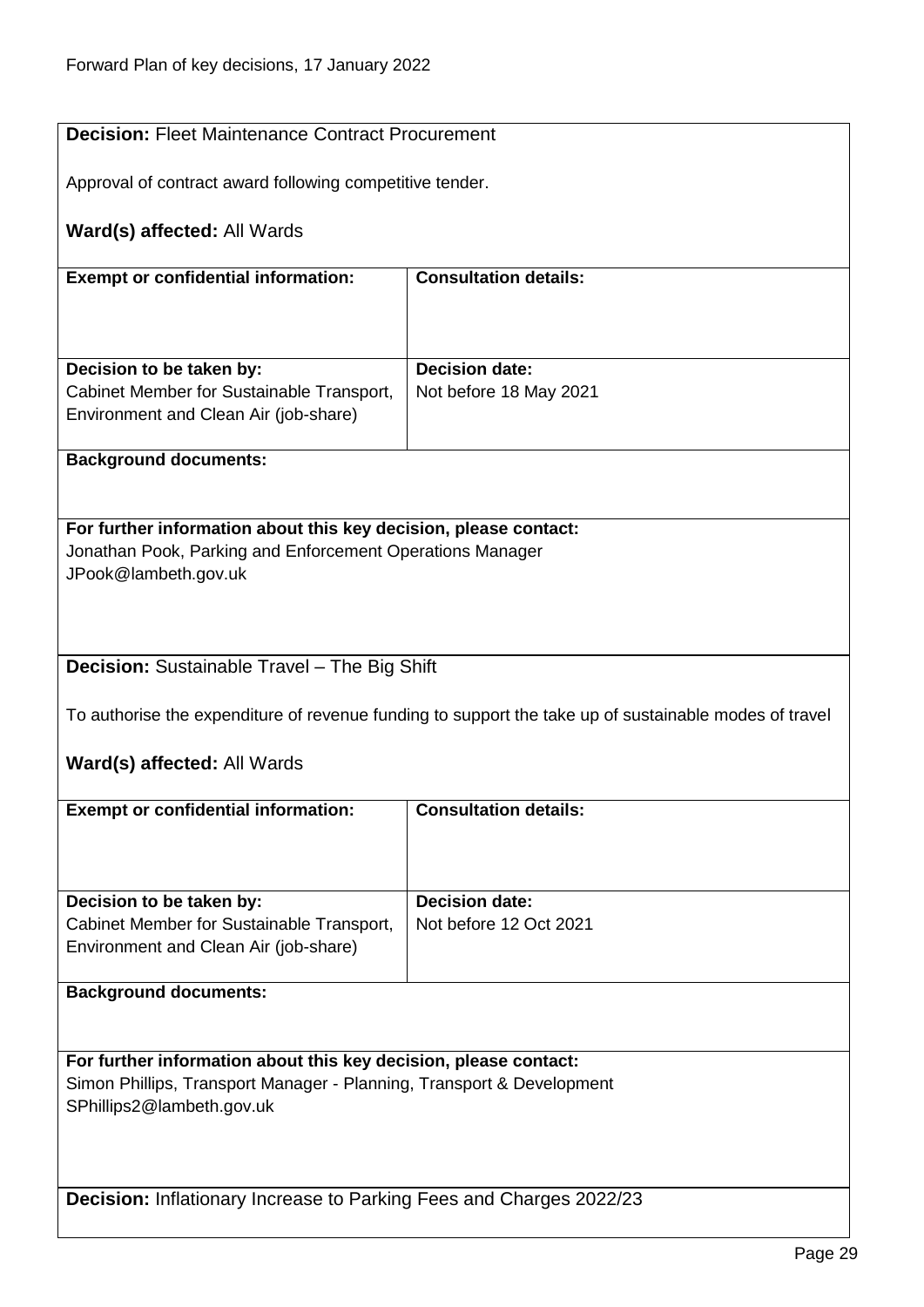<span id="page-29-1"></span><span id="page-29-0"></span>

| The increase in parking charges by CPI amount of 4% (Parking Permits and Pay By Phone)   |                                                                                                   |  |
|------------------------------------------------------------------------------------------|---------------------------------------------------------------------------------------------------|--|
|                                                                                          |                                                                                                   |  |
| Ward(s) affected: All Wards                                                              |                                                                                                   |  |
|                                                                                          | <b>Consultation details:</b>                                                                      |  |
| <b>Exempt or confidential information:</b>                                               |                                                                                                   |  |
|                                                                                          |                                                                                                   |  |
|                                                                                          |                                                                                                   |  |
| Decision to be taken by:                                                                 | <b>Decision date:</b>                                                                             |  |
| Cabinet Member for Sustainable Transport,                                                | Not before 11 Jan 2022                                                                            |  |
| Environment and Clean Air (job-share)                                                    |                                                                                                   |  |
|                                                                                          |                                                                                                   |  |
| <b>Background documents:</b>                                                             |                                                                                                   |  |
|                                                                                          |                                                                                                   |  |
| For further information about this key decision, please contact:                         |                                                                                                   |  |
| Jonathan Pook, Parking and Enforcement Operations Manager                                |                                                                                                   |  |
| JPook@lambeth.gov.uk                                                                     |                                                                                                   |  |
|                                                                                          |                                                                                                   |  |
|                                                                                          |                                                                                                   |  |
|                                                                                          |                                                                                                   |  |
| <b>Decision: Fleet Maintenance Services Contract</b>                                     |                                                                                                   |  |
|                                                                                          |                                                                                                   |  |
| Approval of contract award following competitive tender.                                 |                                                                                                   |  |
|                                                                                          |                                                                                                   |  |
| Ward(s) affected: All Wards                                                              |                                                                                                   |  |
| <b>Exempt or confidential information:</b>                                               | <b>Consultation details:</b>                                                                      |  |
|                                                                                          |                                                                                                   |  |
|                                                                                          |                                                                                                   |  |
|                                                                                          |                                                                                                   |  |
| Decision to be taken by:                                                                 | <b>Decision date:</b>                                                                             |  |
| Cabinet Member for Sustainable Transport,                                                | Not before 11 Jan 2022                                                                            |  |
| Environment and Clean Air (job-share)                                                    |                                                                                                   |  |
| <b>Background documents:</b>                                                             |                                                                                                   |  |
|                                                                                          |                                                                                                   |  |
|                                                                                          |                                                                                                   |  |
| For further information about this key decision, please contact:                         |                                                                                                   |  |
| Hanif Islam, Head of Fleet Management & Operational Transport Services                   |                                                                                                   |  |
| hislam@lambeth.gov.uk                                                                    |                                                                                                   |  |
|                                                                                          |                                                                                                   |  |
|                                                                                          |                                                                                                   |  |
|                                                                                          |                                                                                                   |  |
| <b>Decision:</b> TYCO Supply, Installation & Maintenance of CCTV Infrastructure Contract |                                                                                                   |  |
| Variation                                                                                |                                                                                                   |  |
|                                                                                          | This report seeks approval for a contract variation to the TYCO contract in order to regulate the |  |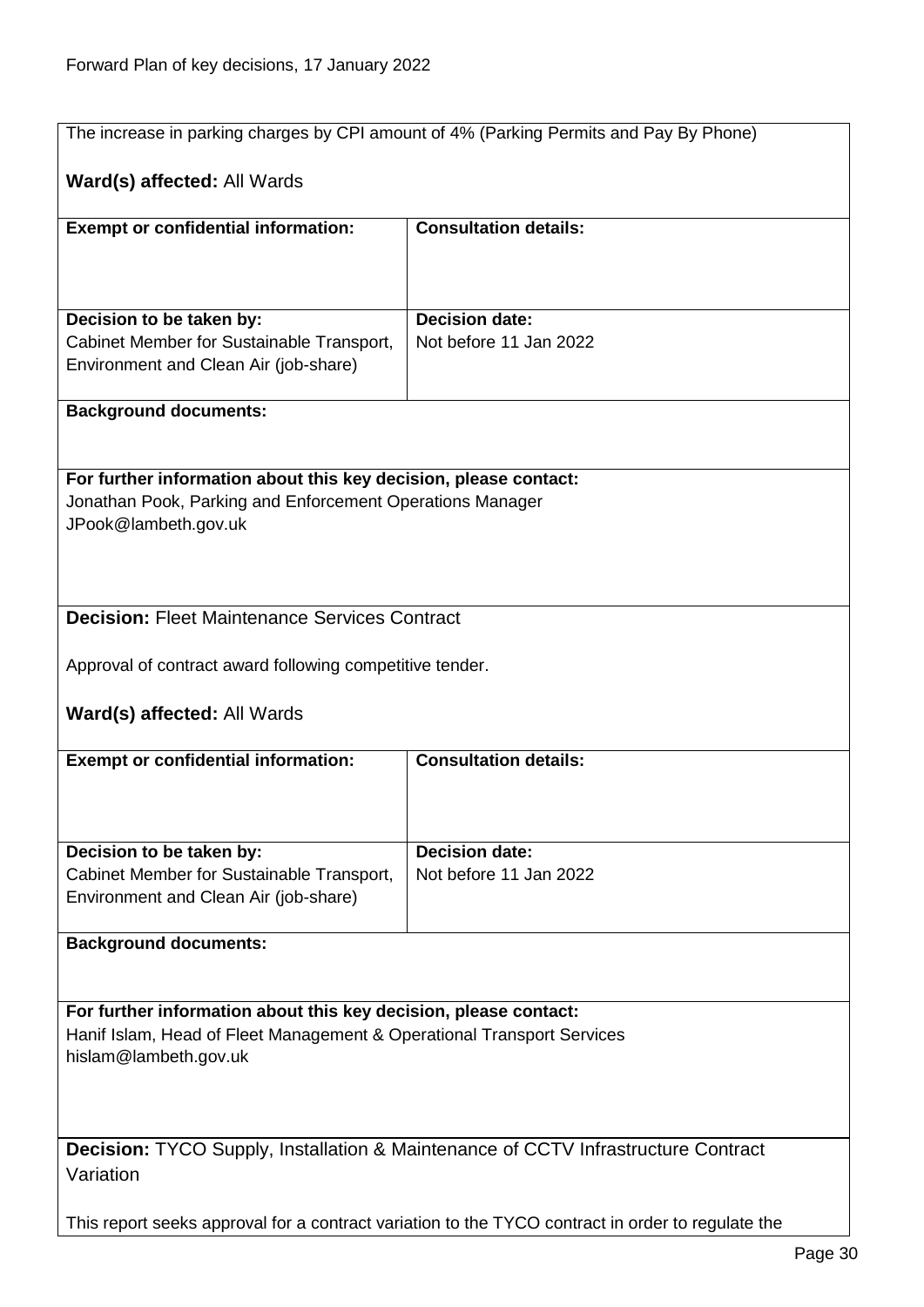contract with expected spend until the 22 April 2023. Authority to award a contract to TYCO Integrated Services for the provision of a Parking CCTV enforcement maintenance contract and for the supply of CCTV enforcement hardware (CCTV cameras) was granted in April 2019.

# **Ward(s) affected:** All Wards

| <b>Exempt or confidential information:</b> | <b>Consultation details:</b> |
|--------------------------------------------|------------------------------|
|                                            |                              |
|                                            |                              |
|                                            |                              |
|                                            |                              |
|                                            |                              |
| Decision to be taken by:                   | <b>Decision date:</b>        |
| Cabinet Member for Sustainable Transport,  | Not before 8 Feb 2022        |
| Environment and Clean Air (job-share)      |                              |
|                                            |                              |

#### **Background documents:**

#### **For further information about this key decision, please contact:** Grant Jones, Parking and Enforcement Supplier Relationship Manager gjones1@lambeth.gov.uk

# <span id="page-30-0"></span>**Decision:** Farthest Gate Civil Enforcement Systems Contract Variation

This report seeks approval for a contract variation to the Farthest Gate contract in order to regulate the contract with expected spend until the end of March 2023. Authority to award a contract to Farthest Gate Limited for the provision of various IT systems providing Notice Processing of Penalty Charge Notices (PCNs), Permits, Visitor Vouchers, Environmental Enforcement, Suspensions, etc was granted in April 2018.

# **Ward(s) affected:** All Wards

| <b>Exempt or confidential information:</b>                       | <b>Consultation details:</b> |
|------------------------------------------------------------------|------------------------------|
|                                                                  |                              |
| Decision to be taken by:                                         | <b>Decision date:</b>        |
| Cabinet Member for Sustainable Transport,                        | Not before 8 Feb 2022        |
| Environment and Clean Air (job-share)                            |                              |
|                                                                  |                              |
| <b>Background documents:</b>                                     |                              |
|                                                                  |                              |
|                                                                  |                              |
| For further information about this key decision, please contact: |                              |

Grant Jones, Parking and Enforcement Supplier Relationship Manager gjones1@lambeth.gov.uk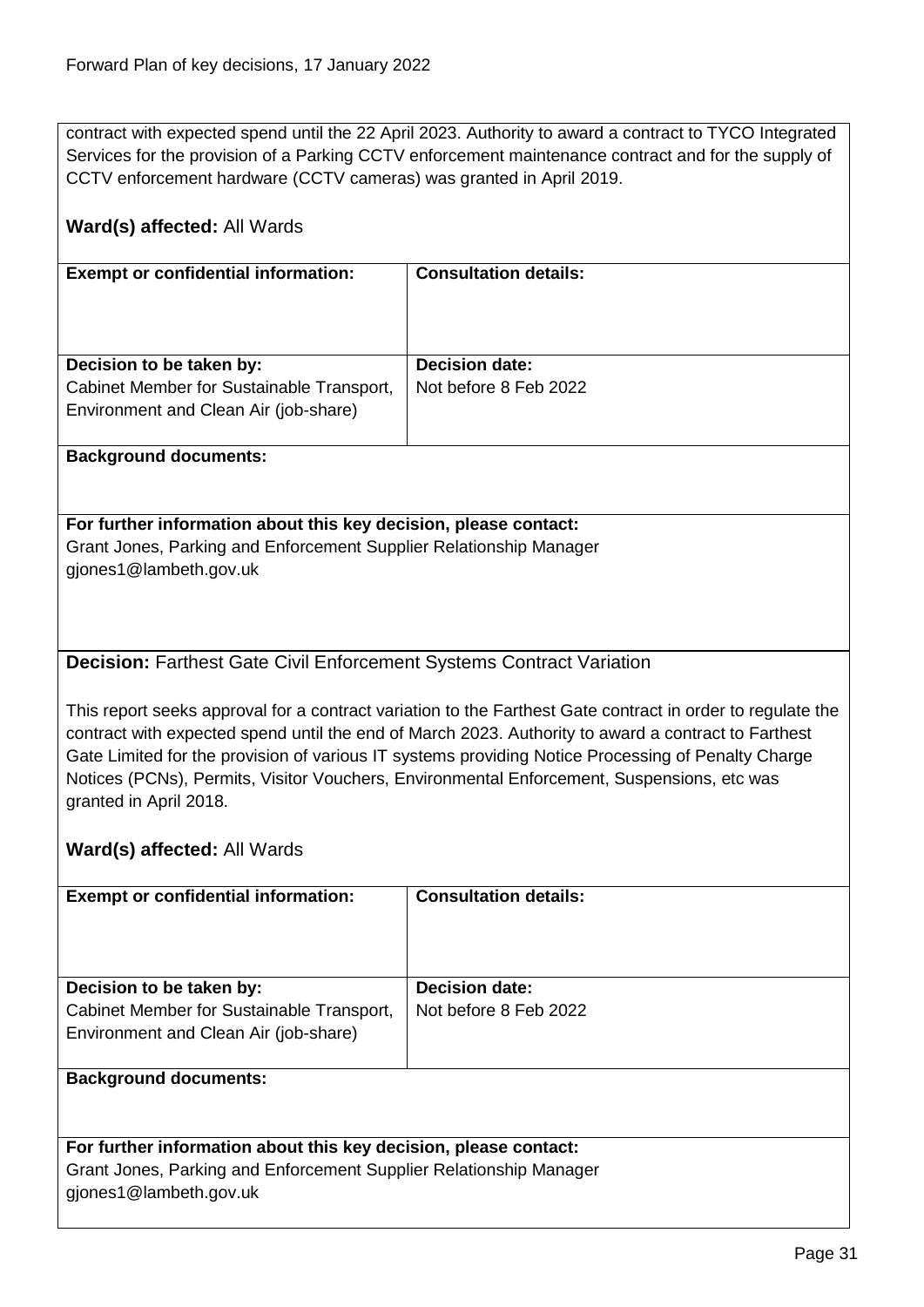<span id="page-31-1"></span><span id="page-31-0"></span>

| <b>Decision: Data Network Services - Extension</b>                                                                                                                                                                                 |                              |  |
|------------------------------------------------------------------------------------------------------------------------------------------------------------------------------------------------------------------------------------|------------------------------|--|
| To exercise the two-year contract extension option with Virgin Media Business Ltd for data network<br>services from 17 September 2020 to 15 June 2022 for an amount of £3,589,000 and a total value of<br>£3,750,000.              |                              |  |
| Ward(s) affected: All Wards                                                                                                                                                                                                        |                              |  |
| <b>Exempt or confidential information:</b><br>Part exempt<br>Information relating to the financial or<br>business affairs of any particular person<br>(including the authority holding that<br>information)                        | <b>Consultation details:</b> |  |
| Decision to be taken by:                                                                                                                                                                                                           | <b>Decision date:</b>        |  |
| Cabinet Member for Finance and<br>Performance                                                                                                                                                                                      | Not before 25 Nov 2020       |  |
| <b>Background documents:</b>                                                                                                                                                                                                       |                              |  |
|                                                                                                                                                                                                                                    |                              |  |
|                                                                                                                                                                                                                                    |                              |  |
| For further information about this key decision, please contact:<br>Clive Redington, ICT Manager Contract Management, Business Transformation<br>credington@lambeth.gov.uk<br>Olive Morris House (2nd Floor)<br>Tel: 020 7926 4021 |                              |  |
| <b>Decision: PSR - External Works and replacement of Town Hall roof</b>                                                                                                                                                            |                              |  |
| To approve the request to use the LHC Flat Roofing Framework (FR2) route of procurement to appoint<br>a contractor to carry out the works to renew the Lambeth town hall roof.                                                     |                              |  |
| Ward(s) affected: Brixton Hill                                                                                                                                                                                                     |                              |  |
| <b>Exempt or confidential information:</b>                                                                                                                                                                                         | <b>Consultation details:</b> |  |
|                                                                                                                                                                                                                                    |                              |  |
| Decision to be taken by:                                                                                                                                                                                                           | <b>Decision date:</b>        |  |
| Cabinet Member for Finance and<br>Performance                                                                                                                                                                                      | Not before 2 Mar 2021        |  |
| <b>Background documents:</b>                                                                                                                                                                                                       |                              |  |
|                                                                                                                                                                                                                                    |                              |  |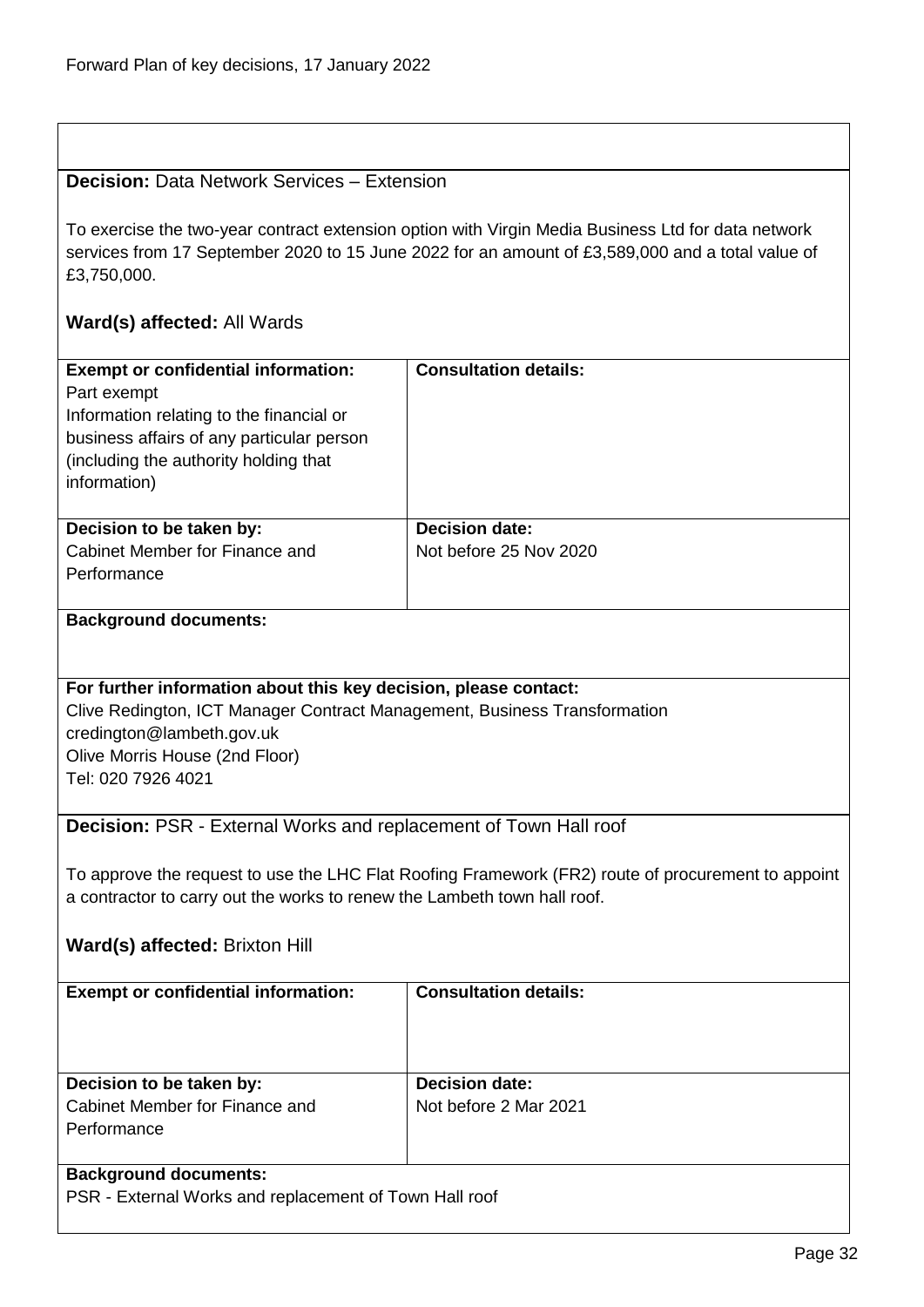# **For further information about this key decision, please contact:** Andre Gordon, Senior Project Manager

agordon2@lambeth.gov.uk

#### <span id="page-32-0"></span>**Decision:** ITSM Replacement Plan

Award of the contract for the ITSM Replacement of an existing help desk software system that supports the recording and allocation of service calls to IT and other departments in Lambeth Council.

#### **Ward(s) affected:** All Wards

| <b>Consultation details:</b>                   |
|------------------------------------------------|
| <b>Decision date:</b><br>Not before 8 Jun 2021 |
|                                                |

#### **Background documents:**

#### **For further information about this key decision, please contact:** Paul Headington, ICT Procurement Coordination Lead pheadington@lambeth.gov.uk

<span id="page-32-1"></span>**Decision:** Insurance Legal Services

Insurance legal services framework is outsourced to allow the council to deal with civil claims received. The council has a legal obligation to comply with the Civil Procedure Rules (CPR) under which such claims are required to be dealt with.

The current business model is still relevant as we will continue to receive claims for compensation, we also must comply with our insurer's requirements which state we must have a panel for claims that are handled in house by our own claim handlers within our policy excess where necessary. The services of the law firms on the framework are essential. Not having recourse to such legal support is not an option and would leave the Council exposed to significant risk and increased costs. This is the case in respect of the Redress Scheme or civil litigation cases.

# **Ward(s) affected:** All Wards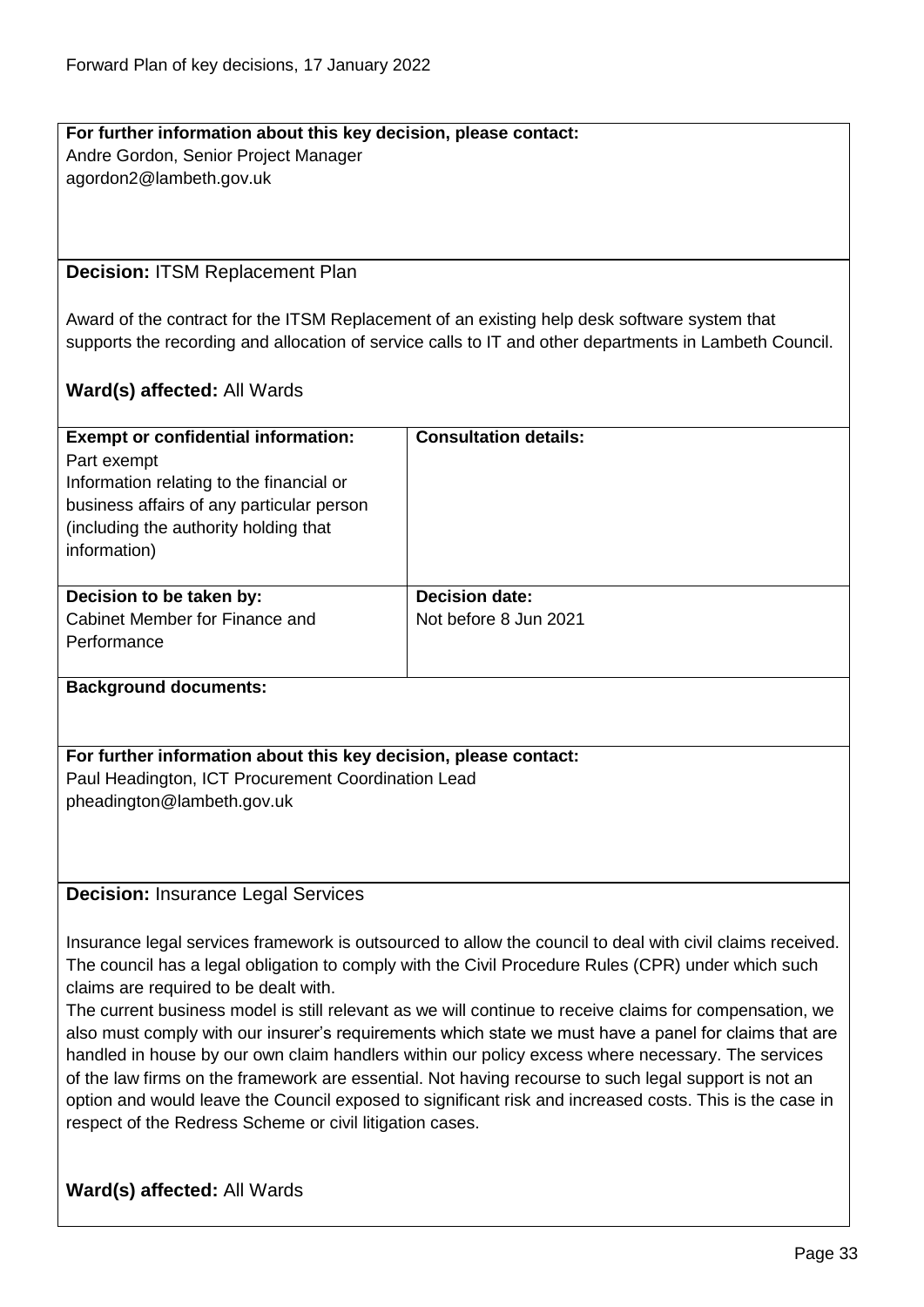<span id="page-33-1"></span><span id="page-33-0"></span>

| <b>Exempt or confidential information:</b>                                        | <b>Consultation details:</b>                                                                           |  |
|-----------------------------------------------------------------------------------|--------------------------------------------------------------------------------------------------------|--|
|                                                                                   |                                                                                                        |  |
|                                                                                   |                                                                                                        |  |
|                                                                                   |                                                                                                        |  |
| Decision to be taken by:                                                          | <b>Decision date:</b>                                                                                  |  |
| Cabinet Member for Finance and                                                    | Not before 12 Oct 2021                                                                                 |  |
| Performance                                                                       |                                                                                                        |  |
| <b>Background documents:</b>                                                      |                                                                                                        |  |
|                                                                                   |                                                                                                        |  |
|                                                                                   |                                                                                                        |  |
| For further information about this key decision, please contact:                  |                                                                                                        |  |
| Maureen Dennie, Insurance Manager                                                 |                                                                                                        |  |
| mdennie@lambeth.gov.uk                                                            |                                                                                                        |  |
| 1st Floor, Olive Morris House                                                     |                                                                                                        |  |
| Tel: 020 7926 9846                                                                |                                                                                                        |  |
|                                                                                   |                                                                                                        |  |
| <b>Decision: Property Liability and Terrorism Insurance</b>                       |                                                                                                        |  |
|                                                                                   |                                                                                                        |  |
|                                                                                   | Lambeth is a member of the Insurance London Consortium (ILC). The members of ILC have been             |  |
| very successful in procuring its insurance policies to date.                      |                                                                                                        |  |
|                                                                                   | Whilst the Council accepts an element of risk with regards to insurance claims and maintains an        |  |
|                                                                                   | insurance fund to cover such eventualities, it also procures 'catastrophe' cover through the insurance |  |
| market. This is the case for the property and liability covers.                   |                                                                                                        |  |
|                                                                                   |                                                                                                        |  |
|                                                                                   |                                                                                                        |  |
| Ward(s) affected: All Wards                                                       |                                                                                                        |  |
| <b>Exempt or confidential information:</b>                                        | <b>Consultation details:</b>                                                                           |  |
|                                                                                   |                                                                                                        |  |
|                                                                                   |                                                                                                        |  |
|                                                                                   |                                                                                                        |  |
| Decision to be taken by:                                                          | <b>Decision date:</b>                                                                                  |  |
| Cabinet Member for Finance and                                                    | Not before 12 Oct 2021                                                                                 |  |
| Performance                                                                       |                                                                                                        |  |
|                                                                                   |                                                                                                        |  |
| <b>Background documents:</b>                                                      |                                                                                                        |  |
|                                                                                   |                                                                                                        |  |
|                                                                                   |                                                                                                        |  |
| For further information about this key decision, please contact:                  |                                                                                                        |  |
| Maureen Dennie, Insurance Manager                                                 |                                                                                                        |  |
| mdennie@lambeth.gov.uk                                                            |                                                                                                        |  |
| 1st Floor, Olive Morris House<br>Tel: 020 7926 9846                               |                                                                                                        |  |
|                                                                                   |                                                                                                        |  |
| <b>Decision:</b> Procurement of Managed Print Service for Print and Reprographics |                                                                                                        |  |
|                                                                                   |                                                                                                        |  |
|                                                                                   | To procure a new contract to provide a managed print and reprographics services                        |  |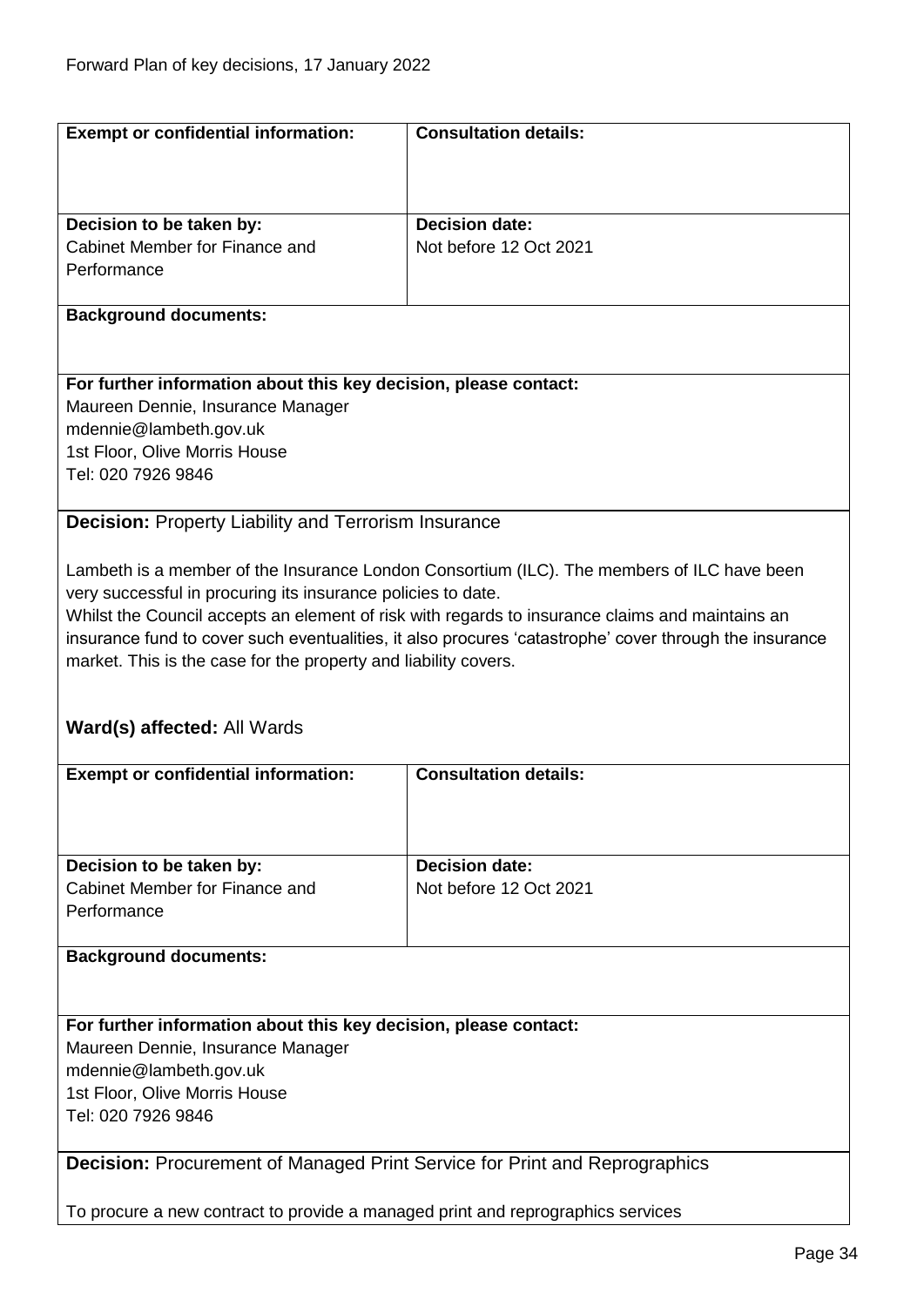<span id="page-34-1"></span><span id="page-34-0"></span>

| <b>Ward(s) affected: All Wards</b>                                                                |                                                                                                           |  |
|---------------------------------------------------------------------------------------------------|-----------------------------------------------------------------------------------------------------------|--|
| <b>Exempt or confidential information:</b>                                                        | <b>Consultation details:</b>                                                                              |  |
|                                                                                                   |                                                                                                           |  |
| Decision to be taken by:                                                                          | <b>Decision date:</b>                                                                                     |  |
| Cabinet Member for Finance and<br>Performance                                                     | Not before 19 Oct 2021                                                                                    |  |
| <b>Background documents:</b>                                                                      |                                                                                                           |  |
| For further information about this key decision, please contact:                                  |                                                                                                           |  |
| <b>Andrew Butler</b>                                                                              |                                                                                                           |  |
| abutler@lambeth.gov.uk                                                                            |                                                                                                           |  |
|                                                                                                   |                                                                                                           |  |
| <b>Decision: Digital Customer Platform Variation Order</b>                                        |                                                                                                           |  |
|                                                                                                   | Approval is sought to proceed with a variation to the existing contract with the Councils provider of its |  |
| objectives of the Customer Experience Strategy.                                                   | Digital Customer Platform to enable the implementation of additional functionality to deliver against the |  |
|                                                                                                   |                                                                                                           |  |
| Ward(s) affected: All Wards                                                                       |                                                                                                           |  |
| <b>Exempt or confidential information:</b>                                                        | <b>Consultation details:</b>                                                                              |  |
|                                                                                                   |                                                                                                           |  |
| Decision to be taken by:                                                                          | <b>Decision date:</b>                                                                                     |  |
| Cabinet Member for Finance and<br>Performance                                                     | Not before 16 Nov 2021                                                                                    |  |
| <b>Background documents:</b>                                                                      |                                                                                                           |  |
|                                                                                                   |                                                                                                           |  |
| For further information about this key decision, please contact:                                  |                                                                                                           |  |
| Matt Gunn, Programme Manager<br>mgunn@lambeth.gov.uk                                              |                                                                                                           |  |
|                                                                                                   |                                                                                                           |  |
|                                                                                                   |                                                                                                           |  |
| <b>Decision:</b> Capital investment for Lambeth's ICT Services - 2021/22 to 2024/25 Strategy      |                                                                                                           |  |
| This report seeks endorsement of the release of £7,783,000 for years 2 and 5 of the five-year ICT |                                                                                                           |  |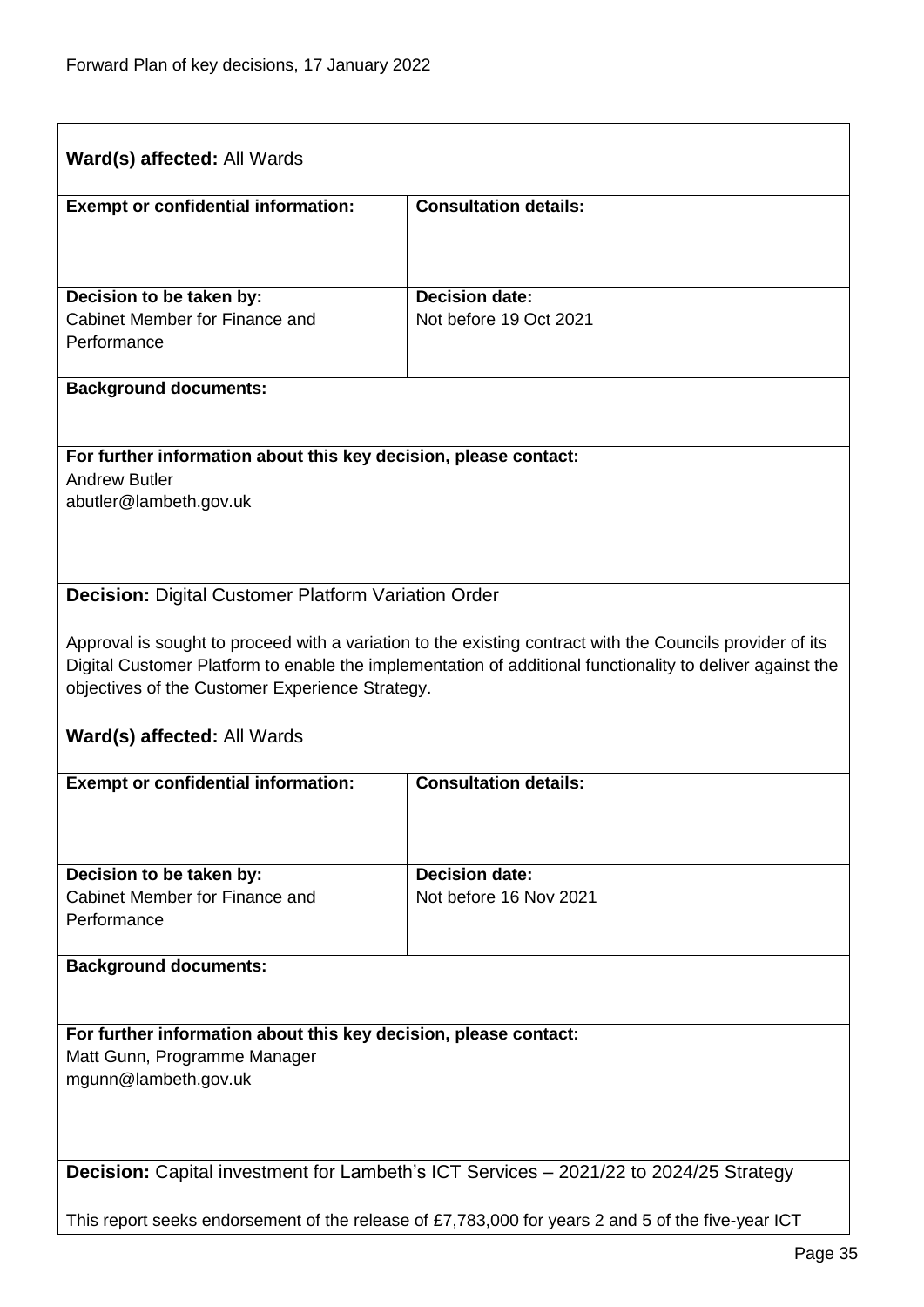<span id="page-35-0"></span>

| Infrastructure investment pipeline covering 2021-2024                                                                              |                                                                                                                                                                                                           |  |
|------------------------------------------------------------------------------------------------------------------------------------|-----------------------------------------------------------------------------------------------------------------------------------------------------------------------------------------------------------|--|
| Ward(s) affected: All Wards                                                                                                        |                                                                                                                                                                                                           |  |
|                                                                                                                                    |                                                                                                                                                                                                           |  |
| <b>Exempt or confidential information:</b>                                                                                         | <b>Consultation details:</b>                                                                                                                                                                              |  |
|                                                                                                                                    |                                                                                                                                                                                                           |  |
|                                                                                                                                    |                                                                                                                                                                                                           |  |
| Decision to be taken by:                                                                                                           | <b>Decision date:</b>                                                                                                                                                                                     |  |
| Cabinet Member for Finance and                                                                                                     | Not before 14 Dec 2021                                                                                                                                                                                    |  |
| Performance                                                                                                                        |                                                                                                                                                                                                           |  |
| <b>Background documents:</b>                                                                                                       |                                                                                                                                                                                                           |  |
|                                                                                                                                    |                                                                                                                                                                                                           |  |
| For further information about this key decision, please contact:                                                                   |                                                                                                                                                                                                           |  |
| Garry Jamieson                                                                                                                     |                                                                                                                                                                                                           |  |
| GJamieson@lambeth.gov.uk                                                                                                           |                                                                                                                                                                                                           |  |
|                                                                                                                                    |                                                                                                                                                                                                           |  |
|                                                                                                                                    |                                                                                                                                                                                                           |  |
| <b>Decision: Council Tax Support</b>                                                                                               |                                                                                                                                                                                                           |  |
|                                                                                                                                    |                                                                                                                                                                                                           |  |
|                                                                                                                                    | Lambeth's council tax support scheme must be made every year and agreed by cabinet / full council.                                                                                                        |  |
|                                                                                                                                    | The paper will outline changes to the 2021/22 scheme. These changes are proposed to be included in<br>the 2022/23 scheme following consultation with members, residents, GLA, and interested parties. The |  |
|                                                                                                                                    | paper will set out the council tax support scheme and changes for agreement by cabinet prior to                                                                                                           |  |
| making of the scheme at fill council.                                                                                              |                                                                                                                                                                                                           |  |
|                                                                                                                                    |                                                                                                                                                                                                           |  |
| Ward(s) affected: All Wards                                                                                                        |                                                                                                                                                                                                           |  |
| <b>Exempt or confidential information:</b>                                                                                         | <b>Consultation details:</b>                                                                                                                                                                              |  |
|                                                                                                                                    |                                                                                                                                                                                                           |  |
|                                                                                                                                    |                                                                                                                                                                                                           |  |
| Decision to be taken by:                                                                                                           | <b>Decision date:</b>                                                                                                                                                                                     |  |
| Cabinet Member for Finance and                                                                                                     | Not before 4 Jan 2022                                                                                                                                                                                     |  |
| Performance                                                                                                                        |                                                                                                                                                                                                           |  |
| <b>Background documents:</b>                                                                                                       |                                                                                                                                                                                                           |  |
|                                                                                                                                    |                                                                                                                                                                                                           |  |
|                                                                                                                                    |                                                                                                                                                                                                           |  |
| For further information about this key decision, please contact:<br>Miranda Feasey, Acting Head of Assessments and Customer Centre |                                                                                                                                                                                                           |  |
| mhfeasey@lambeth.gov.uk                                                                                                            |                                                                                                                                                                                                           |  |
|                                                                                                                                    |                                                                                                                                                                                                           |  |
| Tel: 0207 926 7653                                                                                                                 |                                                                                                                                                                                                           |  |
|                                                                                                                                    |                                                                                                                                                                                                           |  |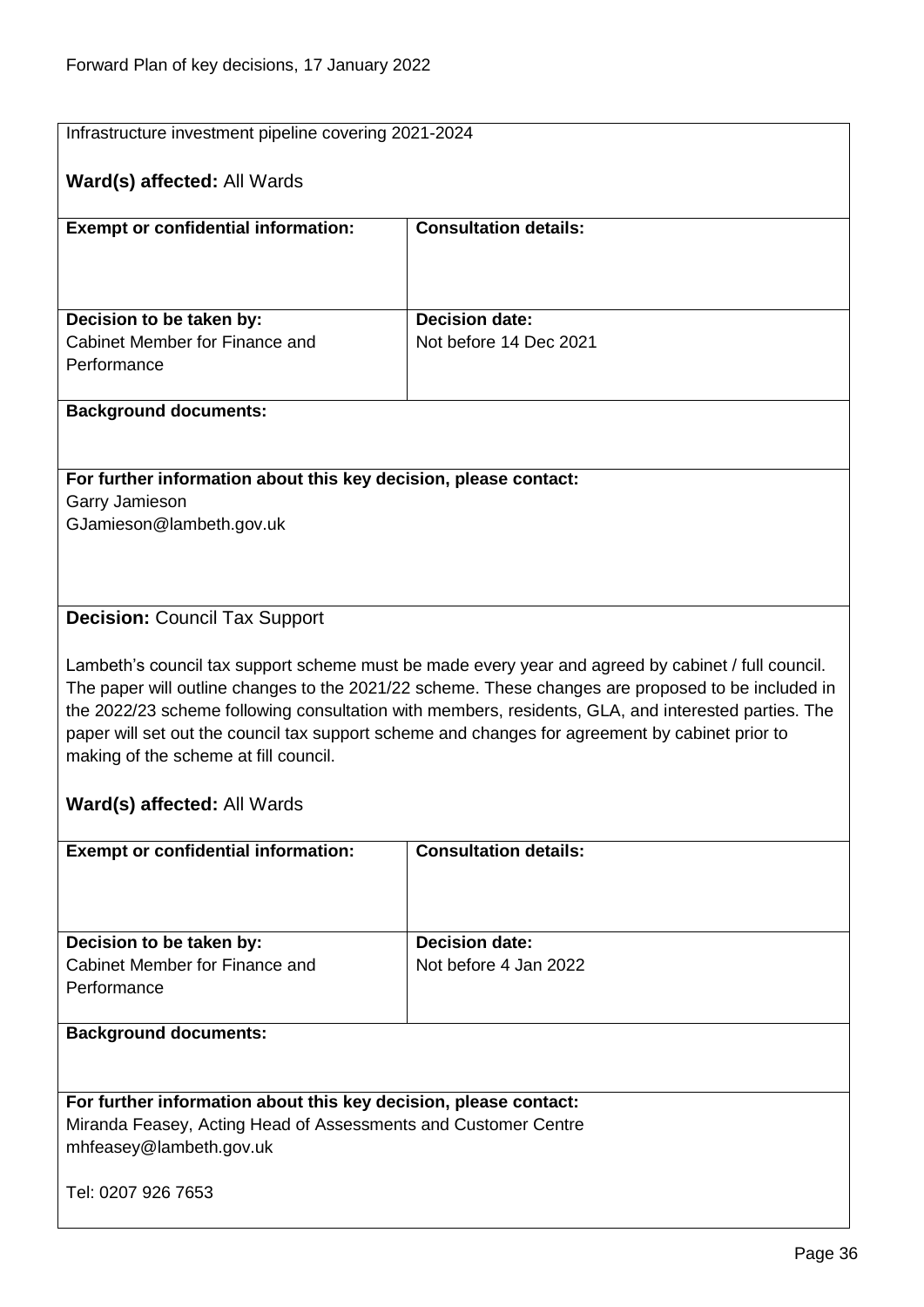| <b>Decision: Corporate Water Supply Contract</b>                                                                                                                                                                                       |                                                 |  |
|----------------------------------------------------------------------------------------------------------------------------------------------------------------------------------------------------------------------------------------|-------------------------------------------------|--|
| Award of the Council's Corporate water contract for water, wastewater and ancillary services                                                                                                                                           |                                                 |  |
| Ward(s) affected: All Wards                                                                                                                                                                                                            |                                                 |  |
| <b>Exempt or confidential information:</b>                                                                                                                                                                                             | <b>Consultation details:</b>                    |  |
| Decision to be taken by:<br>Cabinet Member for Finance and<br>Performance                                                                                                                                                              | <b>Decision date:</b><br>Not before 11 Jan 2022 |  |
| <b>Background documents:</b>                                                                                                                                                                                                           |                                                 |  |
| For further information about this key decision, please contact:<br>Malcolm de Vela, Category Procurement Manager - Energy and Corporate<br>MDeVela@lambeth.gov.uk<br>Phoenix House, 10 Wandsworth Road, SW8 2LL<br>Tel: 020 7926 3591 |                                                 |  |
| <b>Decision:</b> Extension and Variation to CDS Print and Reprographics Contract                                                                                                                                                       |                                                 |  |
| To increase the CPA on the current contract with CDS which has been overspent due to additional<br>spending caused by the co-vid pandemic                                                                                              |                                                 |  |
| Ward(s) affected: All Wards                                                                                                                                                                                                            |                                                 |  |
| <b>Exempt or confidential information:</b>                                                                                                                                                                                             | <b>Consultation details:</b>                    |  |
| Decision to be taken by:<br>Cabinet Member for Finance and<br>Performance                                                                                                                                                              | <b>Decision date:</b><br>Not before 18 Jan 2022 |  |
| <b>Background documents:</b>                                                                                                                                                                                                           |                                                 |  |
|                                                                                                                                                                                                                                        |                                                 |  |
| For further information about this key decision, please contact:<br><b>Andrew Butler</b>                                                                                                                                               |                                                 |  |
| abutler@lambeth.gov.uk                                                                                                                                                                                                                 |                                                 |  |
| <b>Decision: Resourcing Contract 2022</b>                                                                                                                                                                                              |                                                 |  |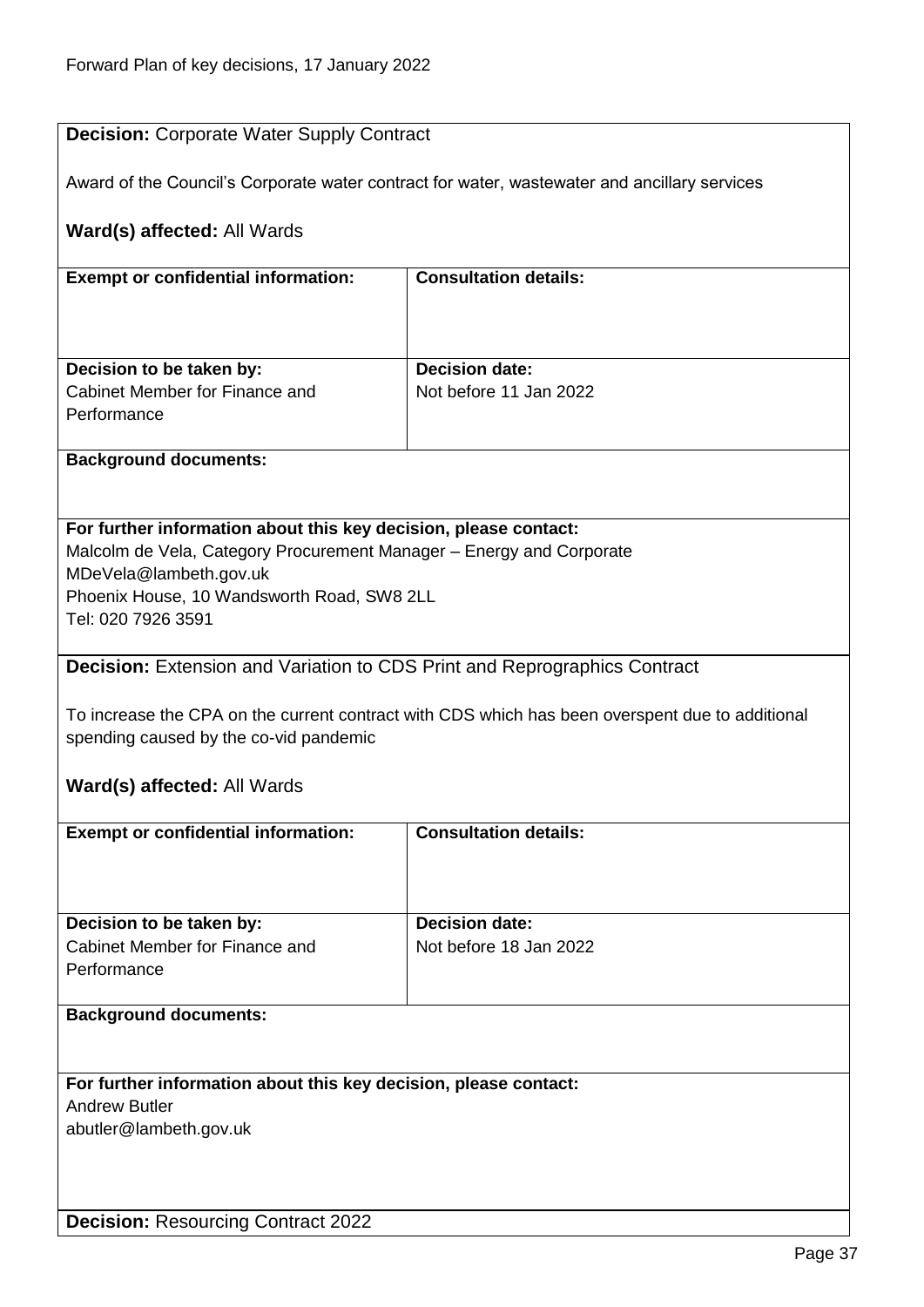To award a managed service provider for the provision of agency workers, interims, consultants and associated recruitment services.

| Ward(s) affected: All Wards                                                                                                                                                                                   |                              |  |
|---------------------------------------------------------------------------------------------------------------------------------------------------------------------------------------------------------------|------------------------------|--|
| <b>Exempt or confidential information:</b><br>Part exempt<br>Information relating to the financial or<br>business affairs of any particular person<br>(including the authority holding that<br>information)   | <b>Consultation details:</b> |  |
| Decision to be taken by:                                                                                                                                                                                      | <b>Decision date:</b>        |  |
| Cabinet Member for Finance and<br>Performance                                                                                                                                                                 | Not before 8 Feb 2022        |  |
| <b>Background documents:</b>                                                                                                                                                                                  |                              |  |
| For further information about this key decision, please contact:<br>Paul Ewing, Organisational Development and Change Manager<br>pewing@lambeth.gov.uk<br>Olive Morris House, 3rd Floor<br>Tel: 020 7926 2585 |                              |  |
| Decision: Extension and Variation to CDS Print and Reprographics Contract                                                                                                                                     |                              |  |
| To increase the CPA on the current contract with CDS which has been overspent due to additional<br>spending caused by the co-vid pandemic.<br>Ward(s) affected: All Wards                                     |                              |  |
| <b>Exempt or confidential information:</b>                                                                                                                                                                    | <b>Consultation details:</b> |  |
|                                                                                                                                                                                                               |                              |  |
| Decision to be taken by:                                                                                                                                                                                      | <b>Decision date:</b>        |  |
| Cabinet Member for Finance and<br>Performance                                                                                                                                                                 | Not before 8 Feb 2022        |  |
| <b>Background documents:</b>                                                                                                                                                                                  |                              |  |
| For further information about this key decision, please contact:                                                                                                                                              |                              |  |
| <b>Andrew Butler</b><br>abutler@lambeth.gov.uk                                                                                                                                                                |                              |  |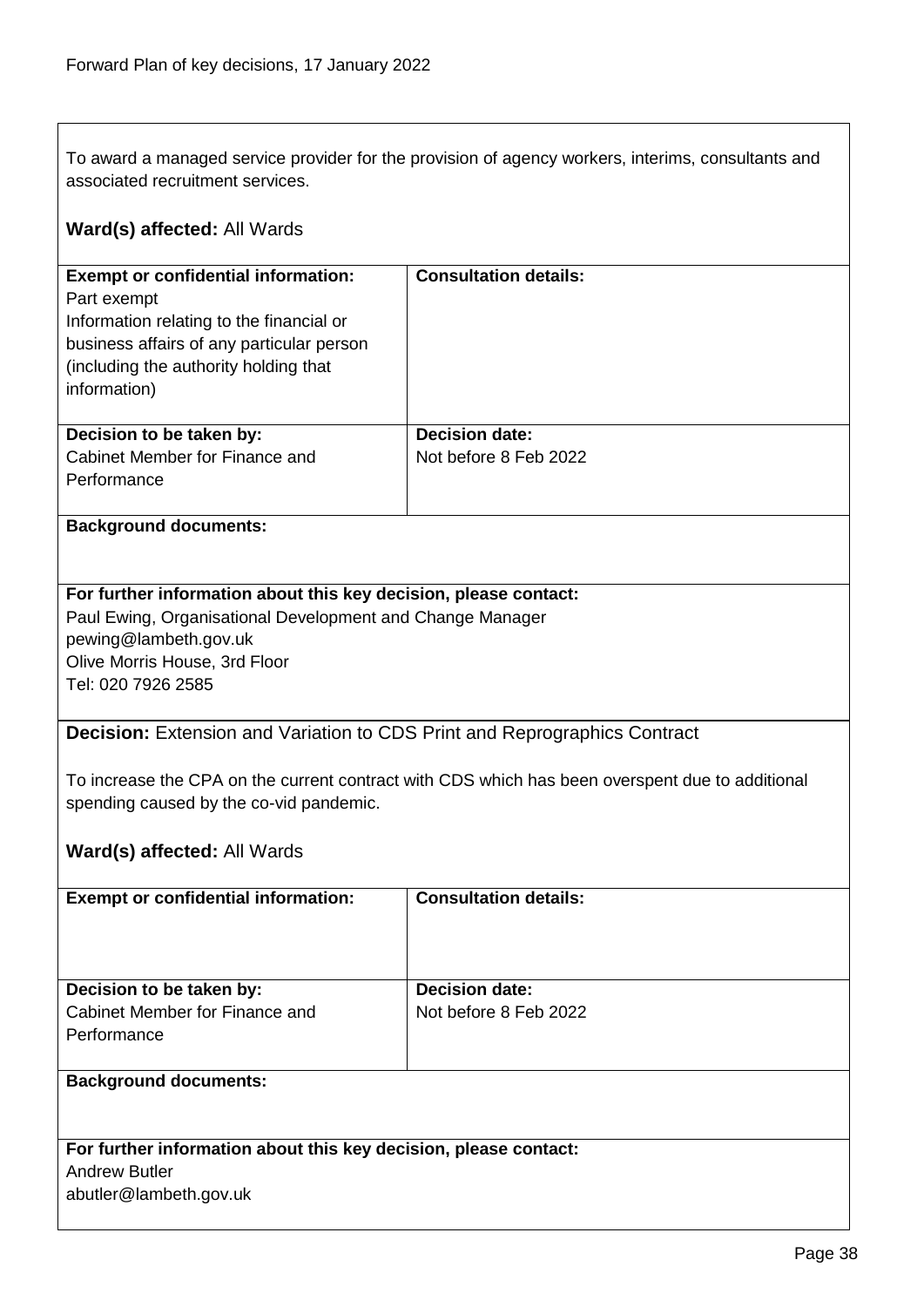### **Decision:** Re-procurement of Translation and Interpretation Services

Description of proposed decision: We need to reprocure service to ensure continued access to our services for residents who do not speak English as their main language, have a visual impairment or a hearing impairment

### **Ward(s) affected:** All Wards

| <b>Exempt or confidential information:</b> | <b>Consultation details:</b> |
|--------------------------------------------|------------------------------|
| Decision to be taken by:                   | <b>Decision date:</b>        |
| Cabinet Member for Equalities and Culture  | Not before 2 Feb 2022        |

#### **Background documents:**

**For further information about this key decision, please contact:** Innocent Agilo, Call Centre Contract Manager iagilo@lambeth.gov.uk

**Decision:** Capital Funding for field drainage and renovation of Stockport Road Playing fields, Woodmansterne School

The Council is the asset owner of the Stockport Road playing fields. As part of the of the planning permission for Woodmansterne School development, the Council and Woodmansterne School agrees to provision of community access to the Sports Facilities and playing fields making them available for Community Use in accordance with the hours noted in the Community Use Management Plan.

The School will manage and operate the Facility and playing fields on behalf of the Council. The playing fields have historic drainage issues and this Cabinet Member delegated decision report (CMDDR) is being written to arrange the necessary funds and procure the suppliers to improve the field drainage and renovation of the Playing fields.

## **Ward(s) affected:** Streatham South

| <b>Exempt or confidential information:</b> | <b>Consultation details:</b> |
|--------------------------------------------|------------------------------|
| Decision to be taken by:                   | <b>Decision date:</b>        |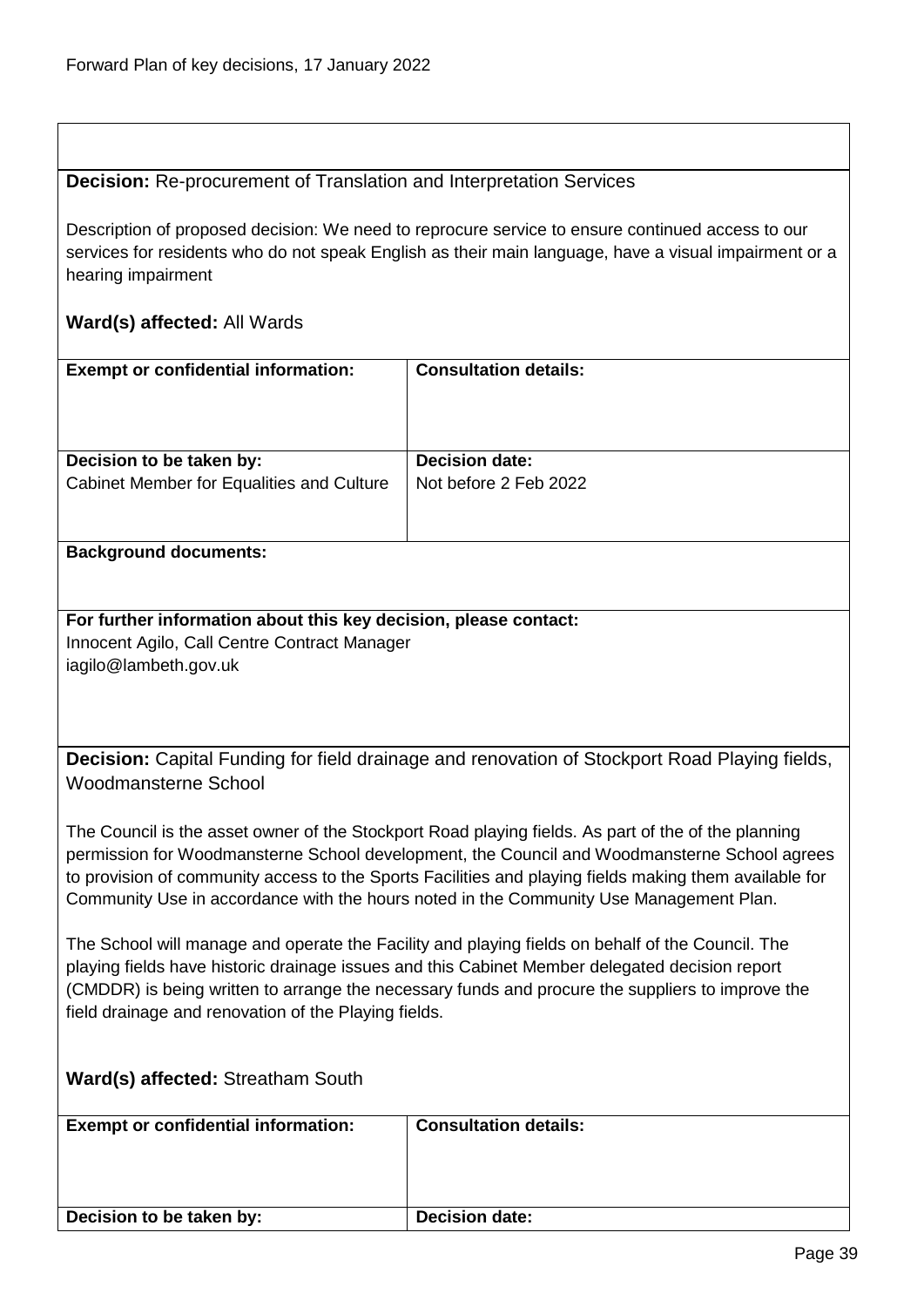| Cabinet Member for Children and Young                                             | Not before 27 Oct 2020                                                                      |
|-----------------------------------------------------------------------------------|---------------------------------------------------------------------------------------------|
| People                                                                            |                                                                                             |
|                                                                                   |                                                                                             |
| <b>Background documents:</b>                                                      |                                                                                             |
|                                                                                   |                                                                                             |
|                                                                                   |                                                                                             |
| For further information about this key decision, please contact:                  |                                                                                             |
| Preeti Chatwal Kauffman, Head of Capital Programmes                               |                                                                                             |
| PChatwalKauffman@lambeth.gov.uk                                                   |                                                                                             |
|                                                                                   |                                                                                             |
|                                                                                   |                                                                                             |
|                                                                                   |                                                                                             |
| <b>Decision: Re-Procurement of Early Years Service Contracts</b>                  |                                                                                             |
|                                                                                   |                                                                                             |
|                                                                                   | Decision to award new contracts for targeted support under a recommissioning of Early Years |
| services.                                                                         |                                                                                             |
|                                                                                   |                                                                                             |
| Ward(s) affected: All Wards                                                       |                                                                                             |
|                                                                                   |                                                                                             |
| <b>Exempt or confidential information:</b>                                        | <b>Consultation details:</b>                                                                |
| Part exempt                                                                       |                                                                                             |
| Information relating to the financial or                                          |                                                                                             |
| business affairs of any particular person                                         |                                                                                             |
| (including the authority holding that                                             |                                                                                             |
| information)                                                                      |                                                                                             |
| Decision to be taken by:                                                          | <b>Decision date:</b>                                                                       |
| Cabinet Member for Children and Young                                             | 5 Jan 2022                                                                                  |
| People                                                                            |                                                                                             |
|                                                                                   |                                                                                             |
| <b>Background documents:</b>                                                      |                                                                                             |
|                                                                                   |                                                                                             |
|                                                                                   |                                                                                             |
| For further information about this key decision, please contact:                  |                                                                                             |
| Laura Griffin, Interim Lead Commissioner                                          |                                                                                             |
| LMGriffin@lambeth.gov.uk                                                          |                                                                                             |
|                                                                                   |                                                                                             |
| Tel: 020 7926 9565                                                                |                                                                                             |
|                                                                                   |                                                                                             |
| <b>Decision:</b> School admissions policy and arrangements for 2021/22 entry      |                                                                                             |
|                                                                                   |                                                                                             |
| The policy us agreed (determined) as required by the School Admissions Code 2014. |                                                                                             |
|                                                                                   |                                                                                             |
| Ward(s) affected: All Wards                                                       |                                                                                             |
|                                                                                   |                                                                                             |
| <b>Exempt or confidential information:</b>                                        | <b>Consultation details:</b>                                                                |
|                                                                                   |                                                                                             |
|                                                                                   |                                                                                             |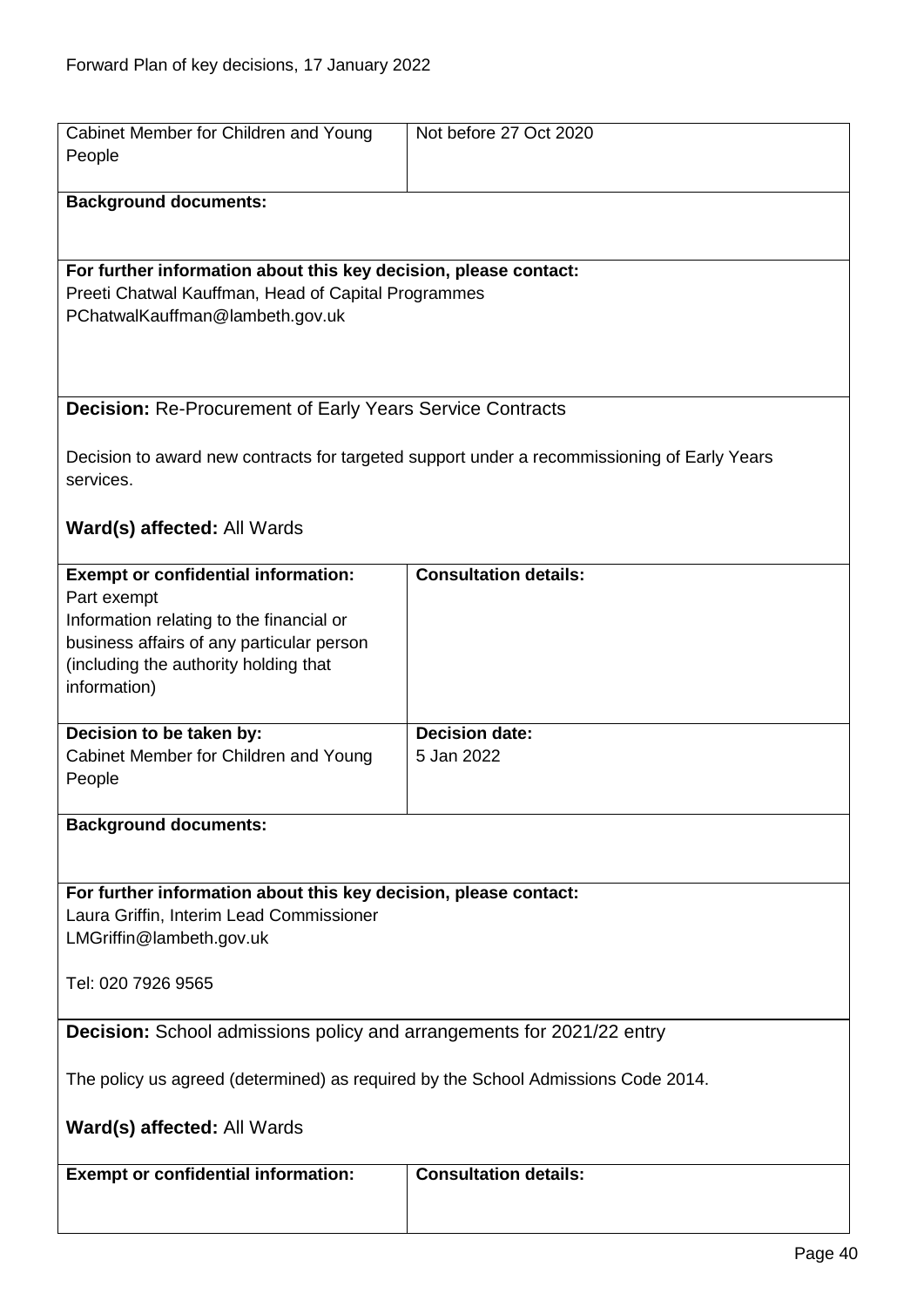| Decision to be taken by:                                                          | <b>Decision date:</b>                                                                        |
|-----------------------------------------------------------------------------------|----------------------------------------------------------------------------------------------|
| Cabinet Member for Children and Young                                             | Not before 16 Mar 2021                                                                       |
| People                                                                            |                                                                                              |
|                                                                                   |                                                                                              |
| <b>Background documents:</b>                                                      |                                                                                              |
|                                                                                   |                                                                                              |
|                                                                                   |                                                                                              |
|                                                                                   |                                                                                              |
| For further information about this key decision, please contact:                  |                                                                                              |
| <b>Ruth Wright</b>                                                                |                                                                                              |
| rwright@lambeth.gov.uk                                                            |                                                                                              |
|                                                                                   |                                                                                              |
|                                                                                   |                                                                                              |
|                                                                                   |                                                                                              |
|                                                                                   |                                                                                              |
| <b>Decision:</b> Housing-related support pathway for young people                 |                                                                                              |
|                                                                                   |                                                                                              |
| To put contracts out to competitive tender on 4th October 2021 via 10 lots:       |                                                                                              |
| ? Lot 1 Approved Provider List - Housing-related support:                         |                                                                                              |
|                                                                                   |                                                                                              |
| ? 16/17s                                                                          |                                                                                              |
| ? Additional needs                                                                |                                                                                              |
| ? Male-only and female-only                                                       |                                                                                              |
| ? Complex mental health                                                           |                                                                                              |
| ? Visiting support                                                                |                                                                                              |
| ? LGBTIQ+                                                                         |                                                                                              |
| ? Short-term assessment and timeout                                               |                                                                                              |
|                                                                                   |                                                                                              |
| ? Lot 2 Approved Provider List - Young parents and babies housing-related support |                                                                                              |
|                                                                                   | ? Lot 3 Approved Provider List - Unaccompanied-asylum seeking young people's housing-related |
| support                                                                           |                                                                                              |
| ? Lot 4 Individual single contract - Supported lodgings                           |                                                                                              |
| ? Lot 5 Individual single contract - Private-rented sector move on and support    |                                                                                              |
| ? Lot 6 Individual single contract - Housing First                                |                                                                                              |
| ? Lot 7 Individual single contract - Floating support                             |                                                                                              |
|                                                                                   |                                                                                              |
| ? Lot 8 Individual single contract - Early intervention and mediation             |                                                                                              |
|                                                                                   |                                                                                              |
|                                                                                   |                                                                                              |
| Ward(s) affected: All Wards                                                       |                                                                                              |
|                                                                                   |                                                                                              |
| <b>Exempt or confidential information:</b>                                        | <b>Consultation details:</b>                                                                 |
|                                                                                   |                                                                                              |
|                                                                                   |                                                                                              |
|                                                                                   |                                                                                              |
|                                                                                   |                                                                                              |
| Decision to be taken by:                                                          | <b>Decision date:</b>                                                                        |
| Cabinet Member for Children and Young                                             | Not before 29 Sep 2021                                                                       |
| People                                                                            |                                                                                              |
|                                                                                   |                                                                                              |
| <b>Background documents:</b>                                                      |                                                                                              |
|                                                                                   |                                                                                              |
|                                                                                   |                                                                                              |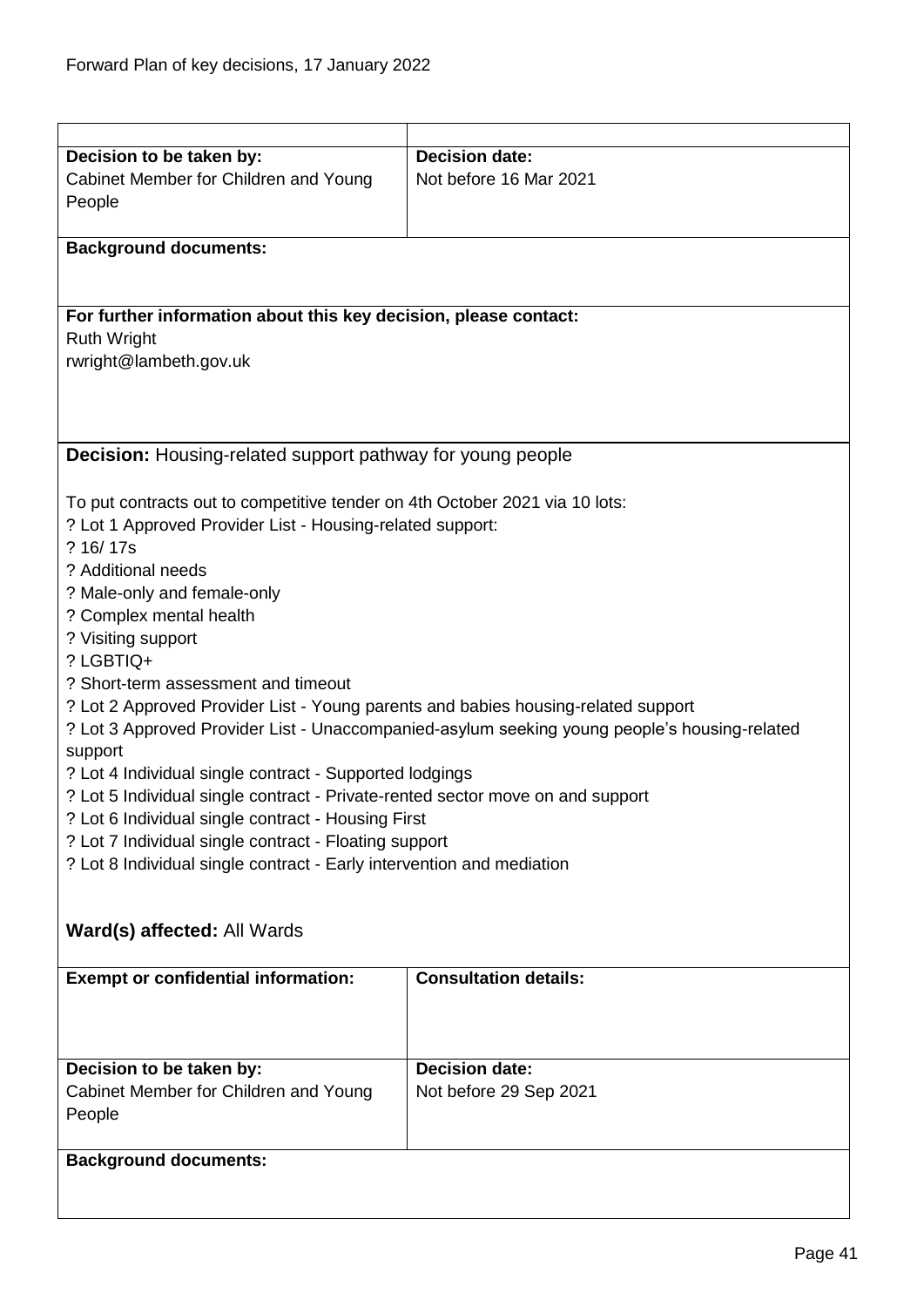#### **For further information about this key decision, please contact:** Sophie Konradsen, Strategic Commissioning Manager SKonradsen@lambeth.gov.uk

**Decision:** Replacement of the Heating and Hot and Cold-Water Services to Holmewood Nursery, and Kingswood Lower

#### **Ward(s) affected:** Brixton Hill

| <b>Exempt or confidential information:</b><br>Part exempt<br>Information relating to the financial or<br>business affairs of any particular person<br>(including the authority holding that<br>information) | <b>Consultation details:</b> |
|-------------------------------------------------------------------------------------------------------------------------------------------------------------------------------------------------------------|------------------------------|
| Decision to be taken by:                                                                                                                                                                                    | <b>Decision date:</b>        |
| Cabinet Member for Children and Young                                                                                                                                                                       | 5 Jan 2022                   |
| People                                                                                                                                                                                                      |                              |
|                                                                                                                                                                                                             |                              |

#### **Background documents:**

## **For further information about this key decision, please contact:**

Andre Gordon, Senior Project Manager agordon2@lambeth.gov.uk

**Decision:** DWP household Support Fund – allocation for households with children

To award £1.71m towards food and bill vouchers for families with children in receipt of Free School Meals.

### **Ward(s) affected:** All Wards

| <b>Exempt or confidential information:</b> | <b>Consultation details:</b> |
|--------------------------------------------|------------------------------|
| Decision to be taken by:                   | <b>Decision date:</b>        |
| Cabinet Member for Children and Young      | Not before 23 Nov 2021       |
| People                                     |                              |
|                                            |                              |
| <b>Background documents:</b>               |                              |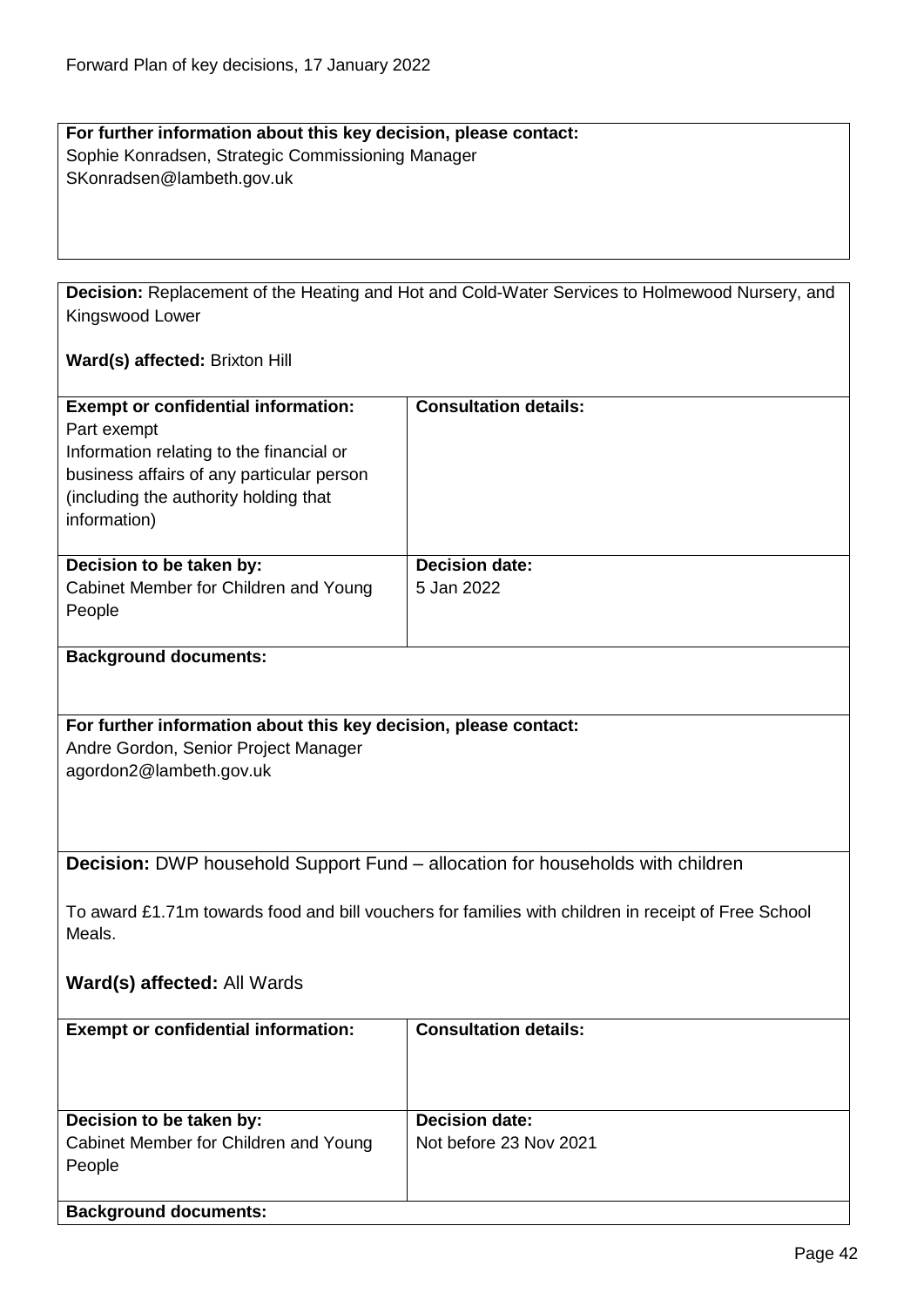Bethan Hope-Evans, Policy and Communications Officer BHope-evans@lambeth.gov.uk 3rd Floor, Olive Morris House Tel: 020 7926 6793

## **Decision:** School Licenced Deficits 2021/22

Governing Boards are required to set balanced budgets each year. In circumstances where they are not able to do so, the LA may licence their deficit. There are 17 schools in 2021/22 seeking licenced deficit which are expected to be £5.5m in aggregate. Cabinet Member approval is part of a systematic approach to improve scrutiny and accountability on financial management for maintained schools.

## **Ward(s) affected:** All Wards

| <b>Exempt or confidential information:</b> | <b>Consultation details:</b> |
|--------------------------------------------|------------------------------|
| Decision to be taken by:                   | <b>Decision date:</b>        |
| Cabinet Member for Children and Young      | Not before 21 Dec 2021       |
| People                                     |                              |
|                                            |                              |
| Deskares ned des umente.                   |                              |

#### **Background documents:**

#### **For further information about this key decision, please contact:** David Tully

dtully@lambeth.gov.uk

**Decision:** Healthy Weight Management Programme (Tier 2 and Tier 3)

The decision is to waive section 8.2 of the Council's Contract standing orders and to grant an extension for the Healthy Weight Management contracts to provide Tier 2 and 3 weight management services.

Tier 2 weight management service provides a structured and flexible weight management programme for children (aged 4-12) and their families. Tier 3 weight management service is for children ages 4-12 years old who are overweight or obese with additional and complex needs or co-morbidities.

Weight management services assist the Council in working towards

- shifting more underweight children into the healthy weight category;
- supporting healthy weight children to maintain their healthy weight status;
- preventing overweight children from becoming obese and helping them achieve healthy weight status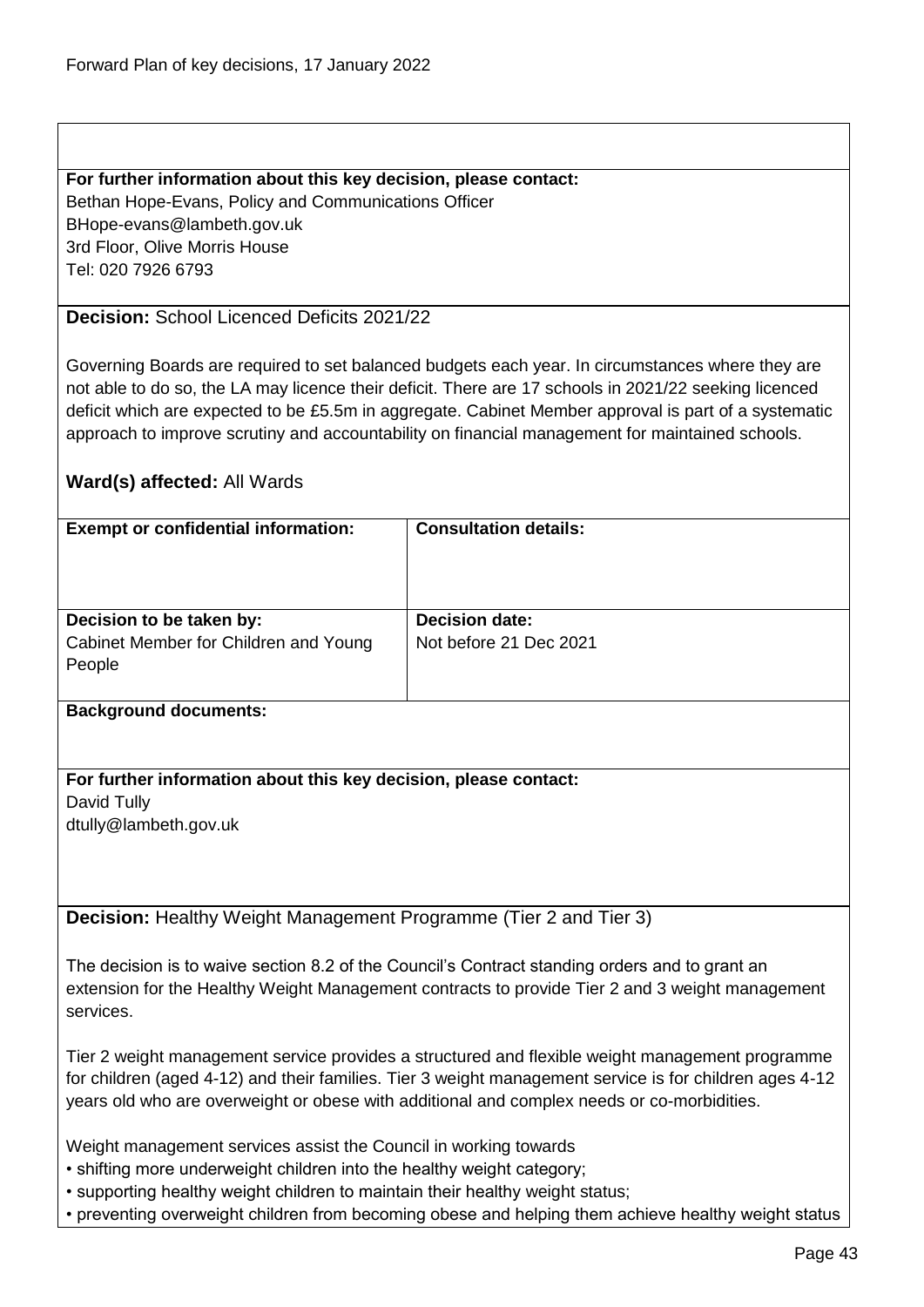and

• reducing the proportion of children that are obese by moving them towards the healthy weight category

## **Ward(s) affected:** All Wards

| <b>Exempt or confidential information:</b> | <b>Consultation details:</b> |
|--------------------------------------------|------------------------------|
|                                            |                              |
|                                            |                              |
|                                            |                              |
|                                            |                              |
|                                            |                              |
| Decision to be taken by:                   | <b>Decision date:</b>        |
| Cabinet Member for Children and Young      | Not before 11 Jan 2022       |
|                                            |                              |
| People                                     |                              |
|                                            |                              |

## **Background documents:**

# **For further information about this key decision, please contact:** Zena Josiah, Commissioning Manager

ZJosiah@lambeth.gov.uk

**Decision:** Re-procurement of community support services

The current approved provider framework agreement for the provision of community support (homecare) services will end in January 2020. The council will be re-procuring these services aligning to the development of local neighbourhoods. https://lambethtogether.net

## **Ward(s) affected:** All Wards

| <b>Exempt or confidential information:</b>               | <b>Consultation details:</b> |
|----------------------------------------------------------|------------------------------|
| Decision to be taken by:                                 | <b>Decision date:</b>        |
| Cabinet Member for Health and Social Care<br>(job-share) | Not before 13 Aug 2019       |

#### **Background documents:**

## **For further information about this key decision, please contact:**

Ginny Hume, Commissioning Lead- Domiciliary Care GHume@lambeth.gov.uk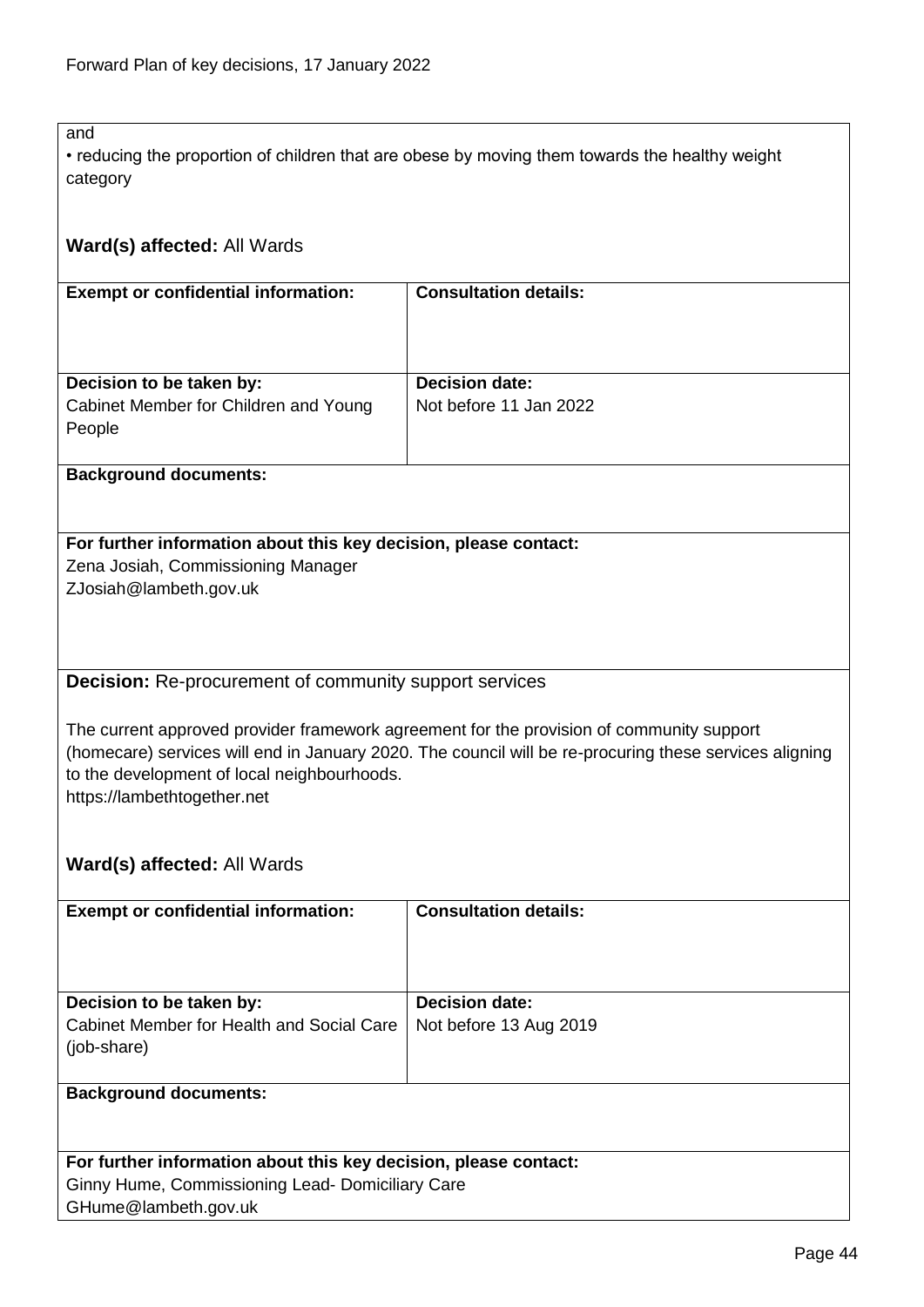| <b>Phoenix House</b>                                                                  |                              |  |
|---------------------------------------------------------------------------------------|------------------------------|--|
| Tel: 020 7926 5178                                                                    |                              |  |
| <b>Decision:</b> Reprovision of Community Support Approved Provider Spot Contract     |                              |  |
| Arrangements                                                                          |                              |  |
|                                                                                       |                              |  |
| To reallocate the contract due to changing circumstances with the current provider.   |                              |  |
|                                                                                       |                              |  |
| Ward(s) affected: All Wards                                                           |                              |  |
| <b>Exempt or confidential information:</b>                                            | <b>Consultation details:</b> |  |
|                                                                                       |                              |  |
|                                                                                       |                              |  |
|                                                                                       |                              |  |
| Decision to be taken by:                                                              | <b>Decision date:</b>        |  |
| Cabinet Member for Health and Social Care                                             | Not before 2 Sep 2021        |  |
| (job-share)                                                                           |                              |  |
| <b>Background documents:</b>                                                          |                              |  |
|                                                                                       |                              |  |
|                                                                                       |                              |  |
| For further information about this key decision, please contact:                      |                              |  |
| Laval Lebon, Senior Strategic Commissioning Manager                                   |                              |  |
| LLebon2@lambeth.gov.uk<br><b>Phoenix House</b>                                        |                              |  |
| Tel: 020 7926 4654                                                                    |                              |  |
|                                                                                       |                              |  |
| <b>Decision:</b> Re-procurement of community support services                         |                              |  |
|                                                                                       |                              |  |
| The council will be re-procuring a framework contract to replace the APL.             |                              |  |
| Approval of the contract award.                                                       |                              |  |
|                                                                                       |                              |  |
| Ward(s) affected: All Wards                                                           |                              |  |
|                                                                                       |                              |  |
| <b>Exempt or confidential information:</b>                                            | <b>Consultation details:</b> |  |
| Part exempt                                                                           |                              |  |
| Information relating to the financial or<br>business affairs of any particular person |                              |  |
| (including the authority holding that                                                 |                              |  |
| information)                                                                          |                              |  |
|                                                                                       |                              |  |
| Decision to be taken by:                                                              | <b>Decision date:</b>        |  |
| Cabinet Member for Health and Social Care                                             | Not before 19 Oct 2021       |  |
| (job-share)                                                                           |                              |  |
| <b>Background documents:</b>                                                          |                              |  |
|                                                                                       |                              |  |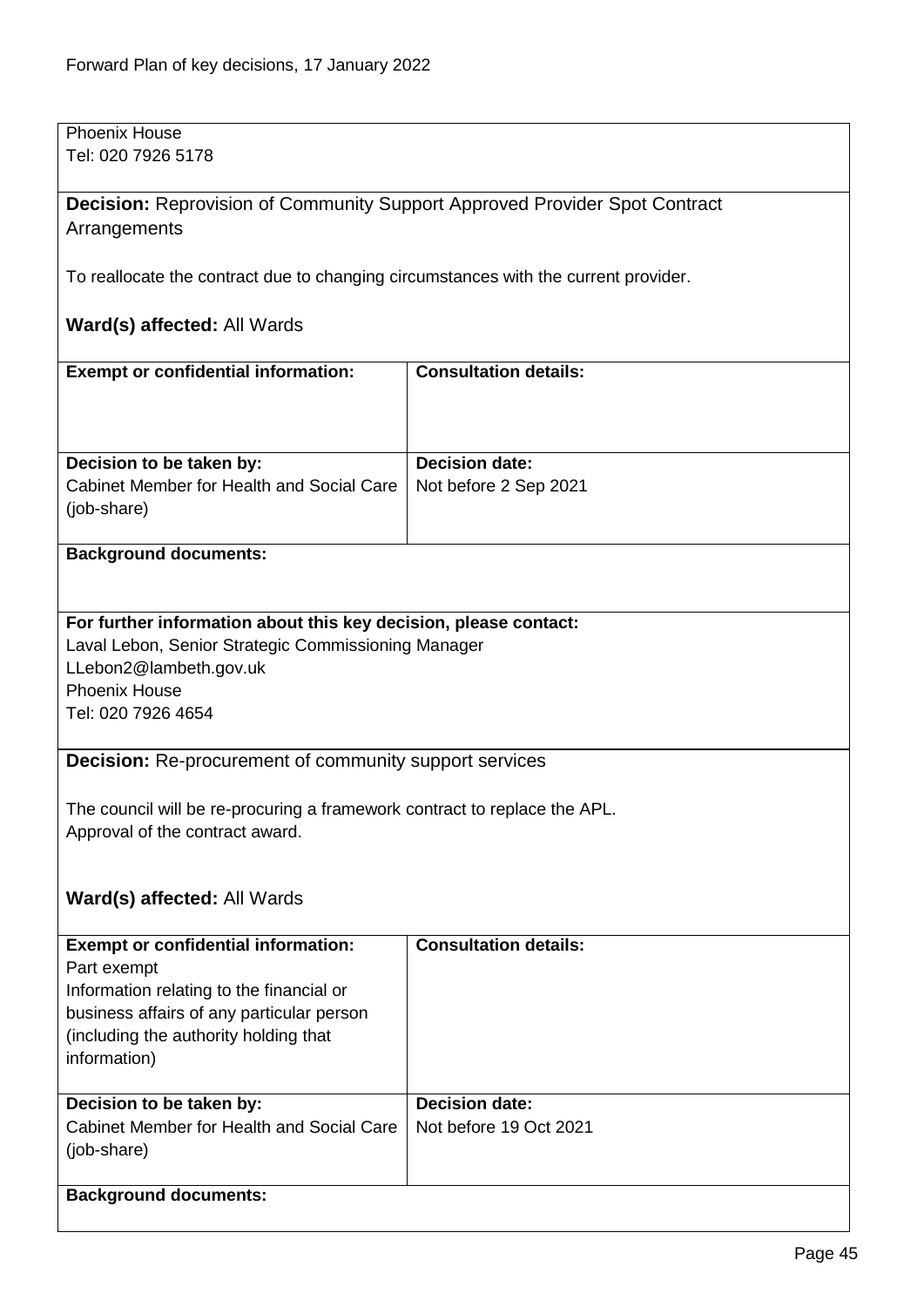### **For further information about this key decision, please contact:** Laval Lebon, Senior Strategic Commissioning Manager LLebon2@lambeth.gov.uk Phoenix House Tel: 020 7926 4654

### **Decision:** London HIV Prevention Programme (LHPP): Media and Campaigns

Lambeth hosts LHPP on behalf of all London boroughs and delivers pan London HIV campaigns as part of this arrangement. The provider is commissioned via the Crown Commercial Service Media Framework (CCS). The new CCS framework will be announced in January – and Lambeth will need to run a tender to call off all aspects of media work from this, with a decision needed on process and the award.

#### **Ward(s) affected:** All Wards

| <b>Exempt or confidential information:</b> | <b>Consultation details:</b> |
|--------------------------------------------|------------------------------|
|                                            |                              |
|                                            |                              |
|                                            |                              |
|                                            |                              |
|                                            |                              |
| Decision to be taken by:                   | <b>Decision date:</b>        |
| Cabinet Member for Health and Social Care  | Not before 15 Feb 2022       |
| (job-share)                                |                              |
|                                            |                              |
|                                            |                              |
| <b>Background documents:</b>               |                              |
|                                            |                              |

**For further information about this key decision, please contact:** Andrew Billington, Lead Commissioner, Sexual Health abillington@lambeth.gov.uk

**Decision:** South Lambeth Estate – Enabling Works for the Phase 1 Development

To authorise the expenditure and to proceed with enabling works that need to be completed before the main contract works can start.

#### **Ward(s) affected:** Stockwell

| <b>Exempt or confidential information:</b> | <b>Consultation details:</b> |
|--------------------------------------------|------------------------------|
| Decision to be taken by:                   | <b>Decision date:</b>        |
| Deputy Leader of the Council (Planning,    | Not before 10 Sep 2019       |
| Investment and New Homes)                  |                              |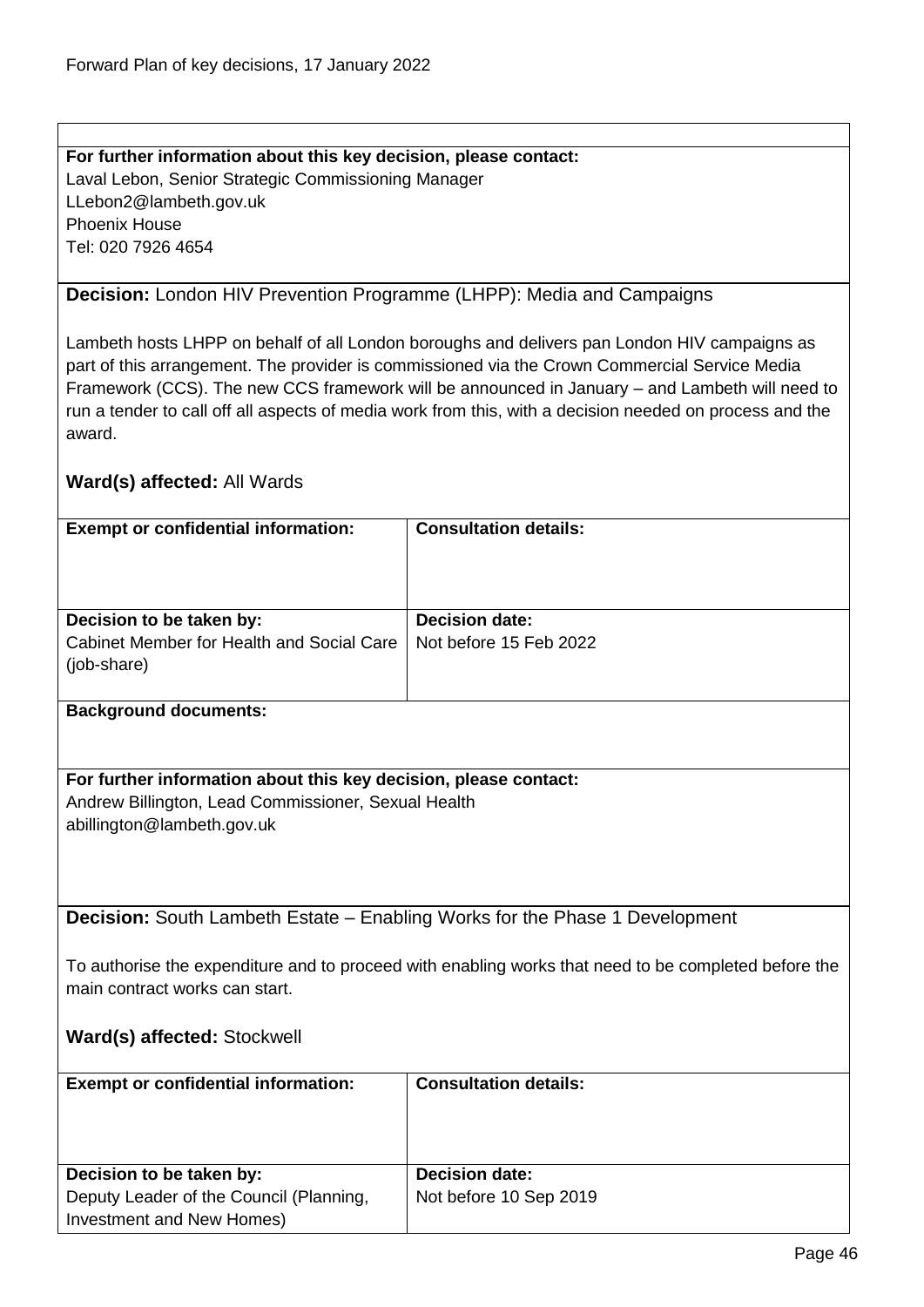| <b>Background documents:</b>                                                                  |                                                                                                  |  |
|-----------------------------------------------------------------------------------------------|--------------------------------------------------------------------------------------------------|--|
|                                                                                               |                                                                                                  |  |
|                                                                                               |                                                                                                  |  |
| For further information about this key decision, please contact:                              |                                                                                                  |  |
| <b>Bruce McRobie</b>                                                                          |                                                                                                  |  |
| bmcrobie@lambeth.gov.uk                                                                       |                                                                                                  |  |
|                                                                                               |                                                                                                  |  |
|                                                                                               |                                                                                                  |  |
|                                                                                               |                                                                                                  |  |
| <b>Decision:</b> Westbury estate – Making of Compulsory Purchase Order                        |                                                                                                  |  |
|                                                                                               |                                                                                                  |  |
|                                                                                               | To authorise the making of the Compulsory Purchase Order to support the regeneration of Westbury |  |
| estate.                                                                                       |                                                                                                  |  |
|                                                                                               |                                                                                                  |  |
| Ward(s) affected: Clapham Town                                                                |                                                                                                  |  |
| <b>Exempt or confidential information:</b>                                                    | <b>Consultation details:</b>                                                                     |  |
|                                                                                               |                                                                                                  |  |
|                                                                                               |                                                                                                  |  |
|                                                                                               |                                                                                                  |  |
| Decision to be taken by:                                                                      | <b>Decision date:</b>                                                                            |  |
| Deputy Leader of the Council (Planning,                                                       | Not before 5 Nov 2019                                                                            |  |
| Investment and New Homes)                                                                     |                                                                                                  |  |
|                                                                                               |                                                                                                  |  |
| <b>Background documents:</b>                                                                  |                                                                                                  |  |
|                                                                                               |                                                                                                  |  |
|                                                                                               |                                                                                                  |  |
| For further information about this key decision, please contact:                              |                                                                                                  |  |
| <b>Bruce McRobie</b>                                                                          |                                                                                                  |  |
| bmcrobie@lambeth.gov.uk                                                                       |                                                                                                  |  |
|                                                                                               |                                                                                                  |  |
|                                                                                               |                                                                                                  |  |
| Decision: South Lambeth estate - Making of Compulsory Purchase Order                          |                                                                                                  |  |
|                                                                                               |                                                                                                  |  |
| To authorise the making of the Compulsory Purchase Order to support the regeneration of South |                                                                                                  |  |
| Lambeth estate.                                                                               |                                                                                                  |  |
|                                                                                               |                                                                                                  |  |
| Ward(s) affected: Stockwell                                                                   |                                                                                                  |  |
|                                                                                               |                                                                                                  |  |
| <b>Exempt or confidential information:</b>                                                    | <b>Consultation details:</b>                                                                     |  |
|                                                                                               |                                                                                                  |  |
|                                                                                               |                                                                                                  |  |
|                                                                                               |                                                                                                  |  |
| Decision to be taken by:                                                                      | <b>Decision date:</b>                                                                            |  |
| Deputy Leader of the Council (Planning,                                                       | Not before 5 Nov 2019                                                                            |  |
| Investment and New Homes)                                                                     |                                                                                                  |  |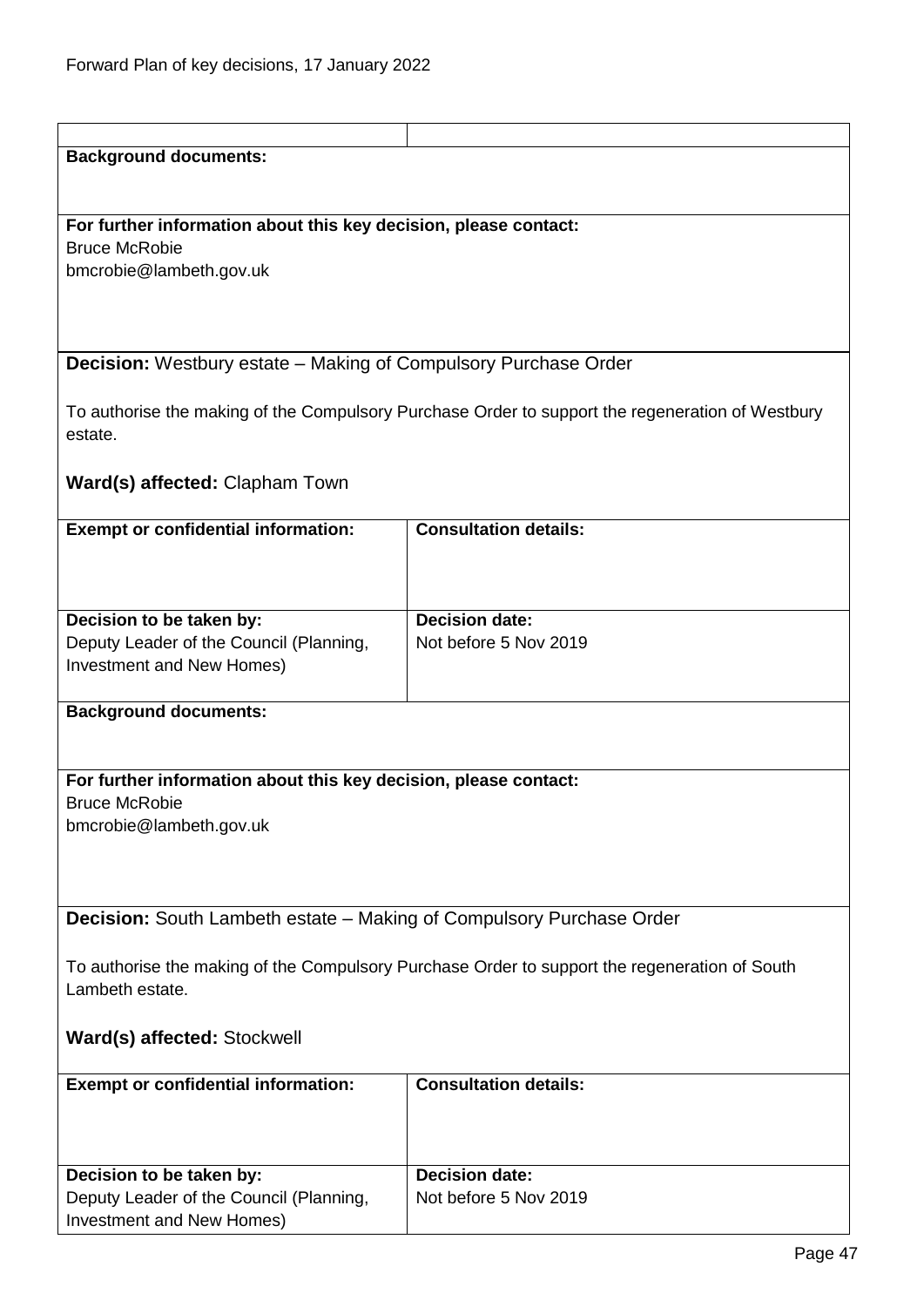## **Background documents:**

**For further information about this key decision, please contact:** Bruce McRobie bmcrobie@lambeth.gov.uk

| <b>Decision:</b> Funding Allocation for Completion of LJ Works                                       |                              |  |  |
|------------------------------------------------------------------------------------------------------|------------------------------|--|--|
| Ward(s) affected: Coldharbour                                                                        |                              |  |  |
| <b>Exempt or confidential information:</b>                                                           | <b>Consultation details:</b> |  |  |
|                                                                                                      |                              |  |  |
| Decision to be taken by:                                                                             | <b>Decision date:</b>        |  |  |
| Deputy Leader of the Council (Planning,<br>Investment and New Homes)                                 | Not before 24 Dec 2019       |  |  |
| <b>Background documents:</b>                                                                         |                              |  |  |
|                                                                                                      |                              |  |  |
| For further information about this key decision, please contact:                                     |                              |  |  |
| Will Steadman, Head of Area Regeneration (Brixton and Clapham),                                      |                              |  |  |
| wsteadman@lambeth.gov.uk                                                                             |                              |  |  |
|                                                                                                      |                              |  |  |
|                                                                                                      |                              |  |  |
|                                                                                                      |                              |  |  |
| <b>Decision:</b> Local Lettings Plan - South Lambeth Estate                                          |                              |  |  |
|                                                                                                      |                              |  |  |
| To approve a Local Lettings plan for the new homes that will provided at the South Lambeth Estate as |                              |  |  |
| part of the council's estate regeneration programme                                                  |                              |  |  |
|                                                                                                      |                              |  |  |
| Ward(s) affected: Stockwell                                                                          |                              |  |  |
|                                                                                                      |                              |  |  |
| <b>Exempt or confidential information:</b>                                                           | <b>Consultation details:</b> |  |  |
|                                                                                                      |                              |  |  |
|                                                                                                      |                              |  |  |
|                                                                                                      |                              |  |  |
| Decision to be taken by:                                                                             | <b>Decision date:</b>        |  |  |
| Deputy Leader of the Council (Planning,                                                              | Not before 31 Mar 2020       |  |  |
| Investment and New Homes)                                                                            |                              |  |  |
|                                                                                                      |                              |  |  |
| <b>Background documents:</b>                                                                         |                              |  |  |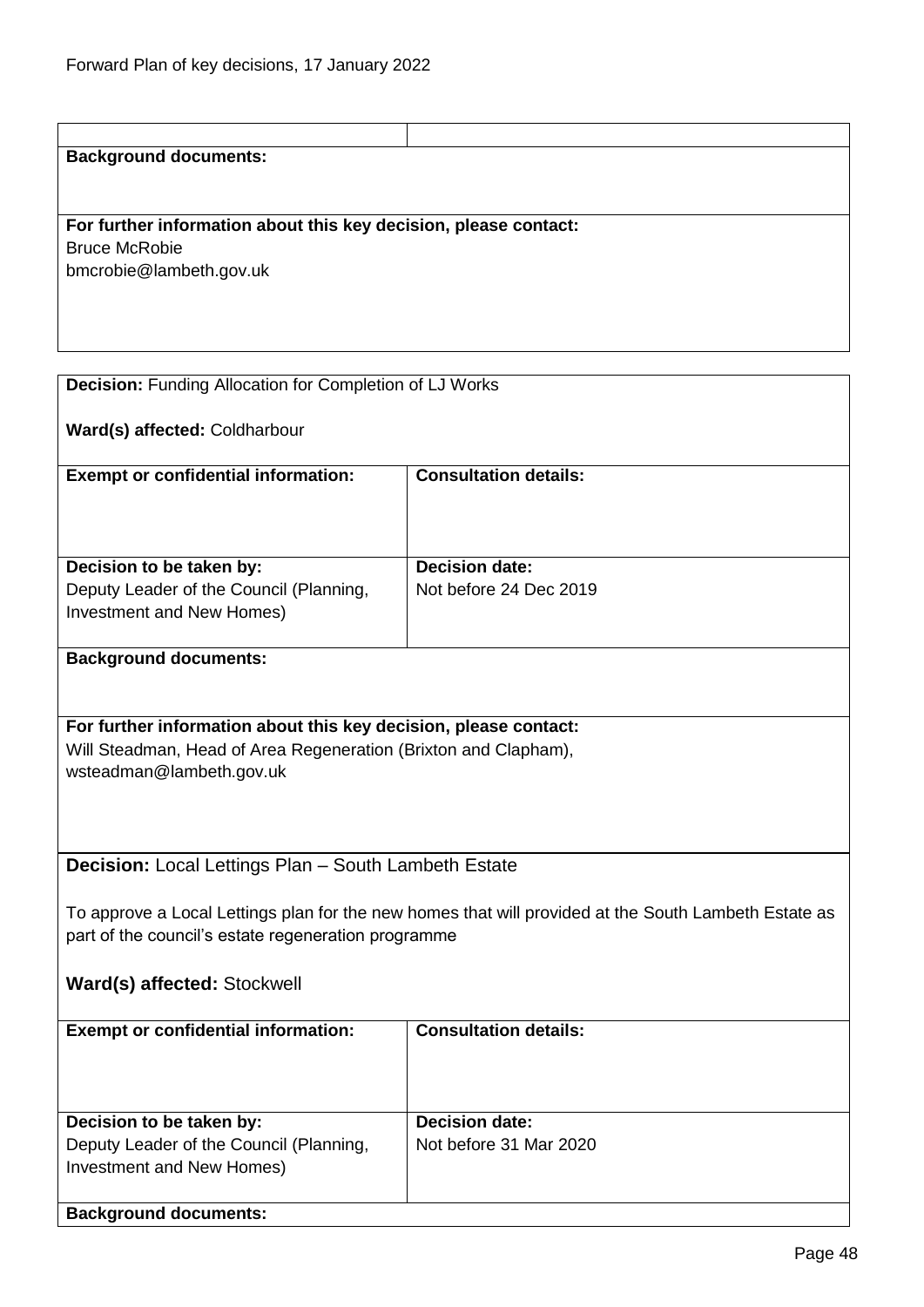Bruce McRobie

bmcrobie@lambeth.gov.uk

**Decision:** Local Lettings Plan – Knight's Walk

To approve a Local Lettings plan for the new homes that will provided at the Knight's Walk as part of the council's estate regeneration programme

**Ward(s) affected:** Prince's

| <b>Exempt or confidential information:</b>                          | <b>Consultation details:</b>                    |
|---------------------------------------------------------------------|-------------------------------------------------|
| Decision to be taken by:<br>Deputy Leader of the Council (Planning, | <b>Decision date:</b><br>Not before 31 Mar 2020 |
| Investment and New Homes)                                           |                                                 |

#### **Background documents:**

**For further information about this key decision, please contact:** Bruce McRobie bmcrobie@lambeth.gov.uk

**Decision:** Local Lettings Plan – Fenwick Estate

To approve a Local Lettings plan for the new homes that will provided at the Fenwick Estate as part of the council's estate regeneration programme

**Ward(s) affected:** Clapham Town

| <b>Exempt or confidential information:</b>                                                       | <b>Consultation details:</b>                    |
|--------------------------------------------------------------------------------------------------|-------------------------------------------------|
| Decision to be taken by:<br>Deputy Leader of the Council (Planning,<br>Investment and New Homes) | <b>Decision date:</b><br>Not before 31 Mar 2020 |
| <b>Background documents:</b>                                                                     |                                                 |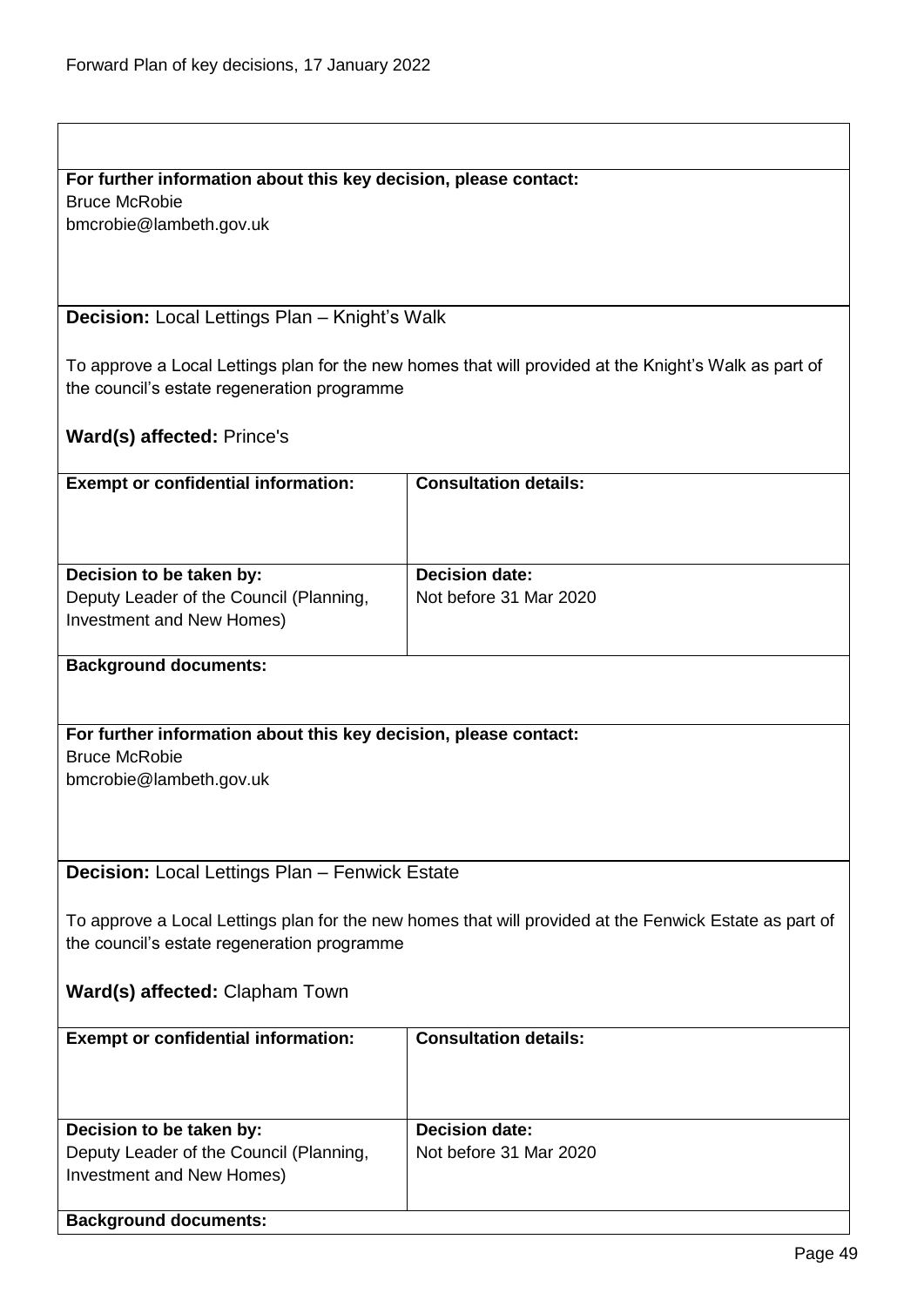Bruce McRobie bmcrobie@lambeth.gov.uk

## **Decision:** Fenwick South – Variation to the Development Agreement

To allow for the variation of the Development Agreement with Transport for London for the building of new homes on Fenwick Estate. For clarity this will not include any alteration to the numbers of affordable homes to be provided.

## **Ward(s) affected:** Larkhall

| <b>Exempt or confidential information:</b>                                                       | <b>Consultation details:</b>                   |
|--------------------------------------------------------------------------------------------------|------------------------------------------------|
| Decision to be taken by:<br>Deputy Leader of the Council (Planning,<br>Investment and New Homes) | <b>Decision date:</b><br>Not before 2 Jun 2020 |
|                                                                                                  |                                                |

#### **Background documents:**

## **For further information about this key decision, please contact:**

Bruce McRobie

bmcrobie@lambeth.gov.uk

**Decision:** Estate Regeneration – Buyback Programme – Dispute Resolution

To introduce an independent dispute resolution procedure for the valuation of properties being purchased under the buyback programme and to introduce some changes to the timing of deadlines for payments to alleviate the impact of Covid 19 issues.

## **Ward(s) affected:** All Wards

| <b>Exempt or confidential information:</b> | <b>Consultation details:</b> |
|--------------------------------------------|------------------------------|
| Decision to be taken by:                   | <b>Decision date:</b>        |
| Deputy Leader of the Council (Planning,    | Not before 2 Jun 2020        |
| Investment and New Homes)                  |                              |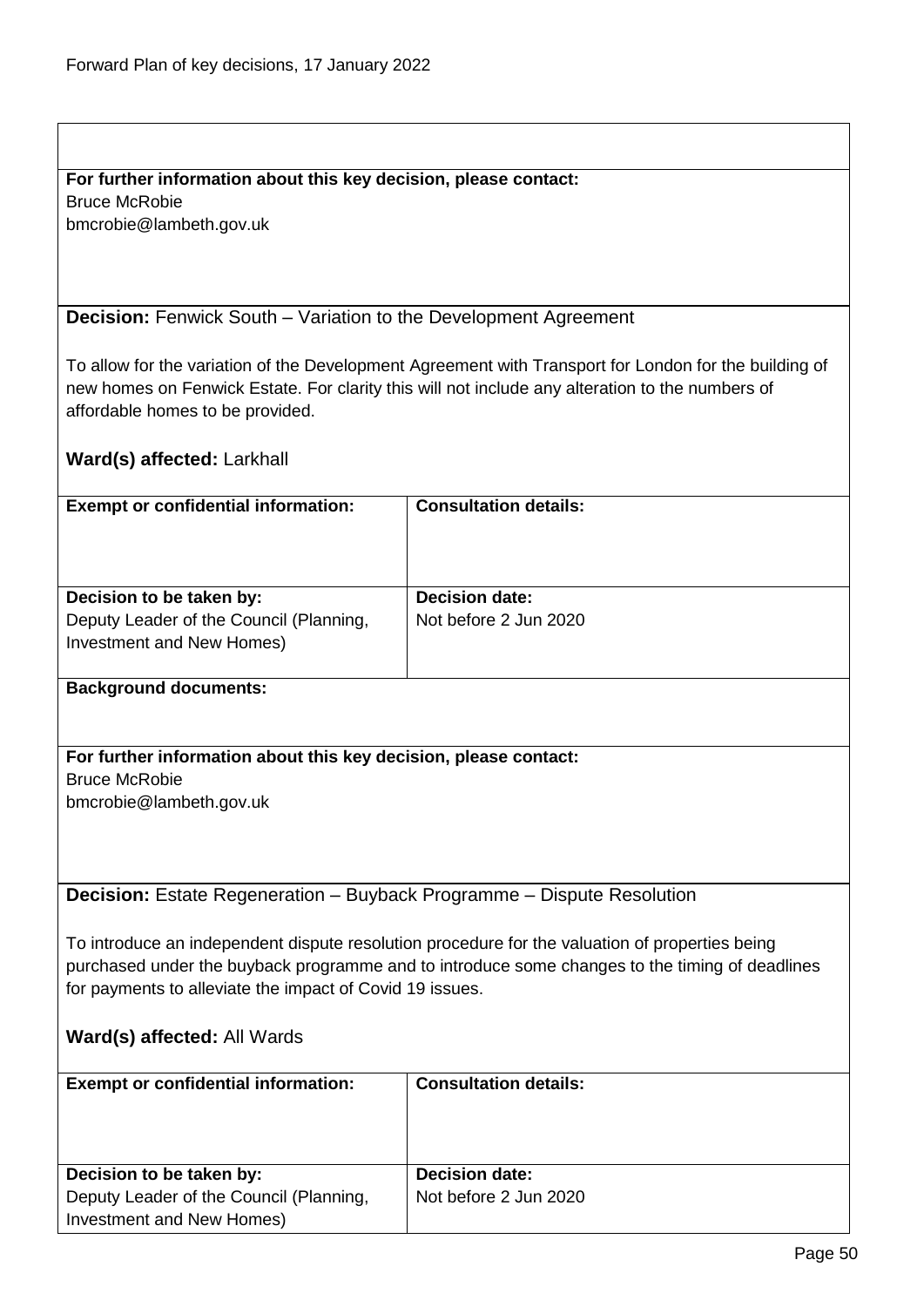| <b>Background documents:</b>                                                                           |                                                                                                        |  |
|--------------------------------------------------------------------------------------------------------|--------------------------------------------------------------------------------------------------------|--|
|                                                                                                        |                                                                                                        |  |
|                                                                                                        |                                                                                                        |  |
| For further information about this key decision, please contact:                                       |                                                                                                        |  |
| <b>Bruce McRobie</b>                                                                                   |                                                                                                        |  |
| bmcrobie@lambeth.gov.uk                                                                                |                                                                                                        |  |
|                                                                                                        |                                                                                                        |  |
|                                                                                                        |                                                                                                        |  |
|                                                                                                        |                                                                                                        |  |
| <b>Decision:</b> Land at 53 Elliott Road - Appropriation for Planning Purposes                         |                                                                                                        |  |
|                                                                                                        |                                                                                                        |  |
|                                                                                                        | To exercise the Council's powers to appropriate land, formerly occupied by Patmos Lodge, at 53 Elliott |  |
| Road site for planning purposes to enable the construction of new homes.                               |                                                                                                        |  |
|                                                                                                        |                                                                                                        |  |
| Ward(s) affected: Vassall                                                                              |                                                                                                        |  |
| <b>Exempt or confidential information:</b>                                                             | <b>Consultation details:</b>                                                                           |  |
|                                                                                                        |                                                                                                        |  |
|                                                                                                        |                                                                                                        |  |
|                                                                                                        |                                                                                                        |  |
| Decision to be taken by:                                                                               | <b>Decision date:</b>                                                                                  |  |
| Deputy Leader of the Council (Planning,                                                                | Not before 24 Jun 2020                                                                                 |  |
| Investment and New Homes)                                                                              |                                                                                                        |  |
|                                                                                                        |                                                                                                        |  |
| <b>Background documents:</b>                                                                           |                                                                                                        |  |
|                                                                                                        |                                                                                                        |  |
|                                                                                                        |                                                                                                        |  |
| For further information about this key decision, please contact:                                       |                                                                                                        |  |
| <b>Bruce McRobie</b>                                                                                   |                                                                                                        |  |
| bmcrobie@lambeth.gov.uk                                                                                |                                                                                                        |  |
|                                                                                                        |                                                                                                        |  |
|                                                                                                        |                                                                                                        |  |
|                                                                                                        |                                                                                                        |  |
| Decision: Land at 53 Elliott Road - Appropriation for Planning Purposes                                |                                                                                                        |  |
|                                                                                                        |                                                                                                        |  |
| To exercise the Council's powers to appropriate land, formerly occupied by Patmos Lodge, at 53 Elliott |                                                                                                        |  |
| Road site for planning purposes to enable the construction of new homes.                               |                                                                                                        |  |
|                                                                                                        |                                                                                                        |  |
| Ward(s) affected: Vassall                                                                              |                                                                                                        |  |
| <b>Exempt or confidential information:</b>                                                             | <b>Consultation details:</b>                                                                           |  |
|                                                                                                        |                                                                                                        |  |
|                                                                                                        |                                                                                                        |  |
|                                                                                                        |                                                                                                        |  |
| Decision to be taken by:                                                                               | <b>Decision date:</b>                                                                                  |  |
| Deputy Leader of the Council (Planning,                                                                | Not before 16 Feb 2021                                                                                 |  |
| Investment and New Homes)                                                                              |                                                                                                        |  |
|                                                                                                        |                                                                                                        |  |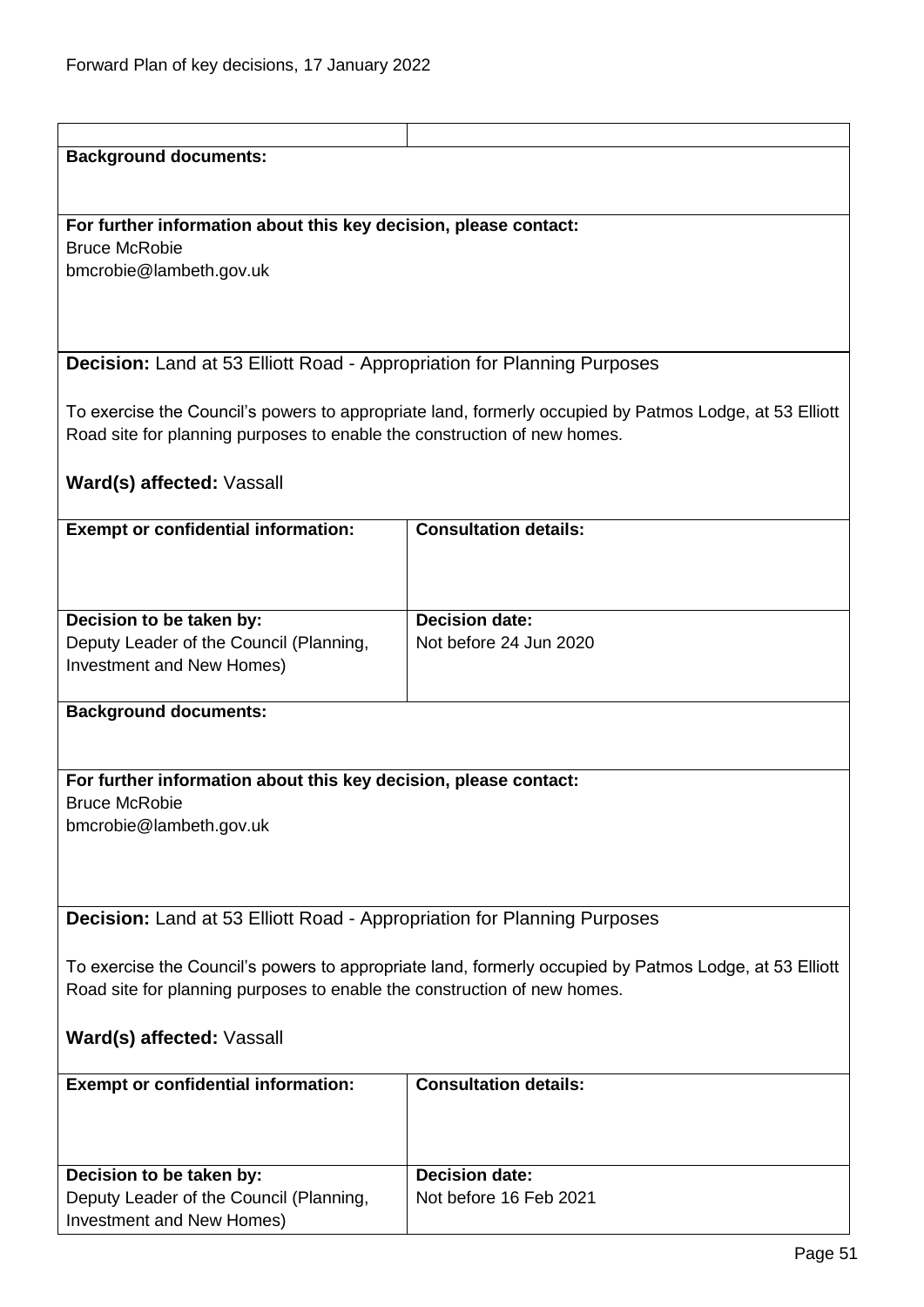| <b>Background documents:</b>                                                                          |                                                                                                       |  |
|-------------------------------------------------------------------------------------------------------|-------------------------------------------------------------------------------------------------------|--|
|                                                                                                       |                                                                                                       |  |
|                                                                                                       |                                                                                                       |  |
| For further information about this key decision, please contact:                                      |                                                                                                       |  |
| <b>Bruce McRobie</b>                                                                                  |                                                                                                       |  |
| bmcrobie@lambeth.gov.uk                                                                               |                                                                                                       |  |
|                                                                                                       |                                                                                                       |  |
|                                                                                                       |                                                                                                       |  |
|                                                                                                       |                                                                                                       |  |
| <b>Decision:</b> Fenwick Place - Appropriation for Planning Purposes                                  |                                                                                                       |  |
|                                                                                                       |                                                                                                       |  |
|                                                                                                       | To exercise the Council's powers to appropriate the Fenwick Place site at Fenwick Estate for planning |  |
| purposes to enable the construction of the development on the Fenwick Place Rise site.                |                                                                                                       |  |
|                                                                                                       |                                                                                                       |  |
| Ward(s) affected: Larkhall                                                                            |                                                                                                       |  |
|                                                                                                       |                                                                                                       |  |
| <b>Exempt or confidential information:</b>                                                            | <b>Consultation details:</b>                                                                          |  |
|                                                                                                       |                                                                                                       |  |
|                                                                                                       |                                                                                                       |  |
|                                                                                                       |                                                                                                       |  |
| Decision to be taken by:                                                                              | Decision date:                                                                                        |  |
| Deputy Leader of the Council (Planning,                                                               | Not before 16 Feb 2021                                                                                |  |
| Investment and New Homes)                                                                             |                                                                                                       |  |
|                                                                                                       |                                                                                                       |  |
| <b>Background documents:</b>                                                                          |                                                                                                       |  |
|                                                                                                       |                                                                                                       |  |
|                                                                                                       |                                                                                                       |  |
| For further information about this key decision, please contact:                                      |                                                                                                       |  |
| <b>Bruce McRobie</b>                                                                                  |                                                                                                       |  |
| bmcrobie@lambeth.gov.uk                                                                               |                                                                                                       |  |
|                                                                                                       |                                                                                                       |  |
|                                                                                                       |                                                                                                       |  |
|                                                                                                       |                                                                                                       |  |
|                                                                                                       |                                                                                                       |  |
| <b>Decision:</b> Hydethorpe Road – Appropriation for Planning Purposes                                |                                                                                                       |  |
|                                                                                                       |                                                                                                       |  |
| To exercise the Council's powers to appropriate land to the south of 200-262 Hydethorpe Road site for |                                                                                                       |  |
| planning purposes to enable the construction of new homes.                                            |                                                                                                       |  |
|                                                                                                       |                                                                                                       |  |
| Ward(s) affected: Thornton                                                                            |                                                                                                       |  |
|                                                                                                       |                                                                                                       |  |
| <b>Exempt or confidential information:</b>                                                            | <b>Consultation details:</b>                                                                          |  |
|                                                                                                       |                                                                                                       |  |
|                                                                                                       |                                                                                                       |  |
|                                                                                                       |                                                                                                       |  |
| Decision to be taken by:                                                                              | <b>Decision date:</b>                                                                                 |  |
| Deputy Leader of the Council (Planning,                                                               | Not before 16 Feb 2021                                                                                |  |
| Investment and New Homes)                                                                             |                                                                                                       |  |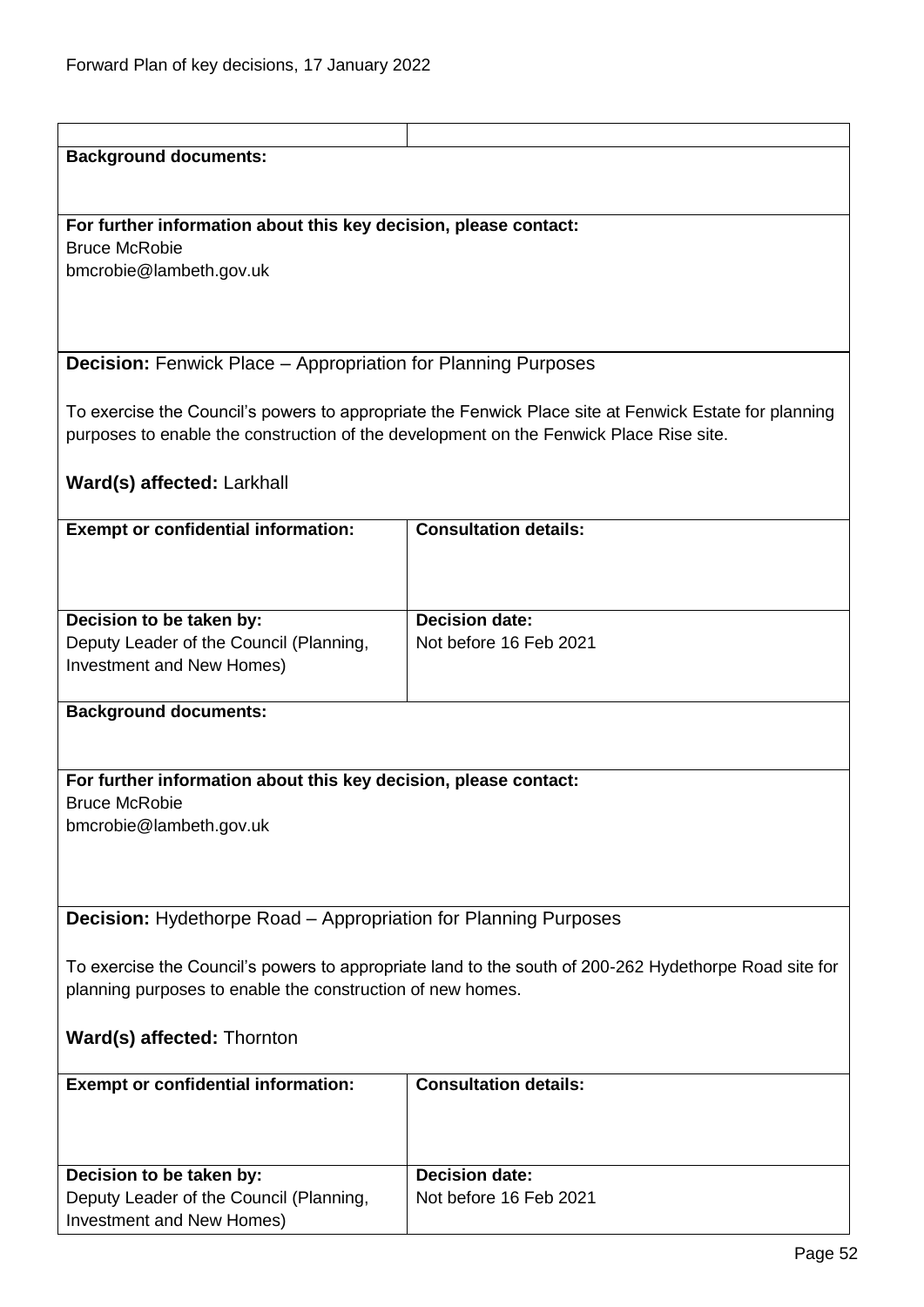| <b>Background documents:</b>                                                                        |                                                                                                    |
|-----------------------------------------------------------------------------------------------------|----------------------------------------------------------------------------------------------------|
|                                                                                                     |                                                                                                    |
|                                                                                                     |                                                                                                    |
|                                                                                                     |                                                                                                    |
| For further information about this key decision, please contact:                                    |                                                                                                    |
| <b>Bruce McRobie</b>                                                                                |                                                                                                    |
| bmcrobie@lambeth.gov.uk                                                                             |                                                                                                    |
|                                                                                                     |                                                                                                    |
|                                                                                                     |                                                                                                    |
|                                                                                                     |                                                                                                    |
|                                                                                                     |                                                                                                    |
| <b>Decision:</b> Land at 2 Roman Rise - Appropriation for Planning Purposes                         |                                                                                                    |
|                                                                                                     |                                                                                                    |
|                                                                                                     | To exercise the Council's powers to appropriate land at 2 Roman Rise site for planning purposes to |
| enable the construction of new homes.                                                               |                                                                                                    |
|                                                                                                     |                                                                                                    |
|                                                                                                     |                                                                                                    |
| <b>Ward(s) affected: Gipsy Hill</b>                                                                 |                                                                                                    |
|                                                                                                     |                                                                                                    |
| <b>Exempt or confidential information:</b>                                                          | <b>Consultation details:</b>                                                                       |
|                                                                                                     |                                                                                                    |
|                                                                                                     |                                                                                                    |
|                                                                                                     |                                                                                                    |
| Decision to be taken by:                                                                            | <b>Decision date:</b>                                                                              |
|                                                                                                     |                                                                                                    |
| Deputy Leader of the Council (Planning,                                                             | Not before 16 Feb 2021                                                                             |
| Investment and New Homes)                                                                           |                                                                                                    |
|                                                                                                     |                                                                                                    |
| <b>Background documents:</b>                                                                        |                                                                                                    |
|                                                                                                     |                                                                                                    |
|                                                                                                     |                                                                                                    |
| For further information about this key decision, please contact:                                    |                                                                                                    |
| <b>Bruce McRobie</b>                                                                                |                                                                                                    |
|                                                                                                     |                                                                                                    |
| bmcrobie@lambeth.gov.uk                                                                             |                                                                                                    |
|                                                                                                     |                                                                                                    |
|                                                                                                     |                                                                                                    |
|                                                                                                     |                                                                                                    |
|                                                                                                     | <b>Decision:</b> Allocation of Neighbourhood CIL to projects within the South Bank and Waterloo    |
|                                                                                                     |                                                                                                    |
| Neighbours (SoWN) Neighbourhood area.                                                               |                                                                                                    |
|                                                                                                     |                                                                                                    |
| To approve an allocation of Neighbourhood CIL to support the delivery of projects in the South Bank |                                                                                                    |
| and Waterloo Neighbours (SoWN) Neighbourhood area.                                                  |                                                                                                    |
|                                                                                                     |                                                                                                    |
| Ward(s) affected: Bishop's                                                                          |                                                                                                    |
|                                                                                                     |                                                                                                    |
|                                                                                                     |                                                                                                    |
| <b>Exempt or confidential information:</b>                                                          | <b>Consultation details:</b>                                                                       |
|                                                                                                     |                                                                                                    |
|                                                                                                     |                                                                                                    |
|                                                                                                     |                                                                                                    |
| Decision to be taken by:                                                                            | <b>Decision date:</b>                                                                              |
| Deputy Leader of the Council (Planning,                                                             | Not before 25 May 2021                                                                             |
|                                                                                                     |                                                                                                    |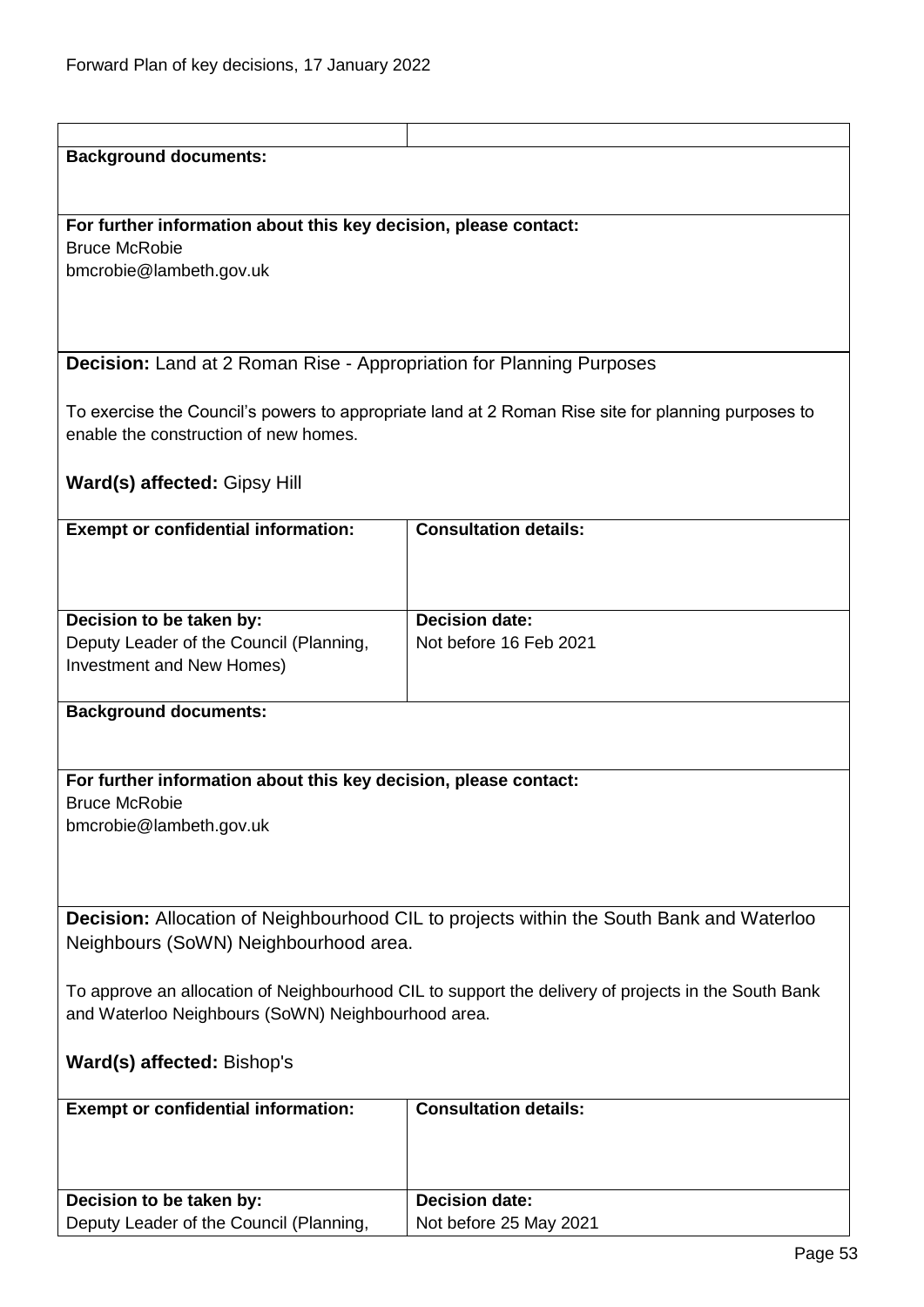| Investment and New Homes)                                                                       |                                                                                                                                                                                                                    |
|-------------------------------------------------------------------------------------------------|--------------------------------------------------------------------------------------------------------------------------------------------------------------------------------------------------------------------|
| <b>Background documents:</b>                                                                    |                                                                                                                                                                                                                    |
|                                                                                                 |                                                                                                                                                                                                                    |
| For further information about this key decision, please contact:                                |                                                                                                                                                                                                                    |
| Abi Lewis, Head of Programme Delivery, Waterloo and Southbank                                   |                                                                                                                                                                                                                    |
| alewis1@lambeth.gov.uk                                                                          |                                                                                                                                                                                                                    |
|                                                                                                 |                                                                                                                                                                                                                    |
|                                                                                                 |                                                                                                                                                                                                                    |
|                                                                                                 | Decision: Approval of CIL Social Housing Relief for 17/02936/FUL Graphite Square SE11                                                                                                                              |
| 5EE                                                                                             |                                                                                                                                                                                                                    |
|                                                                                                 | Cabinet member approval is being sought in relation to the Mandatory Social Housing Relief claim                                                                                                                   |
|                                                                                                 | submitted by the applicant in relation to the planning permission 17/02936/FUL Graphite Square,                                                                                                                    |
| London, SE11 5EE.                                                                               |                                                                                                                                                                                                                    |
|                                                                                                 | The total CIL liability for the development would be £4,177,924.83 and the social housing relief claim is<br>for £1,186,815.77. According to the constitution, any proposed expenditure or grant, or in this case, |
| relief, that is over £500k needs to be approved by Cabinet member delegated decision.           |                                                                                                                                                                                                                    |
|                                                                                                 |                                                                                                                                                                                                                    |
| Ward(s) affected: Prince's                                                                      |                                                                                                                                                                                                                    |
| <b>Exempt or confidential information:</b>                                                      | <b>Consultation details:</b>                                                                                                                                                                                       |
|                                                                                                 |                                                                                                                                                                                                                    |
|                                                                                                 |                                                                                                                                                                                                                    |
| Decision to be taken by:                                                                        | <b>Decision date:</b>                                                                                                                                                                                              |
| Deputy Leader of the Council (Planning,                                                         | Not before 29 May 2021                                                                                                                                                                                             |
| Investment and New Homes)                                                                       |                                                                                                                                                                                                                    |
| <b>Background documents:</b>                                                                    |                                                                                                                                                                                                                    |
|                                                                                                 |                                                                                                                                                                                                                    |
| For further information about this key decision, please contact:                                |                                                                                                                                                                                                                    |
| Neela Ajithkumar, CIL/S106 Monitoring Officer                                                   |                                                                                                                                                                                                                    |
| najithkumar@lambeth.gov.uk                                                                      |                                                                                                                                                                                                                    |
|                                                                                                 |                                                                                                                                                                                                                    |
|                                                                                                 |                                                                                                                                                                                                                    |
| <b>Decision:</b> Appointment of the Principal Contractor for the Redevelopment of 114-118 Lower |                                                                                                                                                                                                                    |
| Marsh                                                                                           |                                                                                                                                                                                                                    |
| To approve the award of a contract for the redevelopment of 114-118 Lower Marsh.                |                                                                                                                                                                                                                    |
|                                                                                                 |                                                                                                                                                                                                                    |
| The anticipated duration of the contract is 16 months from September 2021 to December 2022. The |                                                                                                                                                                                                                    |
| estimated value of the contract is £5.5m.                                                       |                                                                                                                                                                                                                    |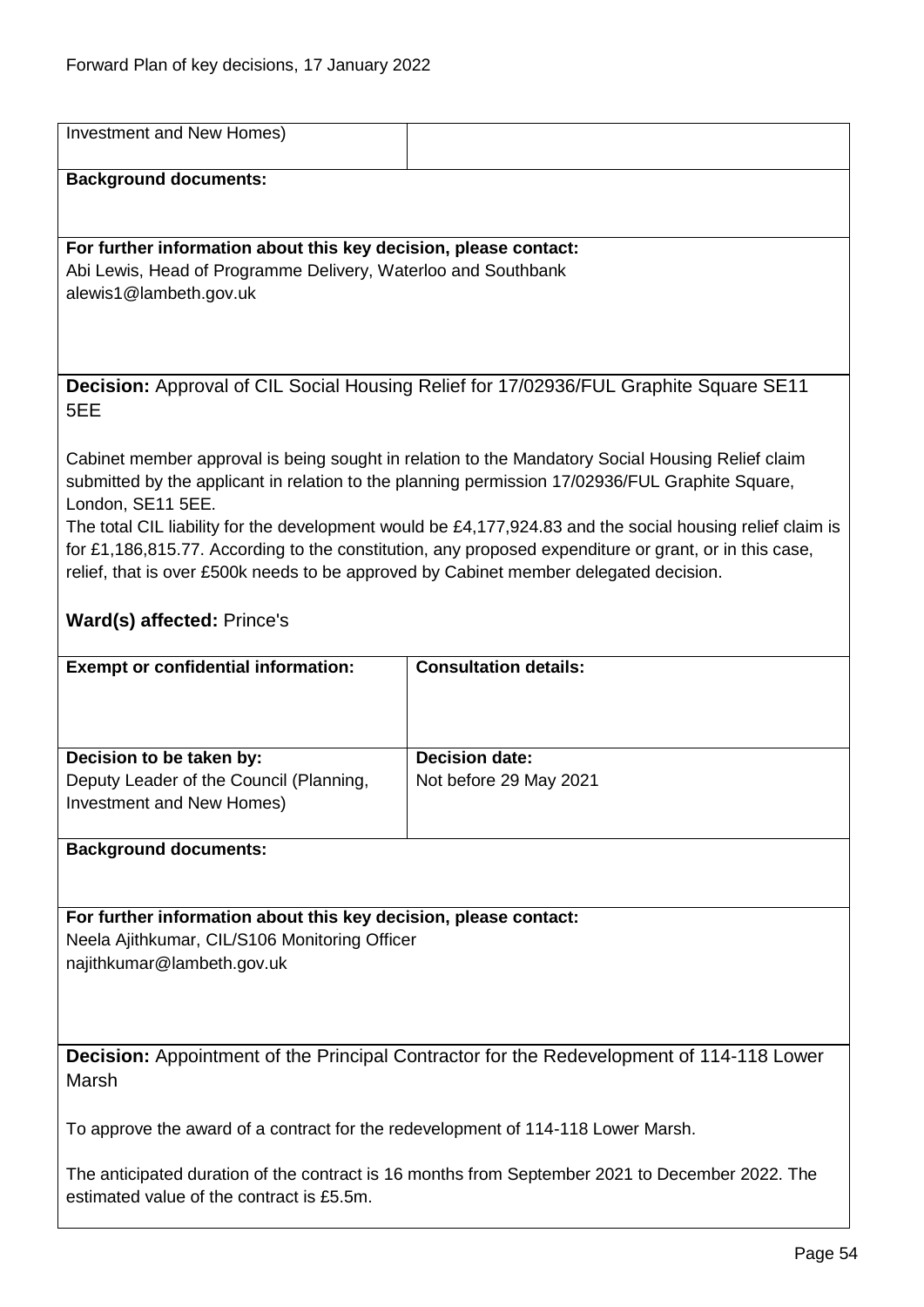| Ward(s) affected: Bishop's                                                                                                                                                                                       |                                                 |  |
|------------------------------------------------------------------------------------------------------------------------------------------------------------------------------------------------------------------|-------------------------------------------------|--|
| <b>Exempt or confidential information:</b><br>Part exempt<br>Information relating to the financial or<br>business affairs of any particular person<br>(including the authority holding that<br>information)      | <b>Consultation details:</b>                    |  |
| Decision to be taken by:<br>Deputy Leader of the Council (Planning,<br>Investment and New Homes)                                                                                                                 | <b>Decision date:</b><br>Not before 28 Jun 2021 |  |
| <b>Background documents:</b>                                                                                                                                                                                     |                                                 |  |
| For further information about this key decision, please contact:<br>Babtunde Awofolaju, Senior Project Manager, Schools and Communities Capital Programme<br>bawofolaju@lambeth.gov.uk                           |                                                 |  |
| <b>Decision:</b> Westbury – Phase 2 – Appropriation for Planning Purposes                                                                                                                                        |                                                 |  |
| To exercise the Council's powers to appropriate the Westbury Phase 2 development site at Westbury<br>estate for planning purposes to enable the construction of the development on the Westbury Phase 2<br>site. |                                                 |  |
| Ward(s) affected: Clapham Town                                                                                                                                                                                   |                                                 |  |
| <b>Exempt or confidential information:</b>                                                                                                                                                                       | <b>Consultation details:</b>                    |  |
| Decision to be taken by:<br>Deputy Leader of the Council (Planning,<br>Investment and New Homes)                                                                                                                 | <b>Decision date:</b><br>Not before 13 Jul 2021 |  |
| <b>Background documents:</b>                                                                                                                                                                                     |                                                 |  |
| For further information about this key decision, please contact:<br><b>Bruce McRobie</b><br>bmcrobie@lambeth.gov.uk                                                                                              |                                                 |  |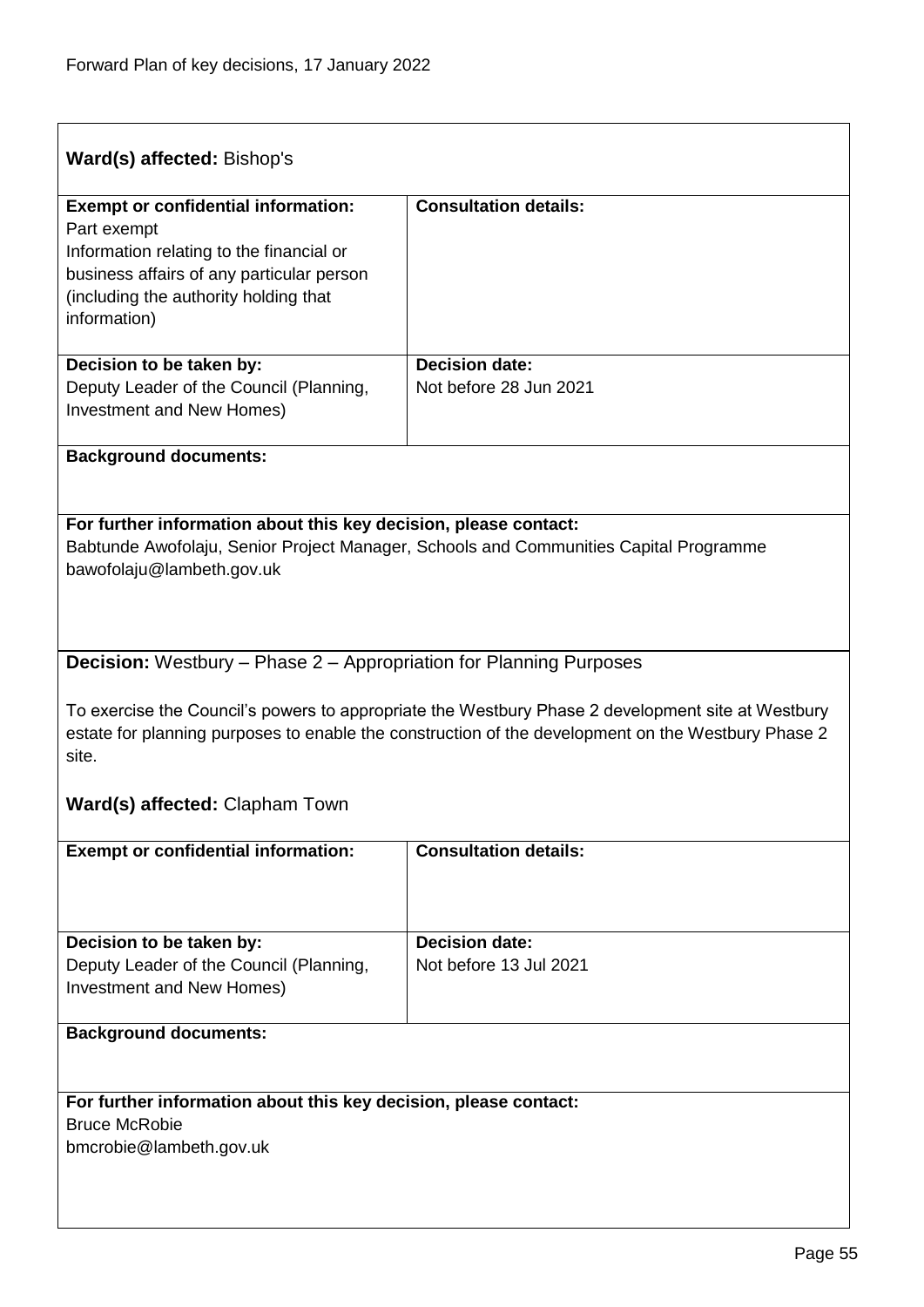## **Decision:** Knights Walk – Phase 2, Appropriation for Planning Purposes

To exercise the Council's powers to appropriate the Phase 2 site at Knights Walk for planning purposes to enable the construction of the Phase 2 development.

## **Ward(s) affected:** Prince's

| <b>Exempt or confidential information:</b> | <b>Consultation details:</b> |
|--------------------------------------------|------------------------------|
|                                            |                              |
|                                            |                              |
|                                            |                              |
|                                            |                              |
|                                            |                              |
| Decision to be taken by:                   | <b>Decision date:</b>        |
| Deputy Leader of the Council (Planning,    | Not before 13 Jul 2021       |
|                                            |                              |
| Investment and New Homes)                  |                              |
|                                            |                              |

#### **Background documents:**

#### **For further information about this key decision, please contact:** Bruce McRobie

bmcrobie@lambeth.gov.uk

**Decision:** Somerleyton Road – Block F – Appropriation for Planning Purposes

To exercise the Council's powers to appropriate the Phase 1 site in the Somerleyton Road development for planning purposes.

**Ward(s) affected:** Coldharbour

| <b>Exempt or confidential information:</b> | <b>Consultation details:</b> |
|--------------------------------------------|------------------------------|
| Decision to be taken by:                   | <b>Decision date:</b>        |
| Deputy Leader of the Council (Planning,    | Not before 13 Jul 2021       |
| Investment and New Homes)                  |                              |
|                                            |                              |
| <b>Background documents:</b>               |                              |

## **For further information about this key decision, please contact:**

Bruce McRobie

bmcrobie@lambeth.gov.uk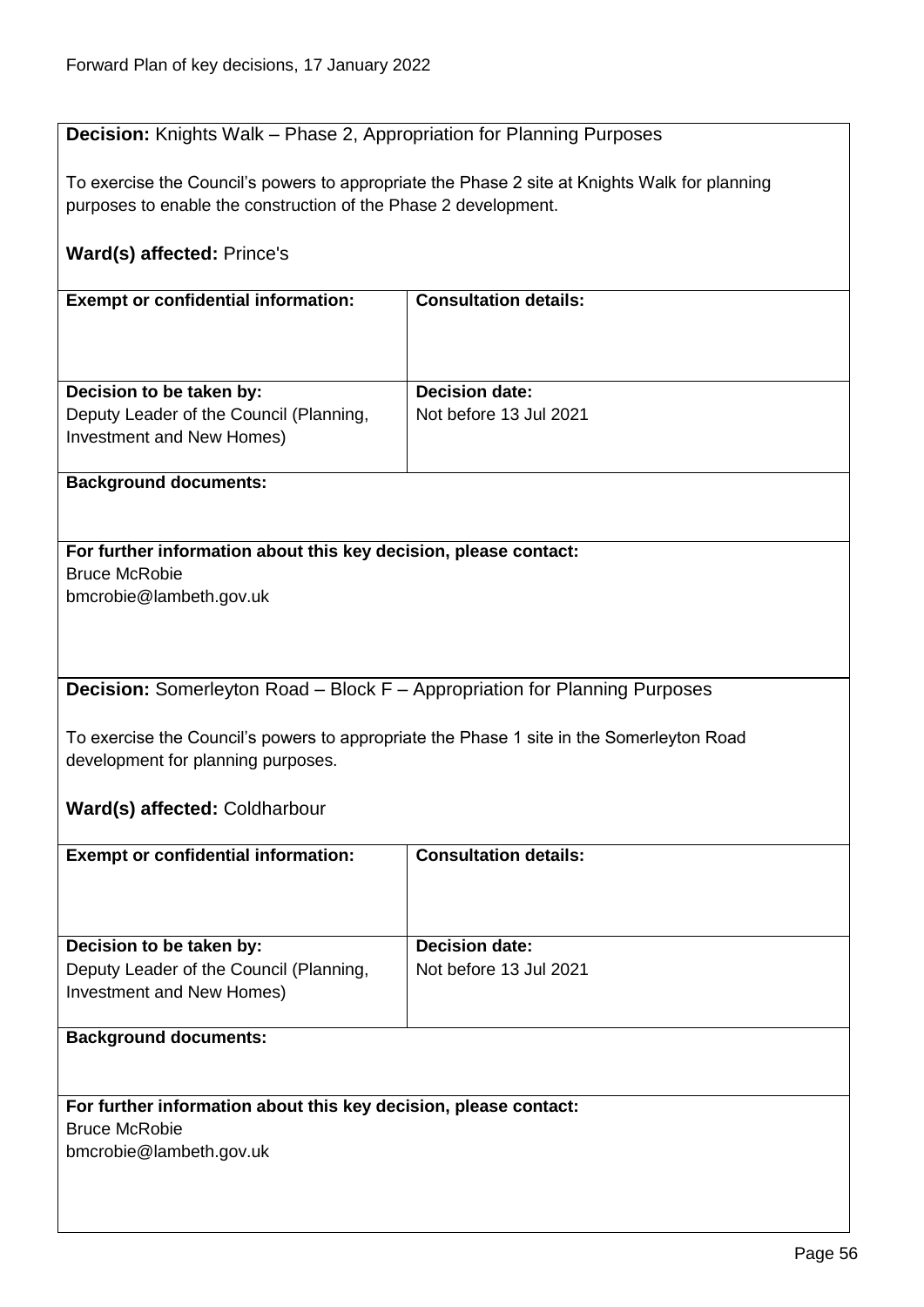## **Decision:** Somerleyton Road – Phase 1 – Deed of Variation & Lettings

To enter into a Deed of Variation with Ovalhouse Theatre and to agree various lettings for spaces within Phase 1 of the Somerleyton Road development.

## **Ward(s) affected:** Coldharbour

| <b>Exempt or confidential information:</b><br>Part exempt<br>Information relating to the financial or<br>business affairs of any particular person<br>(including the authority holding that)<br>information) | <b>Consultation details:</b>                    |
|--------------------------------------------------------------------------------------------------------------------------------------------------------------------------------------------------------------|-------------------------------------------------|
| Decision to be taken by:<br>Deputy Leader of the Council (Planning,<br>Investment and New Homes)                                                                                                             | <b>Decision date:</b><br>Not before 13 Jul 2021 |

#### **Background documents:**

**For further information about this key decision, please contact:** Bruce McRobie bmcrobie@lambeth.gov.uk

**Decision:** Waterloo Undercroft. Agreement for Lease

To approve an Agreement for Lease and Lease to let the Waterloo Undercroft. The space is to be let for Culture, Entertainment and Food venue and will be conditional on the tenant securing planning permission and the appropriate licences

## **Ward(s) affected:** Bishop's

| <b>Exempt or confidential information:</b><br>Part exempt<br>Information relating to the financial or<br>business affairs of any particular person<br>(including the authority holding that)<br>information) | <b>Consultation details:</b> |
|--------------------------------------------------------------------------------------------------------------------------------------------------------------------------------------------------------------|------------------------------|
| Decision to be taken by:                                                                                                                                                                                     | <b>Decision date:</b>        |
| Deputy Leader of the Council (Planning,                                                                                                                                                                      | Not before 8 Sep 2021        |
| Investment and New Homes)                                                                                                                                                                                    |                              |
|                                                                                                                                                                                                              |                              |
| <b>Background documents:</b>                                                                                                                                                                                 |                              |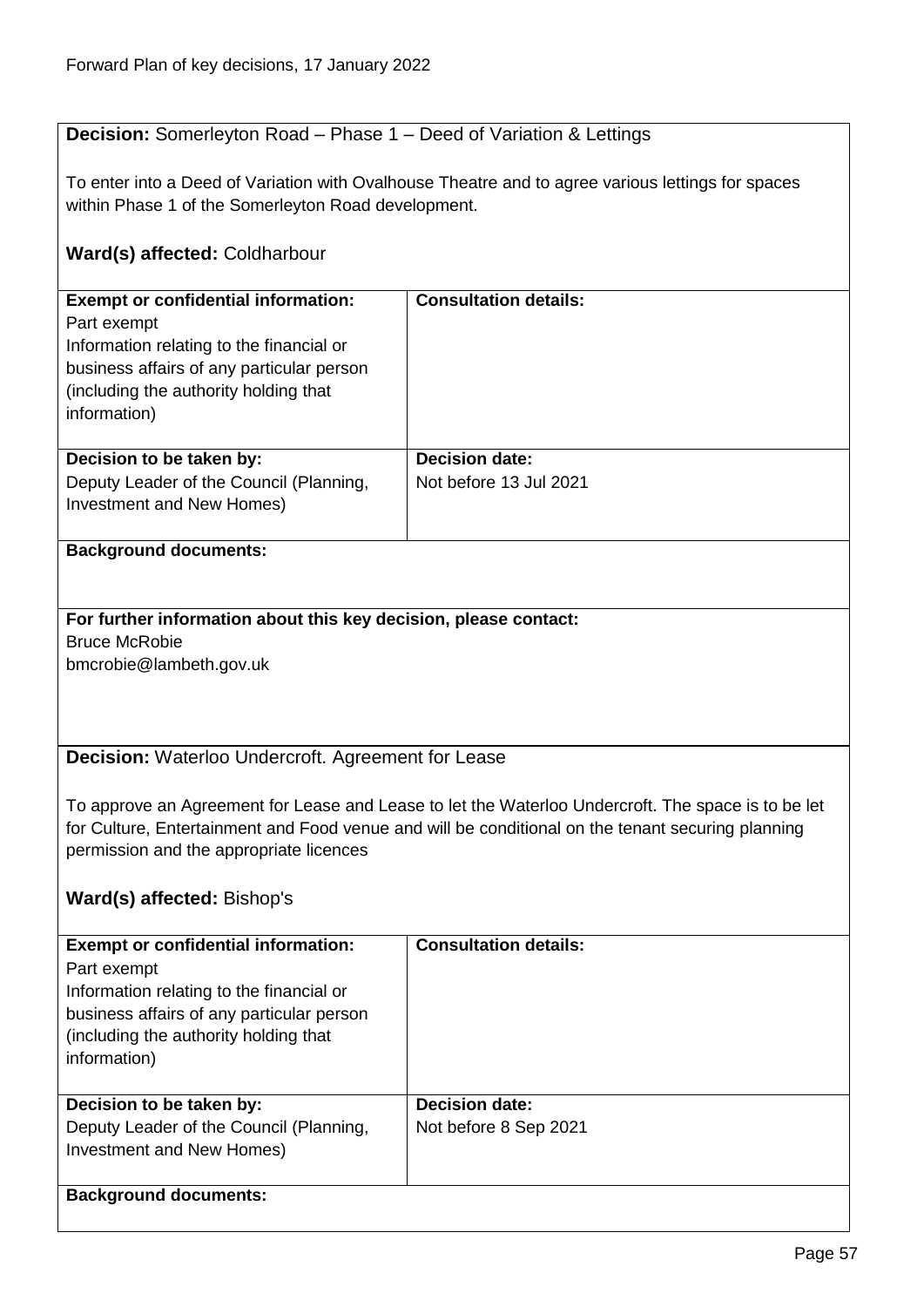**For further information about this key decision, please contact:** Andrew Anderson, Assistant Director, Development Programme aanderson1@lambeth.gov.uk

**Decision:** Lower Marsh Redevelopment – Uplift in Project Costs

The report seeks approval of an increase to the overall project budget from £6.2m to 7.5m. The increase is attributed to a surge in construction cost inflation from 2020-21, which has disproportionately affected the UK construction industry.

|  | Ward(s) affected: Bishop's |  |
|--|----------------------------|--|
|--|----------------------------|--|

| <b>Exempt or confidential information:</b>                                                       | <b>Consultation details:</b>                   |
|--------------------------------------------------------------------------------------------------|------------------------------------------------|
| Decision to be taken by:<br>Deputy Leader of the Council (Planning,<br>Investment and New Homes) | <b>Decision date:</b><br>Not before 9 Nov 2021 |
|                                                                                                  |                                                |

#### **Background documents:**

**For further information about this key decision, please contact:** Greg Wade, Capital Programme Manager, Strategic Programme gwade@lambeth.gov.uk

**Decision:** Neighbourhood Community Infrastructure Levy – Community Connections Fund

**Ward(s) affected:** Bishop's; Brixton Hill; Coldharbour; Herne Hill; Larkhall; Oval; Prince's; Stockwell; Tulse Hill; Vassall

| <b>Exempt or confidential information:</b>                                                       | <b>Consultation details:</b>         |
|--------------------------------------------------------------------------------------------------|--------------------------------------|
| Decision to be taken by:<br>Deputy Leader of the Council (Planning,<br>Investment and New Homes) | <b>Decision date:</b><br>20 Jan 2022 |
| <b>Background documents:</b>                                                                     |                                      |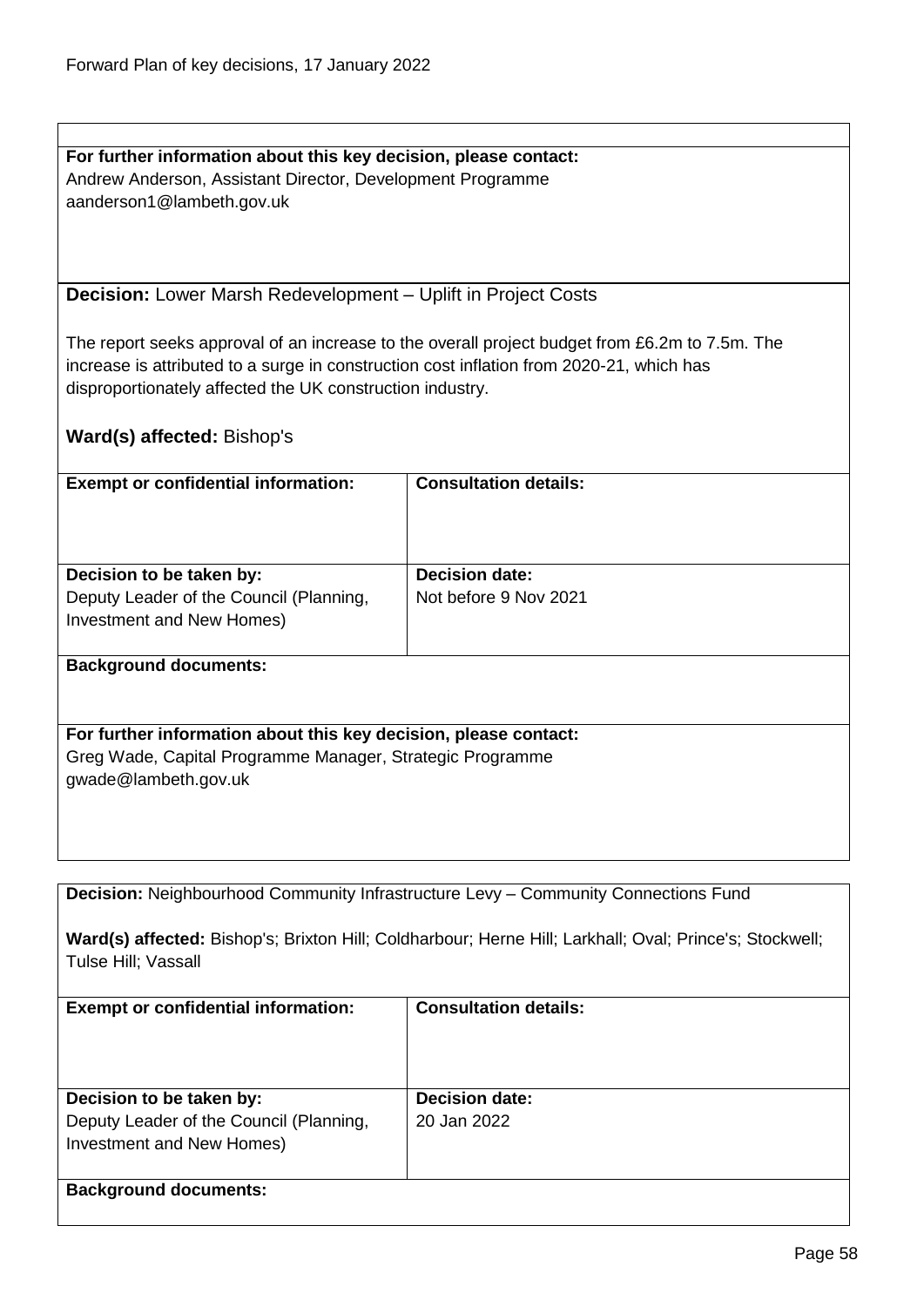| For further information about this key decision, please contact:                                        |                              |
|---------------------------------------------------------------------------------------------------------|------------------------------|
| Matt Dibben, LBL Strategic Growth and Opportunities                                                     |                              |
| MDibben@lambeth.gov.uk                                                                                  |                              |
|                                                                                                         |                              |
|                                                                                                         |                              |
|                                                                                                         |                              |
| <b>Decision:</b> Revision of Local Application Requirements (LARs)                                      |                              |
|                                                                                                         |                              |
|                                                                                                         |                              |
| To agree the draft revised Local Application Requirements for public consultation                       |                              |
|                                                                                                         |                              |
| Ward(s) affected: All Wards                                                                             |                              |
|                                                                                                         |                              |
| <b>Exempt or confidential information:</b>                                                              | <b>Consultation details:</b> |
|                                                                                                         |                              |
|                                                                                                         |                              |
|                                                                                                         |                              |
| Decision to be taken by:                                                                                | Decision date:               |
| Deputy Leader of the Council (Planning,                                                                 | Not before 21 Dec 2021       |
|                                                                                                         |                              |
| Investment and New Homes)                                                                               |                              |
|                                                                                                         |                              |
| <b>Background documents:</b>                                                                            |                              |
|                                                                                                         |                              |
|                                                                                                         |                              |
| For further information about this key decision, please contact:                                        |                              |
| Andrew Mulindwa, Team Leader (Fast Track)                                                               |                              |
| almulindwa@lambeth.gov.uk                                                                               |                              |
|                                                                                                         |                              |
|                                                                                                         |                              |
|                                                                                                         |                              |
|                                                                                                         |                              |
| Decision: Reducing Invalid Planning Applications (RIPA) Top Up Funding                                  |                              |
|                                                                                                         |                              |
| This report seeks approval for the use of Top Up funding provided by the Department of Levelling Up,    |                              |
| Housing and Communities (DLUHC) to continue the contract with Open Systems Lab (OSL) to work            |                              |
| on the research and development for a new intelligent, online submission tool for planning applications |                              |
|                                                                                                         |                              |
| Ward(s) affected: All Wards                                                                             |                              |
|                                                                                                         |                              |
| <b>Exempt or confidential information:</b>                                                              | <b>Consultation details:</b> |
|                                                                                                         |                              |
|                                                                                                         |                              |
|                                                                                                         |                              |
|                                                                                                         |                              |
| Decision to be taken by:                                                                                | <b>Decision date:</b>        |
| Deputy Leader of the Council (Planning,                                                                 | Not before 4 Jan 2022        |
| <b>Investment and New Homes)</b>                                                                        |                              |
|                                                                                                         |                              |
| <b>Background documents:</b>                                                                            |                              |
|                                                                                                         |                              |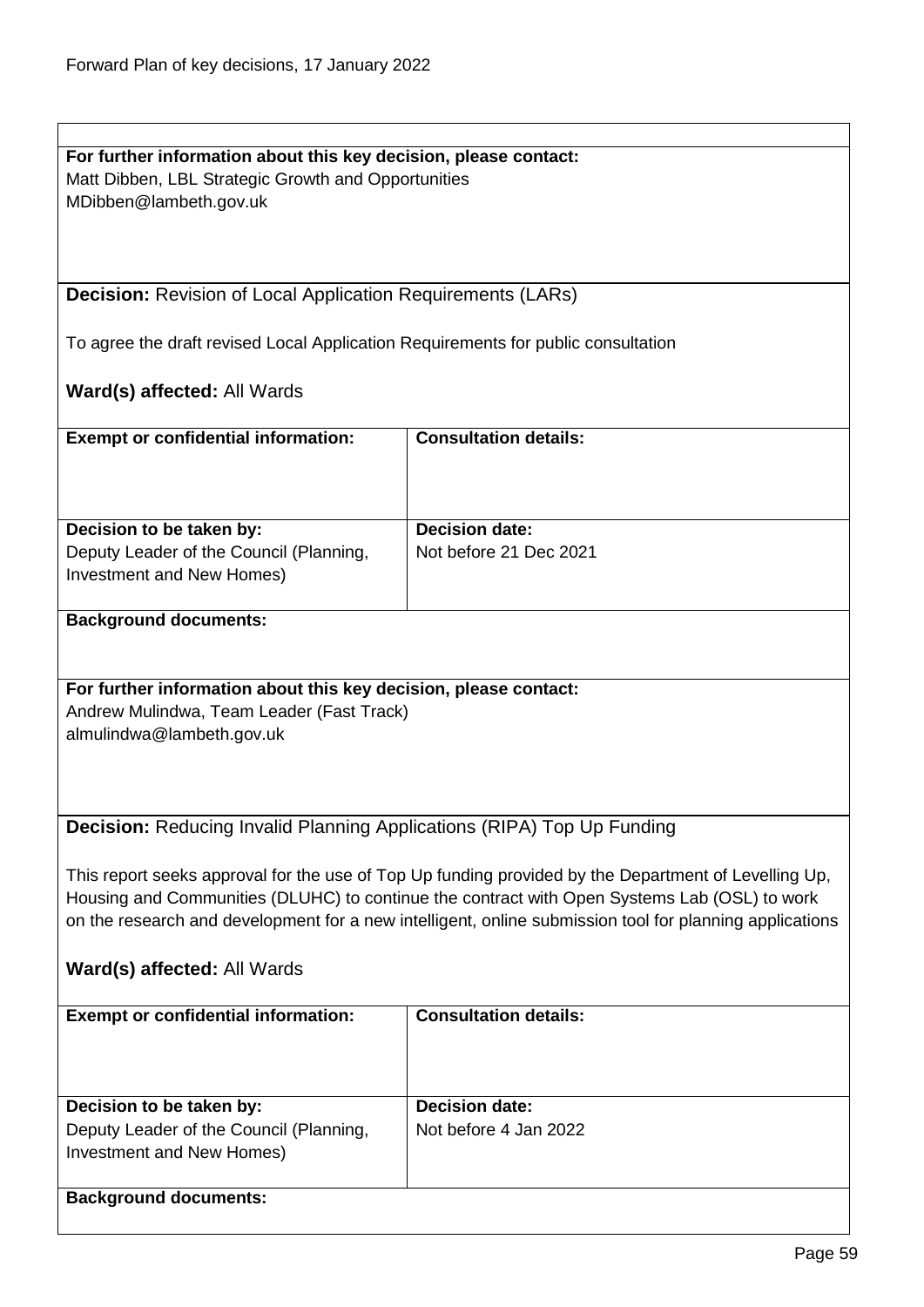**For further information about this key decision, please contact:** Bobby Lee, Business Delivery Officer Blee@lambeth.gov.uk

#### **Decision:** Sole Supplier Framework Agreement for Removal and Storage Service

To procure a removal and storage service provider to support the Council to assist residents with their housing moves and temporary storage services as part of Estate Renewal Programme. Also, other housing moves within the Council (i.e. emergencies decant, tenant who are downsizing, temporary accommodation and on adhoc basis providing storage services to residents moving to long term institutional care/hospitalisation).

The value of this contract would exceed the EU/FTS threshold.

## **Ward(s) affected:** All Wards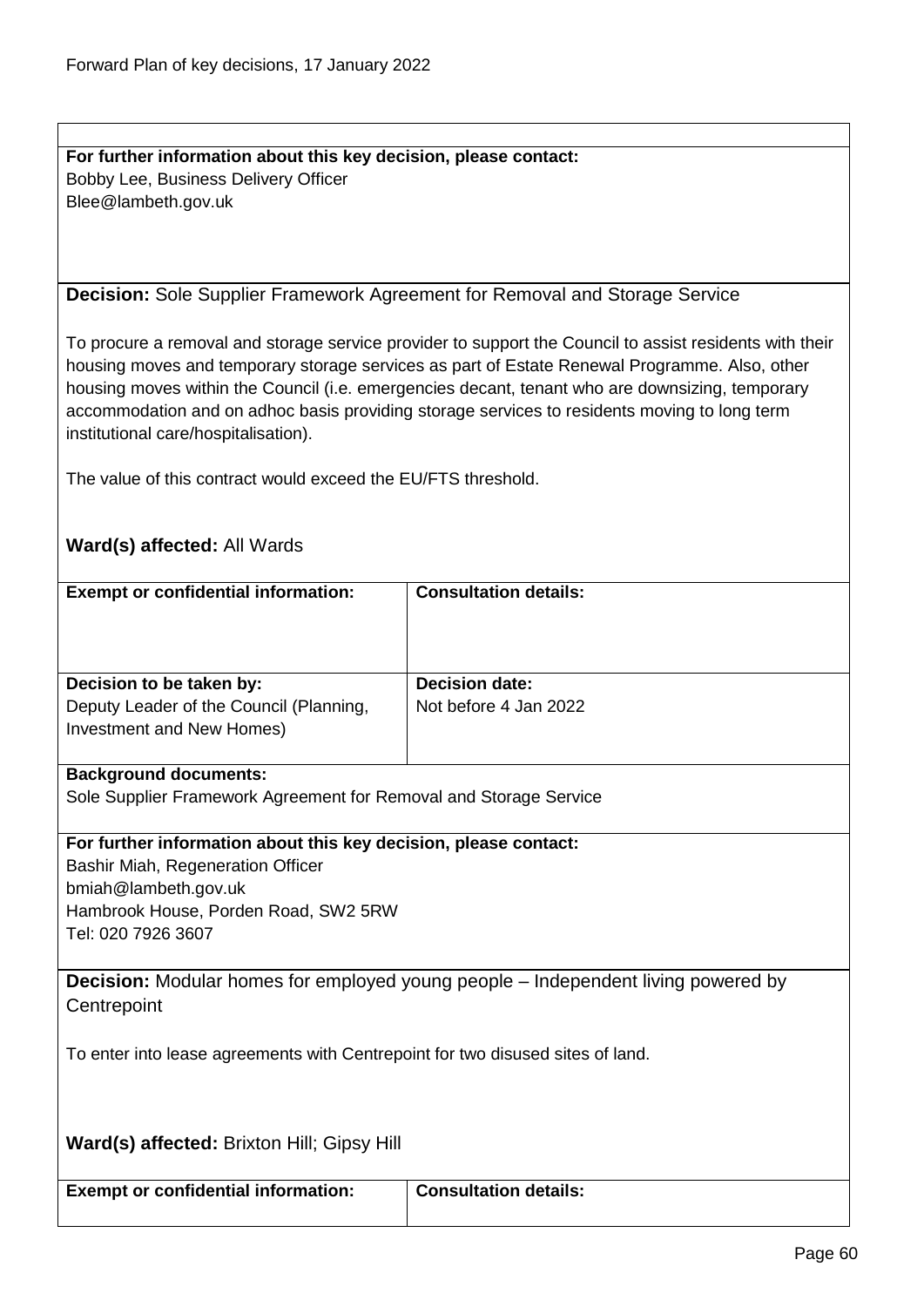| Decision to be taken by:                                                       | <b>Decision date:</b>                                                                               |
|--------------------------------------------------------------------------------|-----------------------------------------------------------------------------------------------------|
| Deputy Leader of the Council (Planning,                                        | Not before 11 Jan 2022                                                                              |
| Investment and New Homes)                                                      |                                                                                                     |
|                                                                                |                                                                                                     |
| <b>Background documents:</b>                                                   |                                                                                                     |
|                                                                                |                                                                                                     |
|                                                                                |                                                                                                     |
| For further information about this key decision, please contact:               |                                                                                                     |
| Sophie Konradsen, Strategic Commissioning Manager                              |                                                                                                     |
| SKonradsen@lambeth.gov.uk                                                      |                                                                                                     |
|                                                                                |                                                                                                     |
|                                                                                |                                                                                                     |
|                                                                                |                                                                                                     |
|                                                                                | <b>Decision:</b> Modular homes for employed young people – Independent living powered by            |
| Centrepoint                                                                    |                                                                                                     |
|                                                                                |                                                                                                     |
| To enter into lease agreements with Centrepoint for two disused sites of land. |                                                                                                     |
|                                                                                |                                                                                                     |
|                                                                                |                                                                                                     |
|                                                                                |                                                                                                     |
| Ward(s) affected: Brixton Hill; Gipsy Hill                                     |                                                                                                     |
|                                                                                |                                                                                                     |
|                                                                                |                                                                                                     |
| <b>Exempt or confidential information:</b>                                     | <b>Consultation details:</b>                                                                        |
|                                                                                |                                                                                                     |
|                                                                                |                                                                                                     |
|                                                                                | <b>Decision date:</b>                                                                               |
| Decision to be taken by:                                                       | Not before 2 Feb 2022                                                                               |
| Deputy Leader of the Council (Planning,                                        |                                                                                                     |
| Investment and New Homes)                                                      |                                                                                                     |
| <b>Background documents:</b>                                                   |                                                                                                     |
|                                                                                |                                                                                                     |
|                                                                                |                                                                                                     |
| For further information about this key decision, please contact:               |                                                                                                     |
| Sophie Konradsen, Strategic Commissioning Manager                              |                                                                                                     |
| SKonradsen@lambeth.gov.uk                                                      |                                                                                                     |
|                                                                                |                                                                                                     |
|                                                                                |                                                                                                     |
|                                                                                |                                                                                                     |
|                                                                                | <b>Decision:</b> S106 and Community Infrastructure Levy: Infrastructure and Monitoring Salary       |
| Expenditure                                                                    |                                                                                                     |
|                                                                                |                                                                                                     |
|                                                                                | Report authorising use of CIL/S106 monies for the funding of posts delivering infrastructure and/or |
| monitoring contributions                                                       |                                                                                                     |
|                                                                                |                                                                                                     |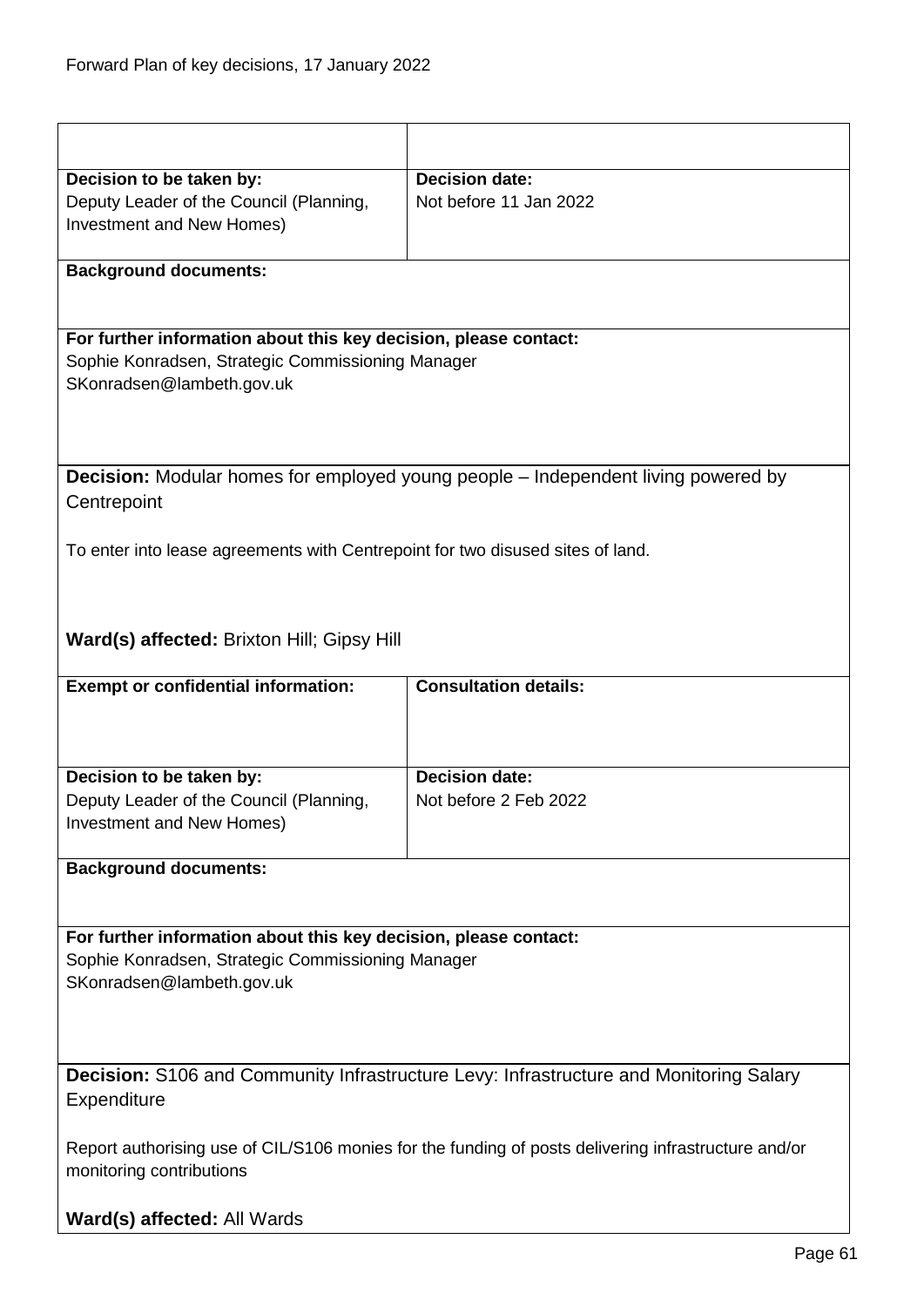| <b>Exempt or confidential information:</b>                         | <b>Consultation details:</b>                                                                                                                                                                     |
|--------------------------------------------------------------------|--------------------------------------------------------------------------------------------------------------------------------------------------------------------------------------------------|
|                                                                    |                                                                                                                                                                                                  |
| Decision to be taken by:                                           | <b>Decision date:</b>                                                                                                                                                                            |
| Deputy Leader of the Council (Planning,                            | Not before 8 Feb 2022                                                                                                                                                                            |
| Investment and New Homes)                                          |                                                                                                                                                                                                  |
| <b>Background documents:</b>                                       |                                                                                                                                                                                                  |
| For further information about this key decision, please contact:   |                                                                                                                                                                                                  |
| Matt Dibben, LBL Strategic Growth and Opportunities                |                                                                                                                                                                                                  |
| MDibben@lambeth.gov.uk                                             |                                                                                                                                                                                                  |
|                                                                    |                                                                                                                                                                                                  |
|                                                                    |                                                                                                                                                                                                  |
| <b>Decision:</b> Confirmation of Class MA Article 4 Directions     |                                                                                                                                                                                                  |
|                                                                    |                                                                                                                                                                                                  |
|                                                                    | To consider whether to confirm the three non-immediate Article 4 directions made in July 2021 to<br>remove Class MA permitted development rights for change of use from commercial, business and |
|                                                                    | service uses to residential. The made directions cover the London Plan Central Activities Zone as it                                                                                             |
|                                                                    | relates to Lambeth, land in Key Industrial and Business Areas not falling within the Brixton Creative                                                                                            |
|                                                                    | Enterprise Zone or the Central Activities Zone, the West Norwood Creative Business Cluster and                                                                                                   |
| selected town centre locations                                     |                                                                                                                                                                                                  |
| Ward(s) affected: Bishop's; Oval; Prince's                         |                                                                                                                                                                                                  |
|                                                                    |                                                                                                                                                                                                  |
| <b>Exempt or confidential information:</b>                         | <b>Consultation details:</b>                                                                                                                                                                     |
|                                                                    |                                                                                                                                                                                                  |
|                                                                    |                                                                                                                                                                                                  |
| Decision to be taken by:                                           | <b>Decision date:</b>                                                                                                                                                                            |
| Deputy Leader of the Council (Planning,                            | Not before 8 Feb 2022                                                                                                                                                                            |
| Investment and New Homes)                                          |                                                                                                                                                                                                  |
| <b>Background documents:</b>                                       |                                                                                                                                                                                                  |
|                                                                    |                                                                                                                                                                                                  |
| For further information about this key decision, please contact:   |                                                                                                                                                                                                  |
| Catherine Carpenter, Planning Strategy and Policy Manager          |                                                                                                                                                                                                  |
| ccarpenter@lambeth.gov.uk                                          |                                                                                                                                                                                                  |
| 1st Floor, Phoenix House, 10 Wandsworth Road<br>Tel: 020 7926 1251 |                                                                                                                                                                                                  |
|                                                                    |                                                                                                                                                                                                  |
|                                                                    |                                                                                                                                                                                                  |
| <b>Decision: Revised Draft Design SPD</b>                          |                                                                                                                                                                                                  |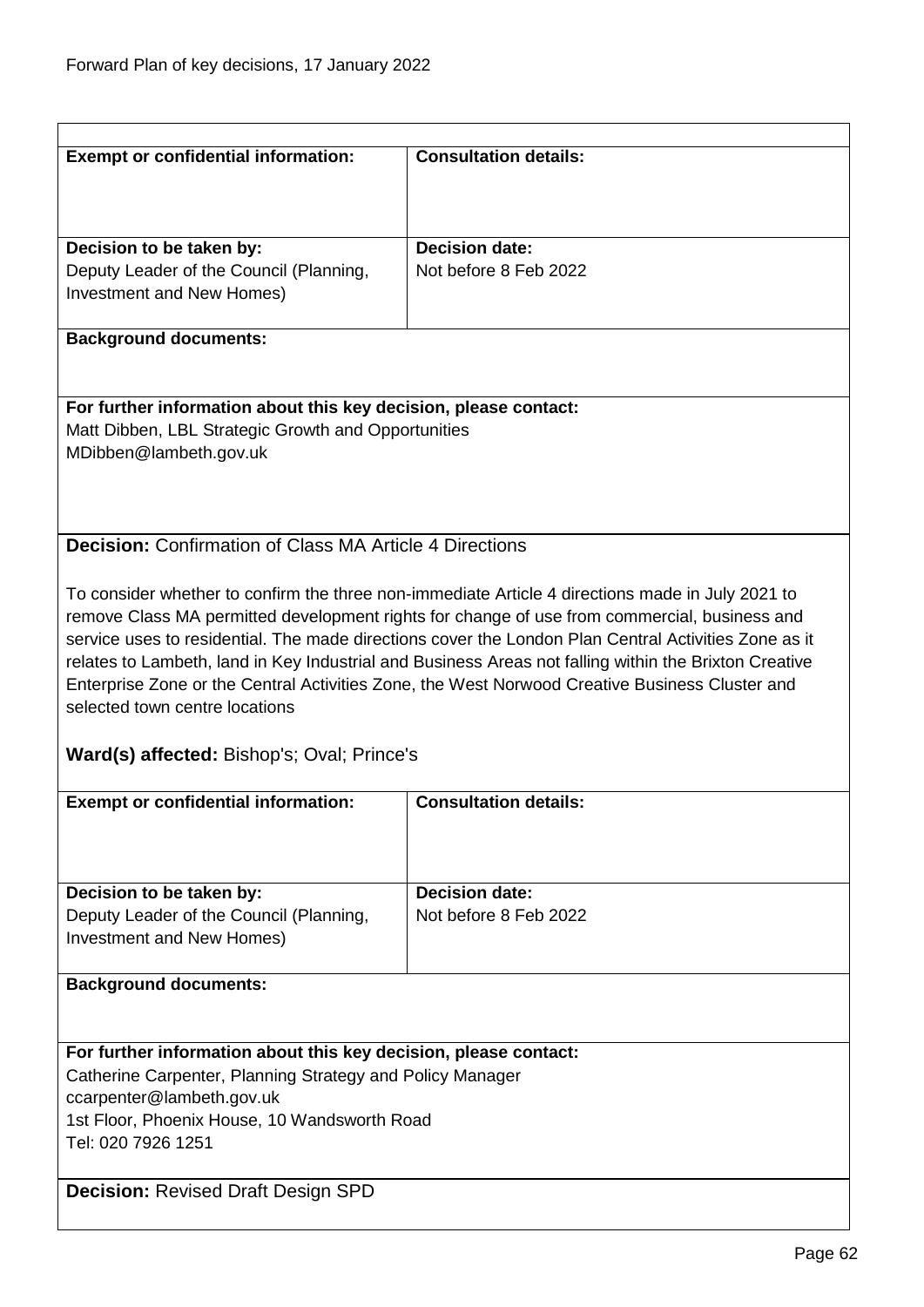To consider the response to the consultation on the Draft Design Code SPD and whether to consult on a Revised Draft Design SPD.

### **Ward(s) affected:** All Wards

| <b>Exempt or confidential information:</b>                           | <b>Consultation details:</b> |
|----------------------------------------------------------------------|------------------------------|
|                                                                      |                              |
|                                                                      |                              |
| Decision to be taken by:                                             | <b>Decision date:</b>        |
| Deputy Leader of the Council (Planning,<br>Investment and New Homes) | Not before 8 Feb 2022        |
|                                                                      |                              |

#### **Background documents:**

#### **For further information about this key decision, please contact:**

Catherine Carpenter, Planning Strategy and Policy Manager ccarpenter@lambeth.gov.uk 1st Floor, Phoenix House, 10 Wandsworth Road Tel: 020 7926 1251

#### **Decision:** Revised Draft Affordable Workspace SPD

To consider the response to the consultation on the Draft Affordable Workspace SPD and whether to consult on a Revised Draft Affordable Workspace SPD.

#### **Ward(s) affected:** All Wards

| <b>Exempt or confidential information:</b>                       | <b>Consultation details:</b> |  |
|------------------------------------------------------------------|------------------------------|--|
|                                                                  |                              |  |
|                                                                  |                              |  |
|                                                                  |                              |  |
| Decision to be taken by:                                         | Decision date:               |  |
|                                                                  |                              |  |
| Deputy Leader of the Council (Planning,                          | Not before 8 Feb 2022        |  |
| Investment and New Homes)                                        |                              |  |
|                                                                  |                              |  |
| <b>Background documents:</b>                                     |                              |  |
|                                                                  |                              |  |
|                                                                  |                              |  |
| For further information about this key decision, please contact: |                              |  |
|                                                                  |                              |  |
| Catherine Carpenter, Planning Strategy and Policy Manager        |                              |  |
| ccarpenter@lambeth.gov.uk                                        |                              |  |
| 1st Floor, Phoenix House, 10 Wandsworth Road                     |                              |  |
| Tel: 020 7926 1251                                               |                              |  |
|                                                                  |                              |  |

**Decision:** Omicron economic support measures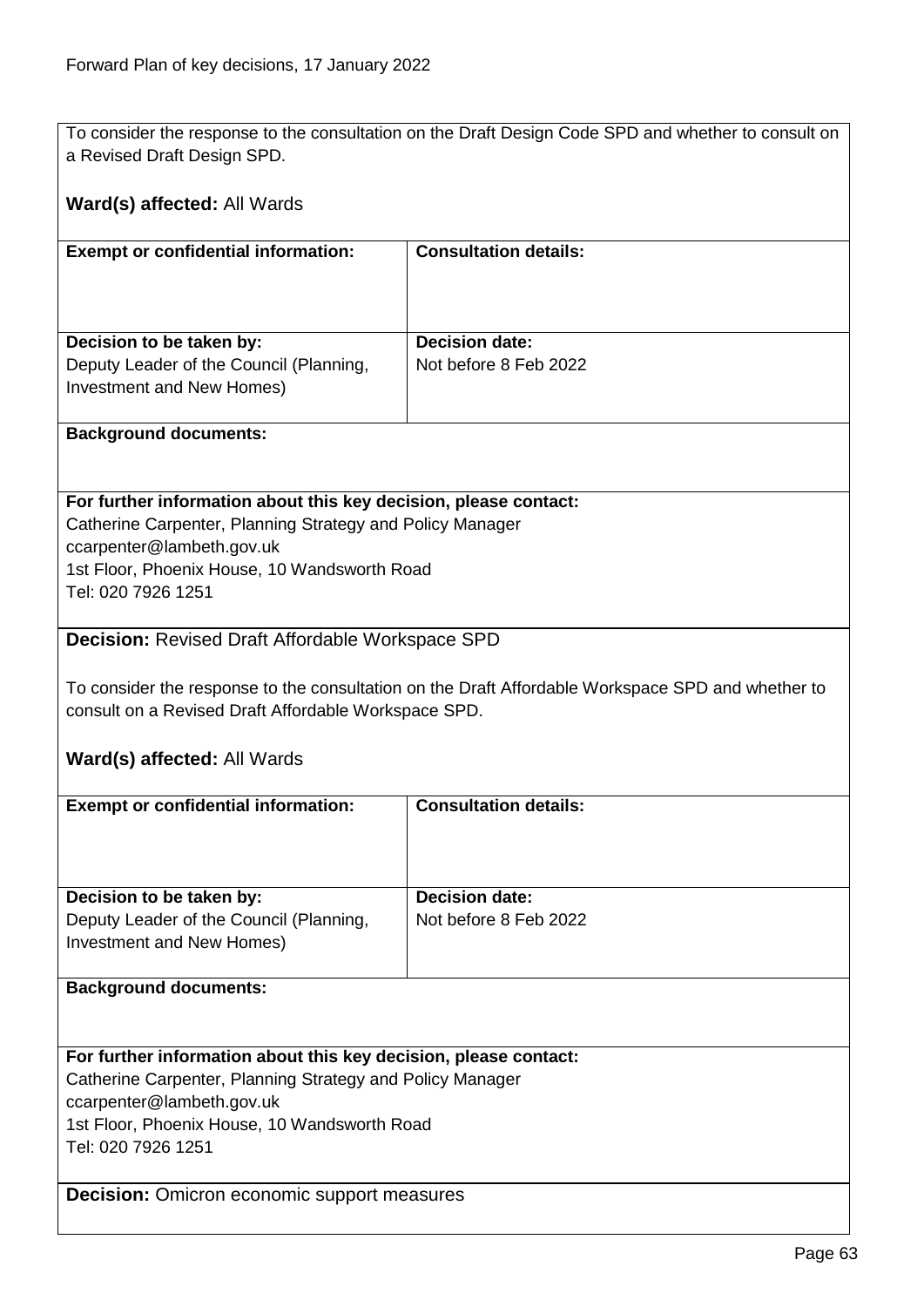Government announced a range of new economic support for businesses impacted by the spread of the Omicron variant in December 2021, including direct grants and business rate relief. Government guidance on these new support measures was received in January 2022.

Lambeth have received a further allocation of £592,246 Additional Restrictions Grant which will be used to deliver direct cash grants to businesses through a fourth phase of the Economic Resilience Fund.

Lambeth has also received an allocation of £2,436,048 to make Omicron Hospitality and Leisure grant awards of up to £6,000 per business premises.

Lambeth have been awarded £9,304,052 under the Covid Additional Relief Fund – a discretionary business rate relief scheme for business ineligible for other Coronavirus-related business rate reliefs.

A new decision is required to authorise the process and priorities for spend across these schemes, as well as any others announced in response to Omicron, to provide much needed economic support to businesses.

## **Ward(s) affected:** All Wards

| <b>Exempt or confidential information:</b>                                                       | <b>Consultation details:</b>                    |
|--------------------------------------------------------------------------------------------------|-------------------------------------------------|
| Decision to be taken by:<br>Deputy Leader of the Council (Planning,<br>Investment and New Homes) | <b>Decision date:</b><br>Not before 15 Feb 2022 |
|                                                                                                  |                                                 |

#### **Background documents:**

**For further information about this key decision, please contact:** Matthew Blades, Head of Business, Culture and Investment mblades@lambeth.gov.uk

**Decision:** Lambeth Self Help Housing Association – Additional Homes

To authorise the variation of the agreement between the Council and Lambeth Self Help Housing Association to help enable them to construct additional homes.

|  | Ward(s) affected: Bishop's |  |
|--|----------------------------|--|
|--|----------------------------|--|

| <b>Exempt or confidential information:</b> | <b>Consultation details:</b> |
|--------------------------------------------|------------------------------|
|                                            |                              |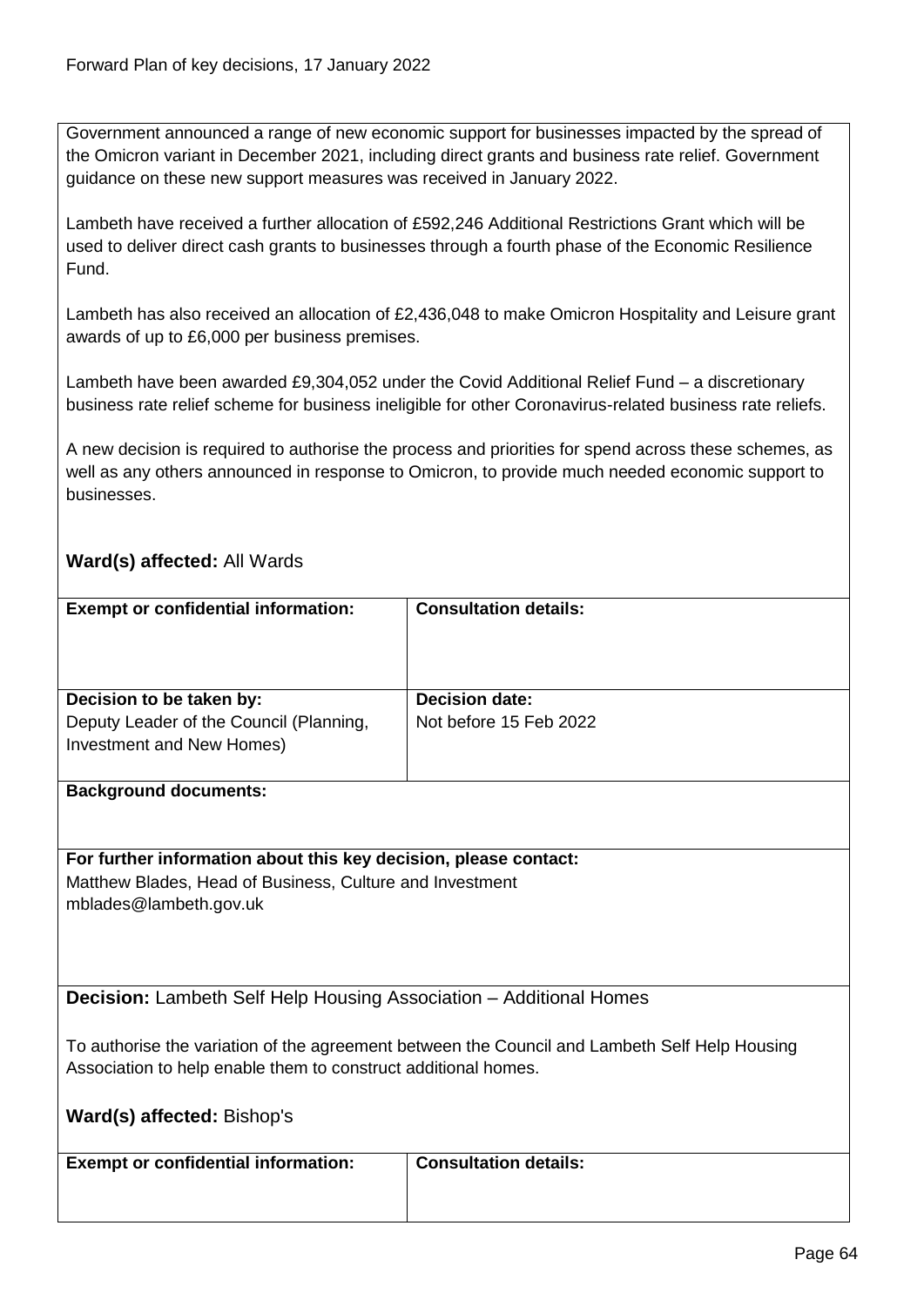| Decision to be taken by:                                                                                                                                  | <b>Decision date:</b>                                                                              |  |
|-----------------------------------------------------------------------------------------------------------------------------------------------------------|----------------------------------------------------------------------------------------------------|--|
| Deputy Leader of the Council (Planning,                                                                                                                   | Not before 15 Feb 2022                                                                             |  |
|                                                                                                                                                           |                                                                                                    |  |
| Investment and New Homes)                                                                                                                                 |                                                                                                    |  |
|                                                                                                                                                           |                                                                                                    |  |
| <b>Background documents:</b>                                                                                                                              |                                                                                                    |  |
|                                                                                                                                                           |                                                                                                    |  |
|                                                                                                                                                           |                                                                                                    |  |
| For further information about this key decision, please contact:                                                                                          |                                                                                                    |  |
| <b>Bruce McRobie</b>                                                                                                                                      |                                                                                                    |  |
| bmcrobie@lambeth.gov.uk                                                                                                                                   |                                                                                                    |  |
|                                                                                                                                                           |                                                                                                    |  |
|                                                                                                                                                           |                                                                                                    |  |
|                                                                                                                                                           |                                                                                                    |  |
| <b>Decision:</b> Appointment of Consultants for Brockwell Hall Restoration                                                                                |                                                                                                    |  |
|                                                                                                                                                           |                                                                                                    |  |
|                                                                                                                                                           |                                                                                                    |  |
|                                                                                                                                                           | Following the successful award of funding by the National Lottery Heritage Fund (NLHF) Round 1,    |  |
|                                                                                                                                                           | some development funds have been released to allow the Council to develop the proposals for        |  |
| refurbishment.                                                                                                                                            |                                                                                                    |  |
|                                                                                                                                                           |                                                                                                    |  |
|                                                                                                                                                           | The Council will require the engagement of Specialist consultants with to oversee and help develop |  |
|                                                                                                                                                           | the proposals, notable expertise areas include conservation architecture, landscape architecture   |  |
|                                                                                                                                                           |                                                                                                    |  |
|                                                                                                                                                           |                                                                                                    |  |
| Ward(s) affected: Coldharbour; Herne Hill                                                                                                                 |                                                                                                    |  |
|                                                                                                                                                           |                                                                                                    |  |
| <b>Exempt or confidential information:</b>                                                                                                                | <b>Consultation details:</b>                                                                       |  |
|                                                                                                                                                           |                                                                                                    |  |
|                                                                                                                                                           |                                                                                                    |  |
|                                                                                                                                                           |                                                                                                    |  |
| Decision to be taken by:                                                                                                                                  | <b>Decision date:</b>                                                                              |  |
|                                                                                                                                                           |                                                                                                    |  |
| Cabinet Member for Equalities and Culture                                                                                                                 | Not before 16 Oct 2019                                                                             |  |
|                                                                                                                                                           |                                                                                                    |  |
|                                                                                                                                                           |                                                                                                    |  |
| <b>Background documents:</b>                                                                                                                              |                                                                                                    |  |
|                                                                                                                                                           |                                                                                                    |  |
|                                                                                                                                                           |                                                                                                    |  |
| For further information about this key decision, please contact:                                                                                          |                                                                                                    |  |
| Dan Thomas, Programme Manager (Parks & Special Projects)                                                                                                  |                                                                                                    |  |
| dthomas4@lambeth.gov.uk                                                                                                                                   |                                                                                                    |  |
|                                                                                                                                                           |                                                                                                    |  |
|                                                                                                                                                           |                                                                                                    |  |
|                                                                                                                                                           |                                                                                                    |  |
|                                                                                                                                                           |                                                                                                    |  |
| Decision: ELEVATE Strategic Plan 2020-23                                                                                                                  |                                                                                                    |  |
|                                                                                                                                                           |                                                                                                    |  |
| To consider the future direction and 3-year strategic delivery plan for the ELEVATE programme and<br>associated funding arrangement/financial investment. |                                                                                                    |  |
|                                                                                                                                                           |                                                                                                    |  |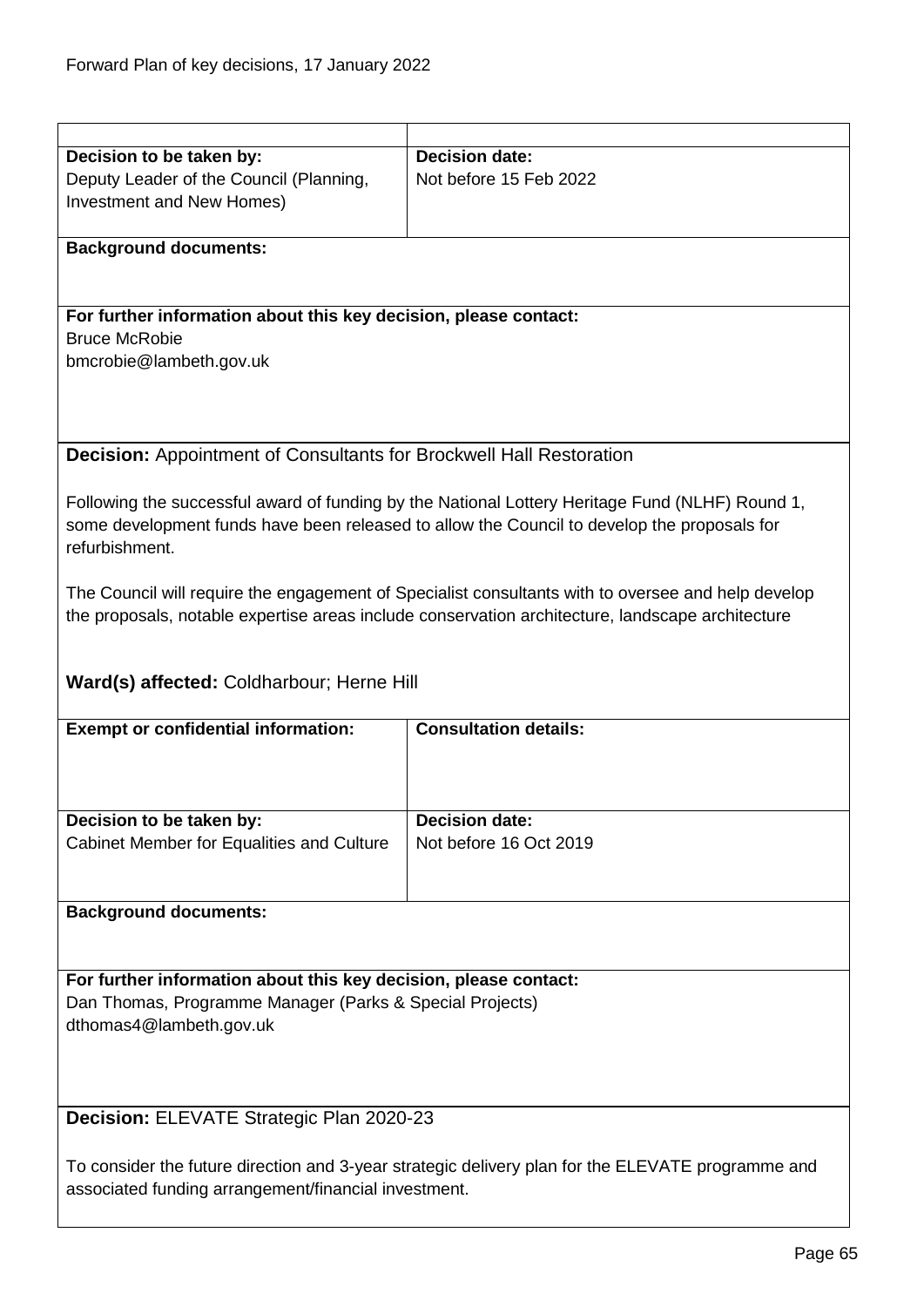| Ward(s) affected: All Wards                                                                                                                                                                                                                                                                                                                                                                                                                                                                                                                                                                                                      |                              |  |
|----------------------------------------------------------------------------------------------------------------------------------------------------------------------------------------------------------------------------------------------------------------------------------------------------------------------------------------------------------------------------------------------------------------------------------------------------------------------------------------------------------------------------------------------------------------------------------------------------------------------------------|------------------------------|--|
|                                                                                                                                                                                                                                                                                                                                                                                                                                                                                                                                                                                                                                  |                              |  |
| <b>Exempt or confidential information:</b>                                                                                                                                                                                                                                                                                                                                                                                                                                                                                                                                                                                       | <b>Consultation details:</b> |  |
|                                                                                                                                                                                                                                                                                                                                                                                                                                                                                                                                                                                                                                  |                              |  |
|                                                                                                                                                                                                                                                                                                                                                                                                                                                                                                                                                                                                                                  |                              |  |
| Decision to be taken by:                                                                                                                                                                                                                                                                                                                                                                                                                                                                                                                                                                                                         | <b>Decision date:</b>        |  |
| Cabinet Member for Equalities and Culture                                                                                                                                                                                                                                                                                                                                                                                                                                                                                                                                                                                        | Not before 19 May 2020       |  |
|                                                                                                                                                                                                                                                                                                                                                                                                                                                                                                                                                                                                                                  |                              |  |
|                                                                                                                                                                                                                                                                                                                                                                                                                                                                                                                                                                                                                                  |                              |  |
| <b>Background documents:</b>                                                                                                                                                                                                                                                                                                                                                                                                                                                                                                                                                                                                     |                              |  |
|                                                                                                                                                                                                                                                                                                                                                                                                                                                                                                                                                                                                                                  |                              |  |
| For further information about this key decision, please contact:                                                                                                                                                                                                                                                                                                                                                                                                                                                                                                                                                                 |                              |  |
| Dawn Bunce, Arts Partnership Officer                                                                                                                                                                                                                                                                                                                                                                                                                                                                                                                                                                                             |                              |  |
| dbunce@lambeth.gov.uk                                                                                                                                                                                                                                                                                                                                                                                                                                                                                                                                                                                                            |                              |  |
| <b>Phoenix House</b>                                                                                                                                                                                                                                                                                                                                                                                                                                                                                                                                                                                                             |                              |  |
| Tel: 020 7926 0760                                                                                                                                                                                                                                                                                                                                                                                                                                                                                                                                                                                                               |                              |  |
|                                                                                                                                                                                                                                                                                                                                                                                                                                                                                                                                                                                                                                  |                              |  |
| <b>Decision:</b> Expenditure Arising from London Eye Section 106 Receipts                                                                                                                                                                                                                                                                                                                                                                                                                                                                                                                                                        |                              |  |
| Under the terms of a section 106 planning agreement, since 2003 the South Bank Employers' Group<br>(SBEG) has provided specified operational and community initiatives in the South Bank area on behalf<br>of the Council. These are financed by payments that the Council receives annually from the operator<br>of the Lastminute, com London Eye. The Council makes payment to SBEG in arrears on the basis of<br>goods provided and services rendered according to an agreed programme of work. The forecast<br>expenditure in 2020/21 is £950,000 with the first quarterly payment being due for payment on 1 July<br>2020. |                              |  |
| Ward(s) affected: Bishop's                                                                                                                                                                                                                                                                                                                                                                                                                                                                                                                                                                                                       |                              |  |
| <b>Consultation details:</b><br><b>Exempt or confidential information:</b>                                                                                                                                                                                                                                                                                                                                                                                                                                                                                                                                                       |                              |  |
|                                                                                                                                                                                                                                                                                                                                                                                                                                                                                                                                                                                                                                  |                              |  |
| Decision to be taken by:                                                                                                                                                                                                                                                                                                                                                                                                                                                                                                                                                                                                         | <b>Decision date:</b>        |  |
| Cabinet Member for Equalities and Culture                                                                                                                                                                                                                                                                                                                                                                                                                                                                                                                                                                                        | Not before 28 Jul 2020       |  |
|                                                                                                                                                                                                                                                                                                                                                                                                                                                                                                                                                                                                                                  |                              |  |
| <b>Background documents:</b>                                                                                                                                                                                                                                                                                                                                                                                                                                                                                                                                                                                                     |                              |  |

Caroline Pitrakou, Programme Office Manager cpitrakou@lambeth.gov.uk

Tel: 020 7926 1260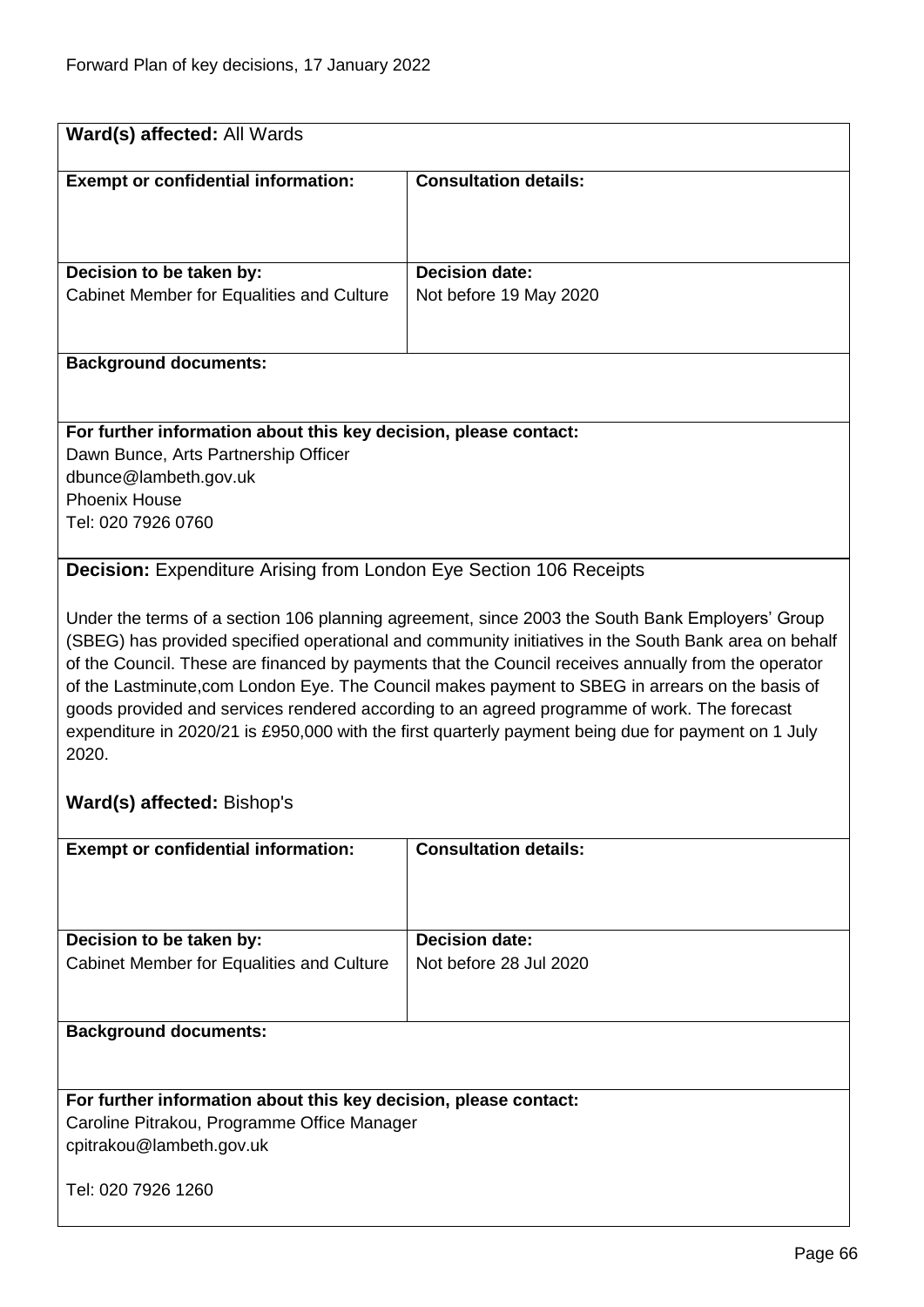**Decision:** Appointment of contractor for West Norwood Cemetery National Lottery Heritage Fund (NLHF) Project Package A1 (Restoration of St. Stephens Chapel and 14 monuments)

To approve procurement and award of works for West Norwood cemetery National Heritage Lottery Project Package A1 (Restoration of St. Stephens Chapel and 14 monuments).

West Norwood Cemetery (WNC) is a significant Grade II\* listed site founded in 1837, laid out in a 'pleasure ground style' to William Tite's design. The London Borough of Lambeth (LBL) has successfully secured a significant grant from the National Lottery Heritage Fund (NLHF) to deliver a wide range of proposals for the conservation of West Norwood Cemetery in Lambeth.

## **Ward(s) affected:** Gipsy Hill

| <b>Exempt or confidential information:</b>                                                                                                                                                            | <b>Consultation details:</b> |  |
|-------------------------------------------------------------------------------------------------------------------------------------------------------------------------------------------------------|------------------------------|--|
|                                                                                                                                                                                                       |                              |  |
|                                                                                                                                                                                                       |                              |  |
| Decision to be taken by:                                                                                                                                                                              | <b>Decision date:</b>        |  |
| Cabinet Member for Equalities and Culture                                                                                                                                                             | 6 Jan 2022                   |  |
|                                                                                                                                                                                                       |                              |  |
| <b>Background documents:</b>                                                                                                                                                                          |                              |  |
|                                                                                                                                                                                                       |                              |  |
| For further information about this key decision, please contact:                                                                                                                                      |                              |  |
| Preeti Chatwal Kauffman, Head of Capital Programmes                                                                                                                                                   |                              |  |
| PChatwalKauffman@lambeth.gov.uk                                                                                                                                                                       |                              |  |
|                                                                                                                                                                                                       |                              |  |
|                                                                                                                                                                                                       |                              |  |
| Decision: Brockwell Hall Restoration NLHF Project: procurement and award of works for the                                                                                                             |                              |  |
| Ground maintenance Depot Building                                                                                                                                                                     |                              |  |
|                                                                                                                                                                                                       |                              |  |
| To approve the procurement and award of works for building a new grounds maintenance depot.                                                                                                           |                              |  |
| The National Lottery Heritage Fund has recently awarded Lambeth a grant towards a project to restore                                                                                                  |                              |  |
| the Grade II* Brockwell Hall, stable block and yard, opening it up to greater public access and                                                                                                       |                              |  |
| introducing revenue generating uses.                                                                                                                                                                  |                              |  |
| As one of the approved purposes, new grounds maintenance depot is planned to be built in an area<br>used for green waste in the south-east corner of Brockwell Park (near Norwood Lodge) and relocate |                              |  |
| Lambeth Parks Maintenance facilities currently in the stable yard, significantly reducing vehicle                                                                                                     |                              |  |
| movements by the Hall and within the park.                                                                                                                                                            |                              |  |
|                                                                                                                                                                                                       |                              |  |
| Ward(s) affected: Herne Hill                                                                                                                                                                          |                              |  |

**Exempt or confidential information:** Consultation details: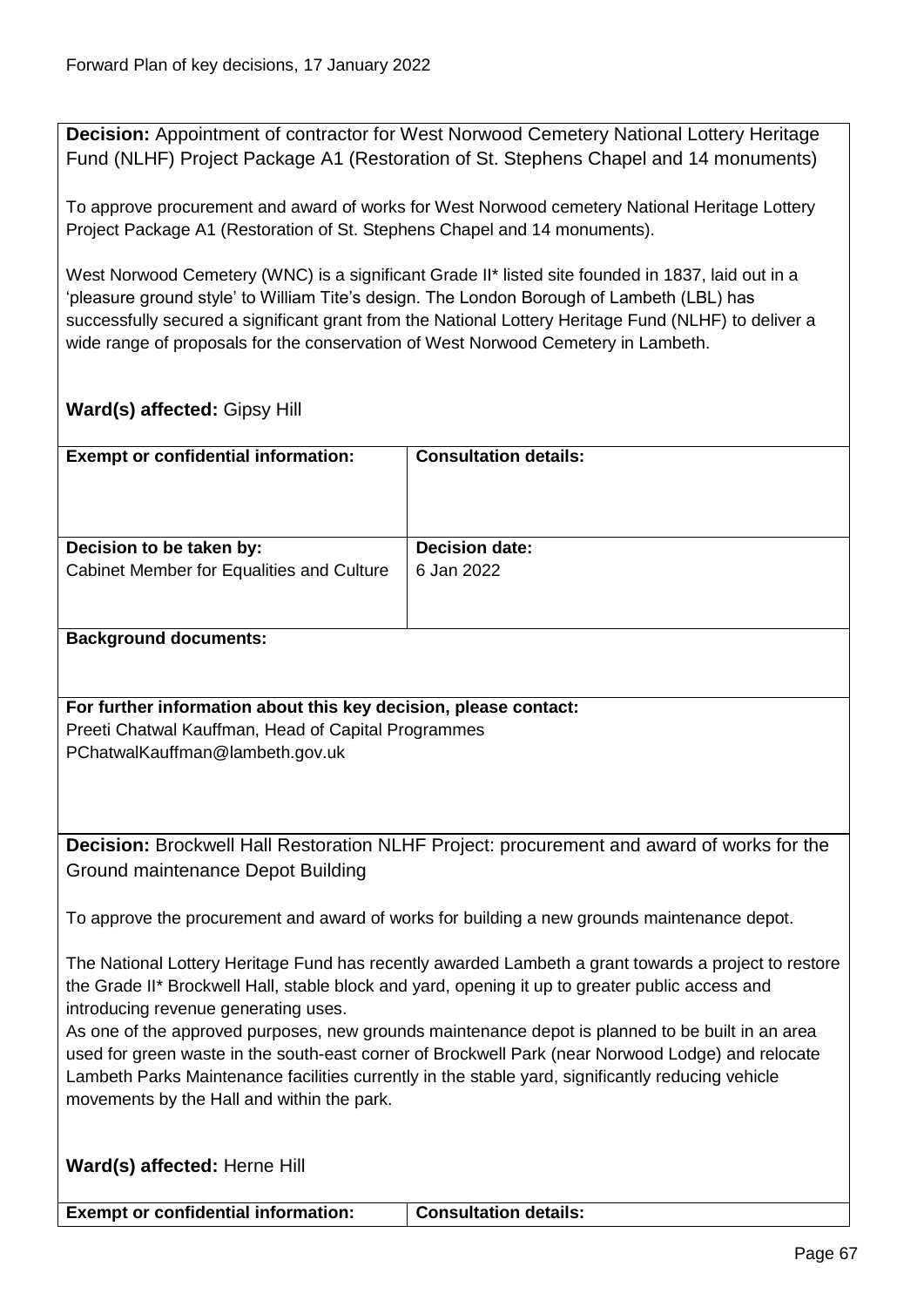| Decision to be taken by:                                                                                                            | <b>Decision date:</b>                                                                       |  |
|-------------------------------------------------------------------------------------------------------------------------------------|---------------------------------------------------------------------------------------------|--|
| Cabinet Member for Equalities and Culture                                                                                           | Not before 17 Aug 2021                                                                      |  |
|                                                                                                                                     |                                                                                             |  |
| <b>Background documents:</b>                                                                                                        |                                                                                             |  |
|                                                                                                                                     |                                                                                             |  |
| For further information about this key decision, please contact:                                                                    |                                                                                             |  |
| Preeti Chatwal Kauffman, Head of Capital Programmes<br>PChatwalKauffman@lambeth.gov.uk                                              |                                                                                             |  |
|                                                                                                                                     |                                                                                             |  |
| Funding                                                                                                                             | <b>Decision:</b> Business Case - Myatts Fields Depot Redevelopment - Request for Additional |  |
| Sign off for additional funding                                                                                                     |                                                                                             |  |
| Ward(s) affected: Vassall                                                                                                           |                                                                                             |  |
| <b>Exempt or confidential information:</b>                                                                                          | <b>Consultation details:</b>                                                                |  |
|                                                                                                                                     |                                                                                             |  |
| Decision to be taken by:                                                                                                            | <b>Decision date:</b>                                                                       |  |
| Cabinet Member for Equalities and Culture                                                                                           | Not before 7 Sep 2021                                                                       |  |
| <b>Background documents:</b>                                                                                                        |                                                                                             |  |
|                                                                                                                                     |                                                                                             |  |
| For further information about this key decision, please contact:<br>Stella Denyoh                                                   |                                                                                             |  |
| SDenyoh@lambeth.gov.uk                                                                                                              |                                                                                             |  |
| Hambrook House, 17 Porden Road, London, SW2 5RW                                                                                     |                                                                                             |  |
|                                                                                                                                     |                                                                                             |  |
| <b>Decision:</b> Capital Investment in Parks and Open Spaces 2020-2025 (Phase Two)                                                  |                                                                                             |  |
| The report recommends the allocation of £1.1m of the capital within the parks theme in the corporate<br>five-year capital programme |                                                                                             |  |
| Ward(s) affected: All Wards                                                                                                         |                                                                                             |  |
| <b>Exempt or confidential information:</b>                                                                                          | <b>Consultation details:</b>                                                                |  |
|                                                                                                                                     |                                                                                             |  |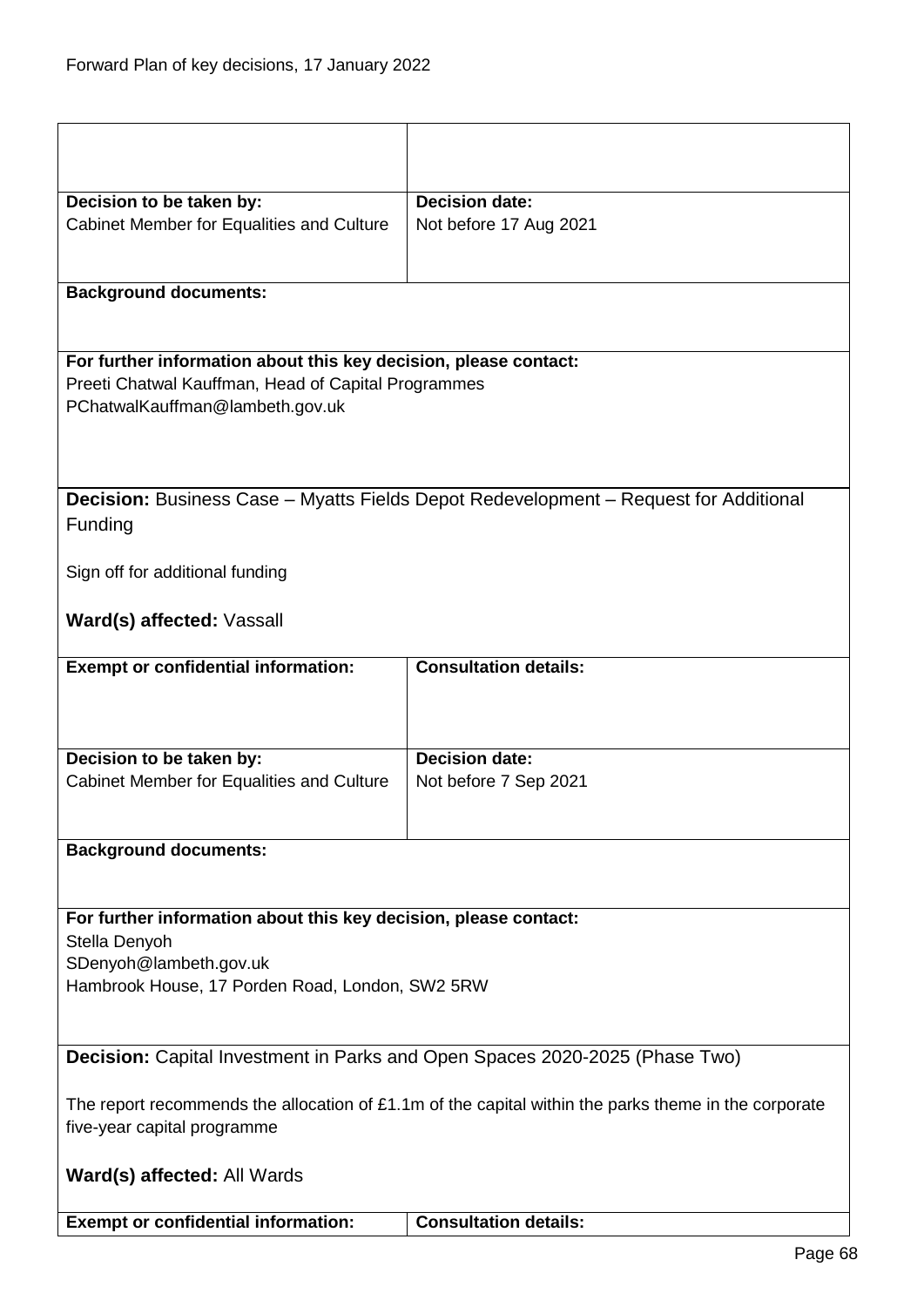| Decision to be taken by:<br>Cabinet Member for Equalities and Culture                 | Decision date:<br>Not before 8 Feb 2022                                                        |  |
|---------------------------------------------------------------------------------------|------------------------------------------------------------------------------------------------|--|
|                                                                                       |                                                                                                |  |
|                                                                                       |                                                                                                |  |
| <b>Background documents:</b>                                                          |                                                                                                |  |
| For further information about this key decision, please contact:                      |                                                                                                |  |
| Kevin Crook, Assistant Director: Neighbourhoods, Environment and Streetscene          |                                                                                                |  |
| kcrook@lambeth.gov.uk                                                                 |                                                                                                |  |
| Blue Star House - 4th Floor                                                           |                                                                                                |  |
| Tel: 020 7926 8973                                                                    |                                                                                                |  |
|                                                                                       |                                                                                                |  |
| <b>Decision:</b> Essential Maintenance works at Carnegie Library                      |                                                                                                |  |
| To approve the programme of maintenance works at Carnegie Library.                    |                                                                                                |  |
|                                                                                       | The anticipated duration of the contract is 6 months from September 2021 to February 2022. The |  |
| estimated cost of the works and consultancy fees is £550,000                          |                                                                                                |  |
|                                                                                       |                                                                                                |  |
|                                                                                       |                                                                                                |  |
| Ward(s) affected: Herne Hill                                                          |                                                                                                |  |
| <b>Exempt or confidential information:</b>                                            | <b>Consultation details:</b>                                                                   |  |
| Part exempt                                                                           |                                                                                                |  |
| Information relating to the financial or                                              |                                                                                                |  |
| business affairs of any particular person                                             |                                                                                                |  |
| (including the authority holding that                                                 |                                                                                                |  |
| information)                                                                          |                                                                                                |  |
|                                                                                       |                                                                                                |  |
| Decision to be taken by:                                                              | <b>Decision date:</b>                                                                          |  |
| Cabinet Member for the Voluntary Sector<br>and Leisure                                | Not before 27 Jul 2021                                                                         |  |
|                                                                                       |                                                                                                |  |
| <b>Background documents:</b>                                                          |                                                                                                |  |
|                                                                                       |                                                                                                |  |
|                                                                                       |                                                                                                |  |
| For further information about this key decision, please contact:                      |                                                                                                |  |
| Babtunde Awofolaju, Senior Project Manager, Schools and Communities Capital Programme |                                                                                                |  |
| bawofolaju@lambeth.gov.uk                                                             |                                                                                                |  |
|                                                                                       |                                                                                                |  |
|                                                                                       |                                                                                                |  |
| <b>Decision: Kickstart Scheme</b>                                                     |                                                                                                |  |
|                                                                                       |                                                                                                |  |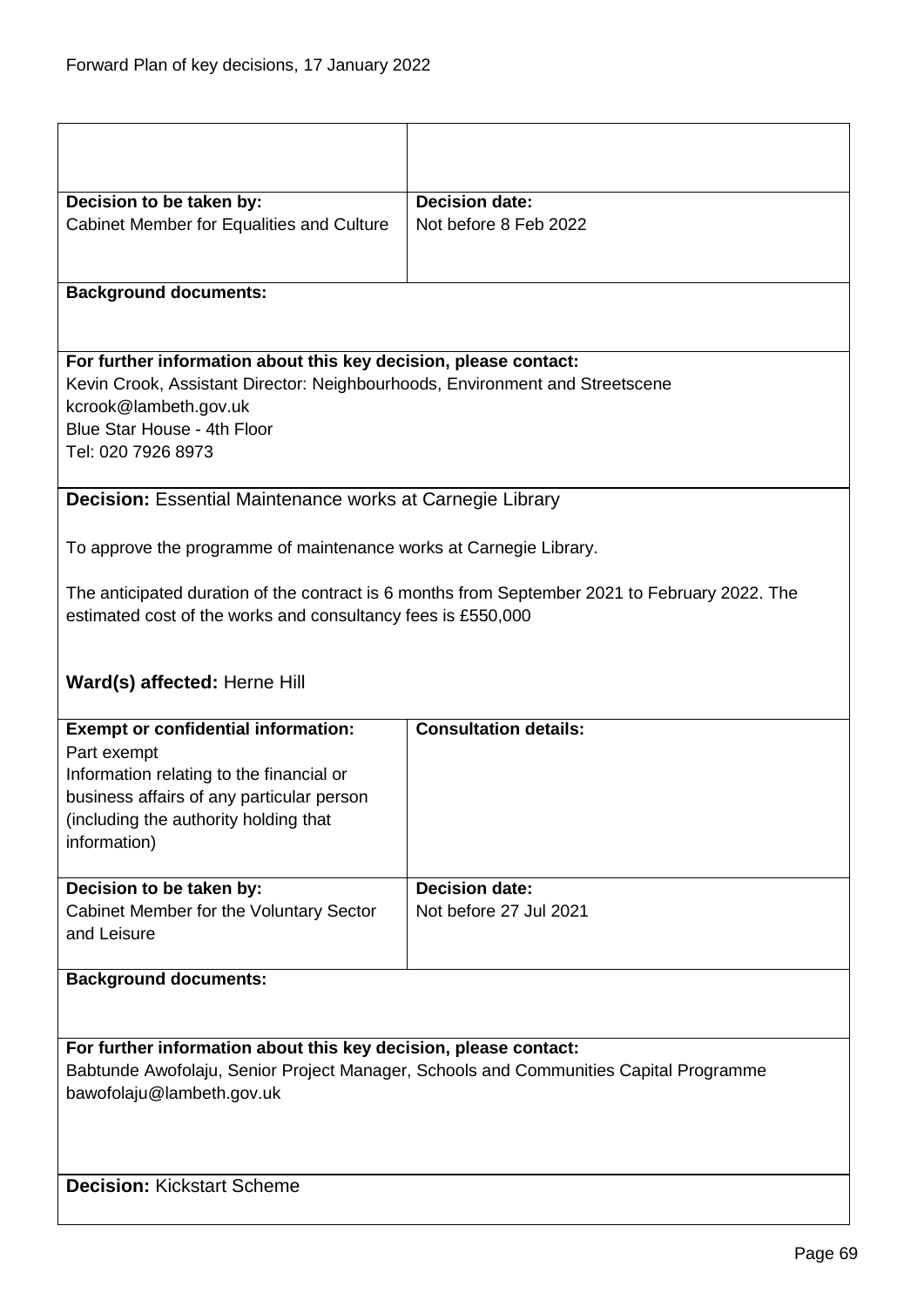|                                                                  | Agreement of approach to Lambeth Council and Better Placed tri-borough Kickstart schemes                                                                                                          |  |
|------------------------------------------------------------------|---------------------------------------------------------------------------------------------------------------------------------------------------------------------------------------------------|--|
| Ward(s) affected: All Wards                                      |                                                                                                                                                                                                   |  |
| <b>Exempt or confidential information:</b>                       | <b>Consultation details:</b>                                                                                                                                                                      |  |
|                                                                  |                                                                                                                                                                                                   |  |
|                                                                  |                                                                                                                                                                                                   |  |
|                                                                  |                                                                                                                                                                                                   |  |
| Decision to be taken by:                                         | <b>Decision date:</b>                                                                                                                                                                             |  |
| Deputy Leader of the Council (Jobs, Skills                       | Not before 9 Mar 2021                                                                                                                                                                             |  |
| and Community Safety)                                            |                                                                                                                                                                                                   |  |
| <b>Background documents:</b>                                     |                                                                                                                                                                                                   |  |
|                                                                  |                                                                                                                                                                                                   |  |
|                                                                  |                                                                                                                                                                                                   |  |
| For further information about this key decision, please contact: |                                                                                                                                                                                                   |  |
| Jacqueline Faulkner, Acting Head of Economic Inclusion           |                                                                                                                                                                                                   |  |
| jfaulkner@lambeth.gov.uk                                         |                                                                                                                                                                                                   |  |
|                                                                  |                                                                                                                                                                                                   |  |
|                                                                  |                                                                                                                                                                                                   |  |
|                                                                  |                                                                                                                                                                                                   |  |
| <b>Decision: ESF Connecting Communities Employment Programme</b> |                                                                                                                                                                                                   |  |
|                                                                  |                                                                                                                                                                                                   |  |
|                                                                  | Lambeth Council participation in Central London Forward Connecting Communities ESF funded<br>programme (Jan 22 – Dec 23), bringing £668,000 of funding into the Council to support residents into |  |
| employment and training                                          |                                                                                                                                                                                                   |  |
|                                                                  |                                                                                                                                                                                                   |  |
| Ward(s) affected: All Wards                                      |                                                                                                                                                                                                   |  |
|                                                                  |                                                                                                                                                                                                   |  |
| <b>Exempt or confidential information:</b>                       | <b>Consultation details:</b>                                                                                                                                                                      |  |
|                                                                  |                                                                                                                                                                                                   |  |
|                                                                  |                                                                                                                                                                                                   |  |
| Decision to be taken by:                                         | <b>Decision date:</b>                                                                                                                                                                             |  |
| Deputy Leader of the Council (Jobs, Skills                       | Not before 15 Feb 2022                                                                                                                                                                            |  |
| and Community Safety)                                            |                                                                                                                                                                                                   |  |
|                                                                  |                                                                                                                                                                                                   |  |
| <b>Background documents:</b>                                     |                                                                                                                                                                                                   |  |
|                                                                  |                                                                                                                                                                                                   |  |
|                                                                  |                                                                                                                                                                                                   |  |
| For further information about this key decision, please contact: |                                                                                                                                                                                                   |  |
| Jacqueline Faulkner, Acting Head of Economic Inclusion           |                                                                                                                                                                                                   |  |
| jfaulkner@lambeth.gov.uk                                         |                                                                                                                                                                                                   |  |
|                                                                  |                                                                                                                                                                                                   |  |
|                                                                  |                                                                                                                                                                                                   |  |
| <trailer_section></trailer_section>                              |                                                                                                                                                                                                   |  |

</TRAILER\_SECTION>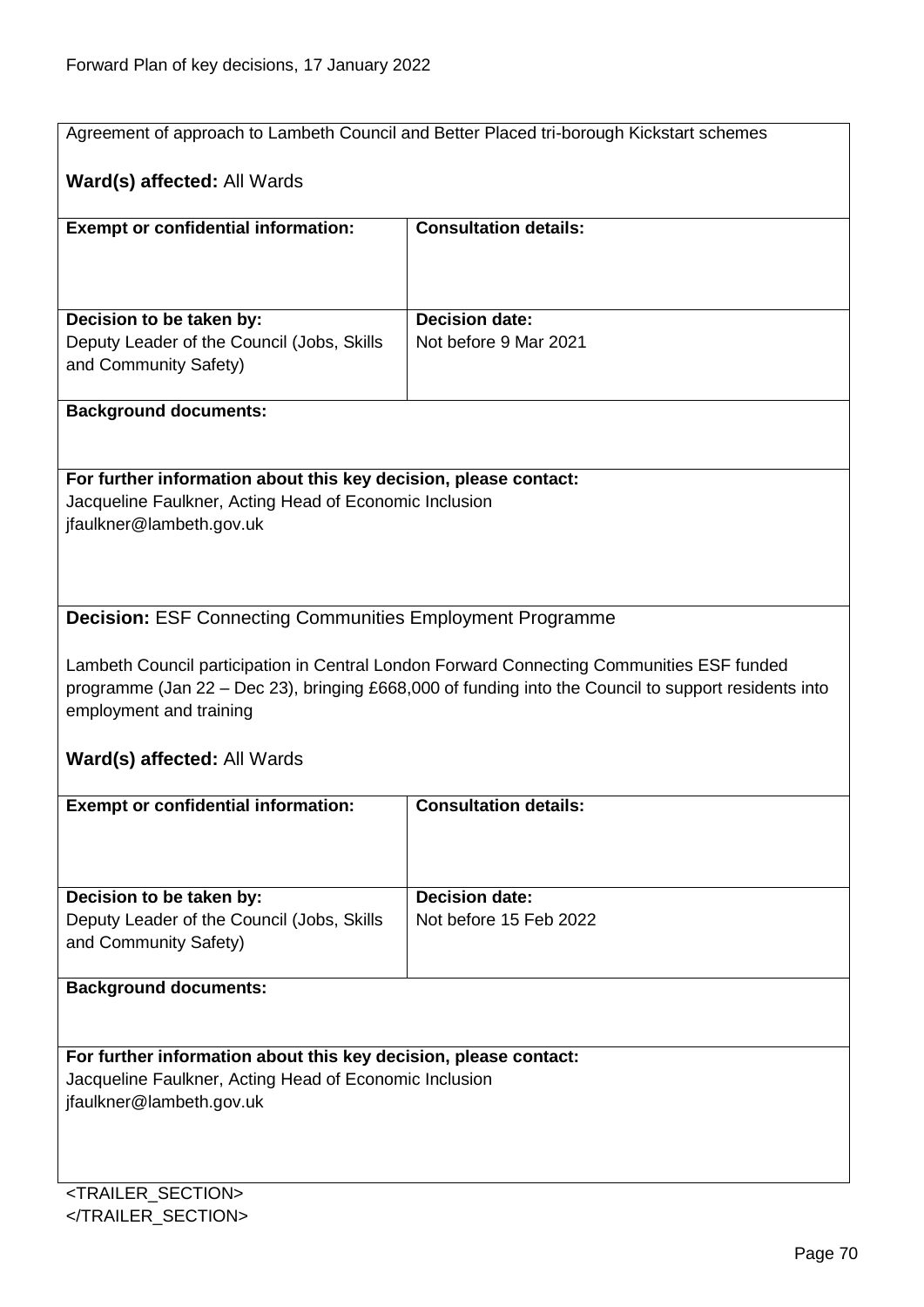<LAYOUT\_SECTION>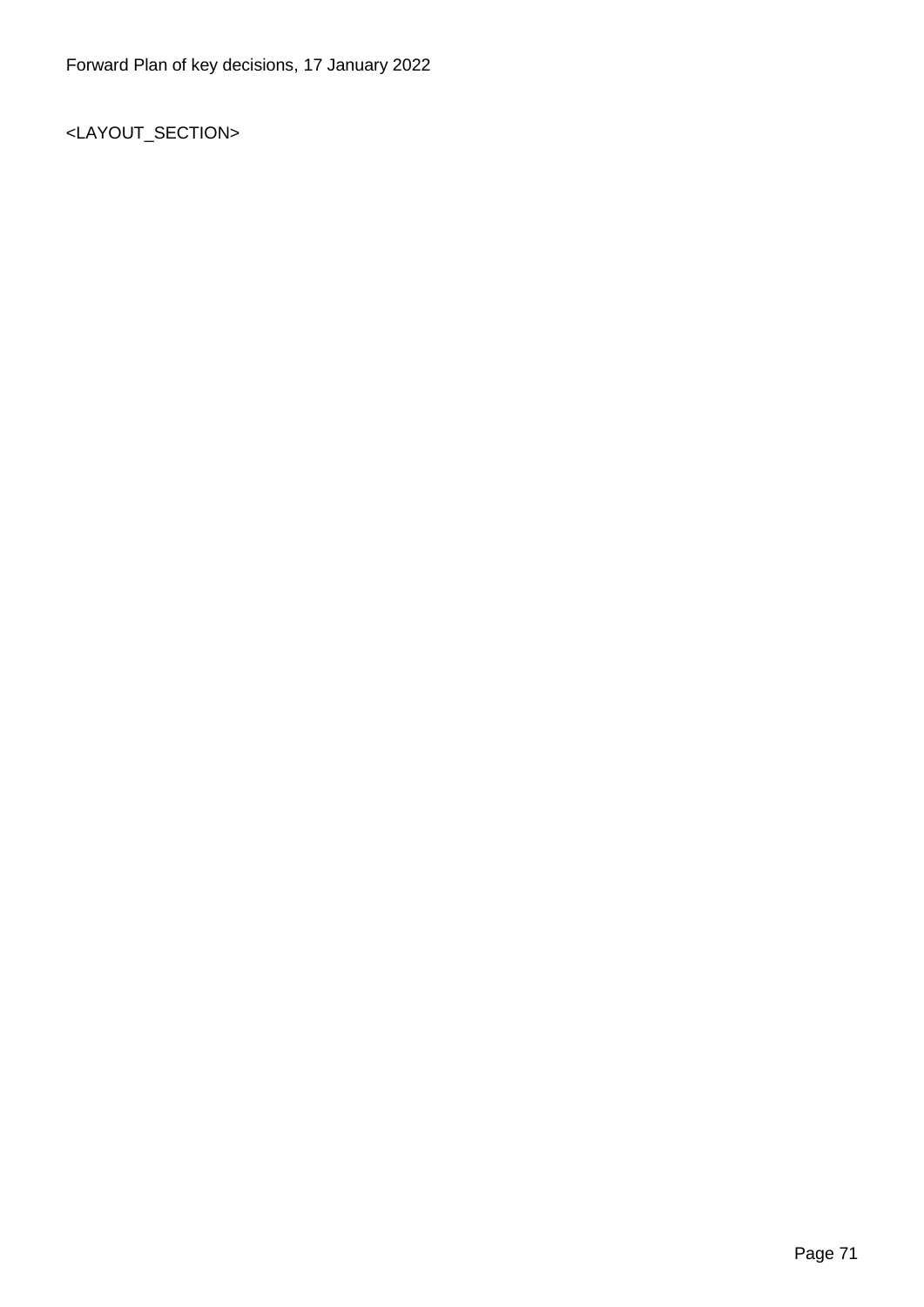| <b>Decision: FIELD_TITLE</b>                                     |                              |  |
|------------------------------------------------------------------|------------------------------|--|
|                                                                  |                              |  |
| FIELD_SUMMARY                                                    |                              |  |
|                                                                  |                              |  |
| Ward(s) affected: FIELD_WARDS                                    |                              |  |
|                                                                  |                              |  |
| <b>Exempt or confidential information:</b>                       | <b>Consultation details:</b> |  |
| FIELD_LIKELY_EXEMPTION_CLASS                                     | <b>FIELD CONSULTATION</b>    |  |
| FIELD_LIKELY_REASON_TEXT                                         | FIELD_CONSULTEES             |  |
|                                                                  |                              |  |
| Decision to be taken by:                                         | <b>Decision date:</b>        |  |
| FIELD_DMTITLE                                                    | FIELD_DUE_DATE               |  |
|                                                                  | FIELD_USE_URGENCY_EXPLAIN    |  |
|                                                                  |                              |  |
| <b>Background documents:</b>                                     |                              |  |
| <b>FIELD ATTACHMENTS</b>                                         |                              |  |
|                                                                  |                              |  |
| For further information about this key decision, please contact: |                              |  |
| FIELD_OFFICER_TITLE                                              |                              |  |
| FIELD OFFICER EMAIL                                              |                              |  |
| FIELD OFFICER ADDR                                               |                              |  |
| FIELD_OFFICER_TEL                                                |                              |  |
|                                                                  |                              |  |
|                                                                  |                              |  |
| <heading_layout_section></heading_layout_section>                |                              |  |
| Decision: FIELD_TITLE                                            |                              |  |
|                                                                  |                              |  |
| FIELD_SUMMARY                                                    |                              |  |
|                                                                  |                              |  |
| Ward(s) affected: FIELD_WARDS                                    |                              |  |
|                                                                  |                              |  |
| CHEADING LAYOUT SECTIONS                                         |                              |  |

</HEADING\_LAYOUT\_SECTION> <TITLE\_ONLY\_LAYOUT\_SECTION>